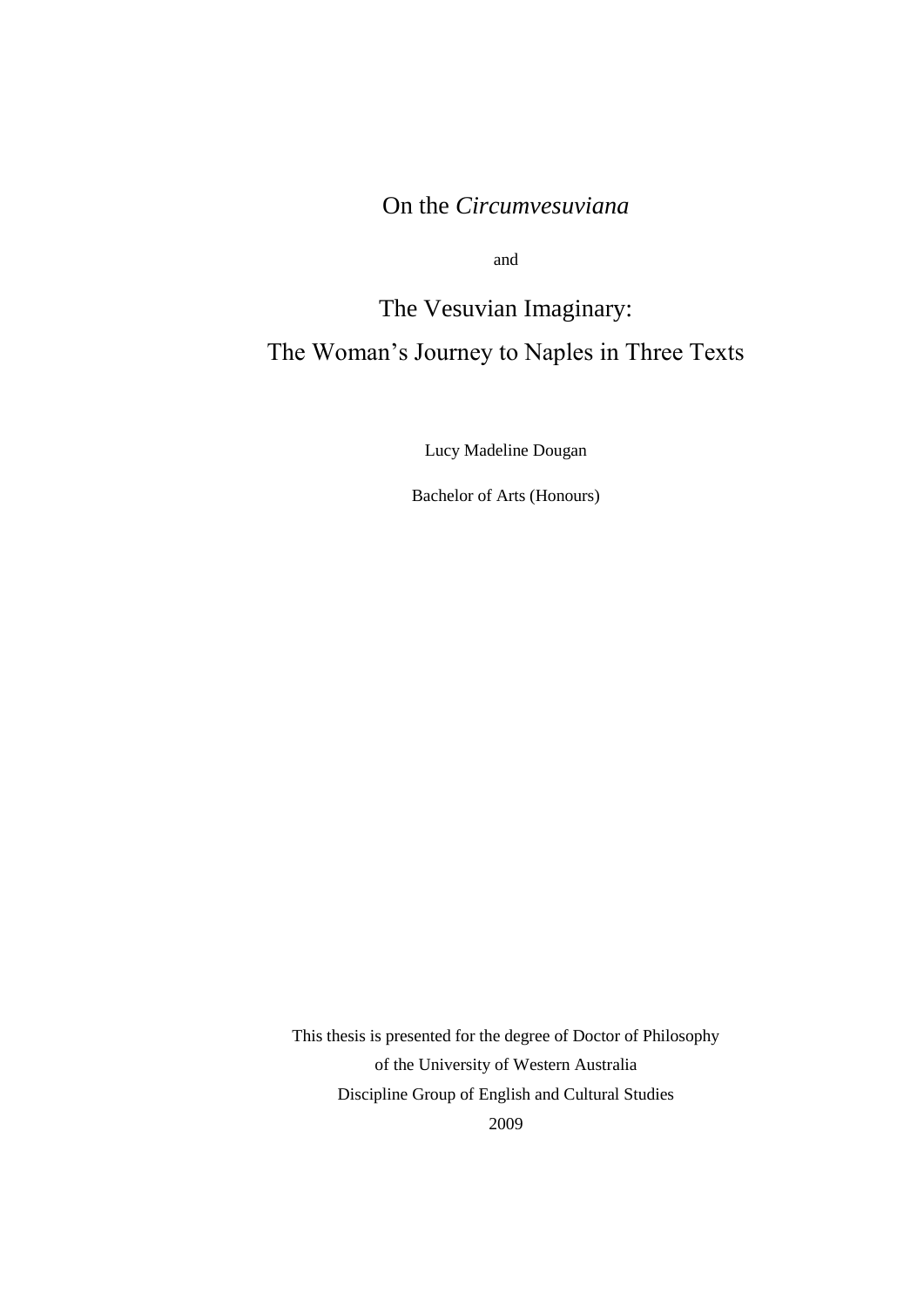### Abstract

"On the *Circumvesuviana*" is a collection of poems that explores what it is to have been born and raised in Australia without knowledge of an Italian father and a family in Naples. Travelling between "here" and "there," Australia and Naples, this work necessarily involves a renegotiation of self and place. The poems draw on memory, family stories, objects and myths to articulate both the joy and dislocation of this experience.

The metaphorical relationship between the poems and the critical work is broadly articulated through notions of the hidden or buried, journeys, and narratives of selfreconstruction. Both approaches, the poems and the textual analysis in the exegesis, sit inside a wider tradition of women"s journeys to Italy read as transformative experiences, and focus specifically on this tradition in relation to Naples.

The exegesis considers women"s journeys to Naples in Roberto Rossellini"s film *Journey to Italy*, Shirley Hazzard"s novella *The Bay of Noon* and Mario Martone"s film *L"amore molesto*. It examines how setting can elicit similar stories and comparable sets of representational concerns, tracing intertextual relationships between Rossellini"s influential film and the other two texts, and locating these journeys inside wider contexts such as the Grand Tour, the motif of the heroine transformed by Italy, the construction of the Italian South as Other, and the long association between Naples and the feminine. It locates and traces a Vesuvian narrative from outsider to insider views that posits the central paradox of Naples as a site of catastrophe and a space that offers each heroine the chance of self-reconstruction. I argue in readings of the three texts that the central female protagonists turn inwards away from the famous panorama of the Bay of Naples to investigate ruined spaces and radical sites of anti-spectacle.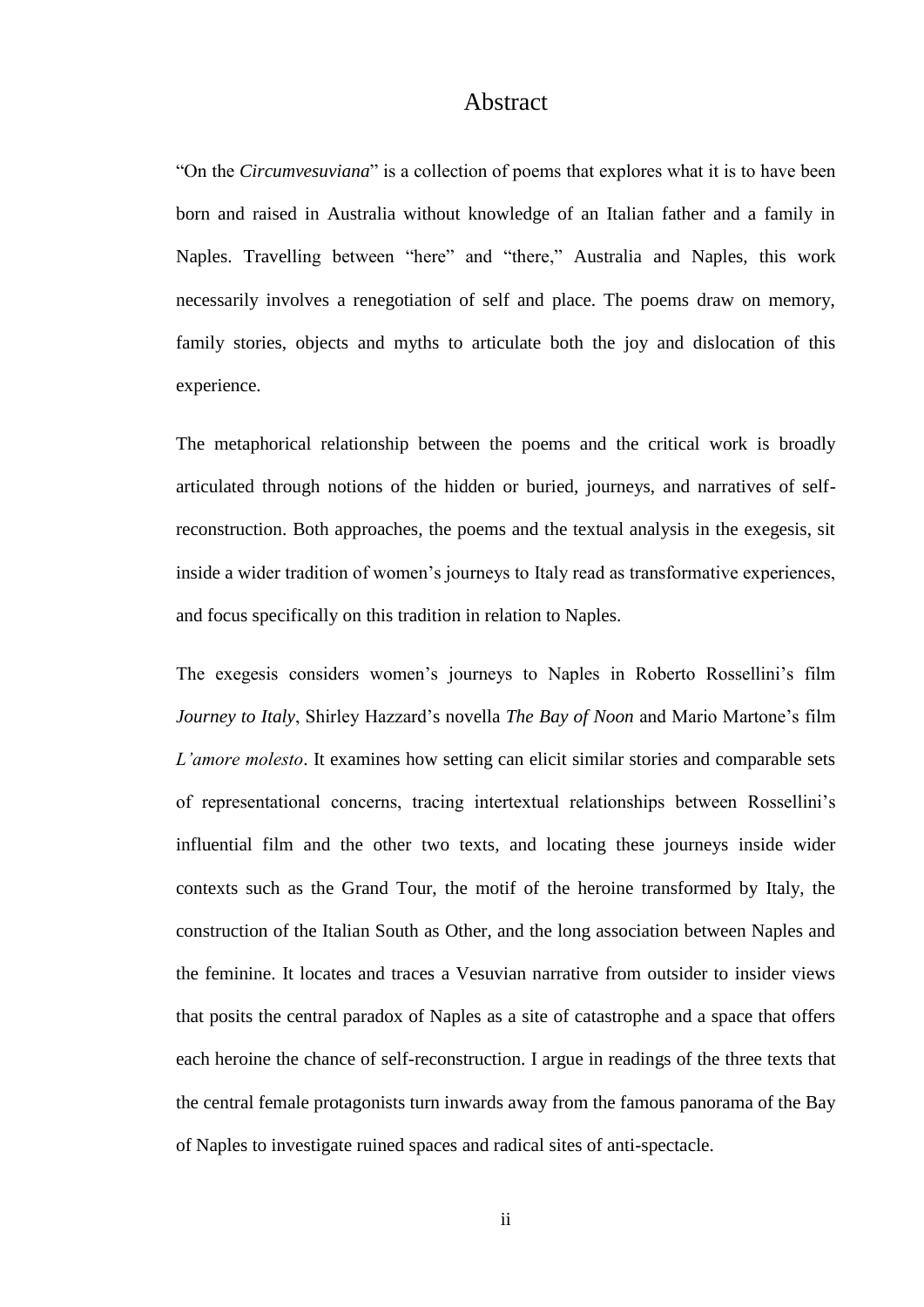# Contents

| Abstract                                                     | $\mathbf{ii}$ |
|--------------------------------------------------------------|---------------|
| Acknowledgements                                             | iv            |
| On the Circumvesuviana                                       | $\mathbf{1}$  |
| <b>Table of Contents</b>                                     | 2             |
| The Vesuvian Imaginary:                                      |               |
| The Woman's Journey to Naples in Three Texts                 | 58            |
| Introduction. Naples Outside-In                              | 59            |
| Chapter One. The Recasting of the World: Journey to Italy 73 |               |
| Chapter Two. Another Journey to Italy:                       |               |
| Intertextuality in The Bay of Noon                           | 94            |
| Conclusion. Naples Inside-Out: L'amore molesto               | 116           |
| Figures                                                      | 130           |
| List of Works Cited                                          | 138           |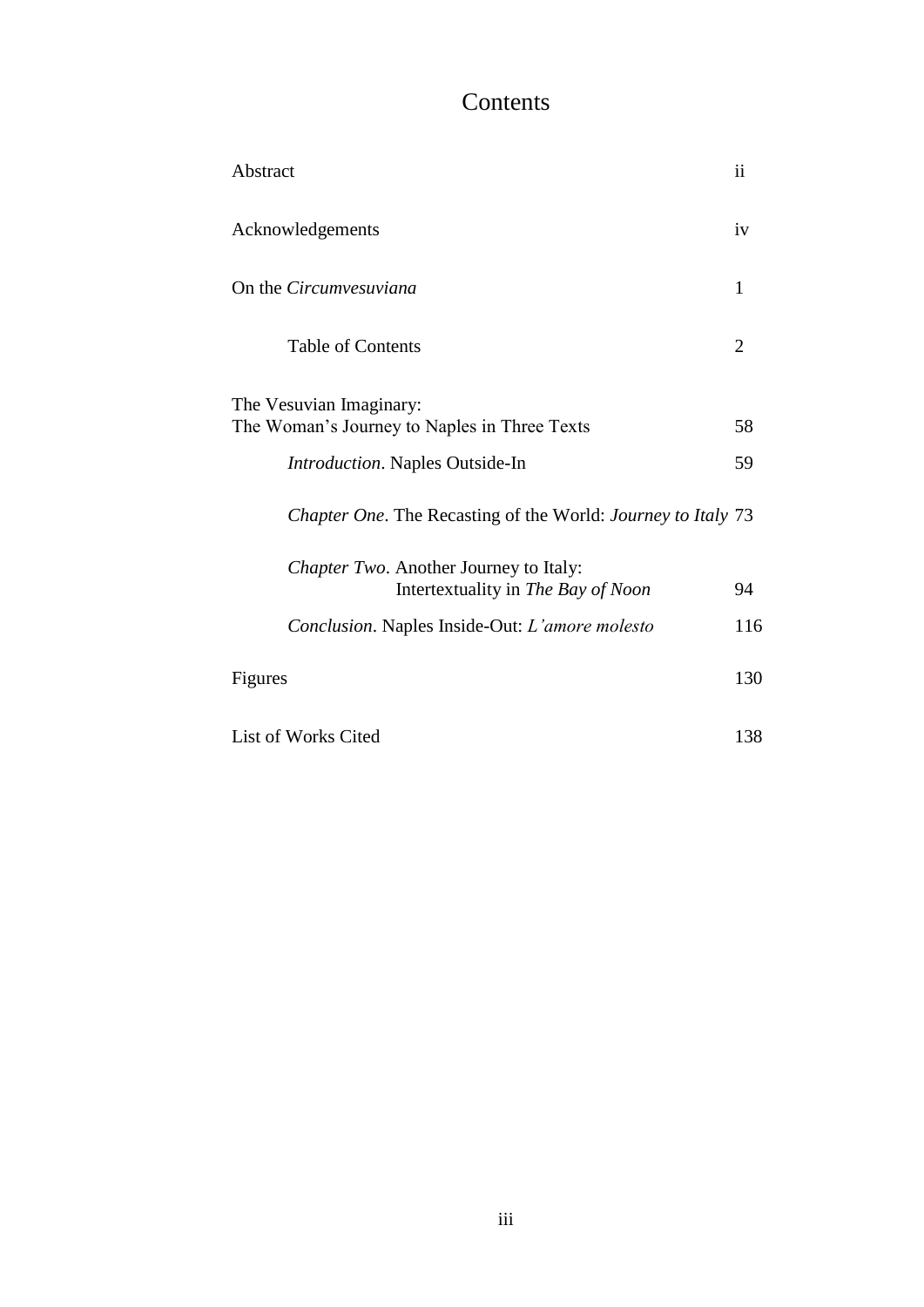## Acknowledgements

My thanks to the Discipline Group of English and Cultural Studies, and the Graduate Research School, for supporting this work through even the most challenging times. I have had the great, good luck to have had wonderful supervision. My biggest debt must go to Professor Gail Jones who has helped me immeasurably to conceptualize this work, and who has lent me her strength and her critical acumen. I was blessed to have additional supervision at the beginning by Professor Dennis Haskell and at the end by Assoc. Professor Judith Johnston. Without their help and good humour, the job would have been much harder, my very warm thanks to them both. Special thanks, as well, to Dr. Kieran Dolin for always patiently helping me through the paperwork trail.

I owe a great debt to the following friends who have kept me afloat with their generous support – my heart-felt thanks to Aaron Hales, Gerri Cox, Sally Scott, Susan Midalia and Mojgan Sadighi. I would also like to thank my publisher Professor Ivor Indyk and my poetry mentors, Jean Kent and Paul Hetherington, for their on-going support. I value their judgment and generosity greatly.

Lastly, I want to thank my family for putting up with me through this demanding time. I owe a particular debt to the Ferrara family in Naples for their unfailing hospitality and for sharing knowledge about their elusive city. *Mille grazie.* My biggest debt of all I owe to my family here – to Tim, Larry, Dan and Julia Dolin for their daily love, patience and support. It would not have been possible to do the job without you.

Because this work is about a number of strong women who come to terms with life"s vicissitudes in Naples, I dedicate it, with love, to all the strong women in my family both at home and in Naples, and to the memory of Dorothy and of Rosa.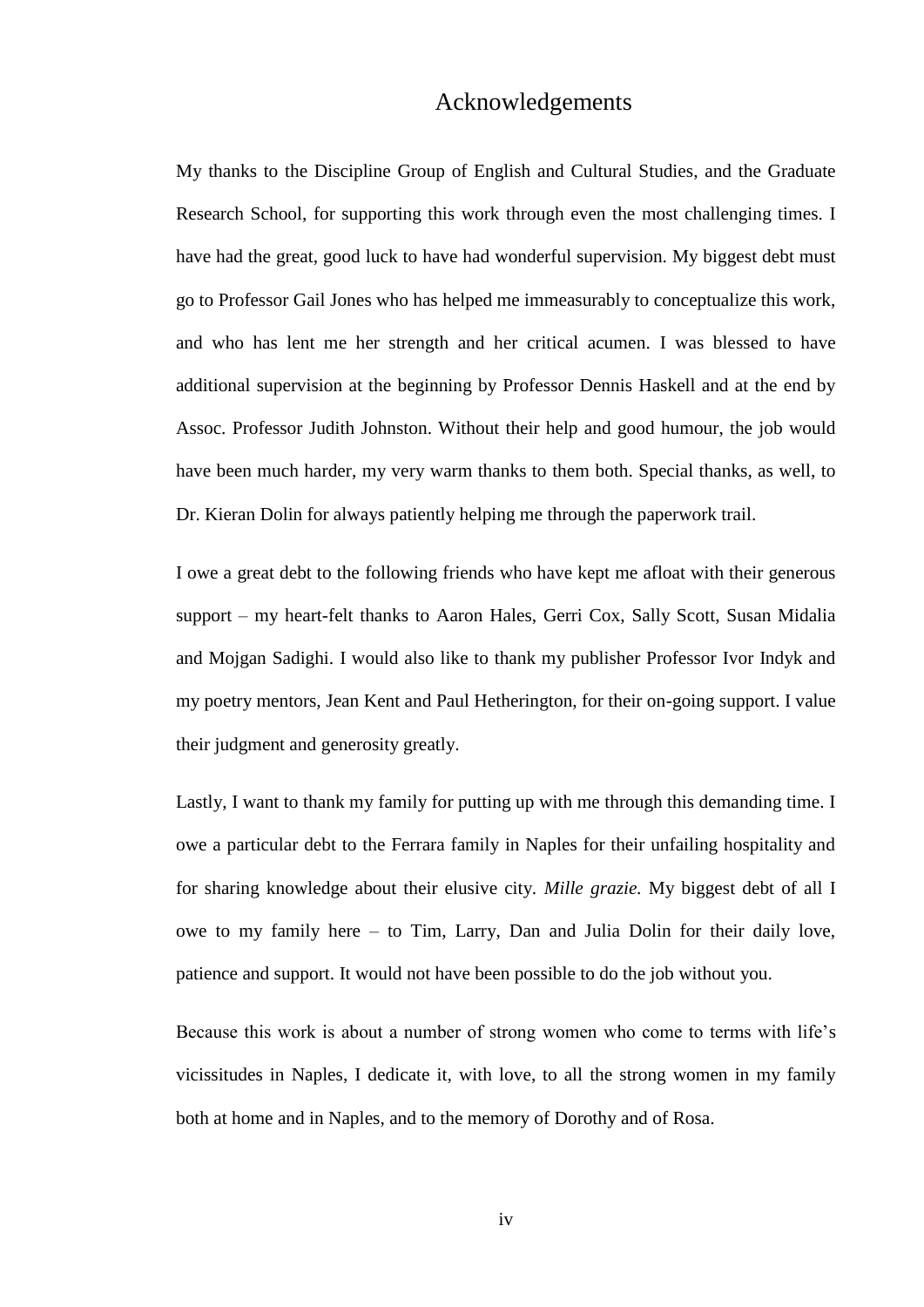On the *Circumvesuviana*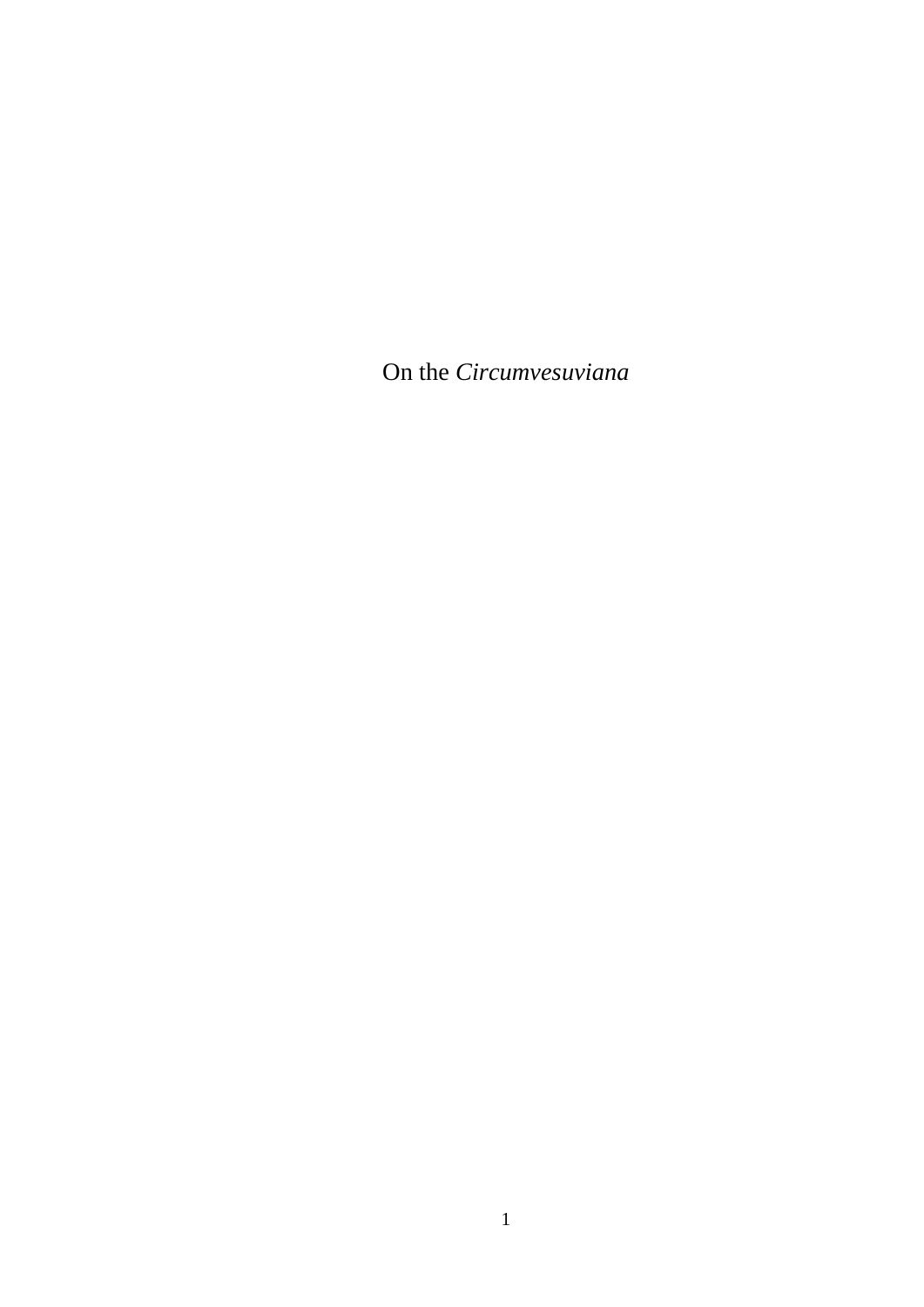# Table of Contents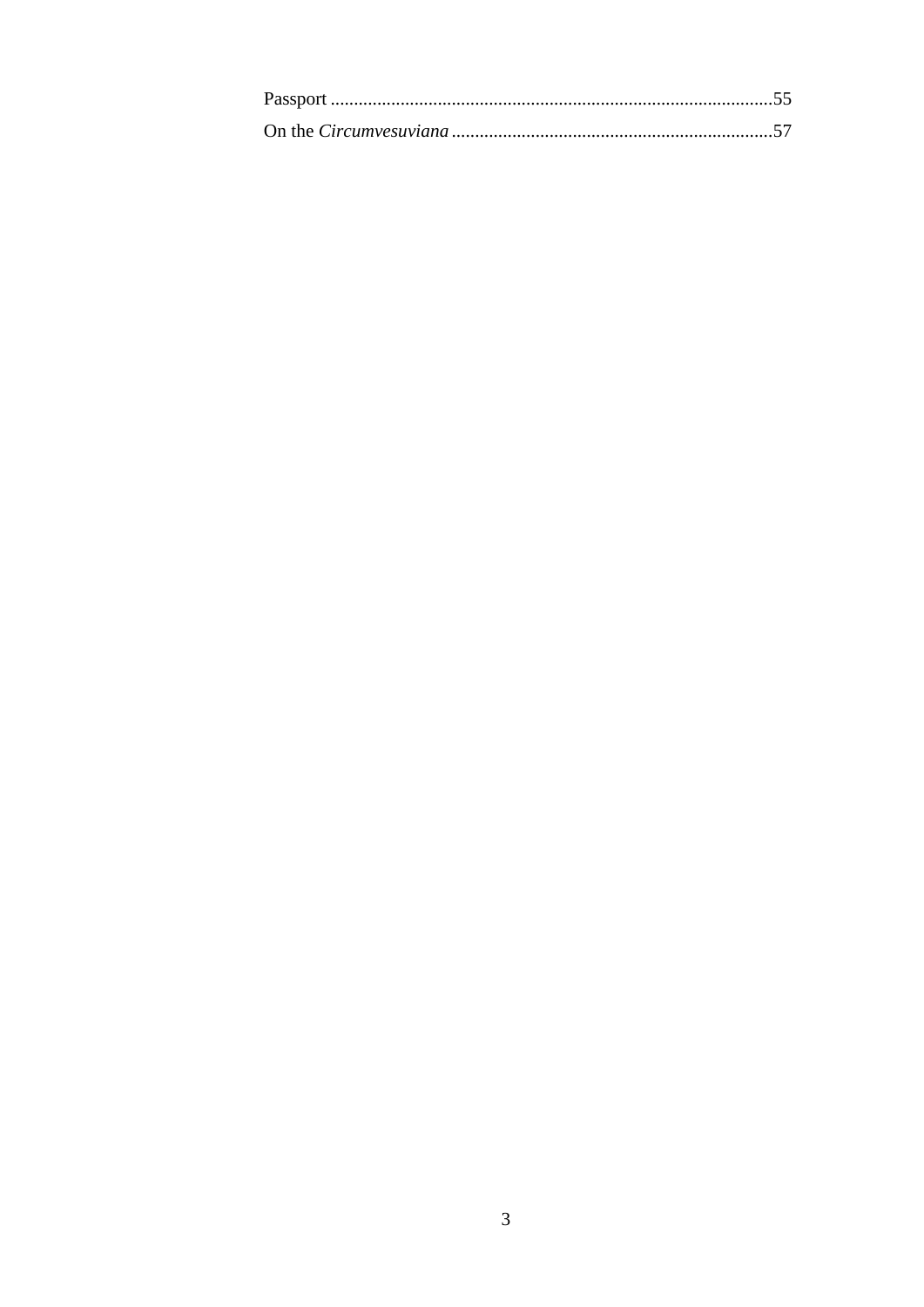### **I: Origin Uncertain**

*I know that it is by being unknown to myself that I live.*

Hélène Cixous, *rootprints: memory and life-writing*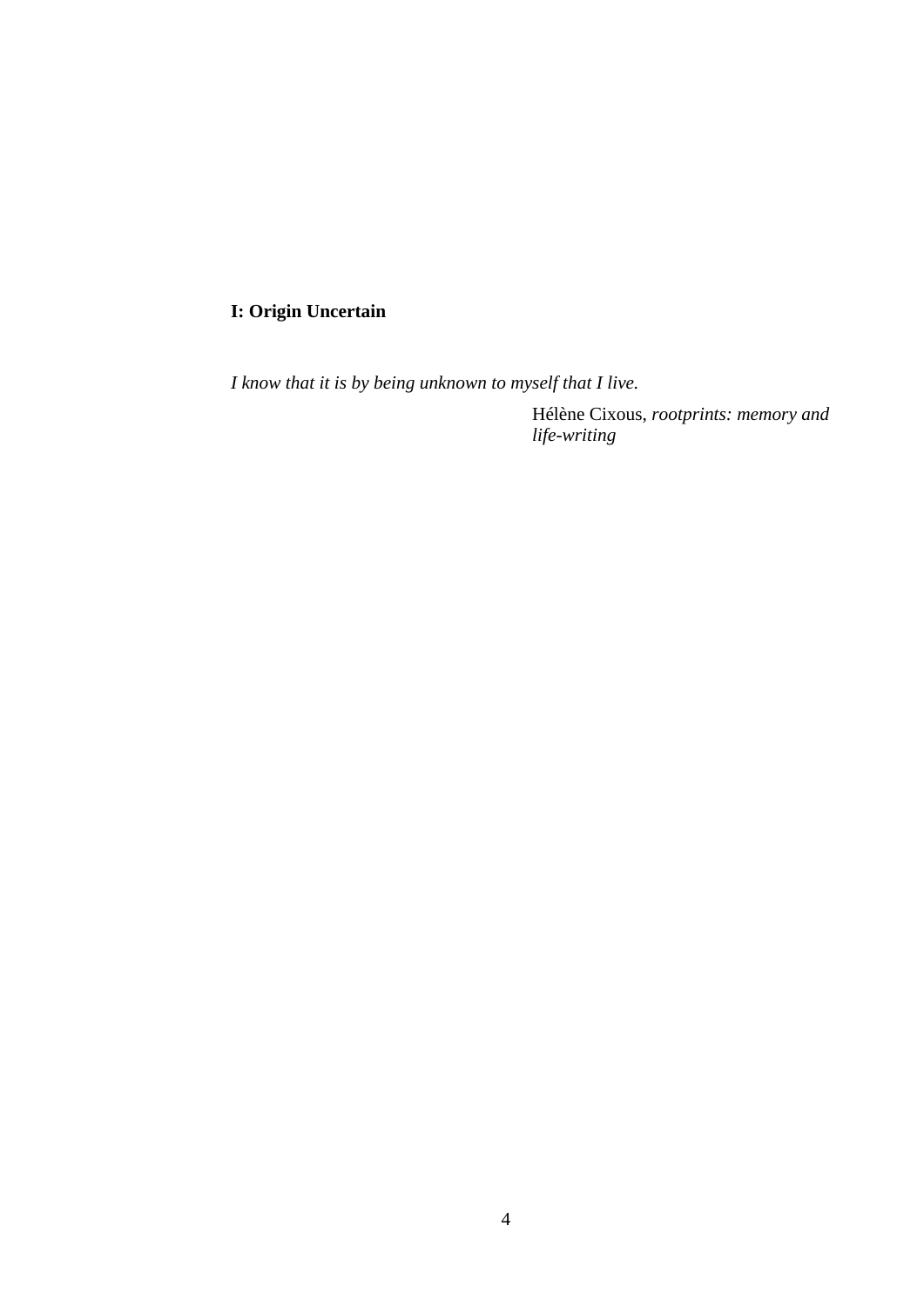#### **Wayside**

My body wants the long way back just to find lost land rehearsing what it will be – unexpected flowerings locked tight in seeds.

I have searched for this as one seeks origin: to find the errant sower jaunty in a book of days, the uncertain map of family trees.

It is that ur-place of first collections – black furred caterpillars, glass jars and grass rash, time in suspension, place as mood.

Seeds in my pocket put me in mind of the strange, small plants we grew in the cupboard –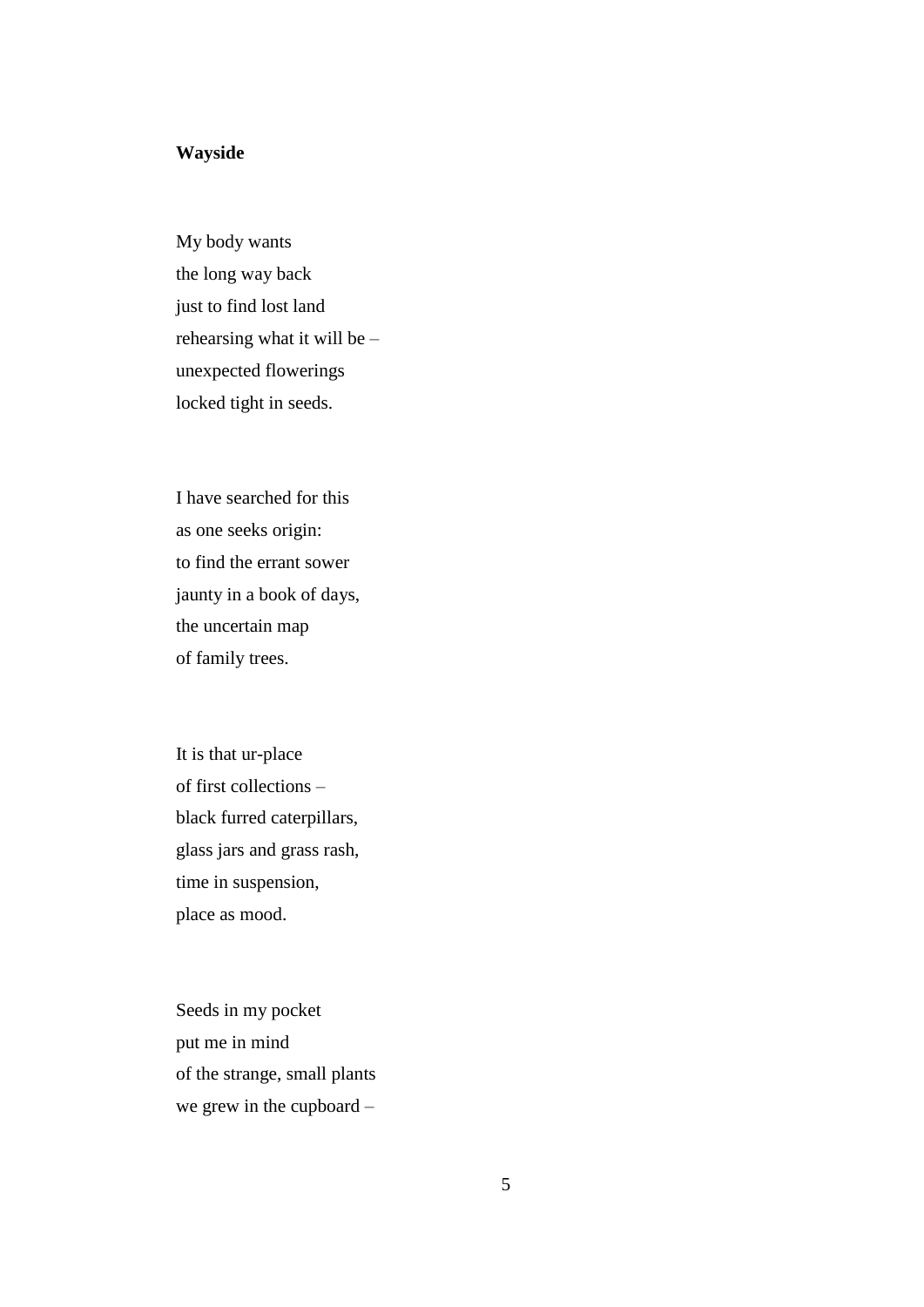an experiment that claimed my pity.

And of my *nipote*, a love child too, who took me aside and mimed at fireworks with hands and eyes, his fingers sprayed.

*We"re like this, you see, all kaboom and splutter – who knows where we"ll fall*. Somewhere between Piazza Dante and Piazza Gesù is all I am told.

My body wants the dark of a city when paths were lit by shrines, by love, their frail flames petals no-one owns.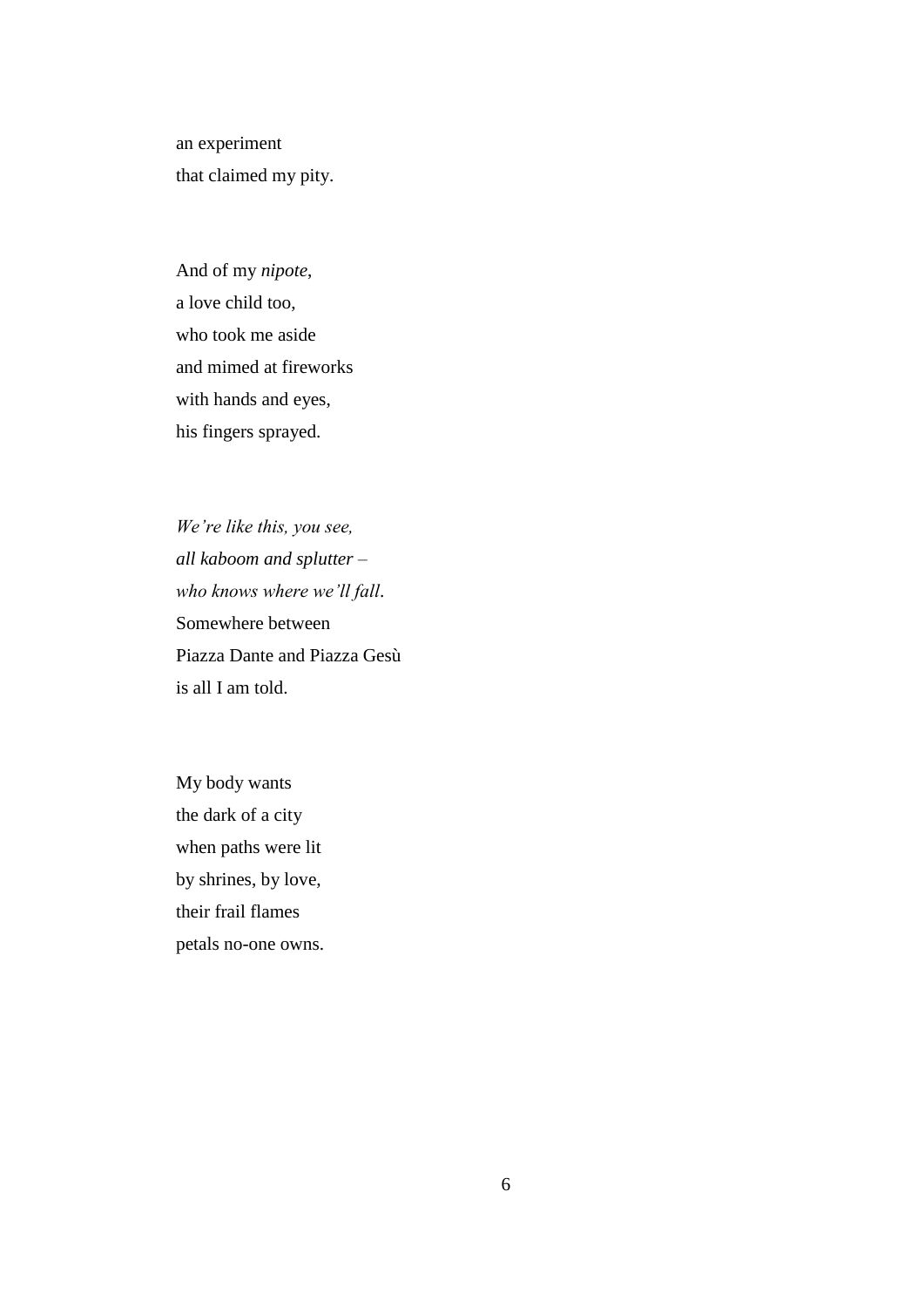### **Compact**

The day of the row about true fathers we hide in the lean-to. My sister soothes my telling skin. Skilled as a bush doctor, she works from the clam of her compact until my face is set to dissemble.

Her fingers are smooth as crepe strips of paperbark, her powder fine as the stuff they release. When the hinge of her compact shuts, it sounds out its sound on pact – the secrets between us of lies and lineage; and my face – the unsure "O" of my mouth – is closed in her mirror-palm taken by stealth, by love, she will keep it safe, this counter heirloom.

Summers before I had played in my father"s garden,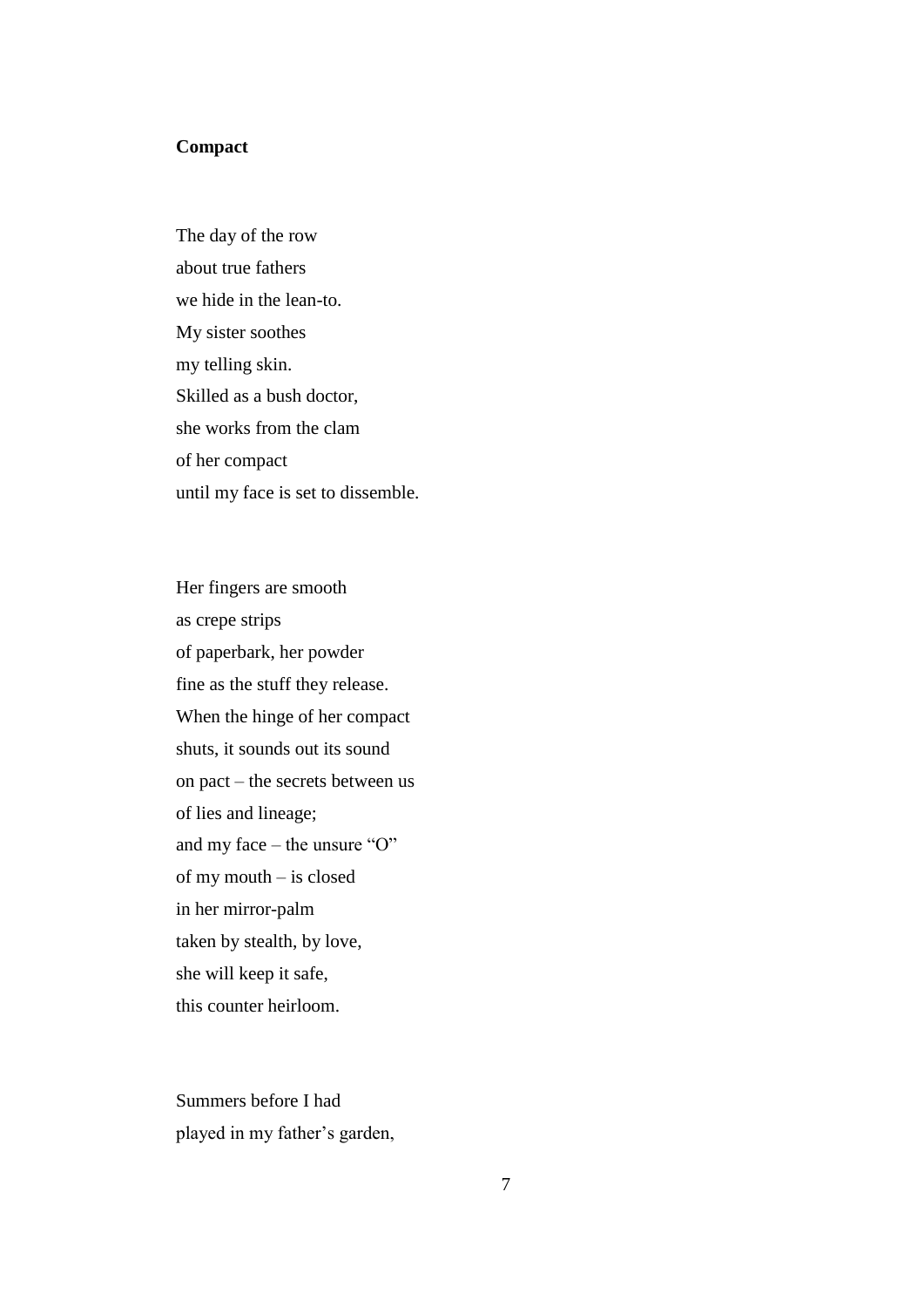lopping the bowing heads off wind-blown flowers. As each head hit the ground I thought of queens, of "off with her head" (thought quietly "off her head") and then only of a means to keep my own counsel. But that garden is gone and my sister leaves me grown-up games of gin and make-up and a deep breath in, she promises, will hold this spell for hiding tears.

I breathe with the lean-to for a while. Its ship-like listings forecast storms ahead. I"m left to court strange blood as the gin burns through the buried scarlet of my cheek. I try to straddle this uneven ground, figure-head sturdy. I might build an internal Armada. The day overhead pales and everything fades out to a queen"s powder white.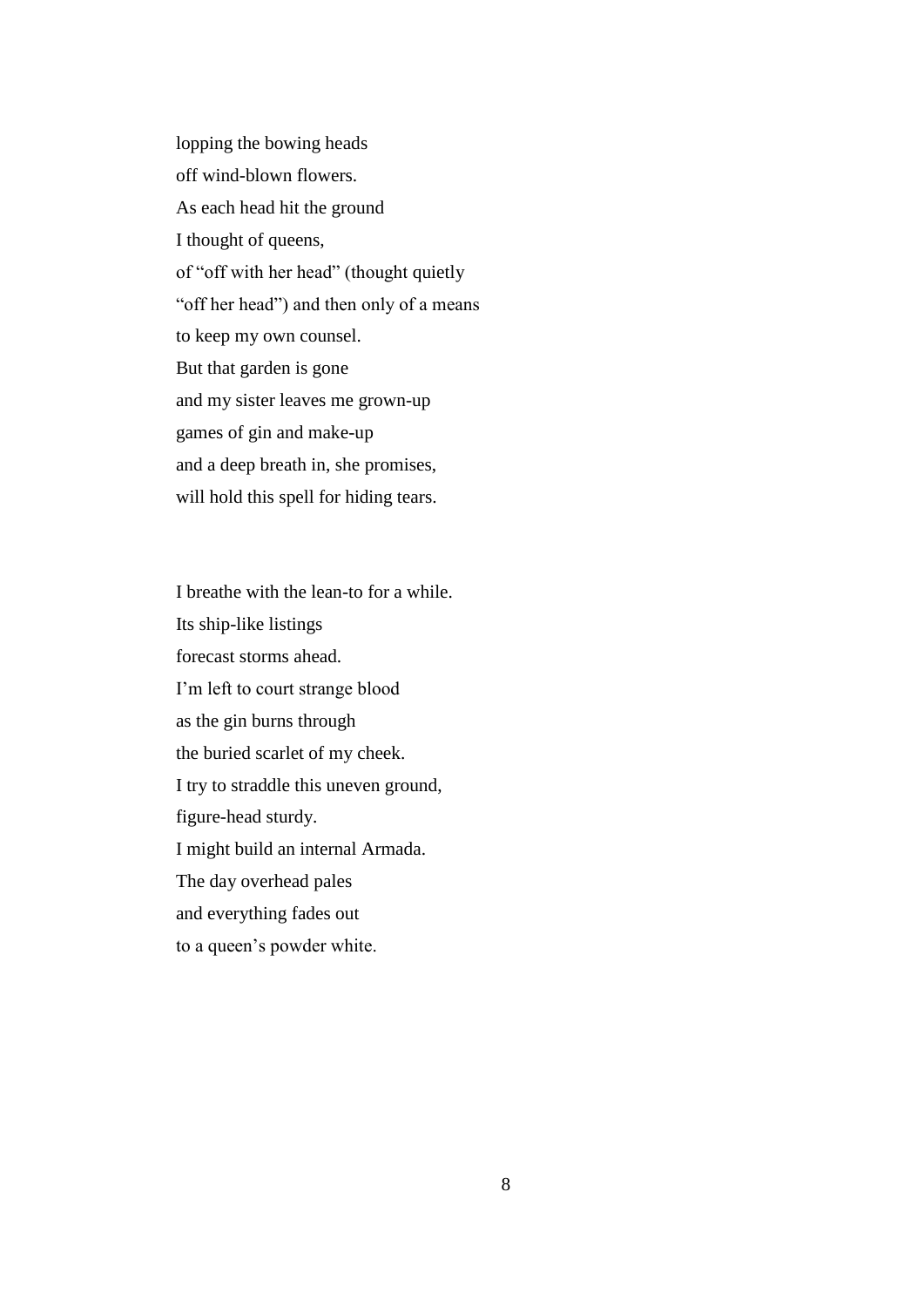#### **On Looking Back**

Somehow I"m hunched in the garden and my dress is too short. It"s the kind of hunch that says to the adult world without words – I don"t know – this could be me or a minute back I was play-acting a woman throwing love"s words to the flames. See this silver tree, its limbs are not for cutting. But no-one listens, so I hunch off to copy those forebears I never knew, recuperating in various poses against walls, turning the earth over, for good or bad, with sticks. In all this scooped out time of mud-pies and their foil homes that cut my hands, of sacred, rounded houses to the sky that I swept with brooms made from certain plants, that kept my feet silky with dirt, that looked from high up like giant, orbless eyes, in all this time there were bounty hunters who rode the perimeters and asked my parents rather rudely where I'm from: to which my father replied proudly, I think, on looking back, with a silence, and to me, a half indulgent lip-pursing that was a dismissal. He let me hunch off in my short print dress to the smooth, cool eyes of sand –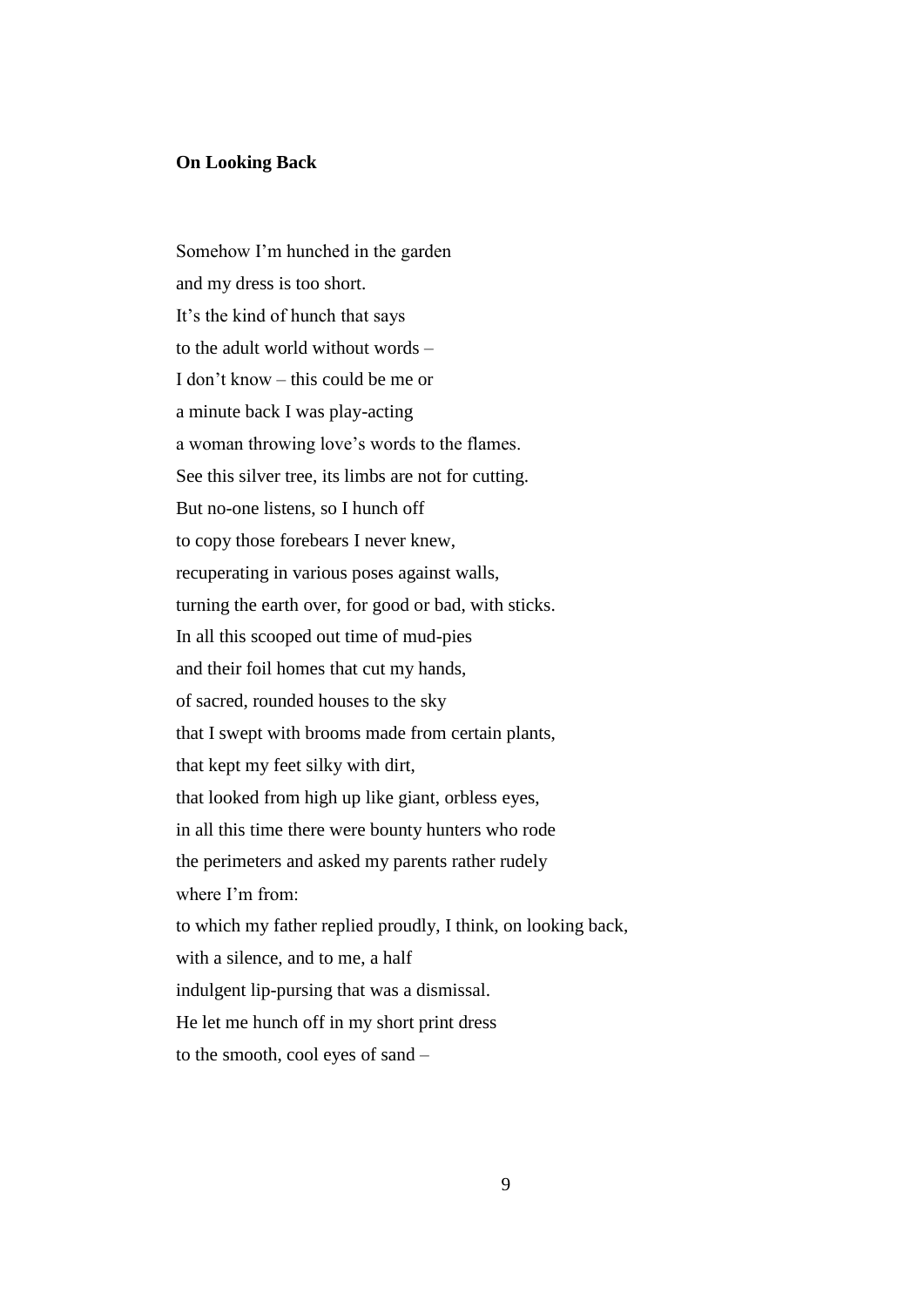a salvation made from my own devising that in those years whispered an open-ended embrace in strange markings.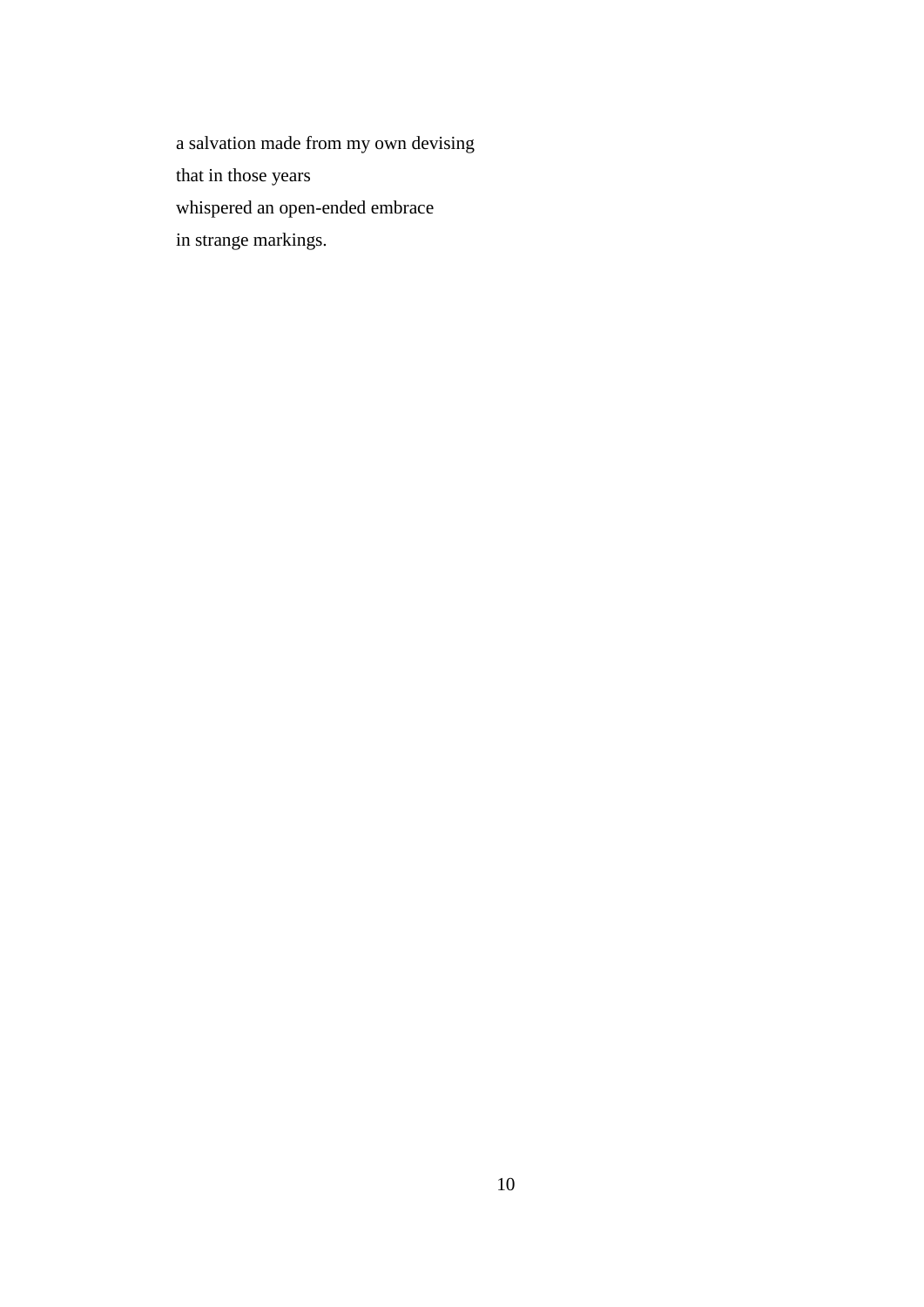#### **Thickly then**

Thickly then with jam, the guilty pleasure of white bread and American shows, latch-key afternoons in my grandmother's empty room.

Fingers trailing, testing many surfaces to know, to understand something unsaid: old suits, a grass-skirt the strange, padded tweed of the TV"s speaker that emitted dust like sound.

Living in the cupboard were a colony of grey heads my father called maquettes – practice heads. I pulled faces back at their mouldering collusions then shut the door tight.

In this time I learned to love loneliness and hugged my singularity close, the last  $child - big$  gaps.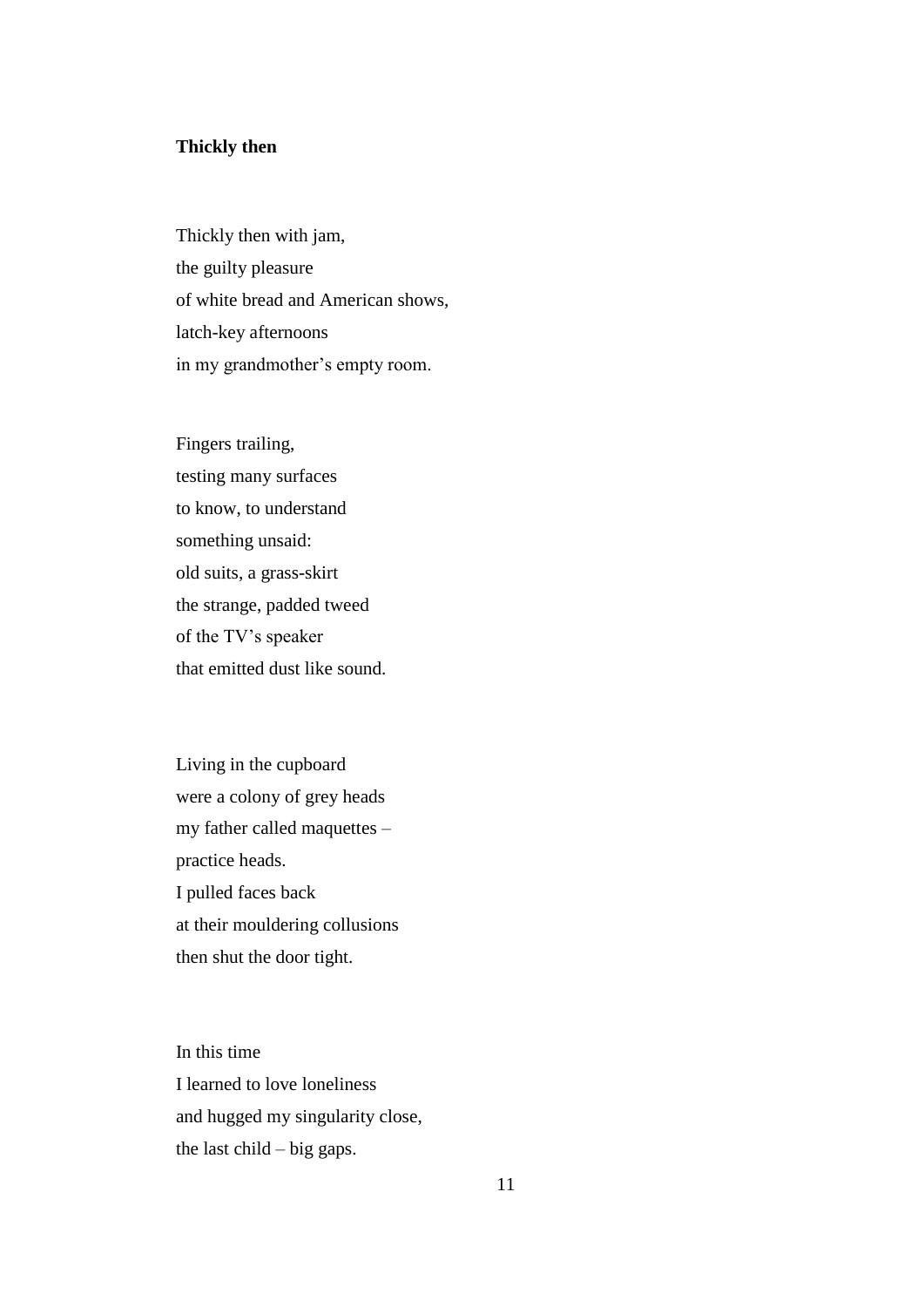I dismantled the room and found no clues but everything had an over-fullness: untwinned cuff-links baby teeth, school pins.

I stared at the sun until it grew a black rim, stumbled blind to the kitchen, my mother just home turned, astonished, and said my darling – don"t do that, don"t you ever do that again.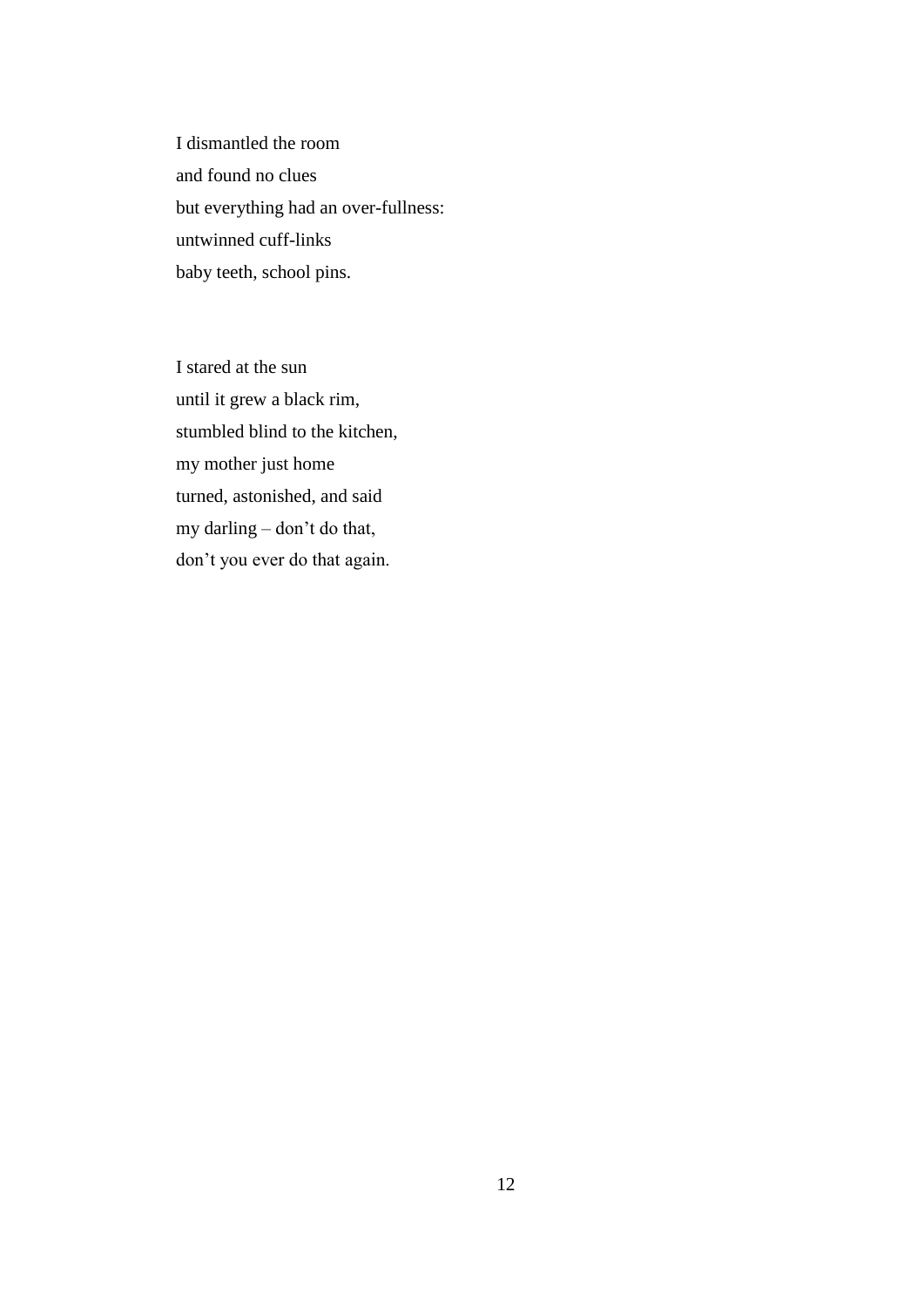#### **The Chest**

There is this attic memory for me, a chest that stood at the bottom of the bed and haunted us. A man made out of cloth rose from it: spectral husband, killer, stained bride or another self–unknown, uncountenanced. All my childhood threats lay coiled in that chest, ropes that led a snake dance down to other worlds. I should not climb in or I will be found, a blue child clad in rotting lace. I should be sensible and never shut myself in, even though at times, believe me, I yearned to be strange cargo showing the whites of eyes through openings, to wake at sea to jolting cold and foreign voices.

Beyond the chest hung curtains patterned with an orchard that cast a pied light made for wanderings. I packed myself away with the sweat of tissue relics and proclaimed–stowaway, chrysalis, cats for drowning –that when I burst out I would not be me. It was in this room that my father warned my mother not to stand against the drapes for fear of calling up the types who slithered on the smooth earth below or listed in clumps of rushes further in the darkness by the river, *barely human, don"t think to call them so,* and where my mother had told my sister and I about blood. I hid in the chest after that and dreamt about this new dark river– the force of how it ran and how to hide it.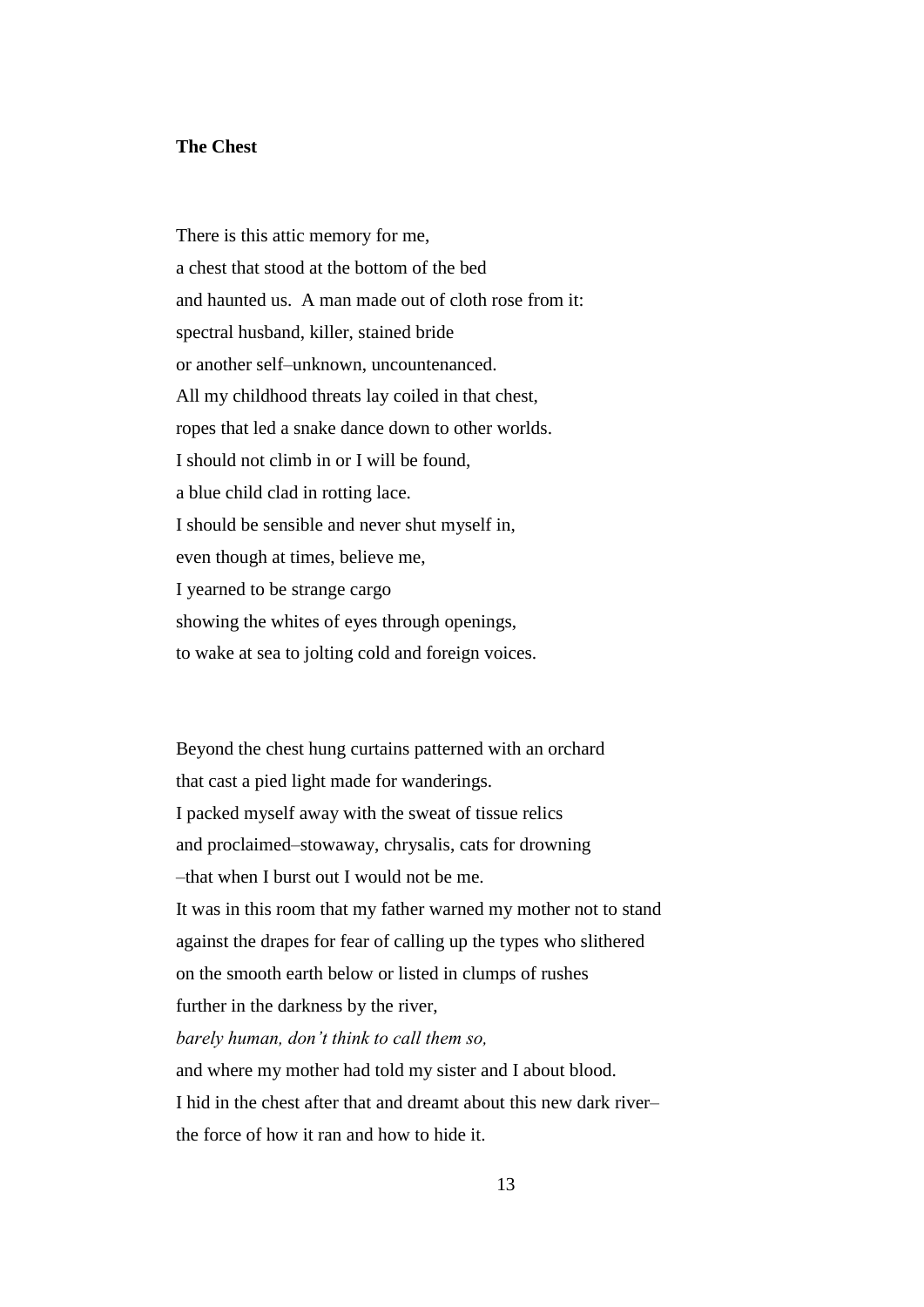This morning I stretched out of myself in bright winter light and remembered the gift of a glory box from the father that I did not know. Sturdy as a small coffin, it found me close to his own death. What it should have held–voile for weddings, swaddling clothes– has been an empty ache to it. O life spun around me alright with all its attendant wrappings but never so tenderly as the words glory speaks–put on glory raiment like a king or queen, those glowing souls of the ones who went before and kept things shining and folded. Or there is a word in his own tongue for glory box–*lettucio*–one to wake to far off out to sea, borne away in a self unknown, uncountenanced– which is a kind word that belongs to boundless days in orchard light when all the room contracted to a chest. Close it up then. But first or last just one more thing–

a man stands at the head of another open chest and places his hand upon the heart, feels the solid pumping life of it, a small fist that hits and hits again into his palm. At season"s change, the dark month, I lift the lid and curl inside, my heart, peculiarly, opening out.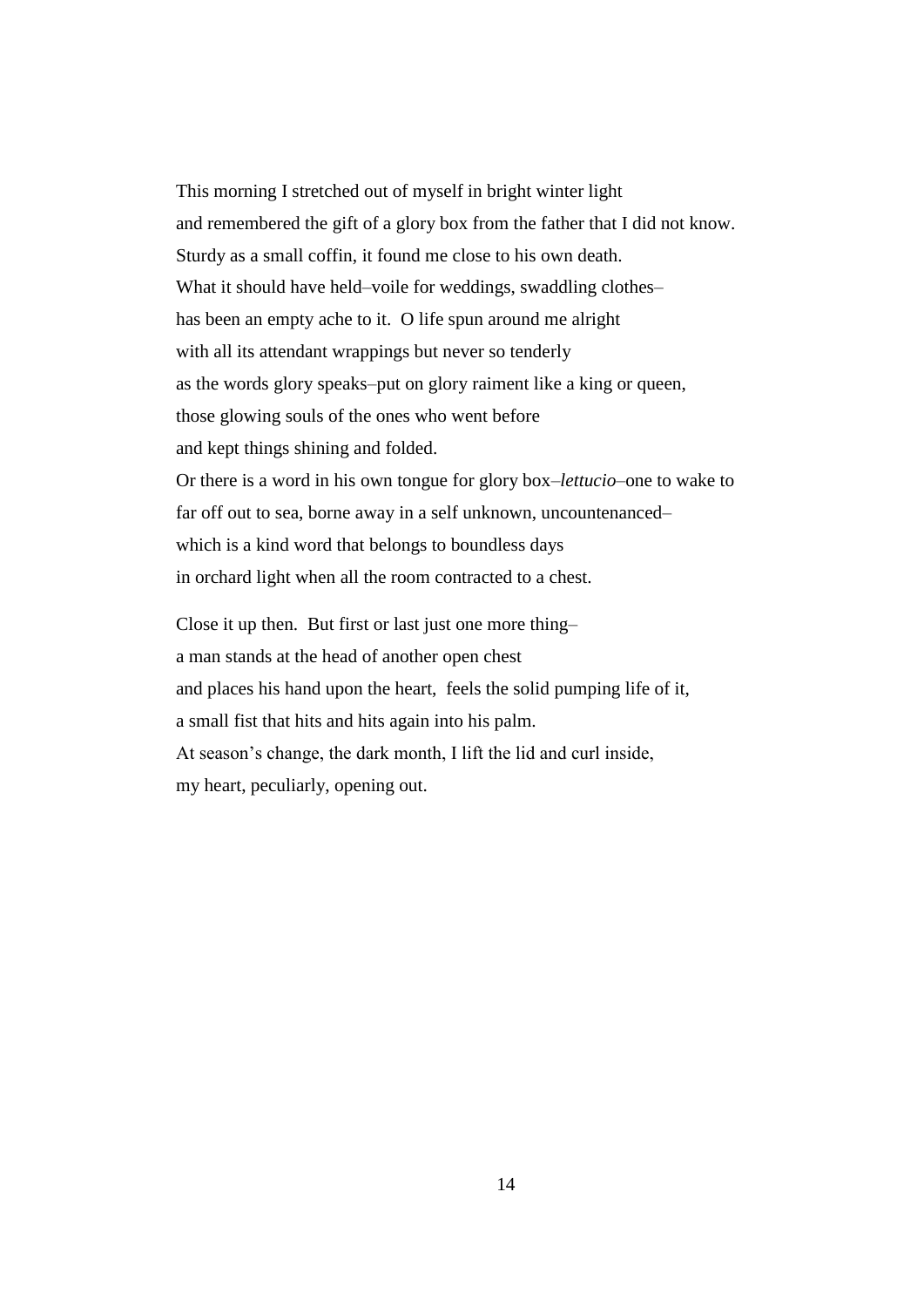#### **Monstrous**

He was like all the broken things she had ever rescued. If possessions were perfect she would bestow them on the unsuspecting or the avaricious. Anything with a flaw was kept and cherished. She would spit on it and shine it up with her clever elbow. Even this ex bus-driver with a weakness for gambling was not too much. Occasionally, come Spring, her family railed against her sullied collections and threatened to throw them all out, including the ex bus-driver, but that would have been as monstrous as taking candy from a baby. Perhaps she understood the gambling. *Be careful now*, she would warn, *pity can get to be such a habit.*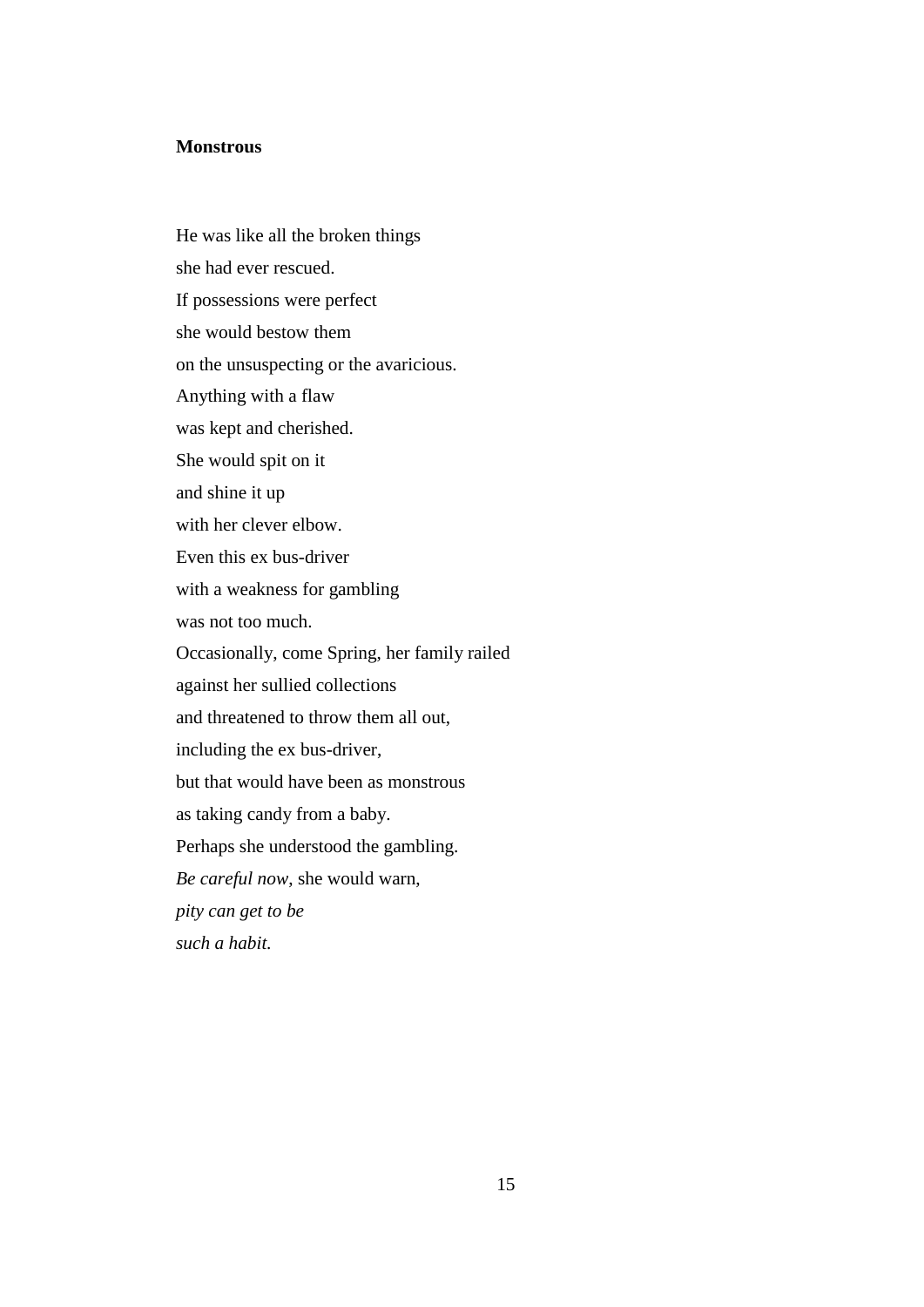#### **Head in the Sand**

I tell my sister I don"t want to decorate with the dead I don"t know so she sticks you standing on your head in the sand over the face of K-Mart"s idea of someone dearly departed. You don"t fit the frame but that was always the case.

(Weird, isn't it, the way they put anonymous ancestors in photo-frame merchandise? That's one big floating book of the dead. What if you walked past your great greatgrandmother while you were juggling non-essentials? The old dead look god-fearing, unflawed. As a child I looked for clues in photos of my father. For years I had my head in the sand about this one.)

All one summer under the canvas umbrella – our beach atelier – we made heads in the sand. I watched you build cheekbones with the flat of your hand and hollow eye-sockets gently with your fists.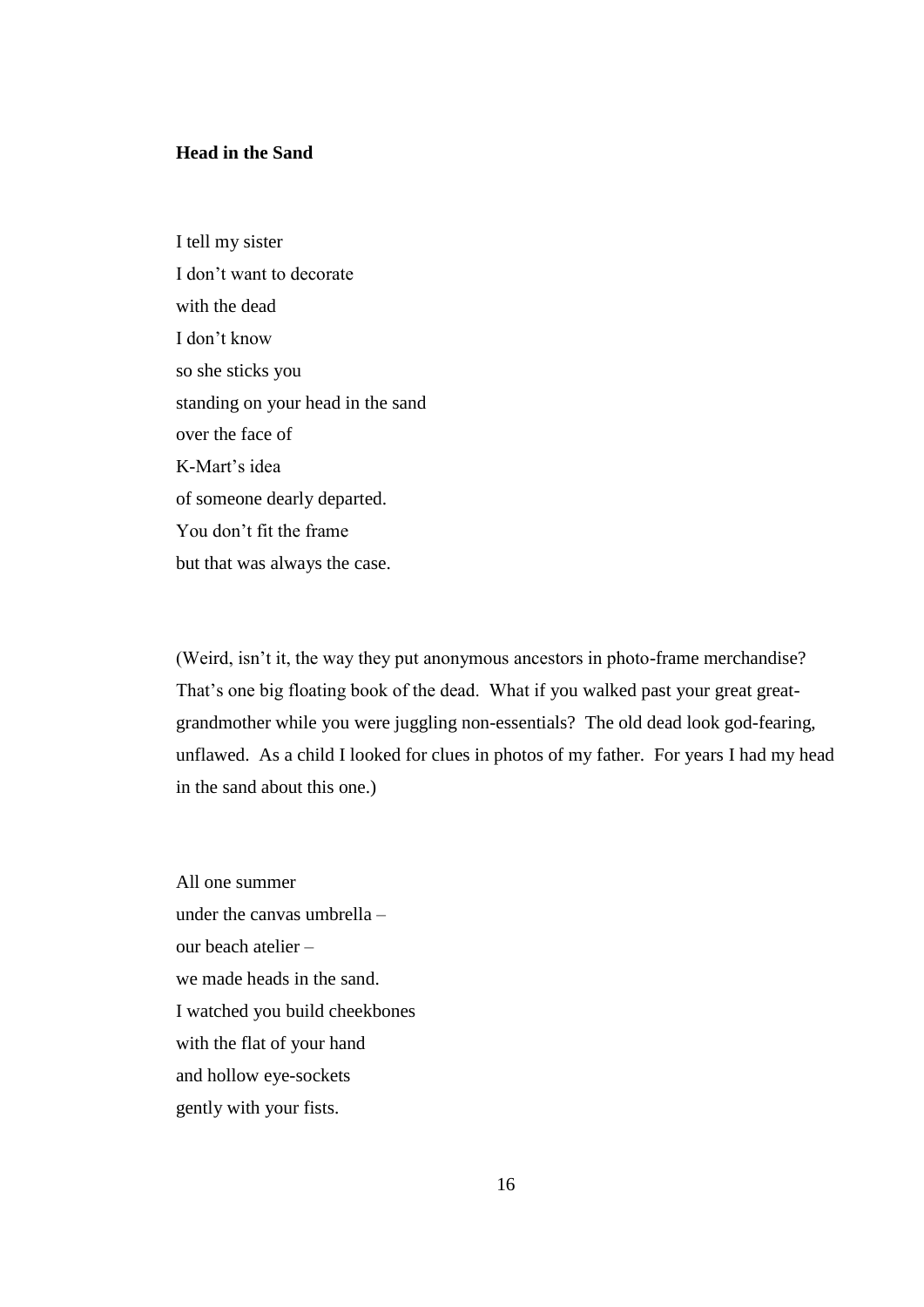I copied these sure anatomies just to be as much like you as I could.

(When you died I had a double grief. My sister and brother would carry parts of you effortlessly. On the flight home, the one that would end beside you in the morgue, I tried to tell my companion about the dead-end of my inheritance. He said, "You"re wrong." "How, I asked, "tell me?" He said, "You do something just like your father – you twist your mouth when you think.")

The grainy head of Christ you made was left out on the grass to harden. An un-forecast Judas rain reduced it to a small red river. I sat forlornly by, enjoying tears, the sharp smell of damp, worked terracotta. *Never mind*, you said, *I made it to cast, to break, in any case.*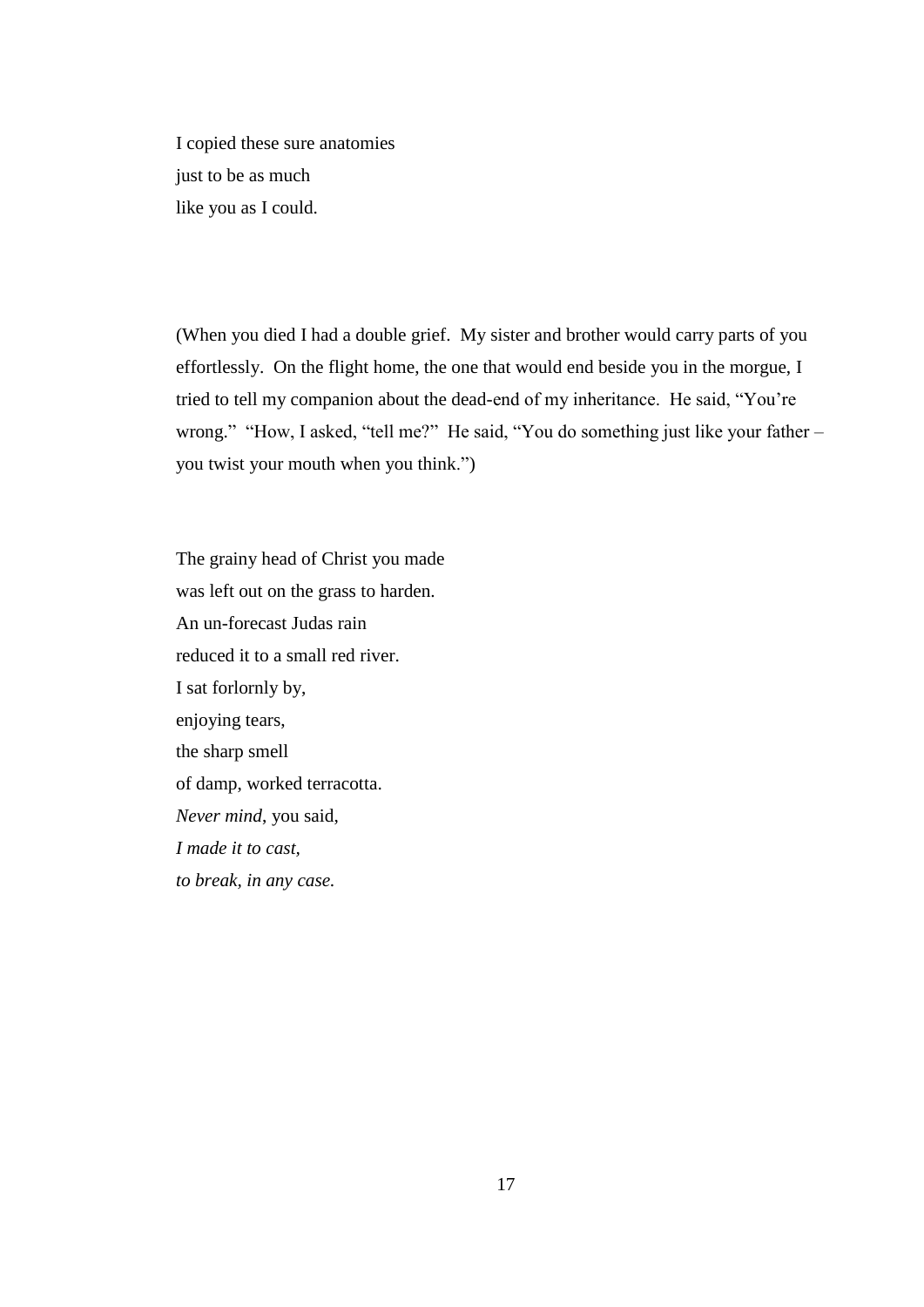### **Not Mine**

It is gone  $$ the world is rent – from the moment I say the words to you *Papa holds me this way too* my birth father is lost to me. This is your memory not mine but when you give it back to me something falls from my skin and lies irretrievably in the grass. Oh look away, look away let it slither away that glistening half-said hurt. For the first time we see that we are different and we are all, all expelled from the paradise of one another.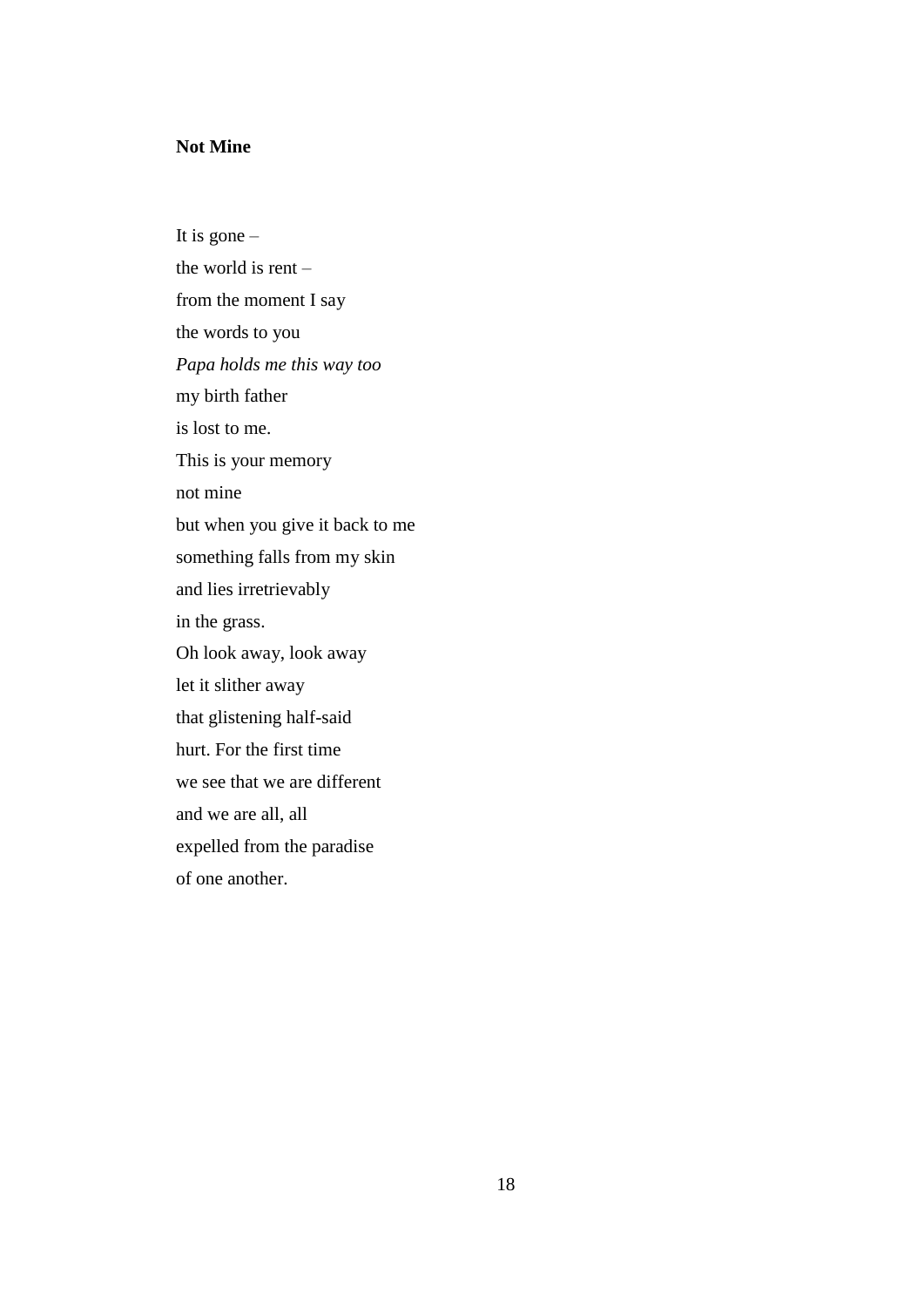#### **I Went…(that words can't)**

I went to my mother at the Trade Winds Café and she said this is my story, not yours. There and then the winds turned South.

I went to my father that I call my father and he said don"t make me get that DNA test… I"ll do it!

I went to my uncle in the Mountains who wrote a long letter to stop up the gaps. He said you"re a fairytale, a chance meeting on a bus without suspension, a cabin full of roses.

I went to my dying aunt who added I always loved you a bunch.

I went to my future husband with beers and the long sorry story. He said you"re all class.

I went to my sister who said she always wanted the accordion and the big doll they took away.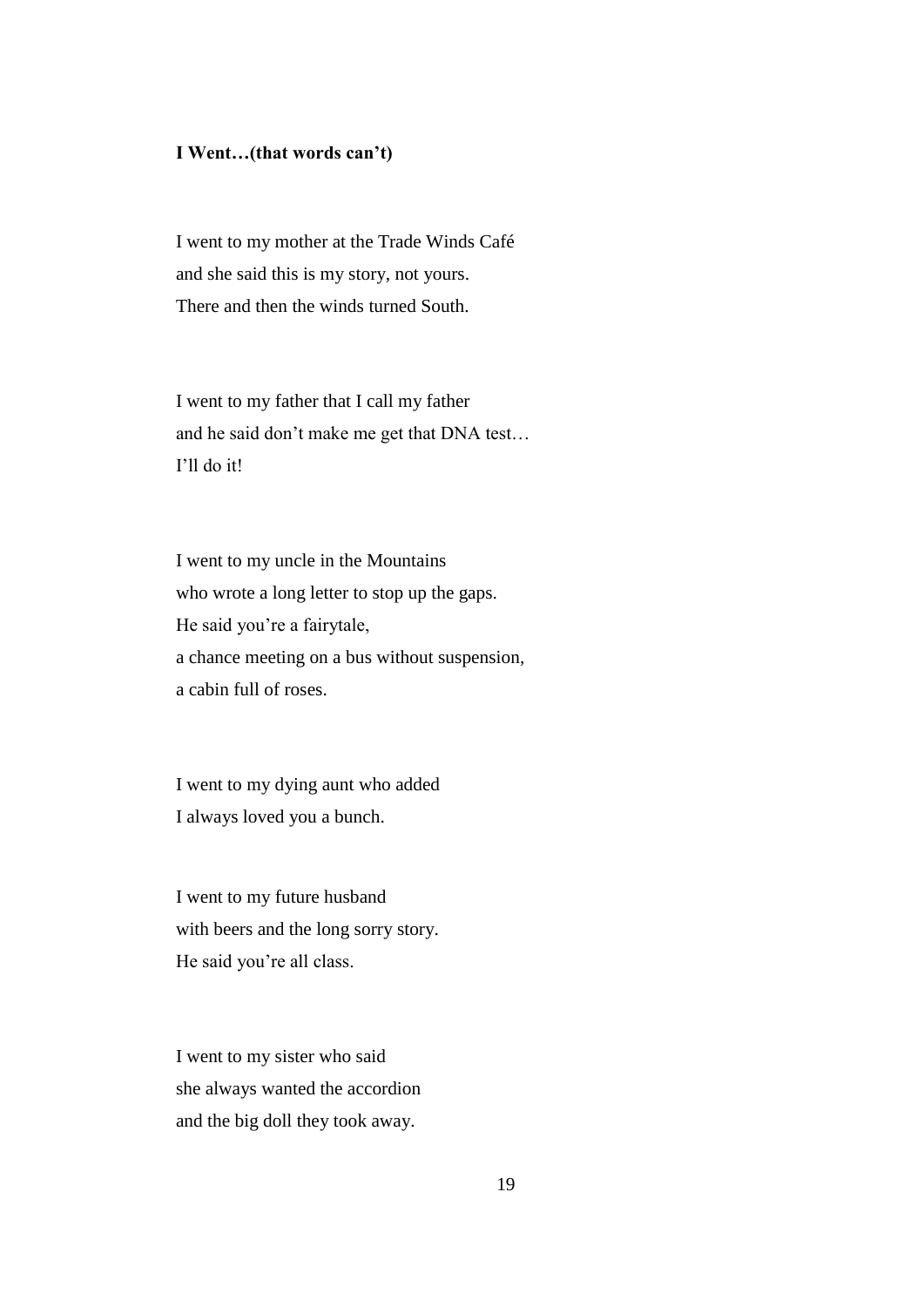I went to my children but always, and from the moment of their births, they wanted me for other things.

I went to my sisters and brother in San Giorgio and they said we have no word for half, your face belongs here.

I went to the mirror and the mirror said don"t look at me I can"t help it if your face says things that words can't.

I went to the ashes of my father that I call father and my mother"s lover and asked them if they thought we could all rub along together.

Finally, nobody said anything and I was happy with that.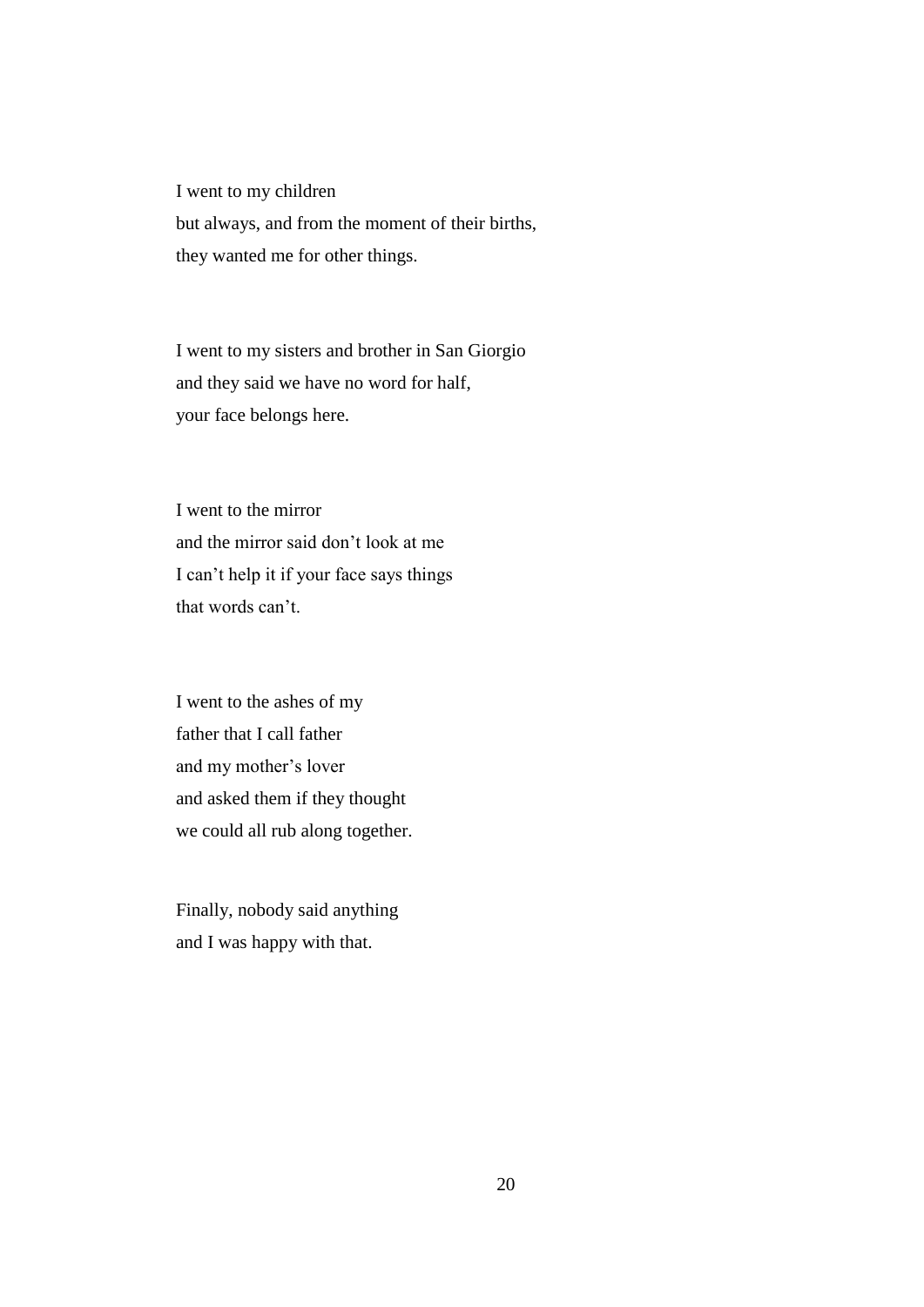# **II: Rivers, Oceans**

*"The sea," she said. "It always seems so far away…"* Russell Hoban, *Turtle Diary*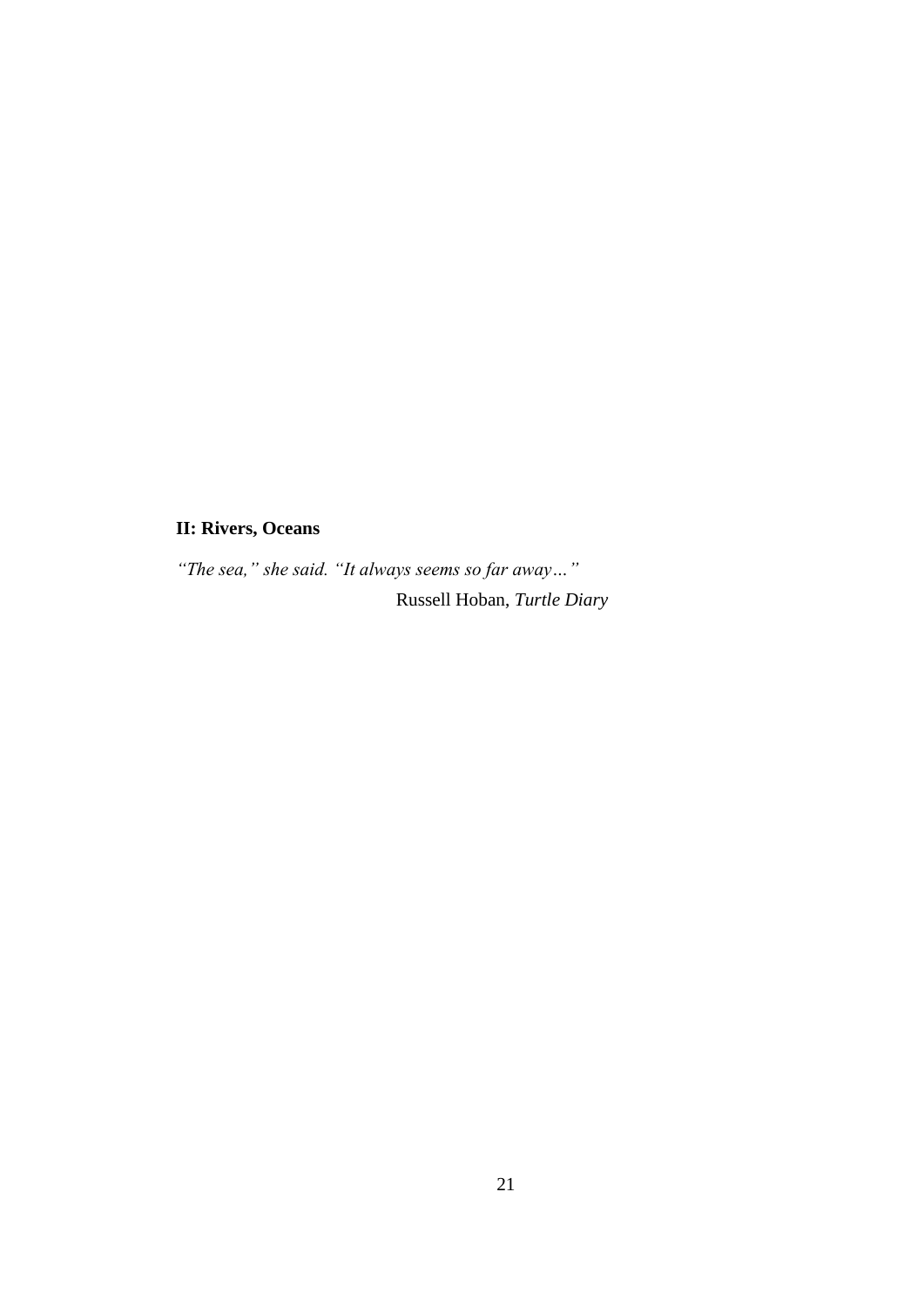#### **L'avventuro**

In one frame there is a figure perched on rocks by the sea and then she is gone from the next frame. Her disappearance exists outside the camera"s knowledge. The story must go on without her. People walk out of train wrecks like this and start new lives. Is this what you did when you jumped ship? You edited yourself out of your own life to give me mine, inserted only fossil words so that when I hear your language I pause and grasp at painful early memory. For some reason hearing Italian voices always makes me want to do everything more carefully.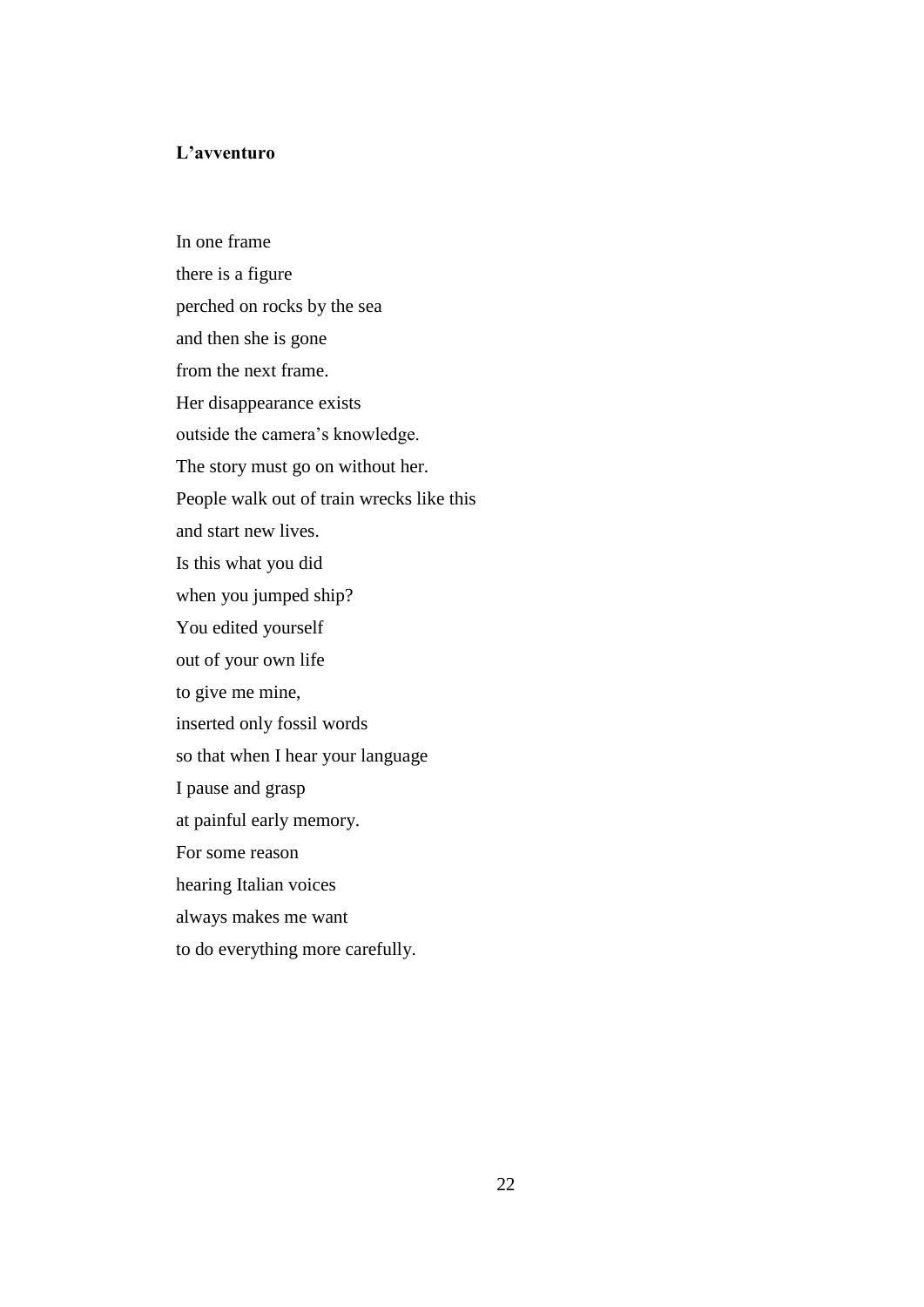#### **Lost Rivers**

We are walking *Los Ramblas* and there"s a veritable flow, an ark almost, of street life roaring towards the sea: hares, buskers, fortune-tellers. When you show me the story of the lost river"s life picked out in the driest colours I am thinking of a spread of pages in the small library at home: *all histories of Naples begin with the story of the lost river but nobody today can trace its source.* We are walking *Los Ramblas* with the ghosts of shy river gods and I can almost sense the tang of an absent ferny breath. As we are carried along I want to say and don"t how comfortable I have become with the idea of lost rivers.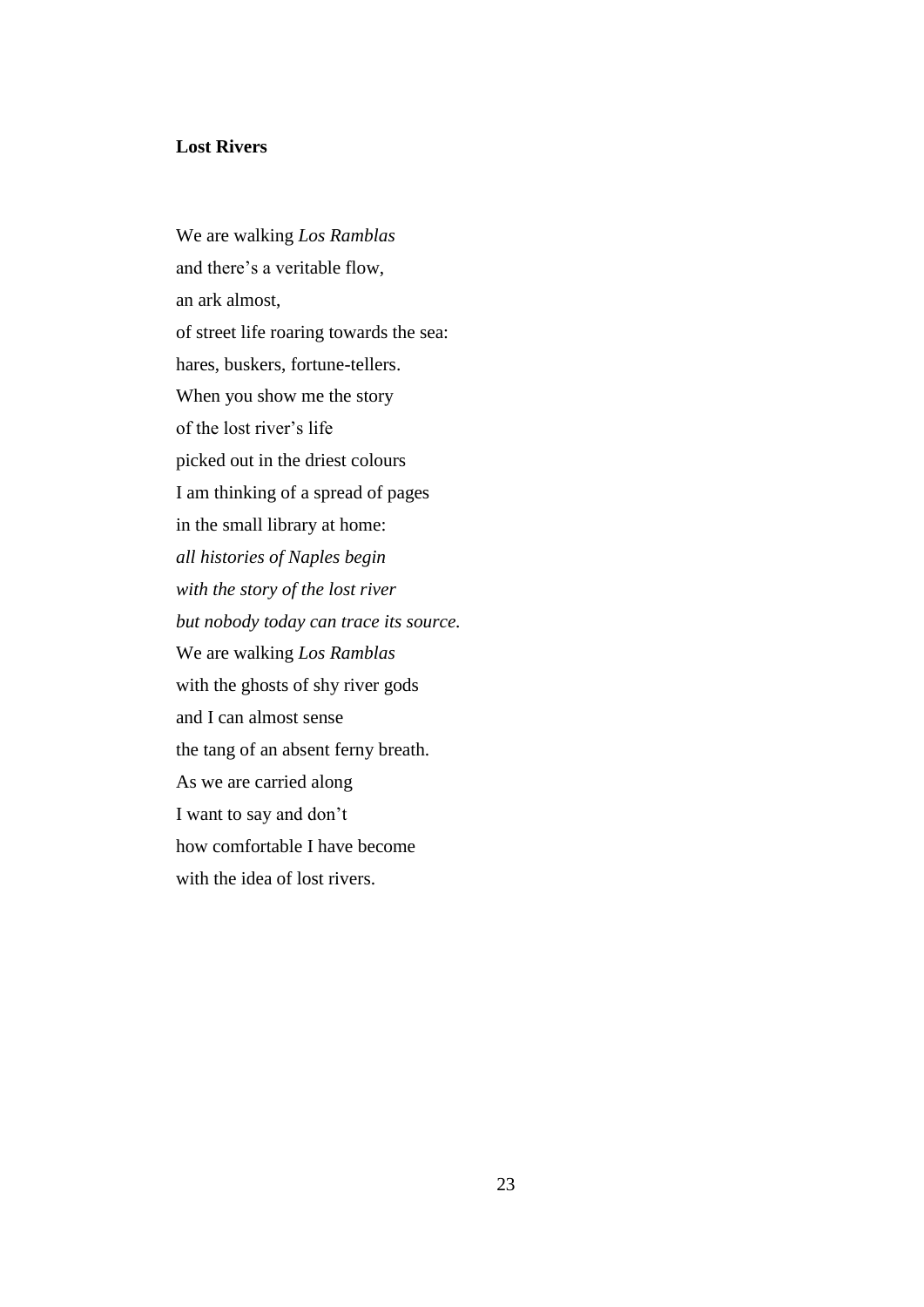#### **Circlet**

I'm glad we came down to the sea that day It might be the only time this time Black weed netted our shins and we talked up waves that weren"t there caught this one, this one and the next – more promise most promise yet We meant to go but stayed for more The way dark water held us puts me in mind of the time on the trip here I hit my head the doctor laid me back in bed and I woke to a circlet a thin device of fine reed about my wrist It was not from here but somewhere deep that had claimed me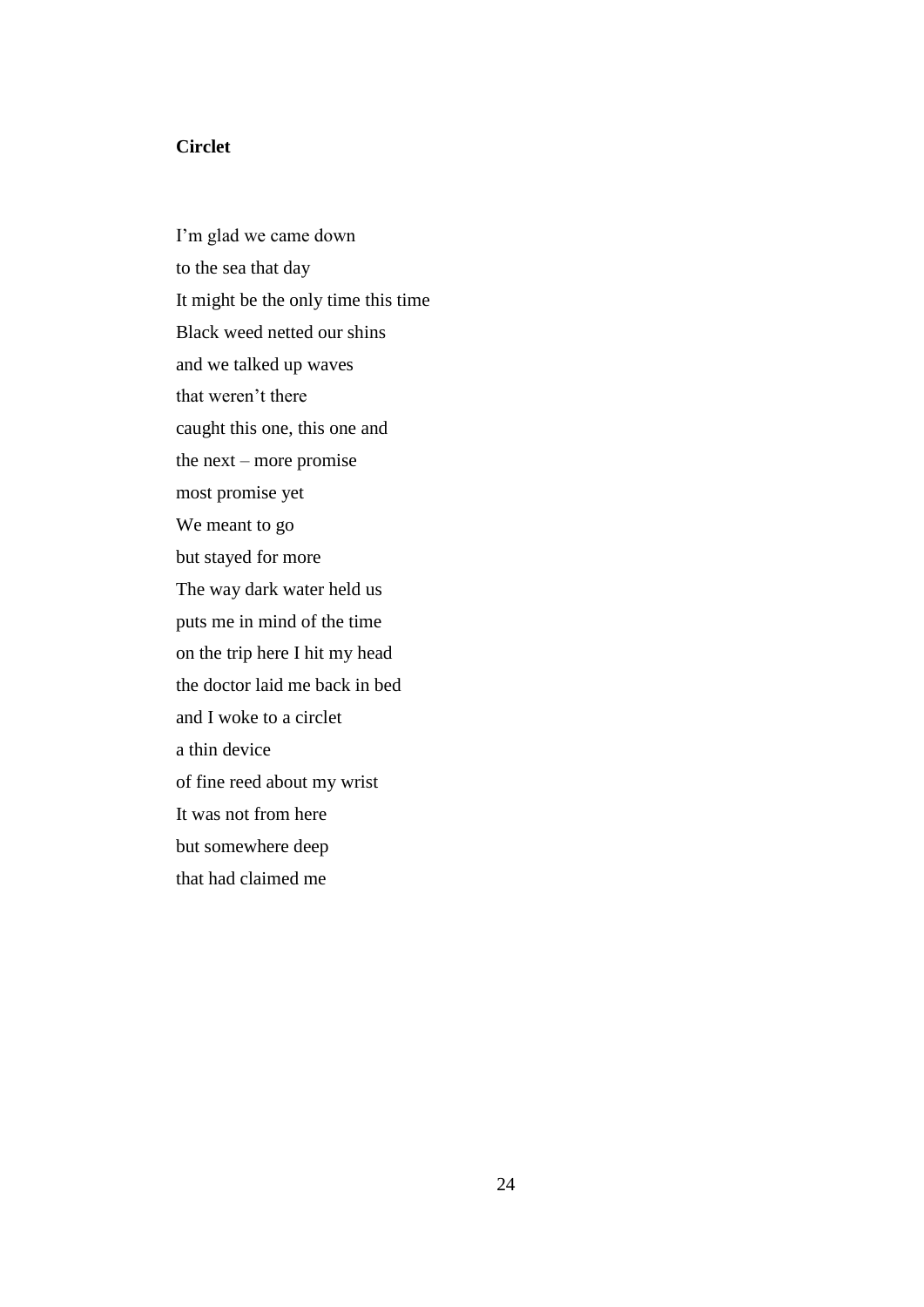#### **A Wedding**

Washed up, sailor maddening song had left you. You still had beauty, a shape that showed you had been loved. You pushed up on white arms in the wet sand, comely as a sea calf and curious folk gathered round. Some saw in your sea-flecked gaze the gates of a new city. They shifted on their feet and murmured to cover your skin; pressed a coin into your palm, no currency you knew – stamped with the face of a young river god.

You awoke more fully. This must be true. You sensed not far inland the calm commerce of just such a river *You worship him?* The people shrugged. *Maybe once, long ago.*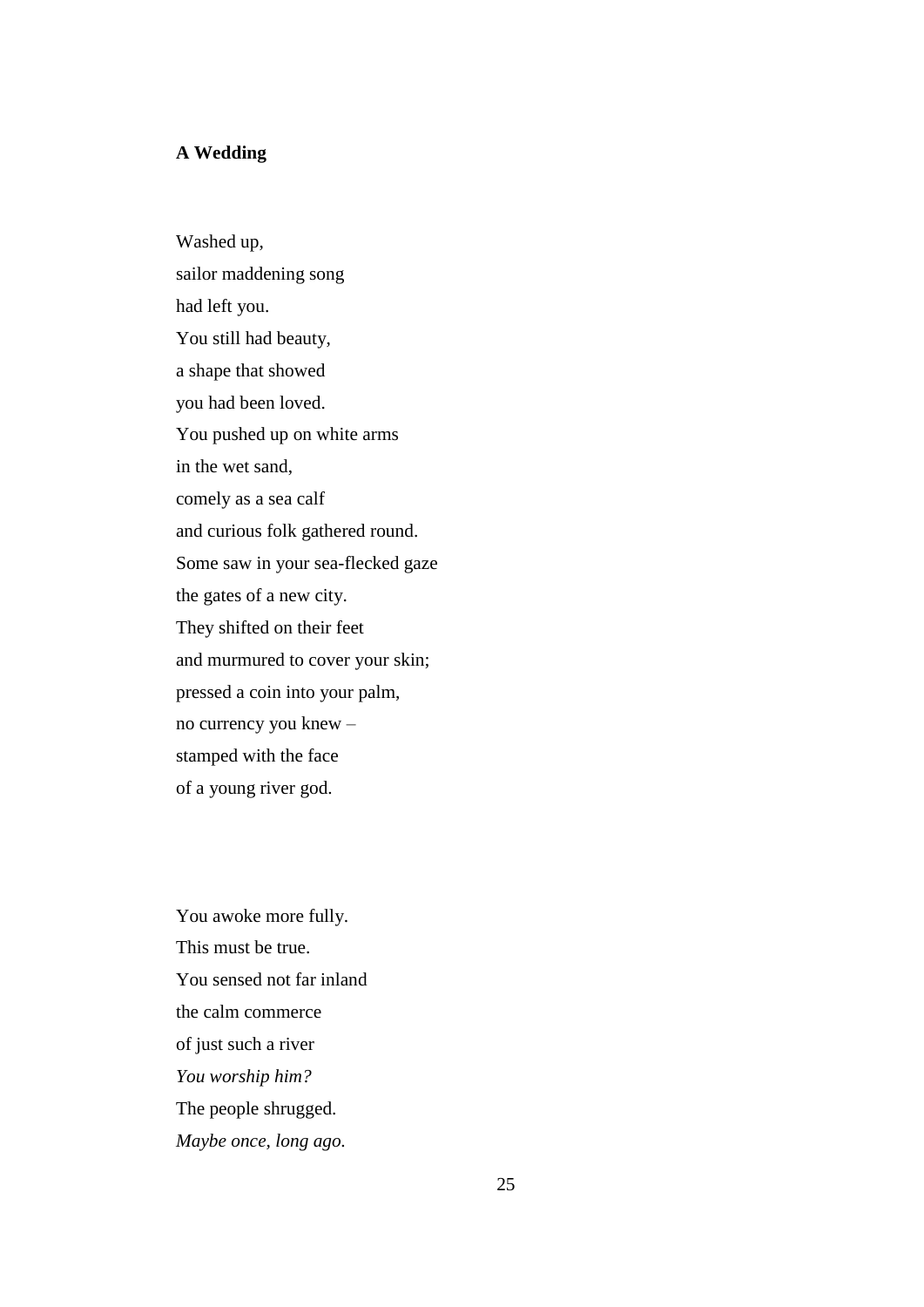You stood straight as a lily and parted the crowd. For years on jagged outcrops, your own howls head splitting, you had yearned for the civility of a river, for waters that carried good news. You travelled a trail of stones smooth as your toe-nails until you found the young god fretful in a grove.

You stroked his beardless face, took hold of the pearly horn that sprouted from his forehead and coaxed him to run again. Your name – Parthenope – *maiden"s voice* brimmed forth from your lips. Seibitos cleansed your wild ways. In the sea you had sensed his touch and now this new lightness was all over you, a garment of water the villagers marveled at, could not match. Your union brought a sweetness to all their doings and they built the city they had found in your eyes.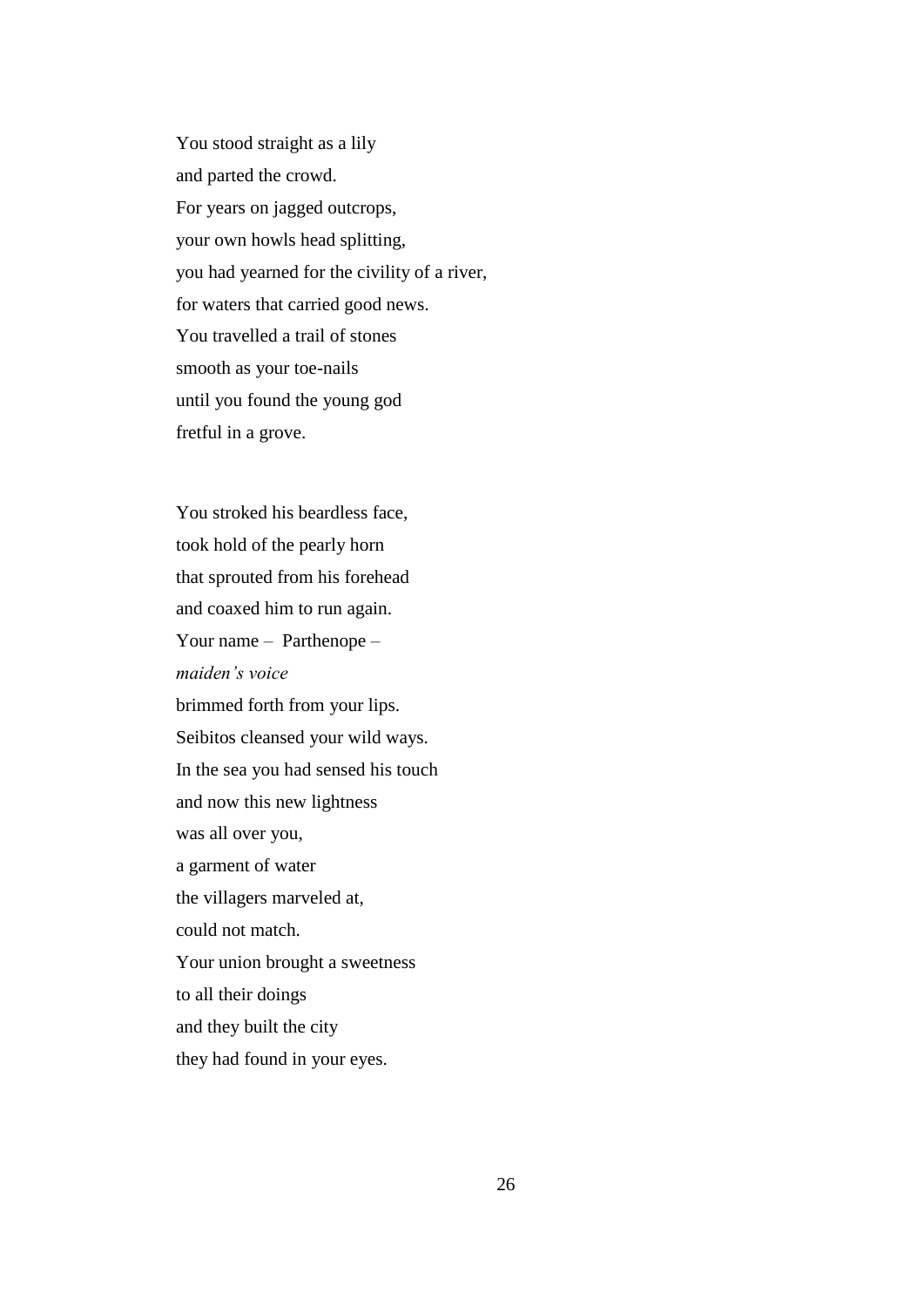#### **Your Birth**

one more thing about your birth (you always ask and I forget to say) you waited for your grandmother – all that time – so long they put me on a kick chart

the day she came we drove out to a sale in the old town where the big ships used to come your nan was angry with me *why did you take us here so far away from hospital?* but I felt as safe as you we bought red blanket (I want to say ticking – what is that anyway? – your nan would know)

you came slap-dash the way you still do things with a new moon too fast and after I shook *like the toothache* your nan held me told me to let the pain break through me like a wave we walked a long way back to fine white sand and I lay down bewildered as Parthenope you filled my field of vision you were all the places in the world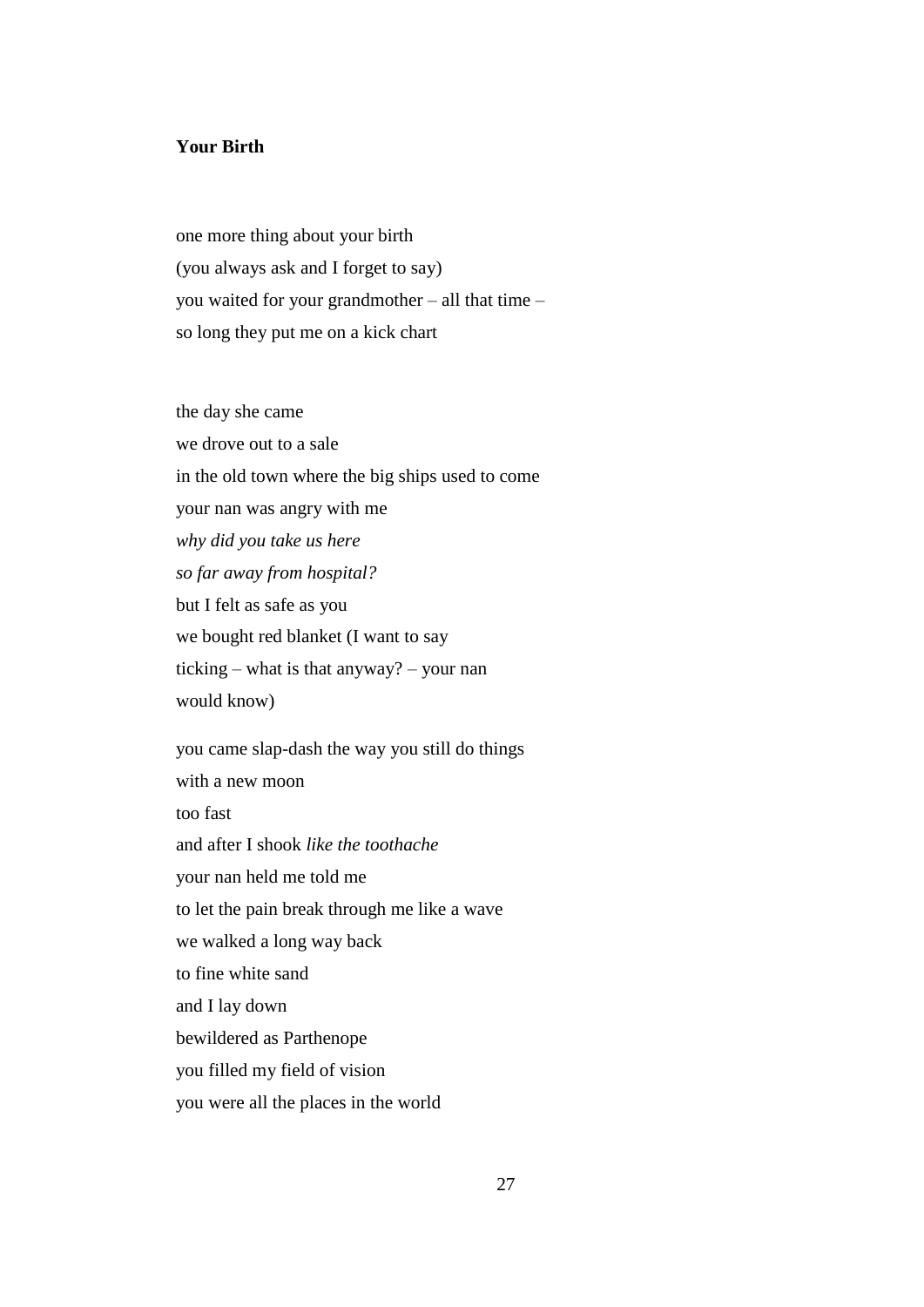#### **The Mice**

my mother took them to the river with a packet of weetbix their carousel – that scampering round-about of who am I – their dense, burrow smell I could add them to the list of things with which I never played gifts from my wayward father that were out-of-bounds the idea of mouse – a rumour frantic in abandoned parts – she unlatched the cage and said *kids, you"re on your own* 

but they come back these feral colonies I could not tend they come back with their cold little paws we"ve been away for such a long time they chant they are the chorus of what could have been

when I was a child story books were full of mice their thin limbs poking from dimity smocks and neat waistcoats lost mice – untraceable country cousins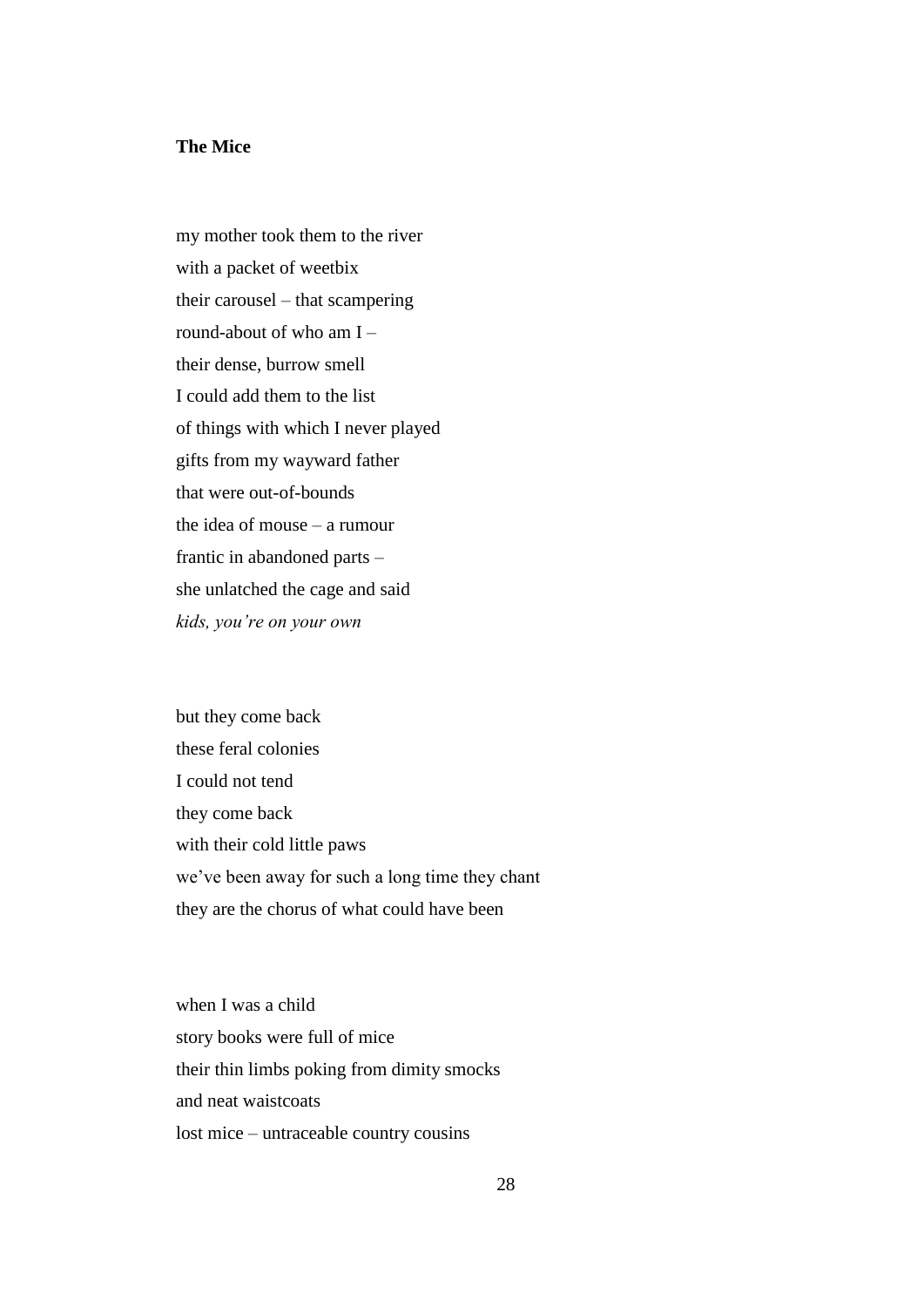that stretch of land by the river it really was wild a wasteland then we lay in clumps of bamboo and smoked our first cigarettes bamboo bumsuckers the lost mice clamoured inside my headspins the priests came down to practice their golf they gave us their soft Irish brogue glimpses of secular ankles as they pulled up their cassocks to wade into swampy land we retrieved their lost golf balls and with the rewards bought more cigarettes holy cigarettes taboos were built into everything that happened in the bamboo clumps

the other day I went back for the mice and saw a man sitting on a fold-out chair just at the edge of where it used to be wild he faced away from the view towards the road I wanted to pull over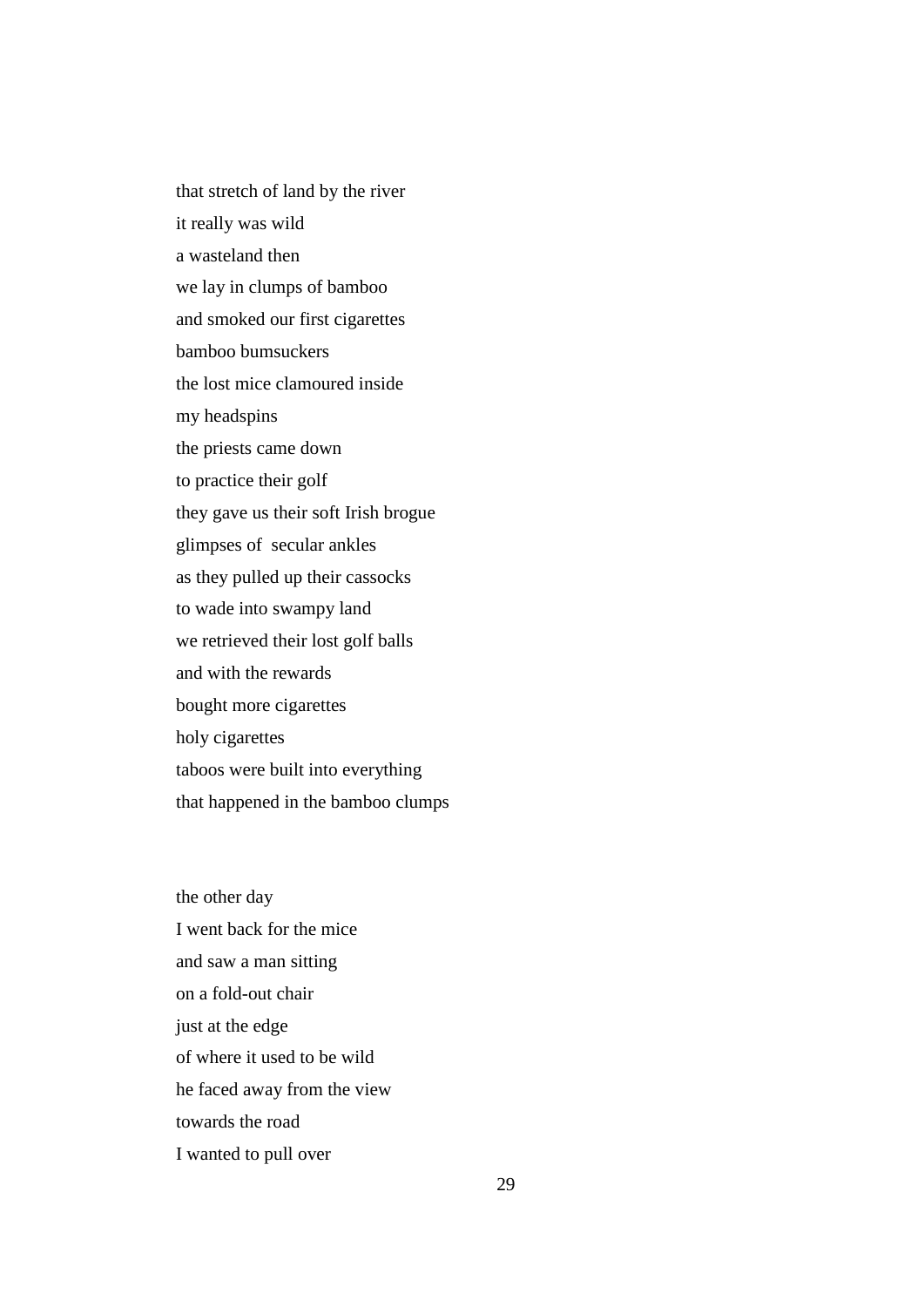and not exactly talk to him just reclaim a little rank whiff from the poshed-up frontage there was something wrong with the man he seemed to be doing an imitation of a man sitting in the sun like me the place was lost on him.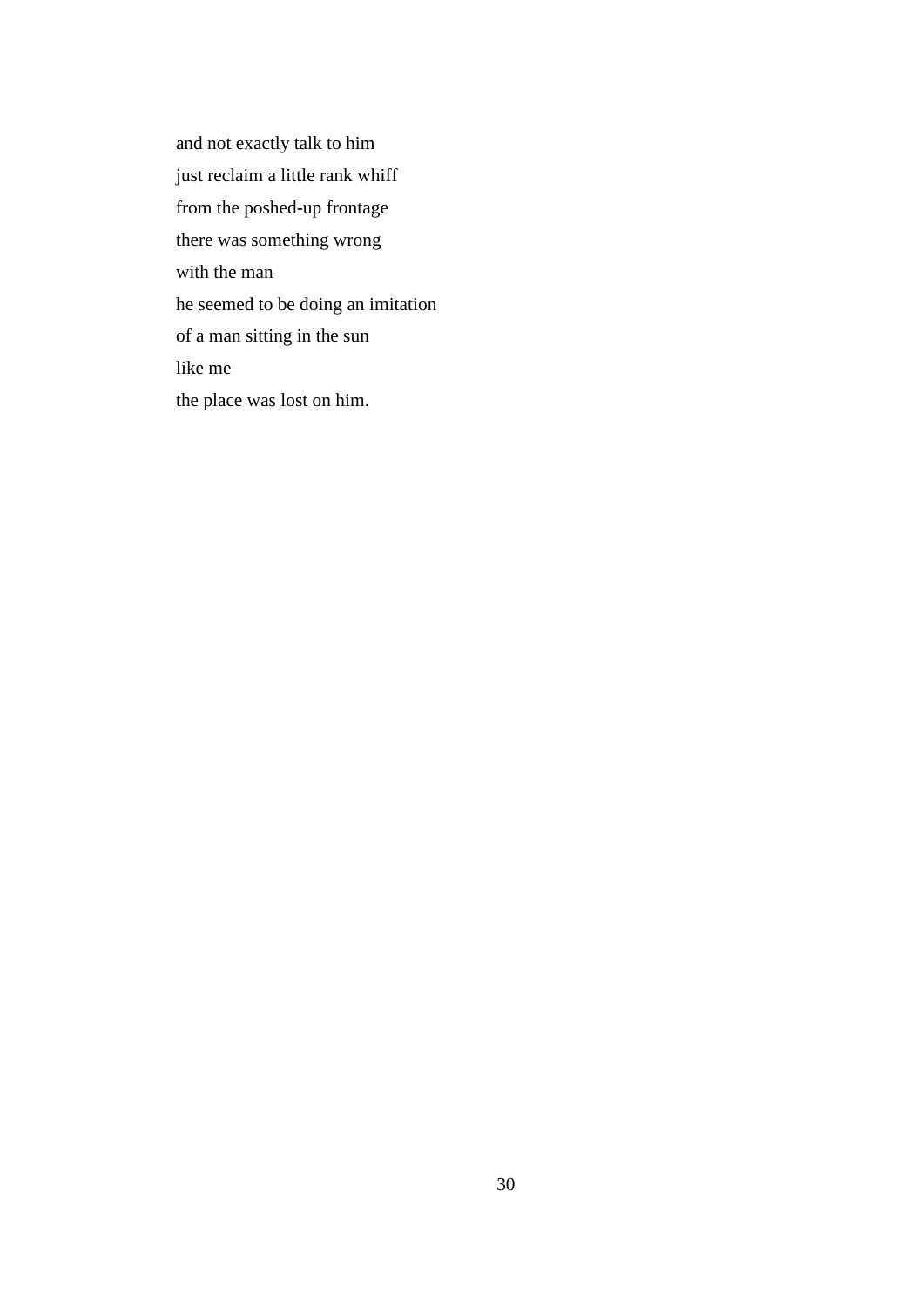#### **Beneath Us**

Lost fathers lost sisters and brothers too swim a pantomime for miles eyes bugged out cheeks bulging they mouth hello to all strange fish in hope.

The lost ones in watery chambers tread a wheel of encrusted walls holding signs like those left waiting at airports.

So long so long these wet thought-bubbles read. Casual swimmers could not say for sure if this sounding means only goodbye or a measure of time. Their dangling feet feel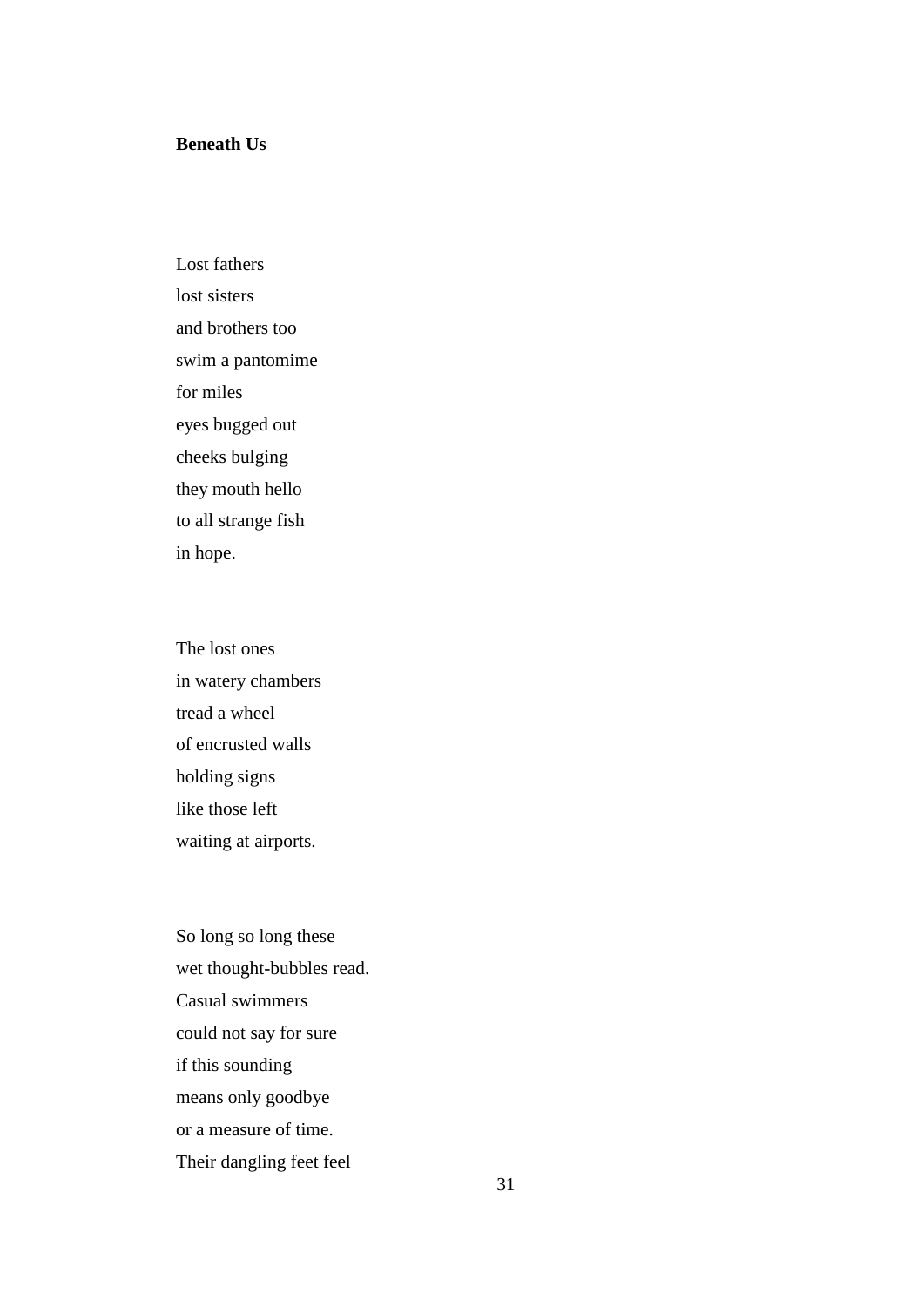the words as vibrations and dismiss them for weeds

but later in the sun close their eyes to a jointless underwater dance by Pierrots and Columbines who seem at one moment to grasp each other fully yet at the next step be parted by some great inner tempest that eludes the eye.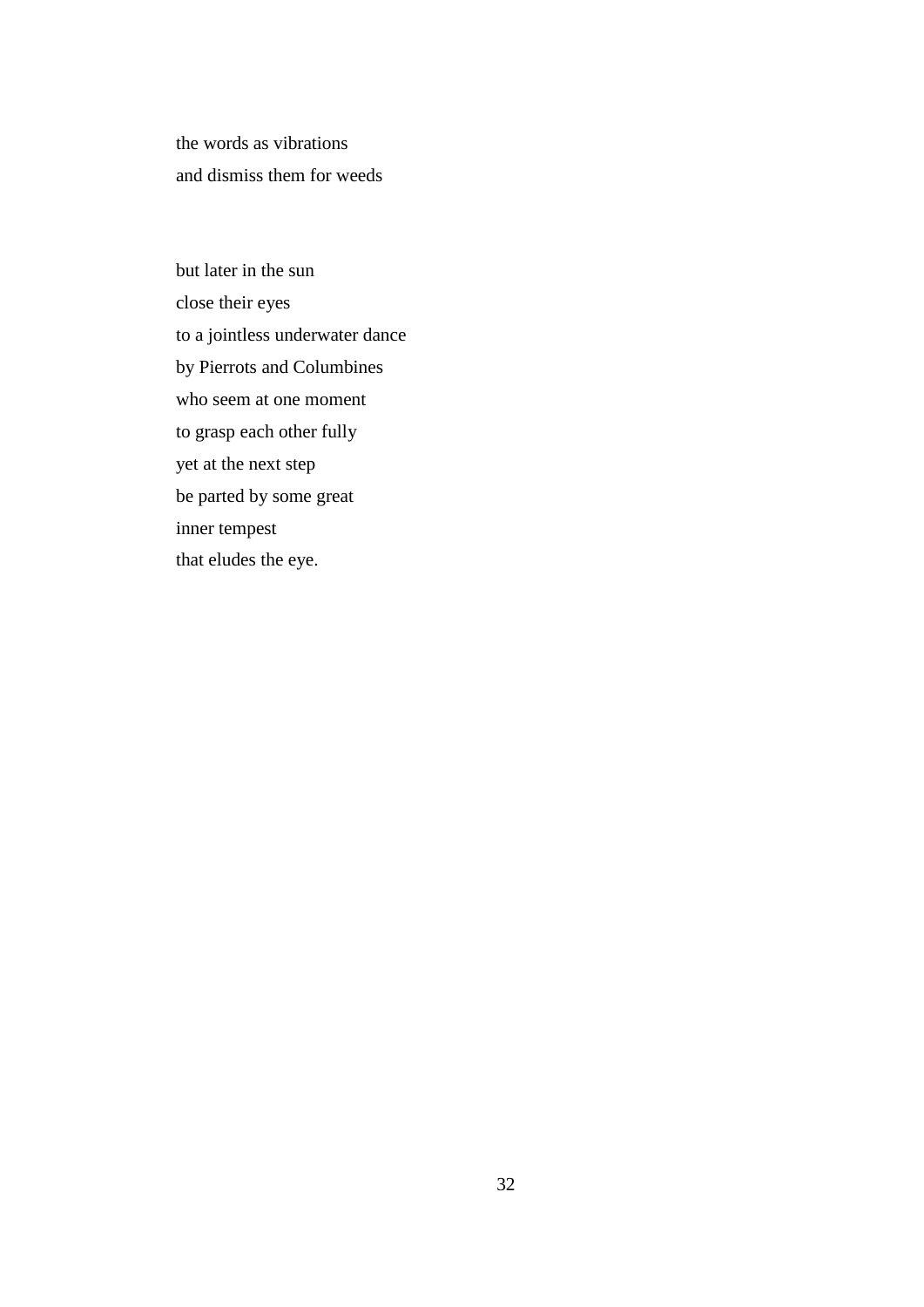# **III: A Journey In**

*One needs leisure; one needs imagination. And something more: vulnerability. Vulnerability to time interleaved; to experiences not accessible to our prompt classifications, and to the impenetrable phenomenon of place, which no one, to my knowledge, has ever explained.*

Shirley Hazzard, *The Ancient Shore*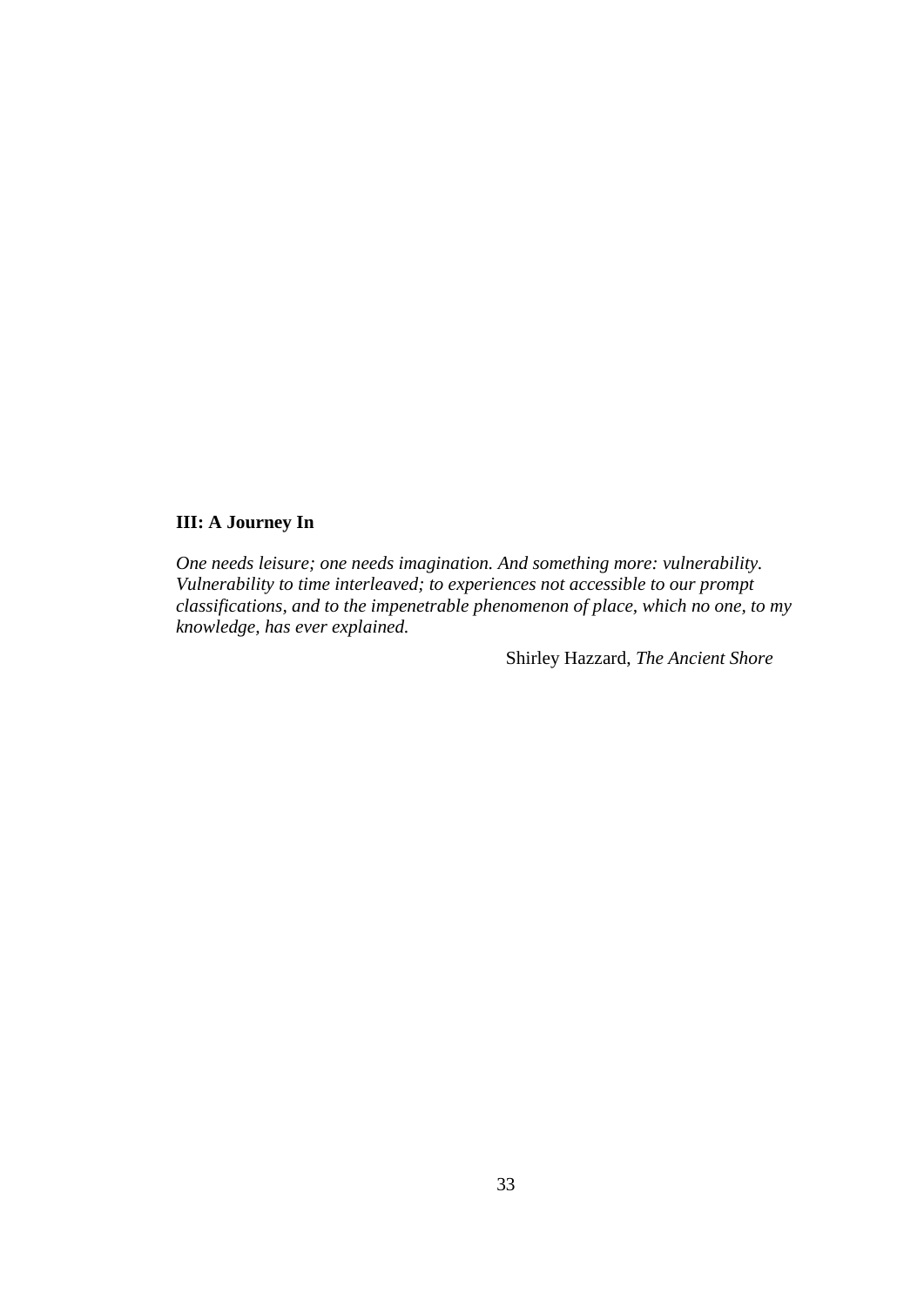## **The Foal**

There is a membrane in front of my Italianness I push at it sometimes to see if it might yield but I remain the foal in the glistening bag I speak in baby-talk tell my family I am cold, hungry, tired after all the most basic needs run behind heredity it is blood and bone and sperm we share and I crawl tongue-tied over the spaghetti freeways beneath Vesuvius to stand up here in the fog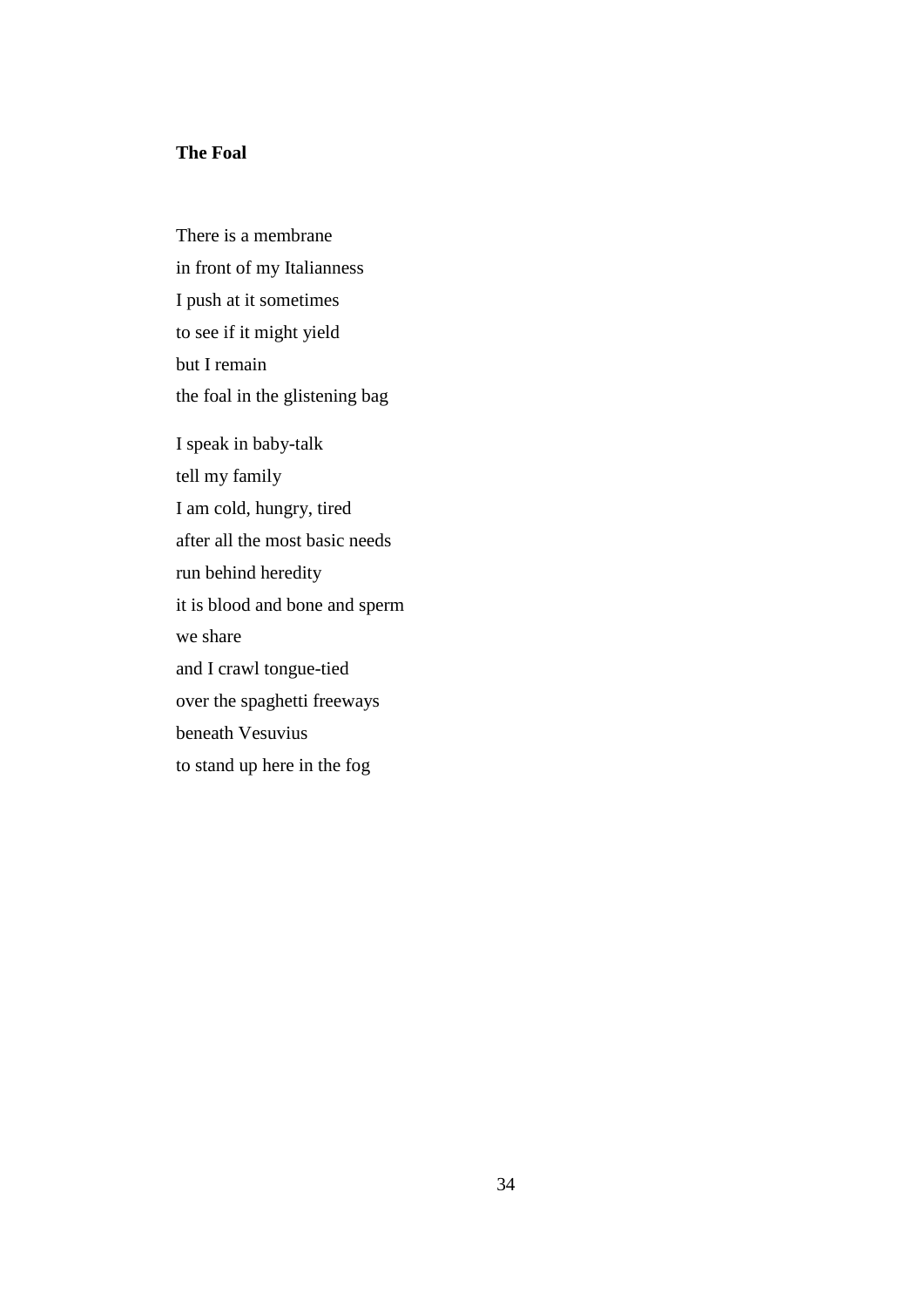### **Cumae**

Could you find her, even if you wanted to, and with what technology? What would lead you there: the way that certain coordinates of the night sky have appeared on your chest since, since when? – the details don"t matter. But if you made safe passage, your fingers scrabbled along the golden tufa, your blind hands reading the way back, nervously, before you ever arrived. What then? What would you ask her? The riddle of this place? The riddle of you in this place? Draw the lines, move the tent pole along that old axis until you are a point in the universe, a pin-pricked mole on the skin, a mouth, an opening, an orifice asking asking finally what all children thirst to know.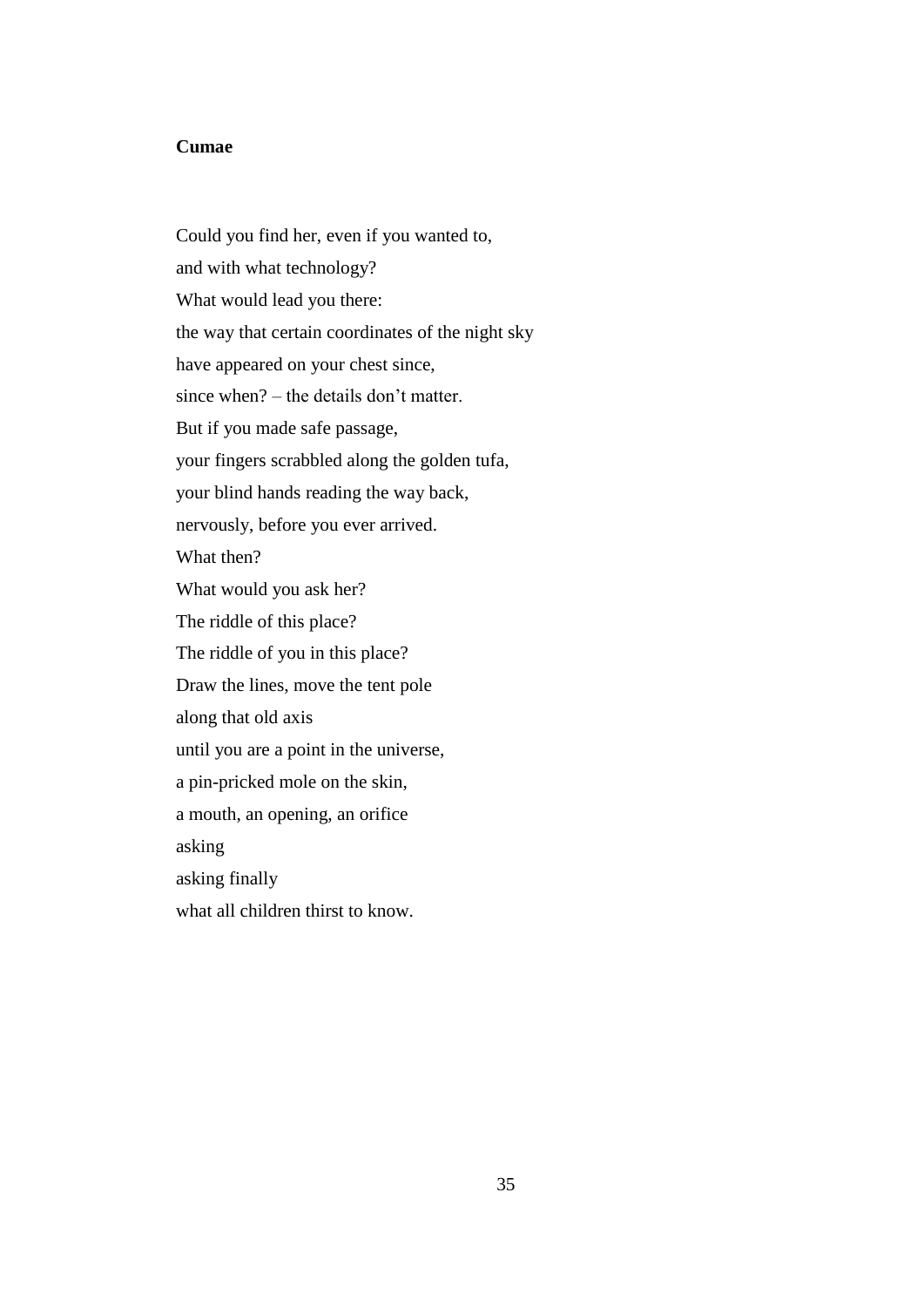### **Dislocation**

My reclaimed family tell me my face belongs here. But in Naples, I"m lost without the words for old things when you fall hard on marble from a high bed.

The house is shuttered for siesta and your pain. That night I strap you close, sleep with an extra limb. You wake lopsided and rock awkwardly down the street of the bronze horses to the corner with its baby turtles, their tiny flippers all intact*.* At *Bar Sportivo* the dentist holds a pencil you cannot lift your hand to grasp.

I cry at Santa Bono Hospital because everything breaks out in your own small frame. At two, you are stronger in your grandfather"s town than me. You take this place,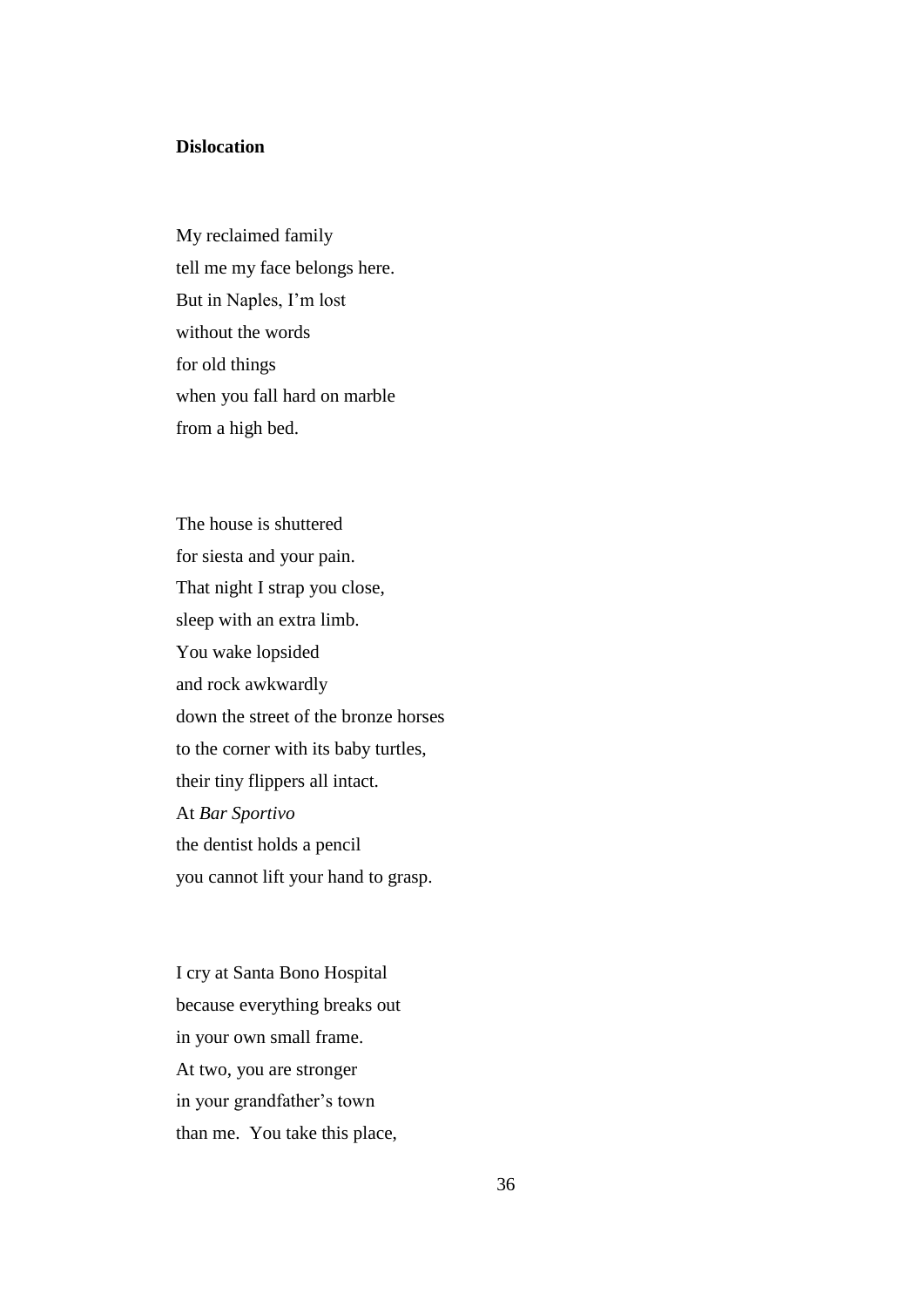the strangeness of a whole new family into your bones.

On the flight home I hold you near and think of the grace of love without words; and of the saint whose blood, liquefying in a vial each year, protects the city buried in its lights below.

You sleep so calmly with your tethered wing. How you chose to mend might say a lot.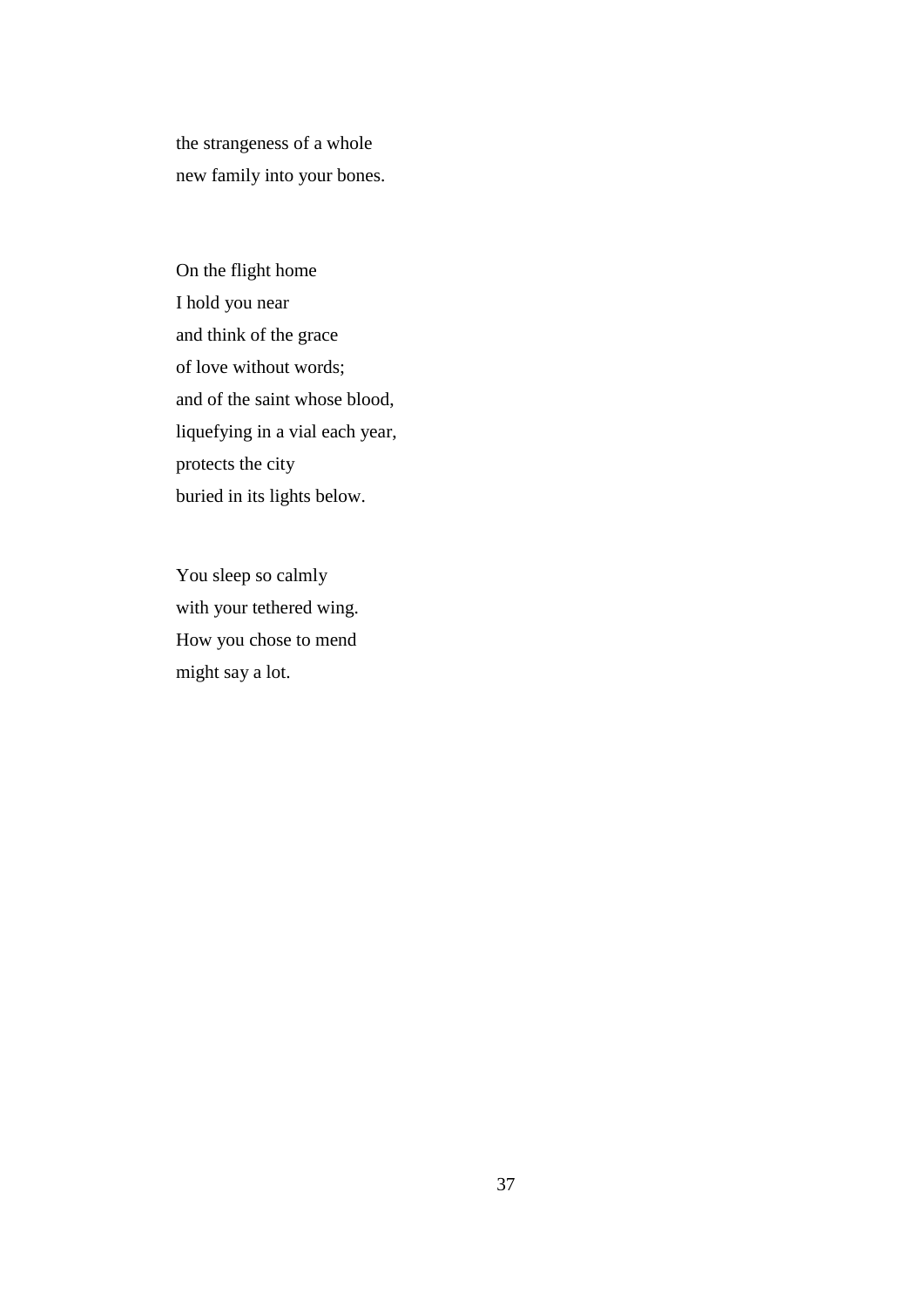#### **The Charm**

He buys her a charm, his lost sister – that one, it's the one she wants, a heart in pieces. She must wear it always, *sempre*, he insists.

He has missed her not growing up where she belongs above the bay and all its buried years. He can"t yet quite make out her songs,

the warm strange words she speaks to him in her mother-tongue  $-$  it's a father they share. His likeness sleeps

in the darkness of their eyes, their gestures. Until now she has been a part missing in a puzzle. He has only half guessed her

intent: that each small stone of the heart on fire in the paleness of her palm might name the days they have lived apart.

At the blasted summit something grows, and all of Naples, improbable as hearts that can keep time, beats below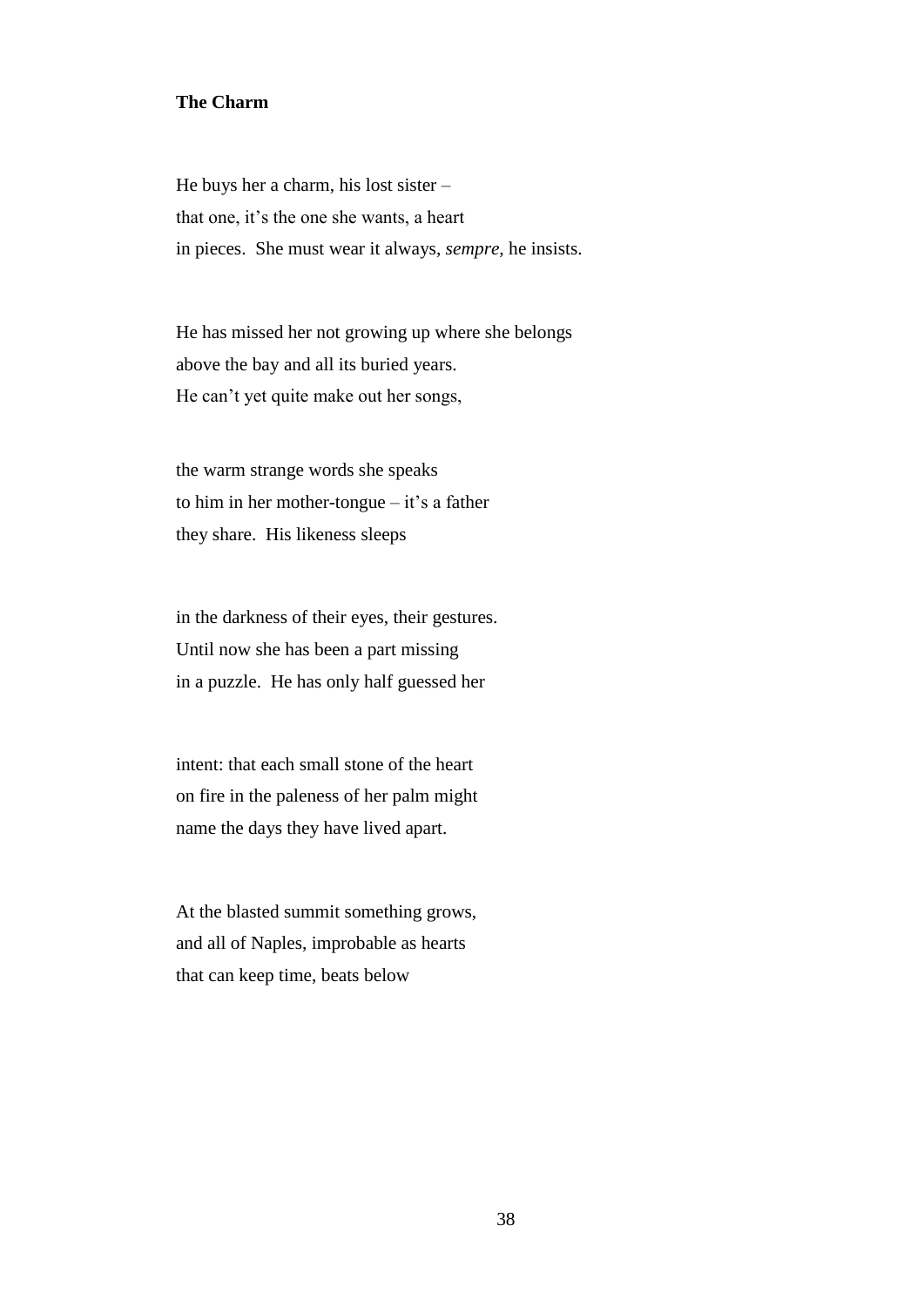### **Green Pool at San Giorgio a Cremano**

The park holds strange hours. Spotless men come and go tending the muddy skirts of this suburban Flora but she remains closed. Beyond her gates the ghosts of orchards resist creeping tenements. Their hidden symmetries keep growing the past into our present. Every night we sit above this tangled living theatre, Vesuvio sleeping to our left, the faded villas and the sweep of the bay. My sisters, who are strangers, smoke and smile their sad, carved smiles. They sit like two archaic sirens, their arms held out, curved in a beckoning. Below us, the green pool is a still unblinking eye made for children, made for fish, made for the three of us to count the slippery back of each year missed, and fill these constellations with a soundless wish.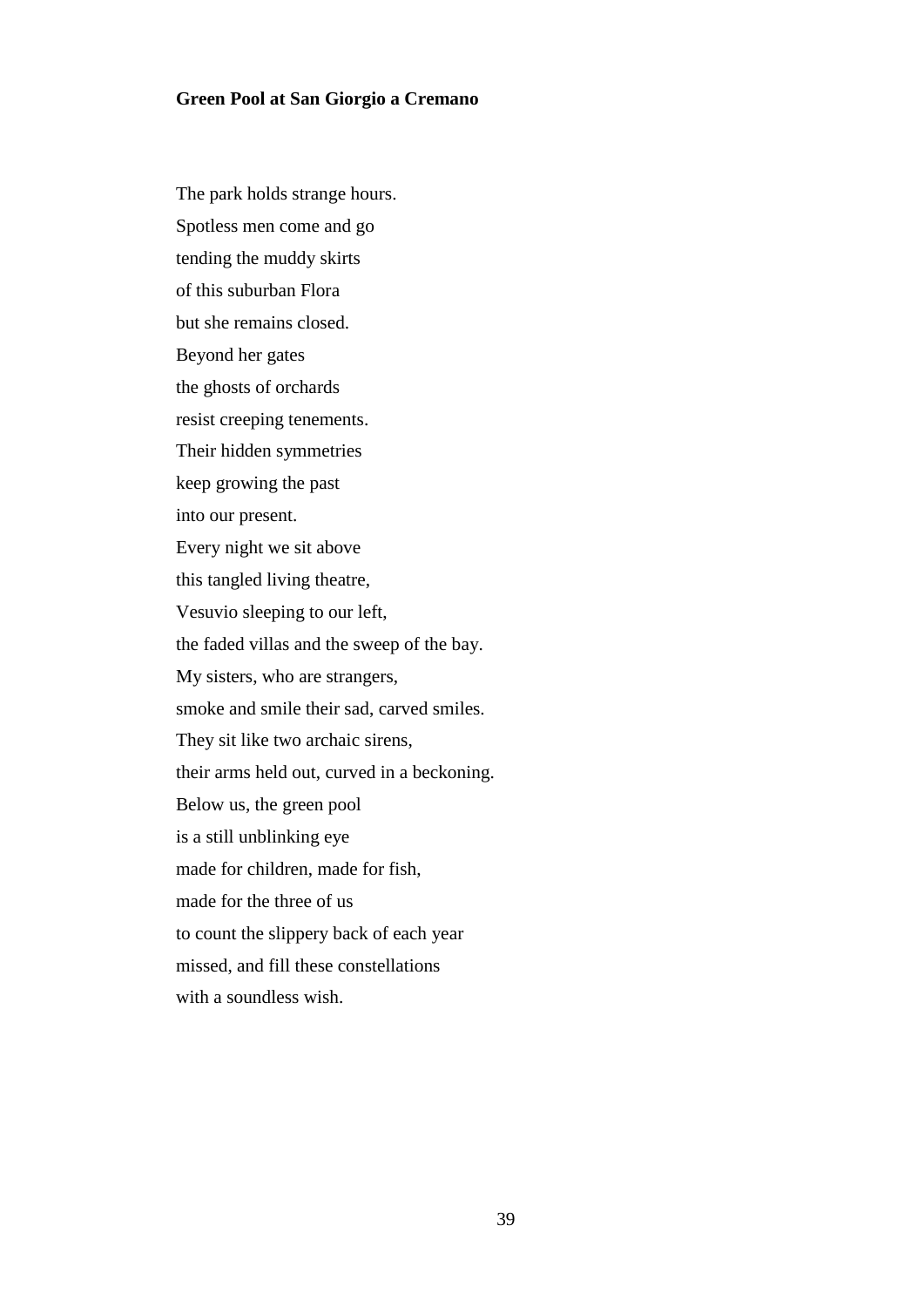#### **The Ties My Sister Makes**

The silk ties my sister makes lie sheathed in plastic sheets in their pigeon holes in the factory beneath the volcano. They hold all the colours of the sea and are scaled like fishes too so that when I first see them laid out in their obedient ranks I want to exclaim like Willmouse to Shelley at the Roman fish-market *che belle cose!* My sister's ties will be dispatched about the world, their underwater silvers and greens flashing in the dark aquariums of costly shop windows. I think of all the necks they will encircle: the men who will make their deft adjustments and the women who will stroke them and roll them away with socks or hang them inside wardrobe doors, unaware of my sister's labour; her name inside the label beating out its silent syllables next to their husband's hearts. And I think, too, of my sister's voice in the sunlit factory beneath the volcano saying *Please, please*

*take for your friends.*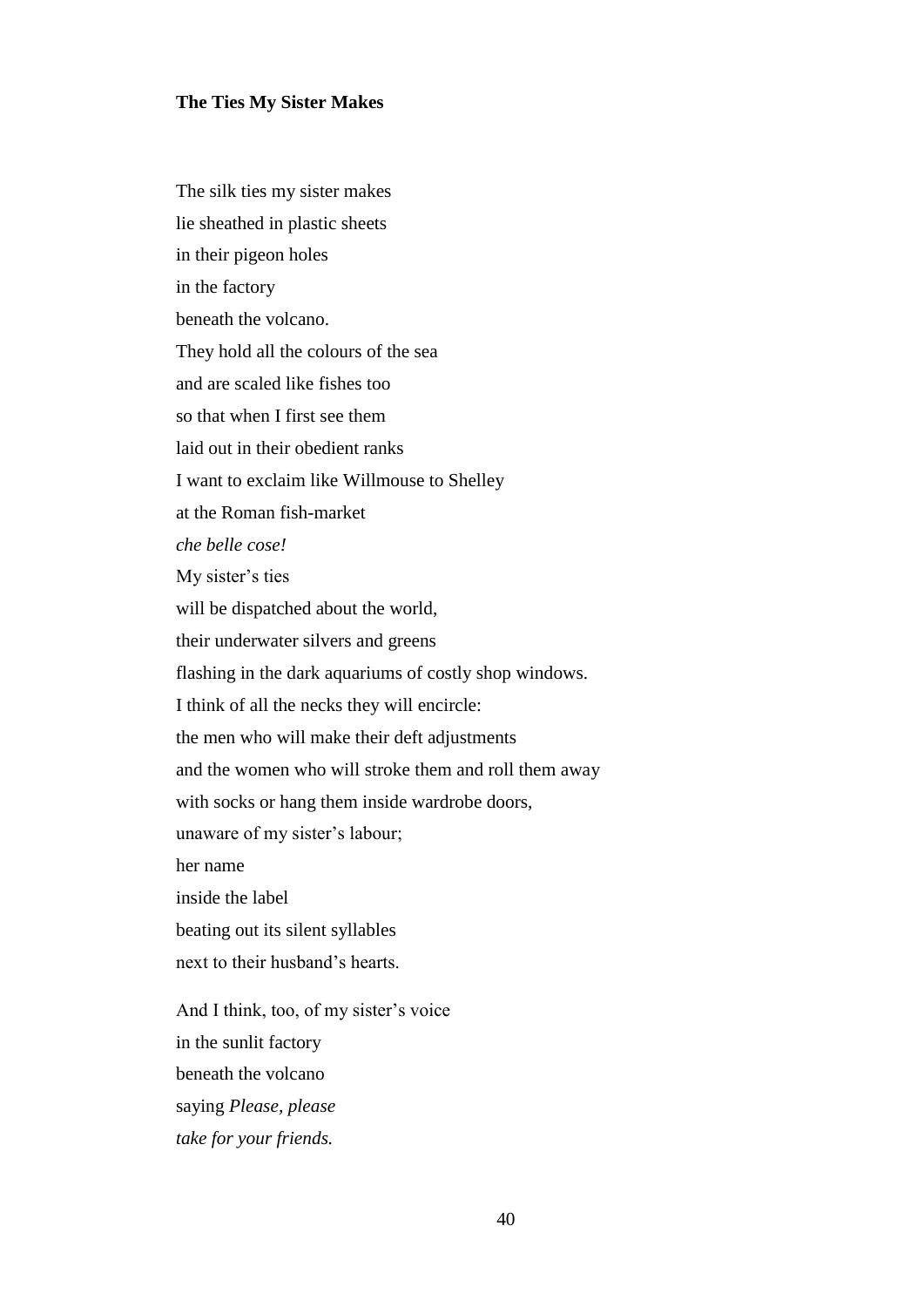### **The Sisters**

After the surgery no one has articulated their concern so tenderly but you your voice through the house, hesitant, *hon-ney, ah hon-ney* and that quick gesture to your breast: *Is OK?*

Our sister, a survivor, daily reminder that this can be got through the good girl such the good one who wears the world crookedly in her face.

Her fingers deviate from a circle – *non è simmetrica – Vump!* – our father's hand. She is showing me a history I don't know. *A Latin lover* you both nod resignedly

Yet if that's a taste of love Latin style I do not want it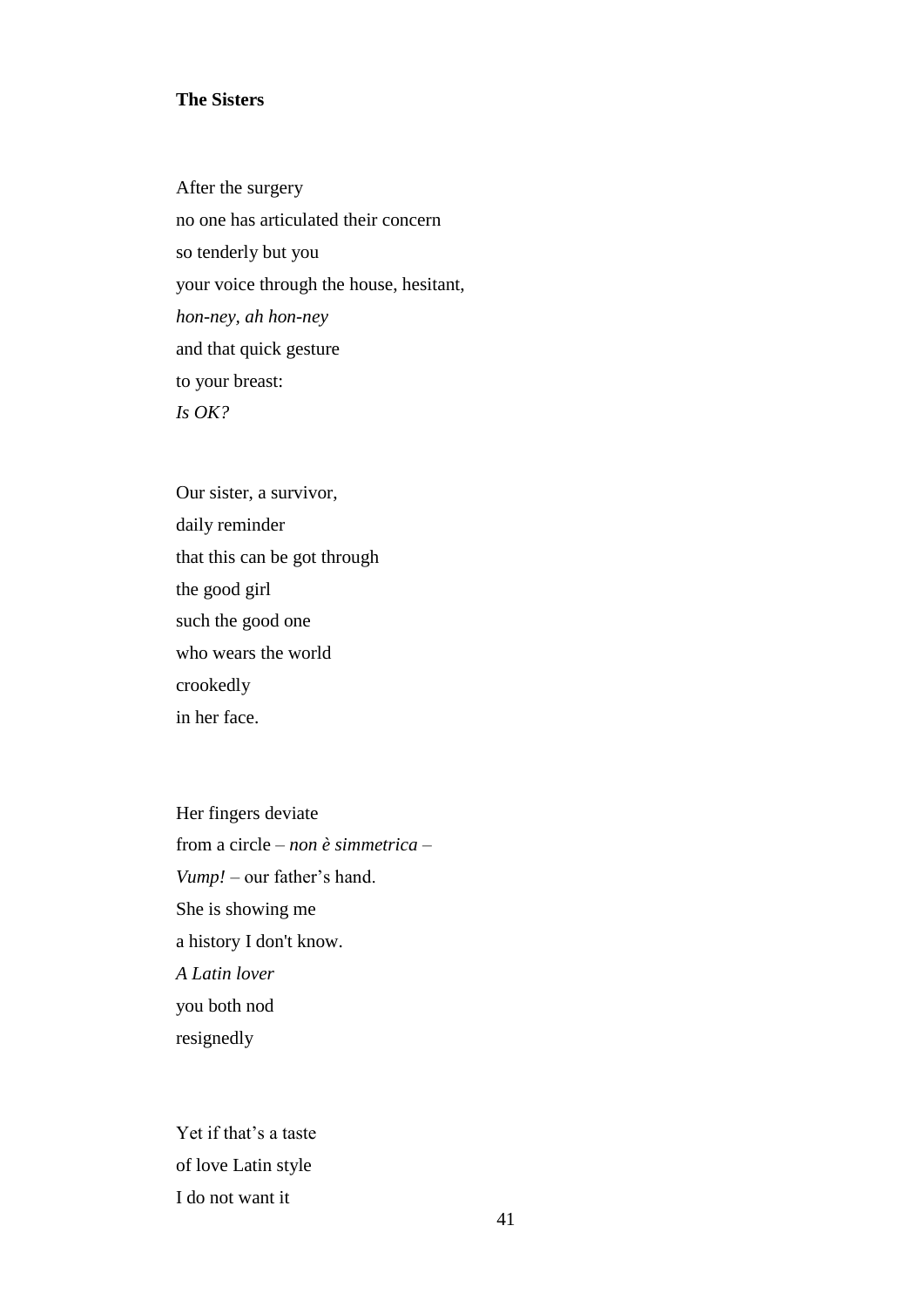but only to sit here with you both even though words thwart us I hear you saying

*wait resta con noi not now – don't go*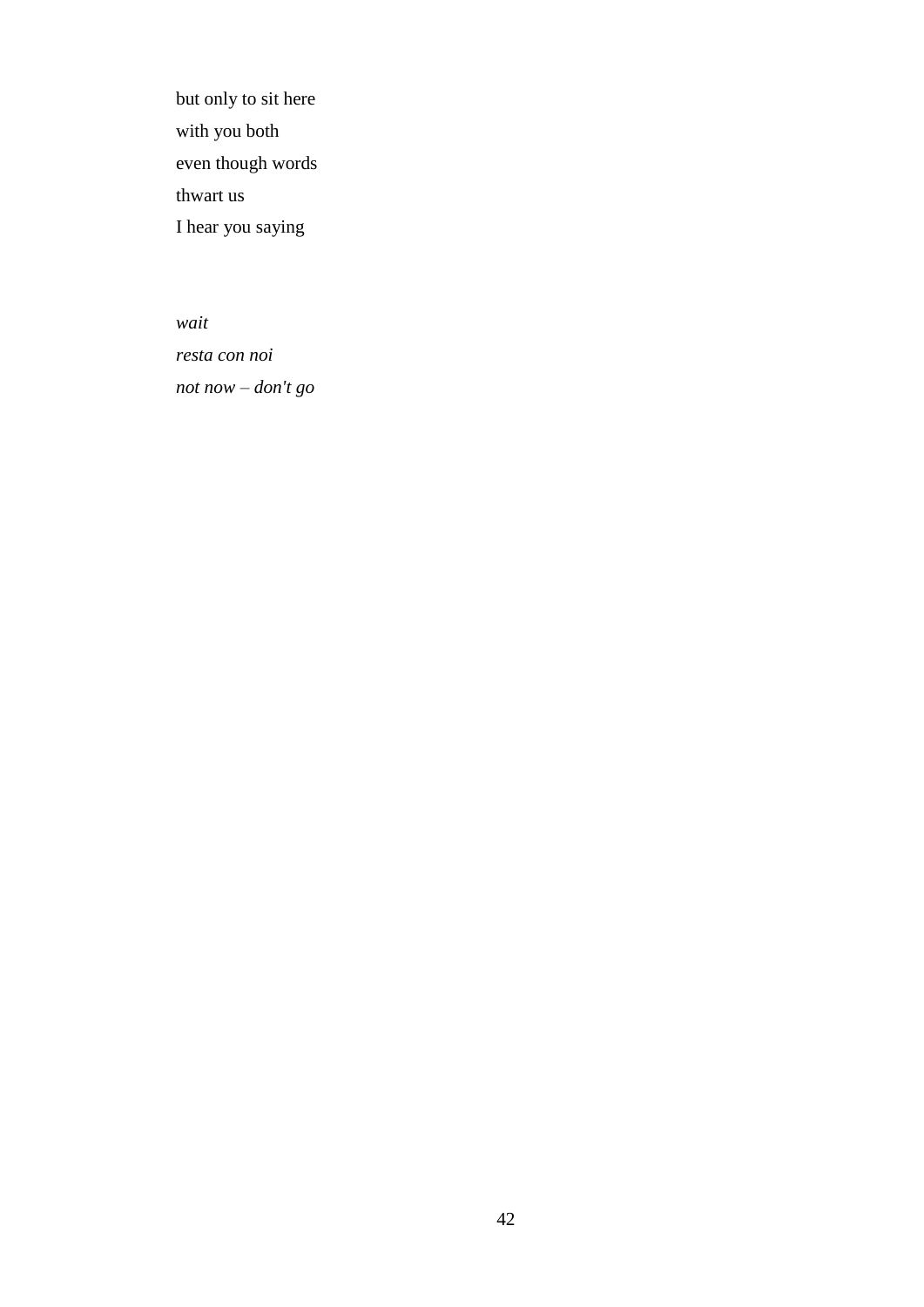#### **The Bracelet**

It rests on my wrist

broken

all jumbled up

the heroine

with a gloved hand

pulls down a screen

a scrim

the membrane

ancient actors

stood behind

perhaps a veil

between one world

and the next

In any case

there are these links

on a bracelet

bad old photos

Blues too blue

and cacky browns

You would need

a magnifying glass

or perhaps a boat

*and they sailed away for a year and a day*

to decode this ground

you would need

a Grand Tour

and unlimited funds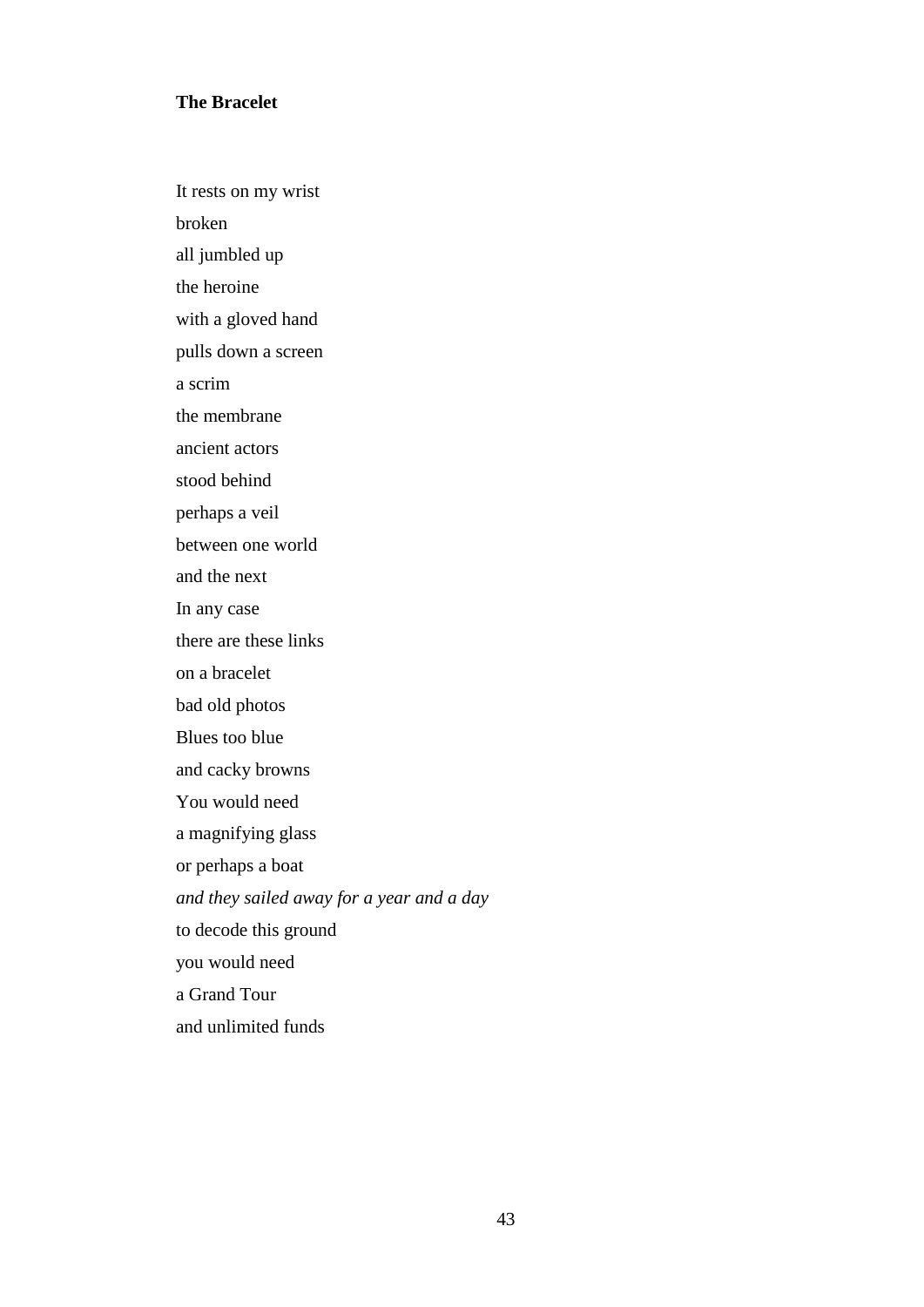I try to recover the market my mother bought this from How did it entice her? Why this one? ah Neapolitan markets *glorious confusion in the storehouses* I swear I swear believe me when I tell you that at the market by the sea I saw Breton"s head in an open drawer I know one true thing about these links This is a journey in and down through burning fields to oracles I walk my fingers around each scene linger on the place my mother's pulse would have beat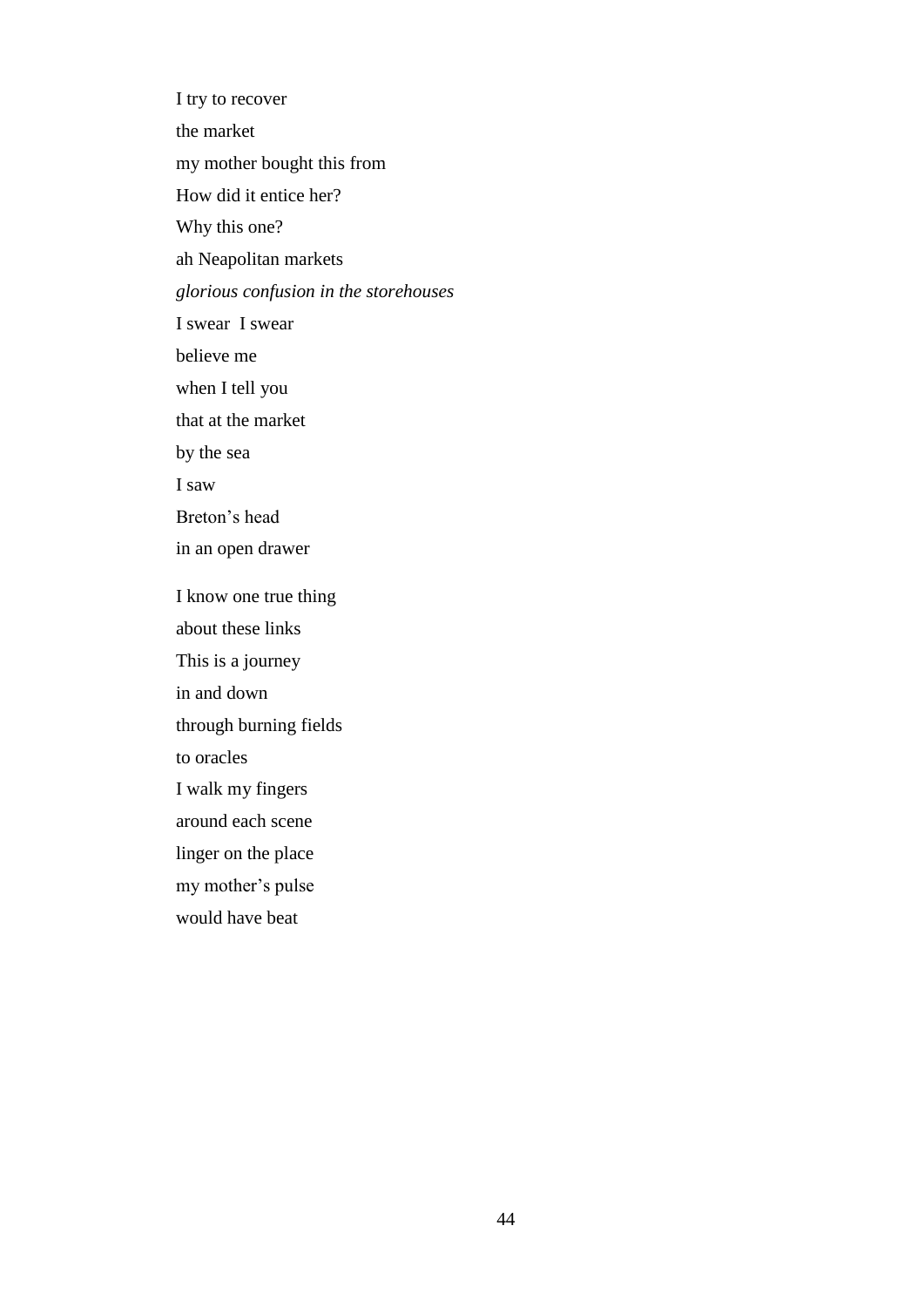### **At Villa Bruno**

At *Villa Bruno* the presiding nymph has black texta circles around all her bits. She watches us with her nipples, her navel, as we trail on opposite sides of the long garden bed, swapping names: my bay for your *lauro*, your *arancia* for my orange, until our paths meet. We fall into the spaciousness of another century. We might have trailing skirts, masks. I take the crushed leaves, the proffered fruit, and feel the blind nymph"s cool bemusement as we step outside all drawn rings. Nothing before has tasted so close to its wild estate.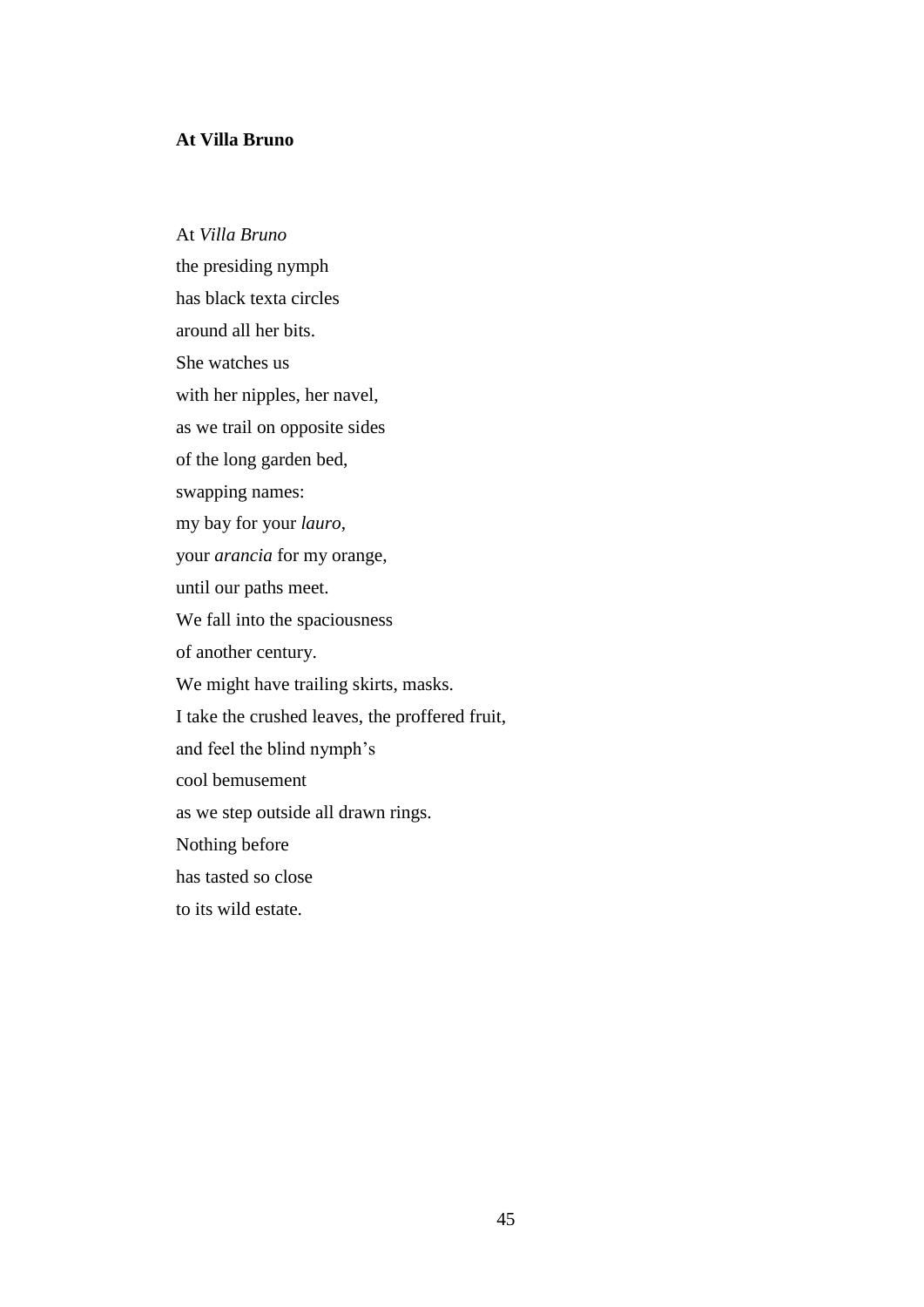### **Crying in Public**

### *Tears*

Near *Santa Chiara* I saw a girl crying in the street. Something from her phone had upset her and in another tongue I could just make out her blurred indignation. I could not find quick words or arrange my holiday face to say the world is kind. She flailed, a cast come suddenly to life. Her tears cut a molten track through the crowd; her distress so marked from victims safe in the past and unlike the decorous ways in which people here pull out of the stream, their suffering a bubble clamped surely around them.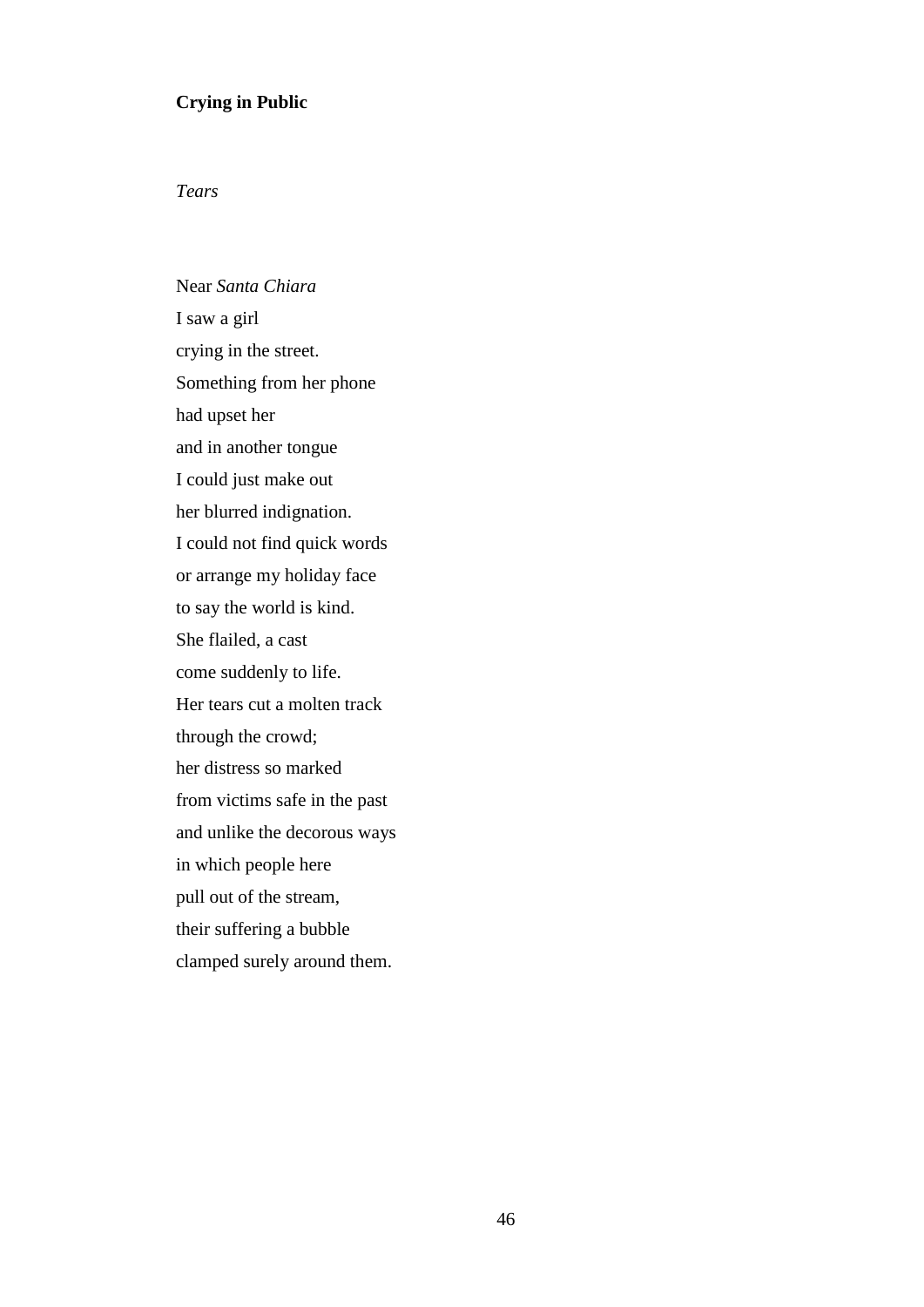#### *In Things*

Days later in the newspaper, a bundle of Tracy Emin"s favourite things like goods one might hawk to the afterlife. This world"s orphan with her cat"s bed and blanket stitch, a grandmother"s hold-all for mending, nail polish of the most violent blue. If I gathered the same, what would I choose? No tricks, simply possessions redeemed by a life lived through them. Leave off, be tender they might say– this is the shorthand for me in things.

#### *Hail*

Outside the laundromat I stood in hail just to be undone, to be taken back to a boy"s bareness; the world beating its outrage hammer and tongs on my skin. I cradled the week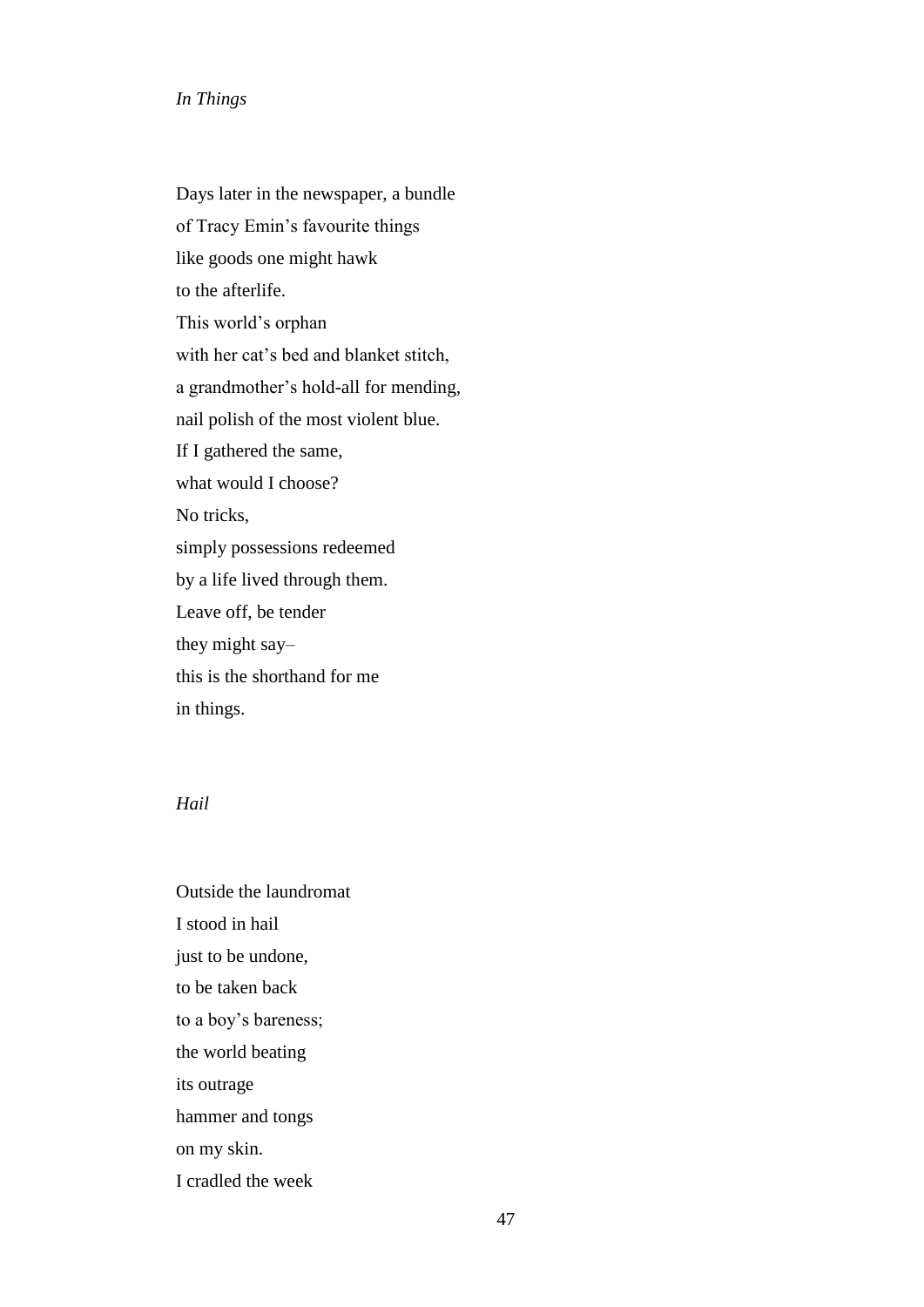in dry clothes inside my jacket and ran, flapping, pregnant with just lived days, ran right out into the world embracing the fulsome barometer drop, coherently broken. I wanted to find that girl in Naples, show her the one thing that might hold it all– this shattering.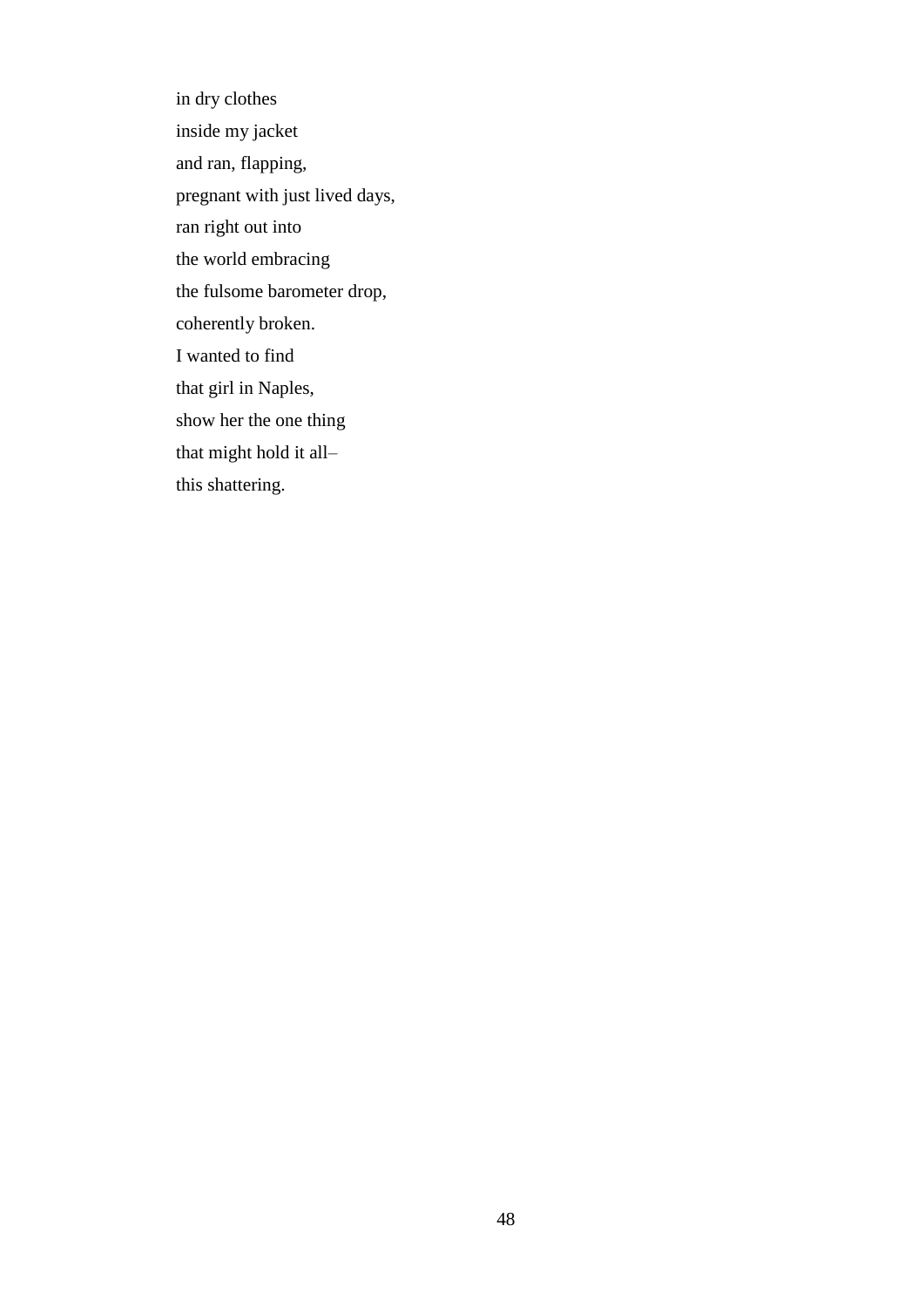#### **Thresholds**

*At Paestum*

The sylphide diver on the board hovers between this life and the next

We approached here by field true pilgrims our route, indirect

I have a smoking photo of you – Vesuvianleaning insouciantly by the temples

300 years back and you could have been in stovepipes, a top-hat clutching your *cartolina*

Somewhere in us deep a voice tolls *dive dive* but we are not ready yet to enter the past so fully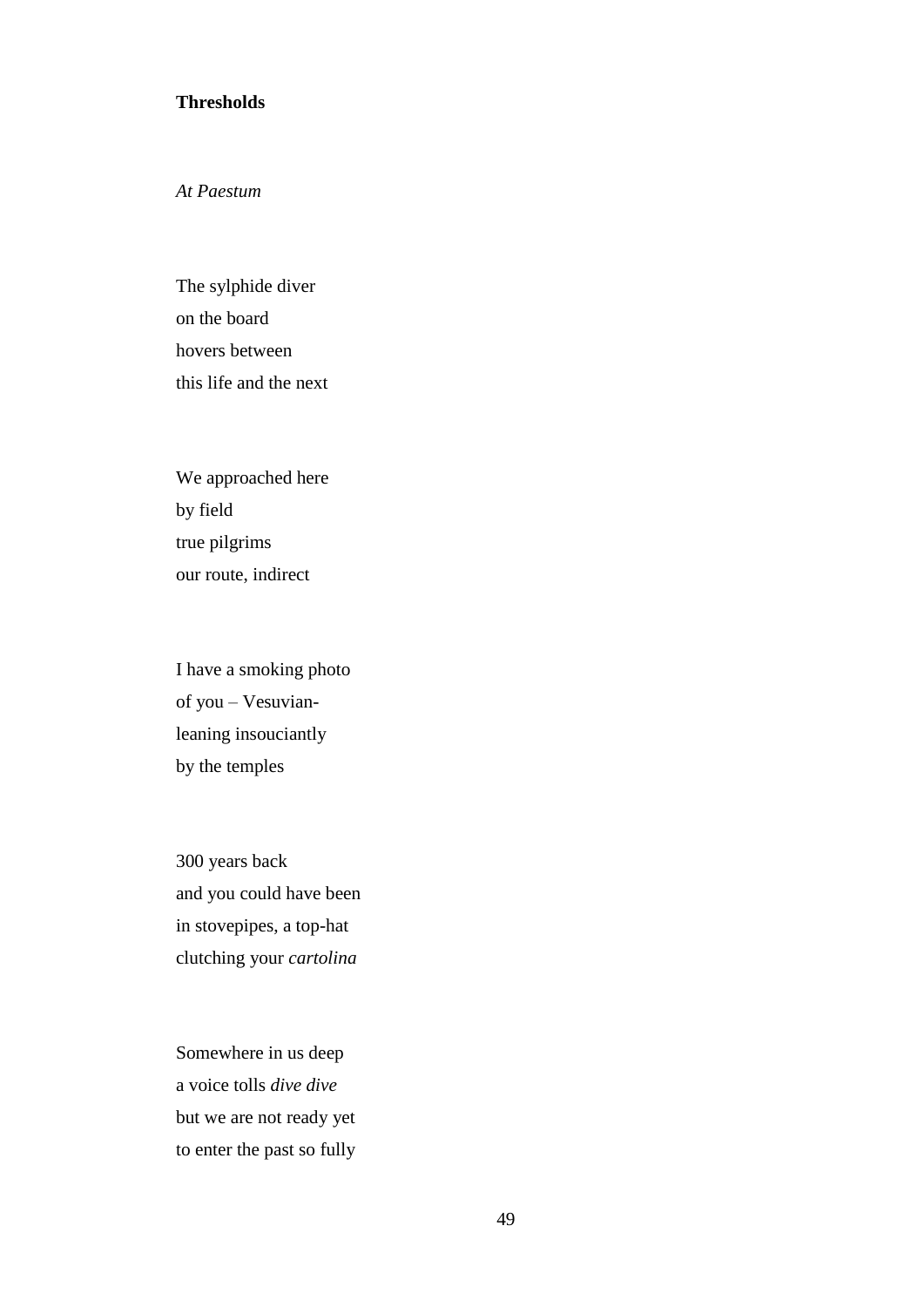We catch the next train back to Rosa"s kitchen meet with gentle admonishments for going so far back

#### *At Caserta*

Do you know when you go down there is sometimes a talking door (I remember it happened at my father"s death I was at a certain juncture and the door said don"t take that path)

At Caserta we played with the long view barbaric to resist this particular door"s legend: *you know now that I"ve found you how can I bear to let you go?* surely this question waits patiently in all views

Somehow we were here already in the split second before Actaeon"s dogs turned on him and in the ghost trail of Emma"s white arms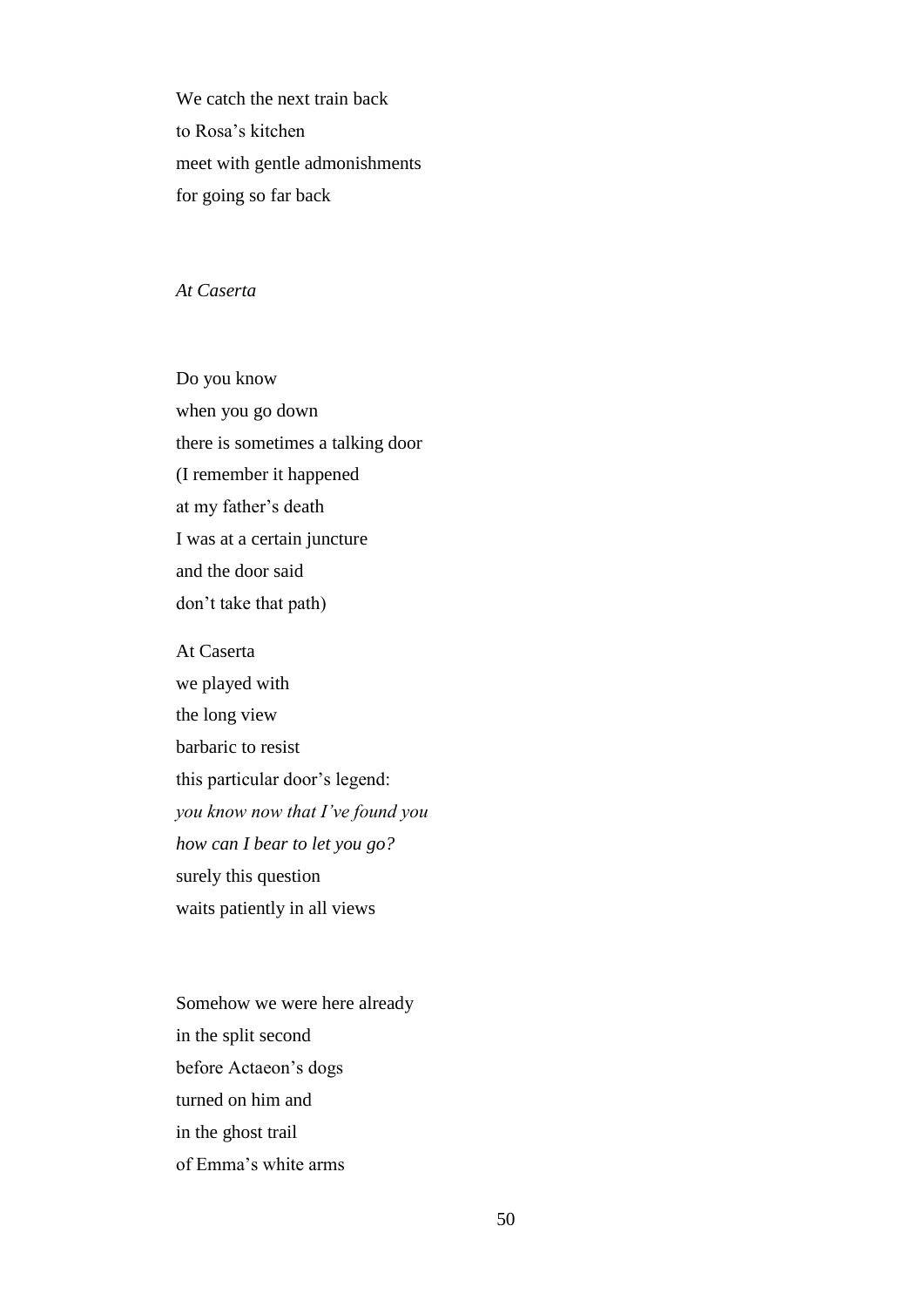entrancing the crowd with her attitudes

That's what we have just shapes of the past we can inhabit briefly

Outside the grand house I went into a recess and nursed my child asleep People passing took me for a gypsy and left me *spicc"* and sweets

You knelt with me at the grotto your hands brushed the crazy paving and you said *here especially they have tried to make it look like the past*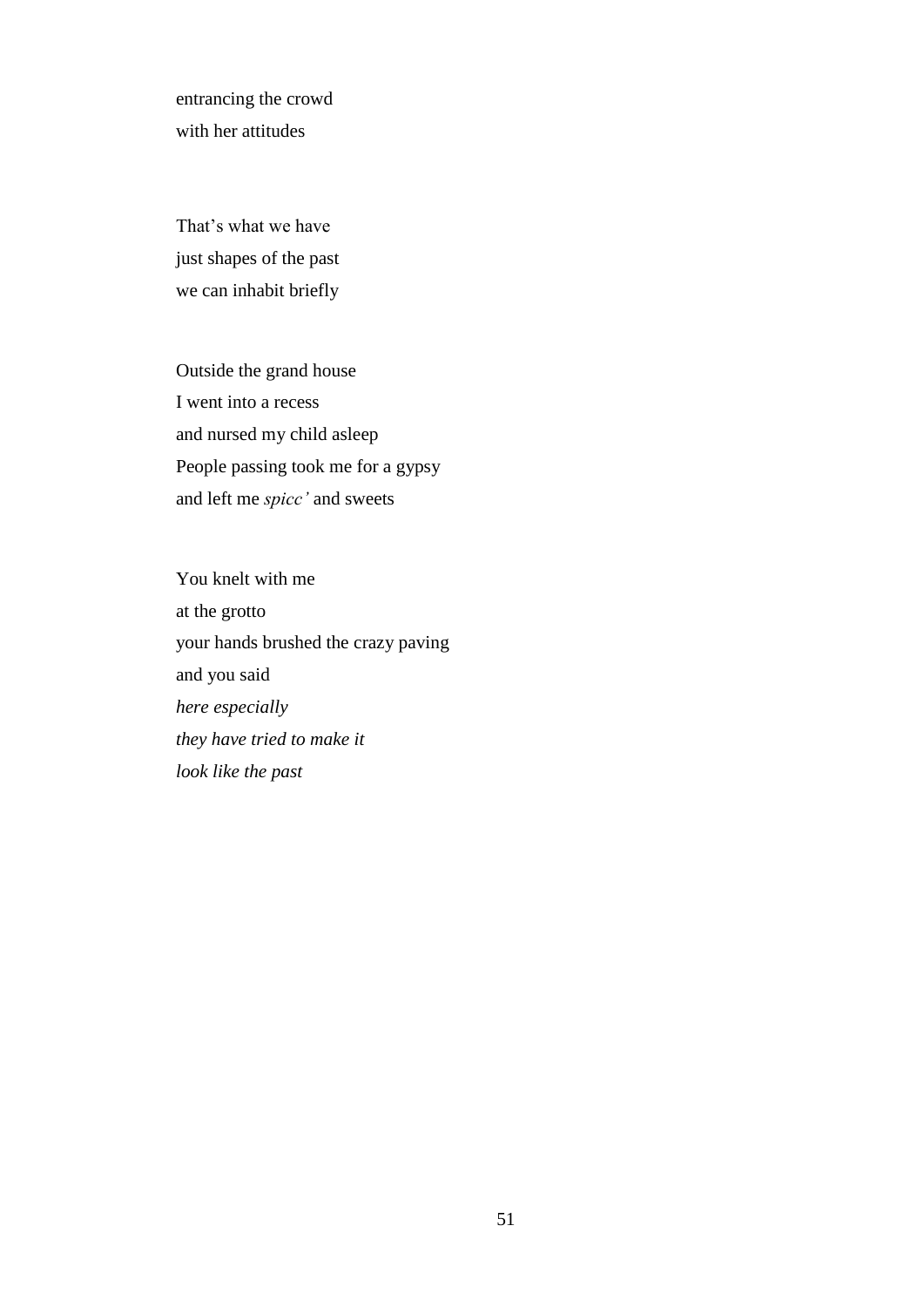## **A Ruin**

I told you I loved a ruin – uneven ground – but now I am not so sure.

What was it that I raked over as I strayed in the artful salvage of your stanzas?

A sepia smile, the pattern on a woman's dress? A way of holding oneself that is no longer possible.

Somewhere there is warmth – Locate it!—the scant fires our hands make brushing up the pieces.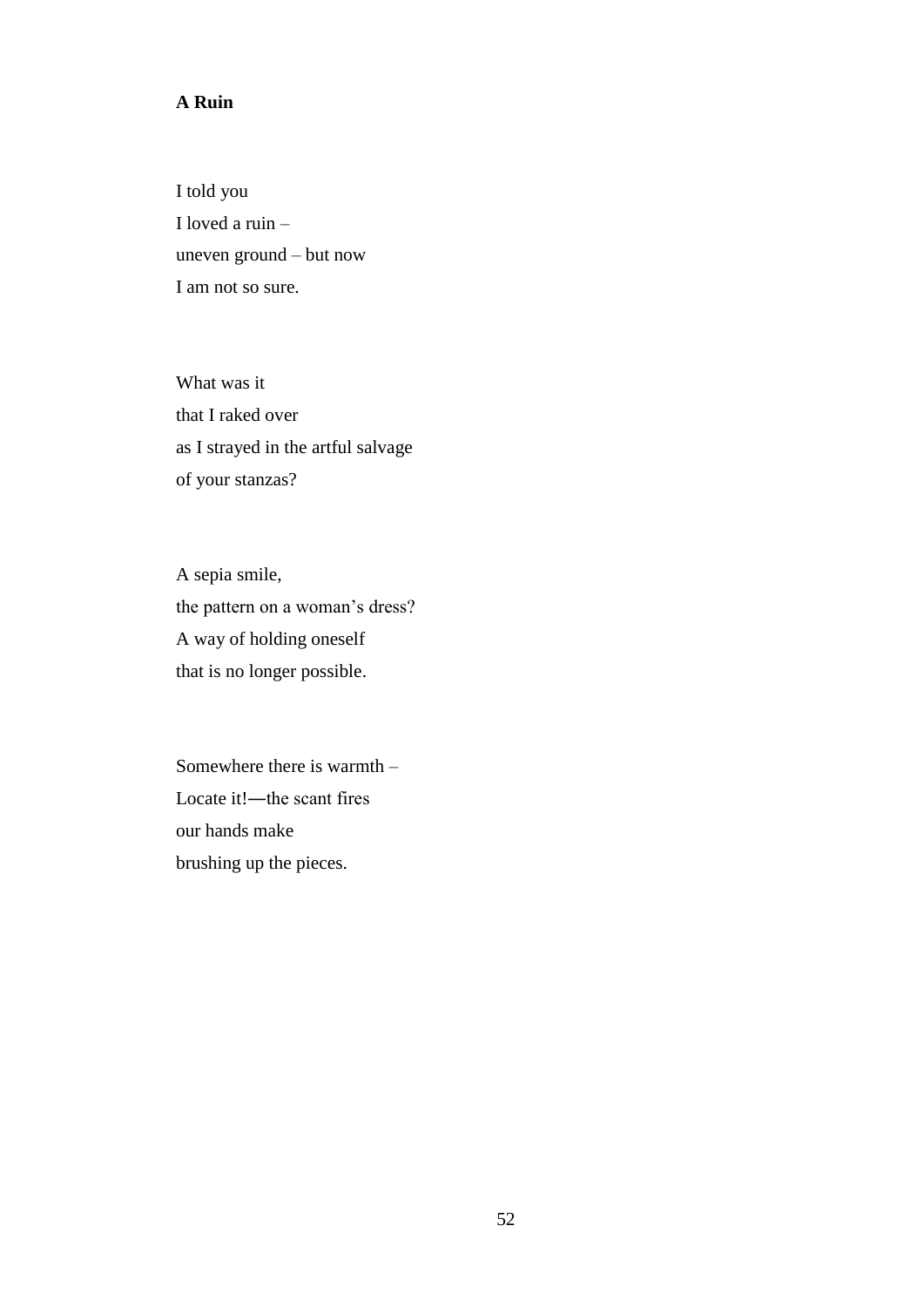#### **Holes**

it is possible that one day you were walking around thinking that the earth beneath you was solid and then the next day you discovered that it was pocked with lacunae, worse, true holes you tap the surface for echoes the tools they gave you are adequate (thank you) and when you find the right shaped hollow it is also possible for you to pour a new liquid self in there but be careful not to let it set and tread lightly you could be treading on other holes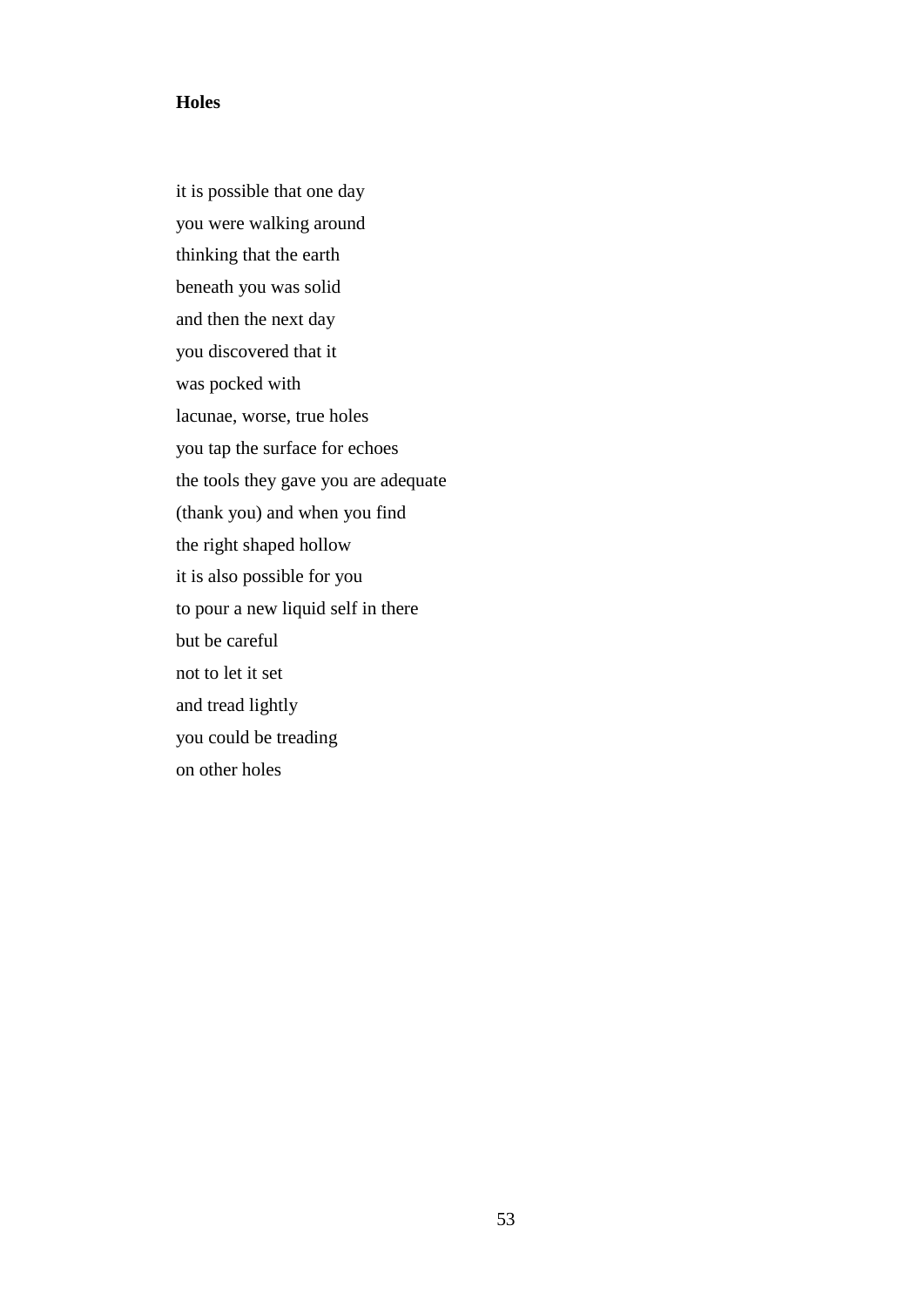### **A Question**

I want to go back to Naples to get away from words, to walk the streets just to be engulfed by it being there; and hold the hands of old people who knew my father who will be clucking that I have his teeth, his chin

I want to ask them what it was like when *Sterminator Vesuvio* lit up the black out in "43 or where were they, where was he, when the poor all rowed out to the islands looking for shelter and food?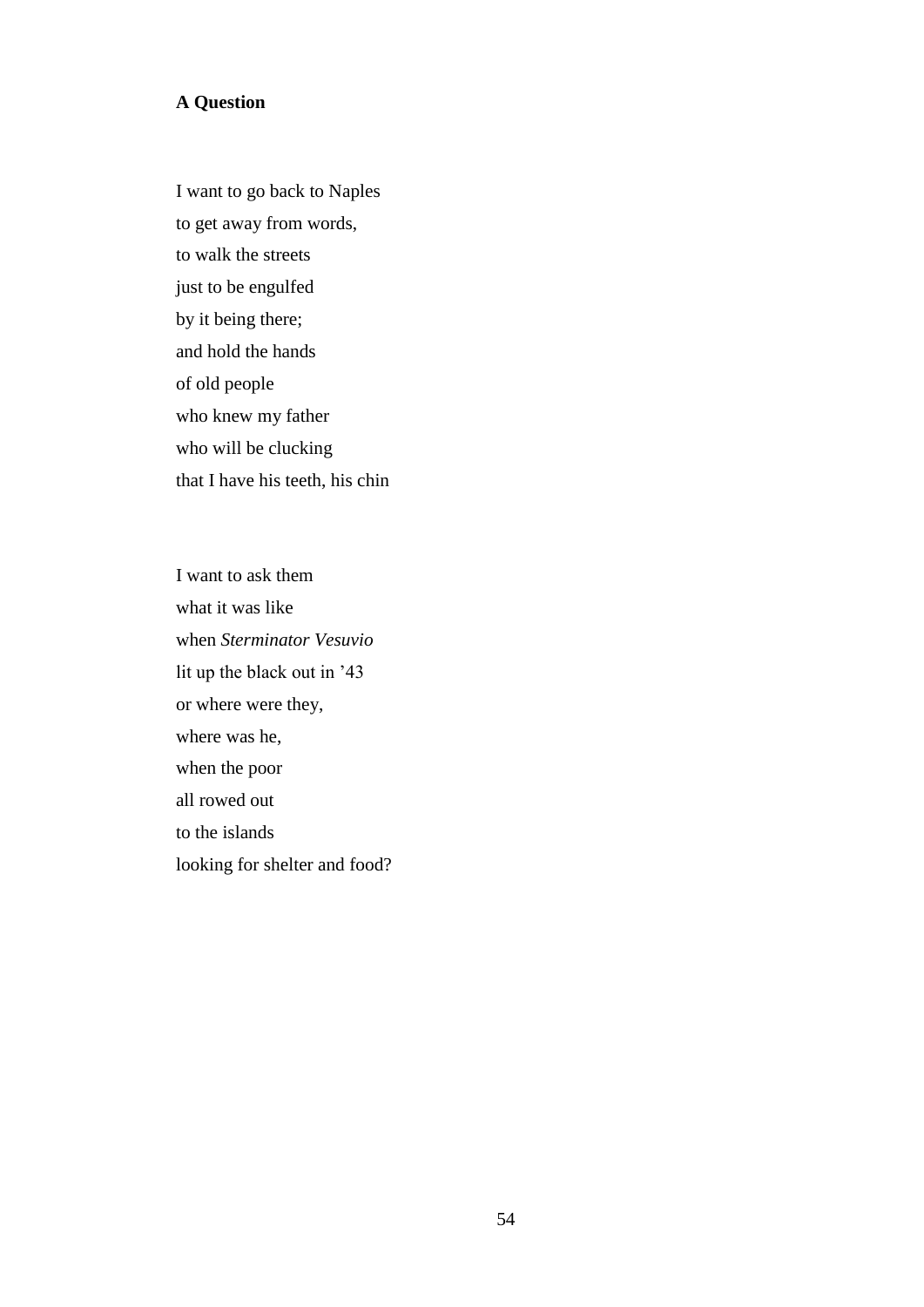#### **Passport**

Green suede shoes with the faux ivy that I bought where the old world lunges up to meet the new. The man in the shop strokes my son's hair, *bello no?* It's an absent-minded gesture, unthinkable where I am from and I am at ease here too so filled with joy in my father's city knowing nothing, everything, the taxi drivers telling me it is *destino.* Let these green ironic shoes be my passport – *Yes,* I say, *yes he is beautiful.*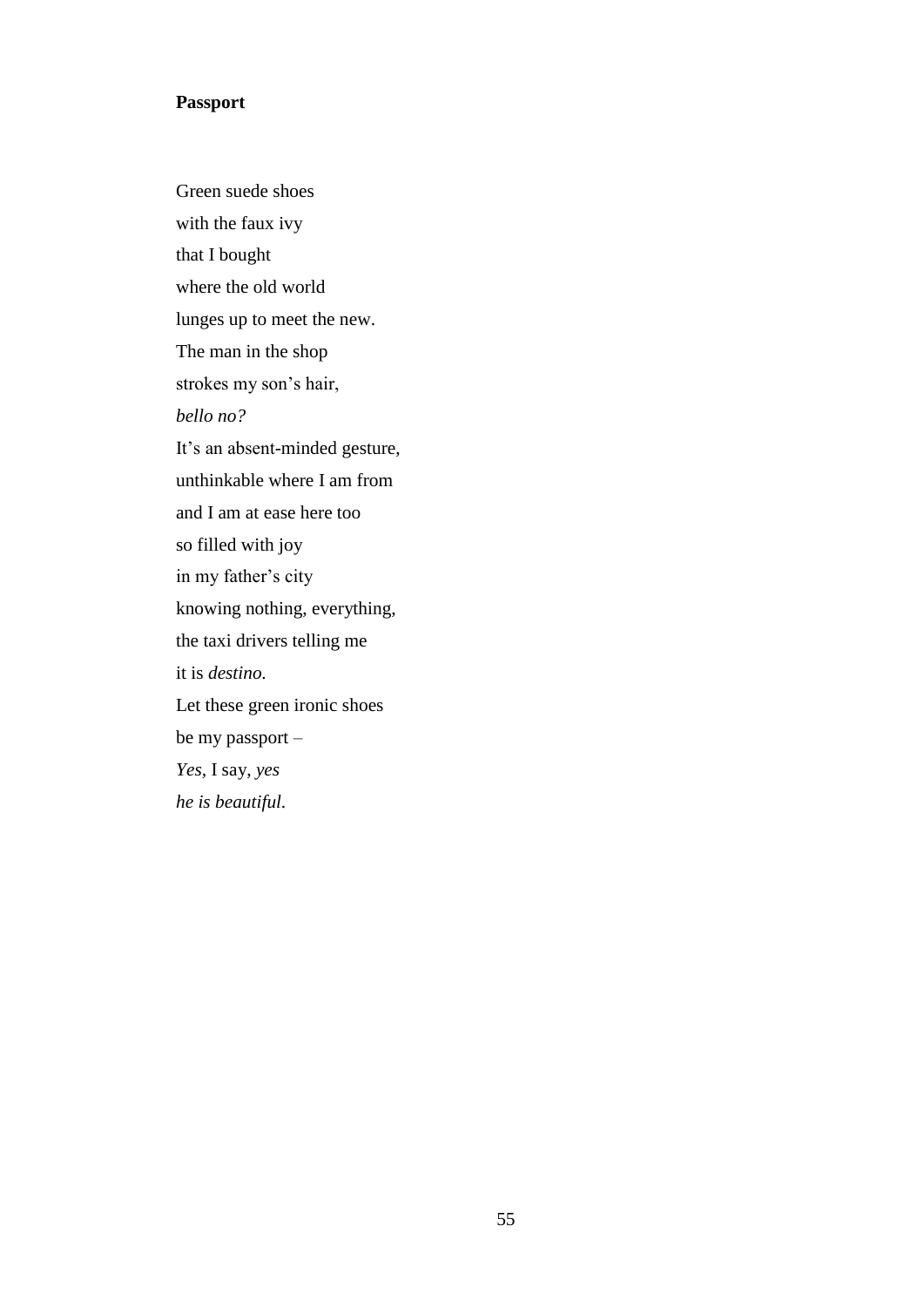#### **On the** *Circumvesuviana*

Did you, too, own the city on hot nights? If I could follow your little body back through the streets… I stand lamely outside the dereliction of your boyhood home, testing my scant record of sure things I know: you arrived in Australia with a notebook bearing the legend *temi* but you never filled it, you kept crickets for pets and your mother sent you to school with bread, saying *fai questo bello"C".* Oh my father this letter we indelibly share your voice spectral on the phone *hon-ney I gotta the cance* and even more ghostly I glimpse where I"m from or what I could have been the pinch faced girl with the accordion begging on the *Circumvesuviana* who we shoo away blithely touristically to keep at bay this damned theatricality of selves – this constant circus of being wedded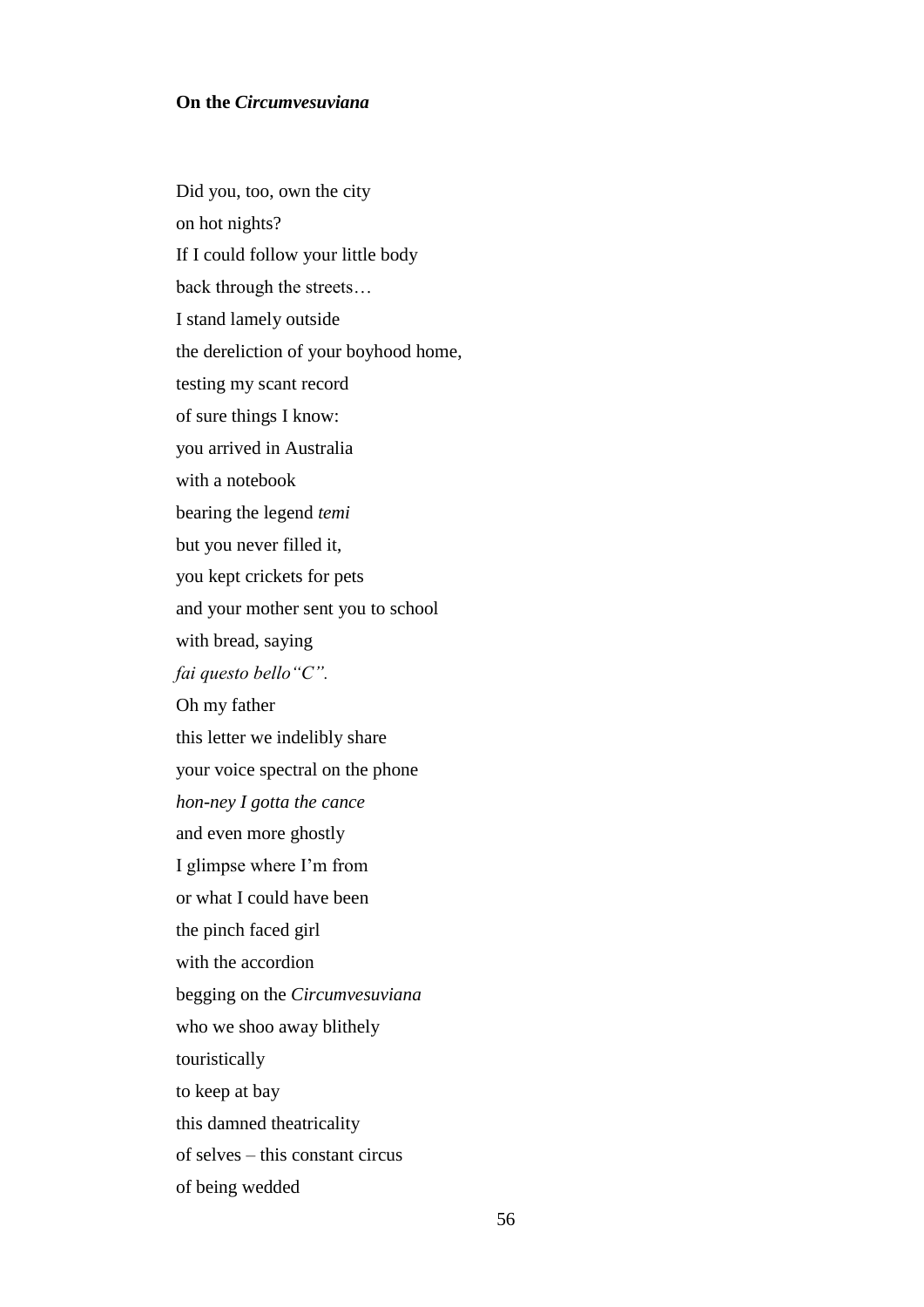to a place, a story, as worn out and full of grace as this.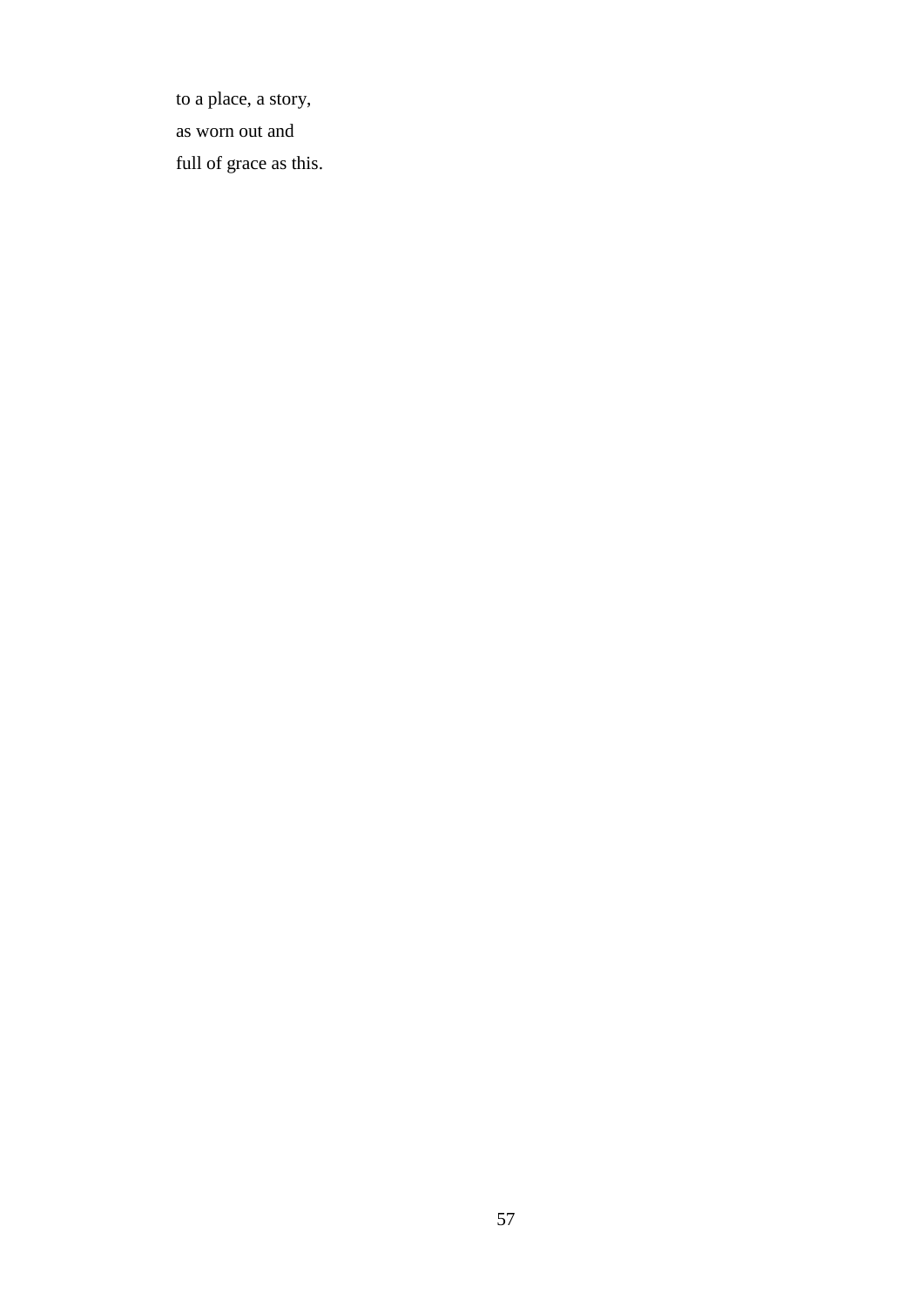The Vesuvian Imaginary:

The Woman"s Journey to Naples in Three Texts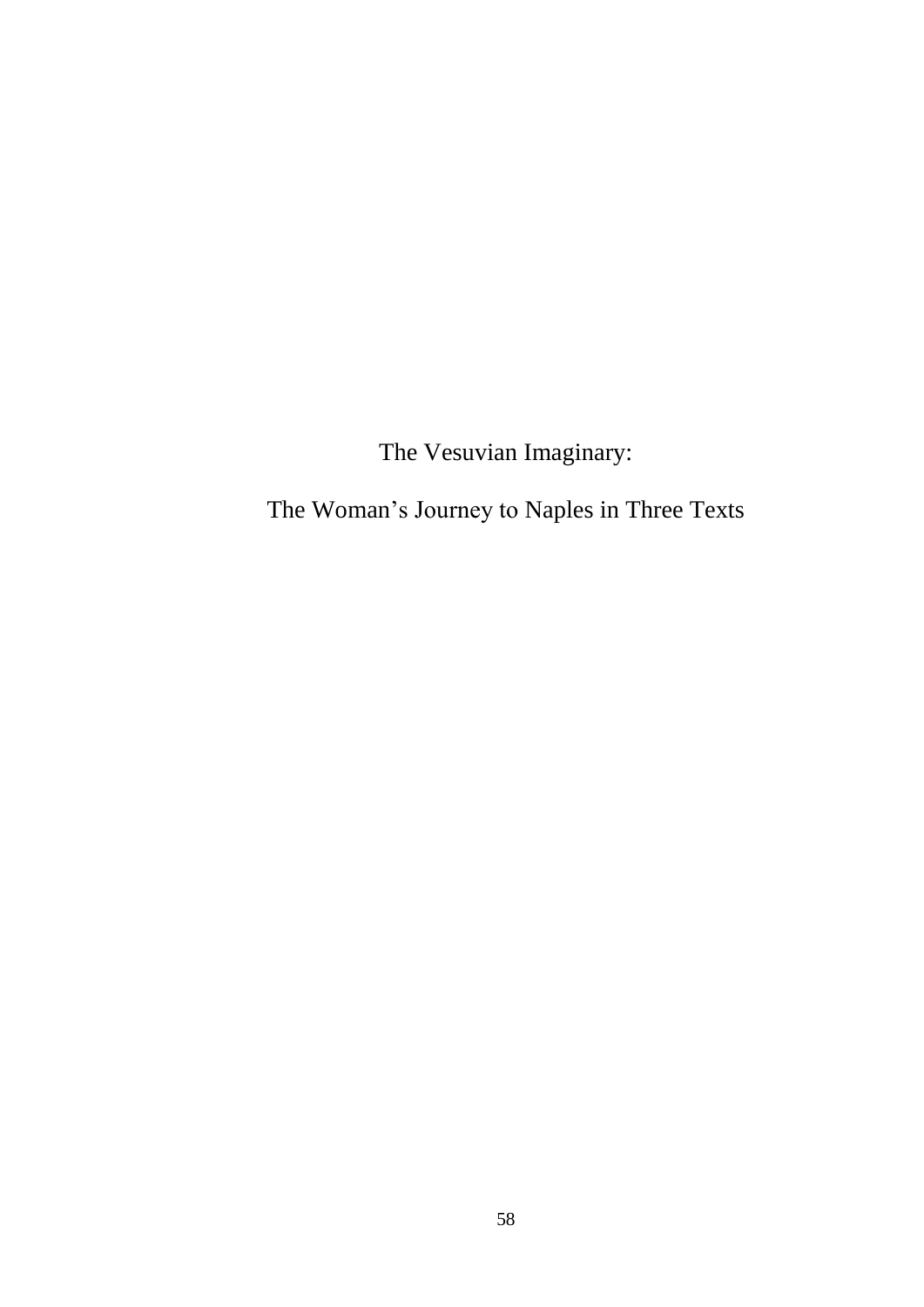#### Introduction

#### Naples Outside-In

In Naples you remembered being happy and never why.

 $(Peter Robb)^1$ 

Time is long here, but a town with a volcano is no place to forget mortality. (Shirley Hazzard)<sup>2</sup>

Landscape is not only a matter of exteriority: the impact of landscape extends inwards, into one"s own interior landscape…exterior and interior are representationally connected. (Giuliana Bruno) $3<sup>3</sup>$ 

The paradoxical position that Naples holds in the cultural imaginary as "a source of peril and discovery" cannot be divorced from its dramatic geography and political construction as a non-Western European city.<sup>4</sup> Naples is a city marked historically by extremes. Its proximity to an active volcano, its centuries of unstable governance, and the contrast between its ancient centre and modern business district, all contribute to this quality.<sup>5</sup> In the critical and imaginative literature about the city the words catastrophe and crisis recur constantly, but these negative and ambivalent terms are balanced by observations of joy and attachment to life.<sup>6</sup> There is, in other words, a strong reciprocal

 $\overline{\phantom{a}}$ 

<sup>&</sup>lt;sup>1</sup> Peter Robb, *Midnight in Sicily: On Art, Food, History, Travel & La Cosa Nostra* (Boston: Faber & Faber, 1998) 175.

<sup>2</sup> Shirley Hazzard and Francis Steegmuller, *The Ancient Shore: Dispatches from Naples* (Chicago: The University of Chicago Press, 2008) 55.

<sup>3</sup> Giuliana Bruno, *Atlas of Emotion: Journeys in Art, Architecture, and Film* (New York: Verso, 2002) 376-77.

<sup>4</sup> Naples is described as a "a source of peril and discovery" in Áine O"Healy, "Revisiting the Belly of Naples: The Body and the City in the Films of Mario Martone," *Screen* 40.3 (1999): 256. For a discussion on the construction of Naples as a non-Western European city see Tommaso Astarita, *Between Salt Water and Holy Water: A History of Southern Italy* (New York: W. W. Norton and Company, 2005) 242. 5 For a reading of the enigmatic and paradoxical character of Naples see Iain Chambers, *Migrancy,* 

*Culture, Identity* (London and New York: Routledge, 1994) 104-07.

 $6$  O'Healy argues that Naples is both idealized and vilified in the imaginary. She notes Alfred Sohn-Rethel's and Gustaw Herling's conceptions of the city as a site of catastrophe. See O'Healy, "Revisiting the Belly of Naples: The Body and the City in the Films of Mario Martone," 240-41. See also Chambers,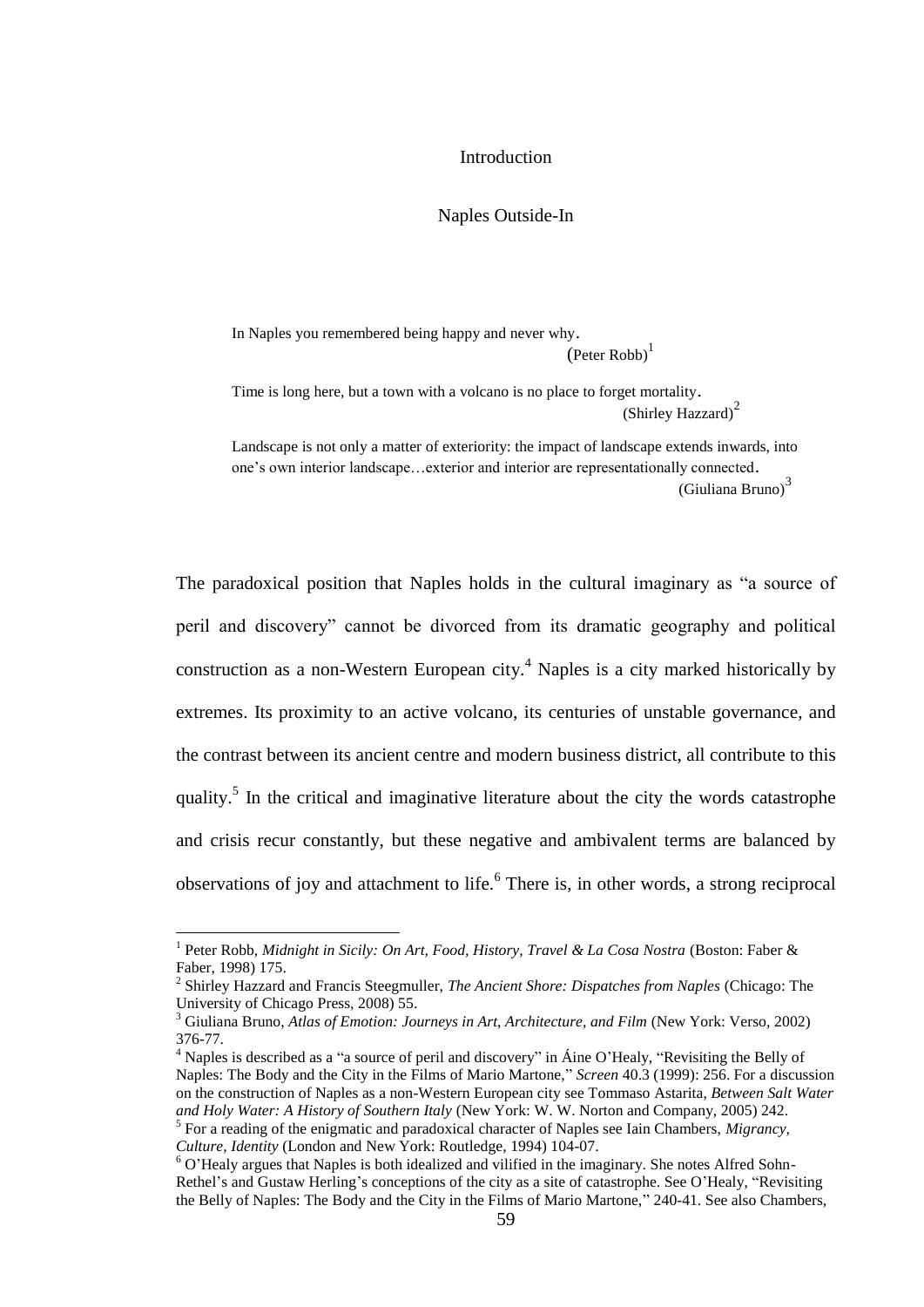relationship between imminent catastrophe, in the material form of Vesuvius, and a sharpened attachment to life which emerges as a key theme in imaginative texts. As Shirley Hazzard"s narrator in *The Bay of Noon* notes: "It was this sense of catastrophe, impending and actual, that heightened the Neapolitan attachment to life and made an alleviation out of every small diversion or absurdity."<sup>7</sup> The Italian-American cultural theorist Giuliana Bruno has argued that it is possible to trace a Vesuvian narrative from Katherine Joyce, the central character in Roberto Rossellini"s influential film *Journey to Italy*, all the way to Susan Sontag's recreation of Emma Hamilton's life in the novel *The Volcano Lover*. <sup>8</sup> But what would the defining characteristics of such a narrative be? Do texts linked to a region of such distinctive geography share certain common traits? Is the pairing of peril and discovery repeated in different texts? How can it be that the city of catastrophe is also so often figured as the site of self-reconstruction in imaginative texts?

The work that follows sets out to answer these questions by analyzing three texts set in Naples: Rossellini"s *Journey to Italy,* Hazzard"s *The Bay of Noon* and Mario Martone"s film *L'amore molesto*. In each of these texts the presence of Naples as a setting is so significant that all of the creators involved have acknowledged that it is almost as central as a main character. In these three imaginative responses to the city, the experience of being in Naples is focalized through a female character in crisis. Two of

 $\overline{\phantom{a}}$ 

*Migrancy* 106-07. On joyous responses to Naples see Shirley Hazzard, *The Bay of Noon*

<sup>(</sup>Harmondsworth: Penguin, 1973) 64-5. See also David Malouf, "The South," *Heat*.1 (2001).

<sup>7</sup> Hazzard, *The Bay of Noon* 65. Further references to the novel are incorporated into the text

<sup>8</sup> Bruno, *Atlas* 396.

<sup>&</sup>lt;sup>9</sup> On the centrality of Naples for Rossellini see Ingrid Bergman's statement that '[h]e was only looking for a story into which he could put Pompeii and the museums and Naples and all that Naples stands for" quoted in Peter Brunette, "Visual Motifs in Rossellini"s *Voyage to Italy*," *Closer Viewings: An Anthology of New Film Criticism*, ed. Peter Lehman (Florida: University Presses of Florida, 1990) 43. In an interview with Paul Kavanagh, Hazzard has indicated that she only used first-person narration in *The Bay of Noon* so that the narrative would not sound like a travelogue: "it was the only means I found to use the city of Naples – which is the real heroine of the story". See Paul Kavanagh, "Shirley Hazzard, Astronomer of Souls," *Southerly* 45.2 (1985): 217. Martone has stated that his characters "offer access to "the sense, feel, atmosphere of Naples"" and is quoted in Lesley Caldwell, "Imagining Naples: The Senses of the City," *A Companion to the City*, eds. Gary Bridge and Sophie Watson (Oxford: Blackwell, 2000) 63.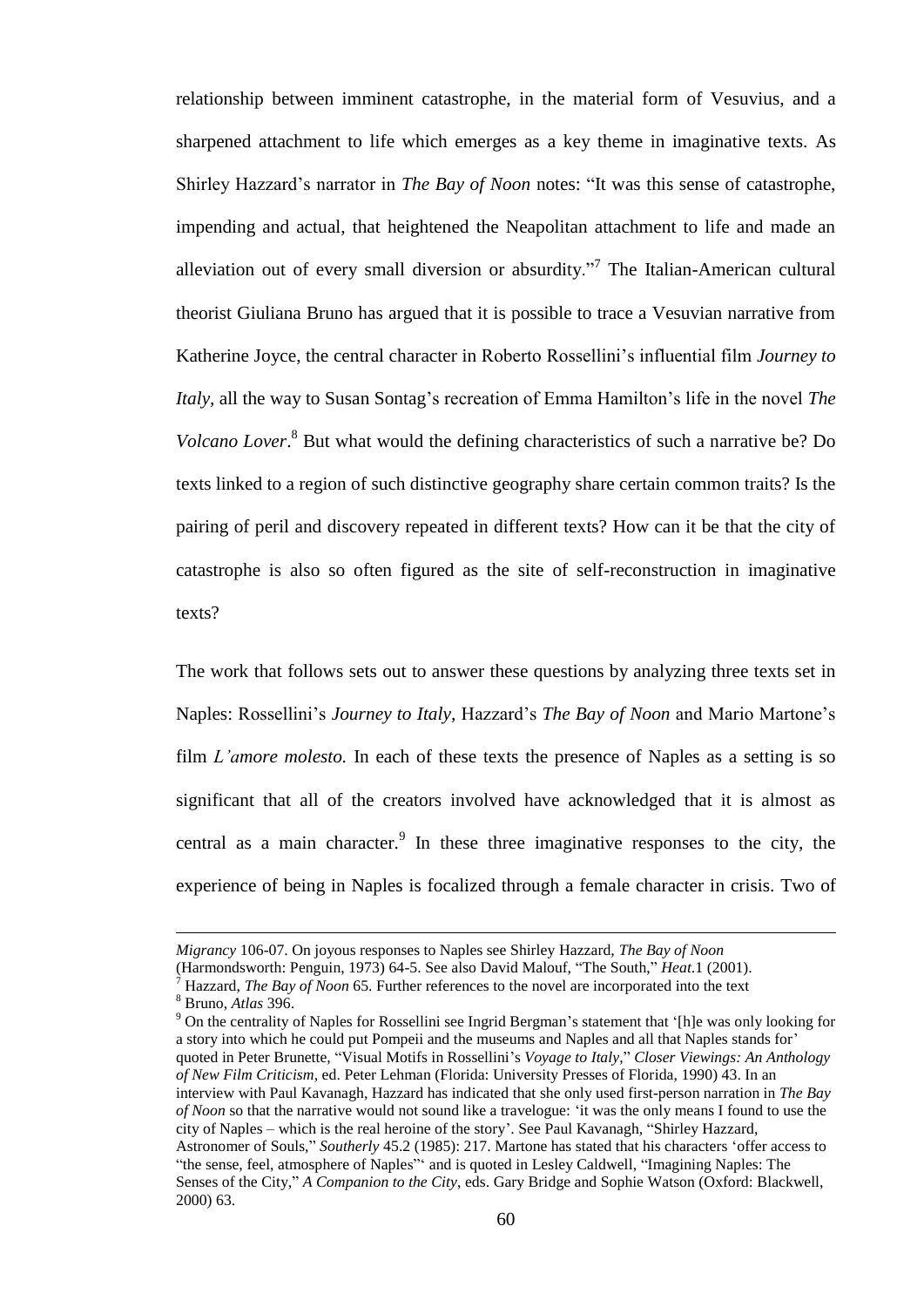these heroines – Katherine in *Journey to Italy* and Jenny in *Bay of Noon* – are northern outsiders who bring with them the freight of the traditional division between a cool, intellectual north and a warm, sensuous south.<sup>10</sup> Only Martone's heroine, Delia, is Neapolitan but she is also in some ways an outsider-insider in that she represents the troubled relationship that an expatriated local can have to their city of birth.<sup>11</sup> It will be seen that there are strong grounds for considering Rossellini"s *Journey to Italy* as the *Ur-*text for the journey of self-discovery precipitated in a woman by a stay in Naples. Hazzard"s novel, I will argue, obliquely divulges its strong intertextual connection to Rossellini"s film in several ways, whilst Martone has openly stated the ties that exist between his own film and *Journey to Italy*.

In her work on the construction of identity in Neapolitan cinema, Pauline Small considers the ways in which the use of heroine and setting in both *Journey to Italy* and *L"amore molesto* intersect. This emphasis on the centrality of female identity in Neapolitan culture belongs, she argues, to a tradition already well established and traceable in a range of imaginative texts, including novels, plays, and films.<sup>12</sup> Small identifies three shared elements that interlink the use of heroine and setting in the film texts by Rossellini and Martone. These are:

 $\overline{a}$ 

 $10$  For a discussion of the ways in which the South of Italy became defined against the North of its own country and a general idea of Northern Europe see Nelson Moe, *The View from Vesuvius: Italian Culture and the Southern Question* (Berkeley: University of California Press, 2002) 1-9.

<sup>&</sup>lt;sup>11</sup> Delia's profound ambivalence about her home town reflects perhaps the younger generation of Neapolitan artists' and intellectuals' unease. See O'Healy, "Revisiting the Belly of Naples: The Body and the City in the Films of Mario Martone," 240.

 $12$  Examples noted by Small that have helped to shape the centrality of representations of female identity in Neapolitan culture include Eduardo De Filippo"s play *Filumena Marturano* and Elene Ferrante"s novel *L"amore molesto,* the novel Martone adapted for his film. See Pauline Small, "Constructing Identity in Neapolitan Cinema," *Journal of the Institute of Romance Studies* 8 (2000): 198. But this is a very rich tradition and many more examples across the arts could be given, particularly the short stories and personal essays of Fabrizia Ramondino; the films of early Neapolitan director Elvira Notari; and the journalism of Matilde Serao. For individual essays on the work of Ramondino and Serao see Maria Ornella Marotti, ed., *Italian Women Writers from the Renaissance to the Present* (University Park: Pennsylvania State University Press, 1996). For a detailed study on the films of Notari see Giuliana Bruno, *Street-Walking on a Ruined Map: Cultural Theory and the City Films of Elvira Notari* (Princeton: Princeton University Press, 1993).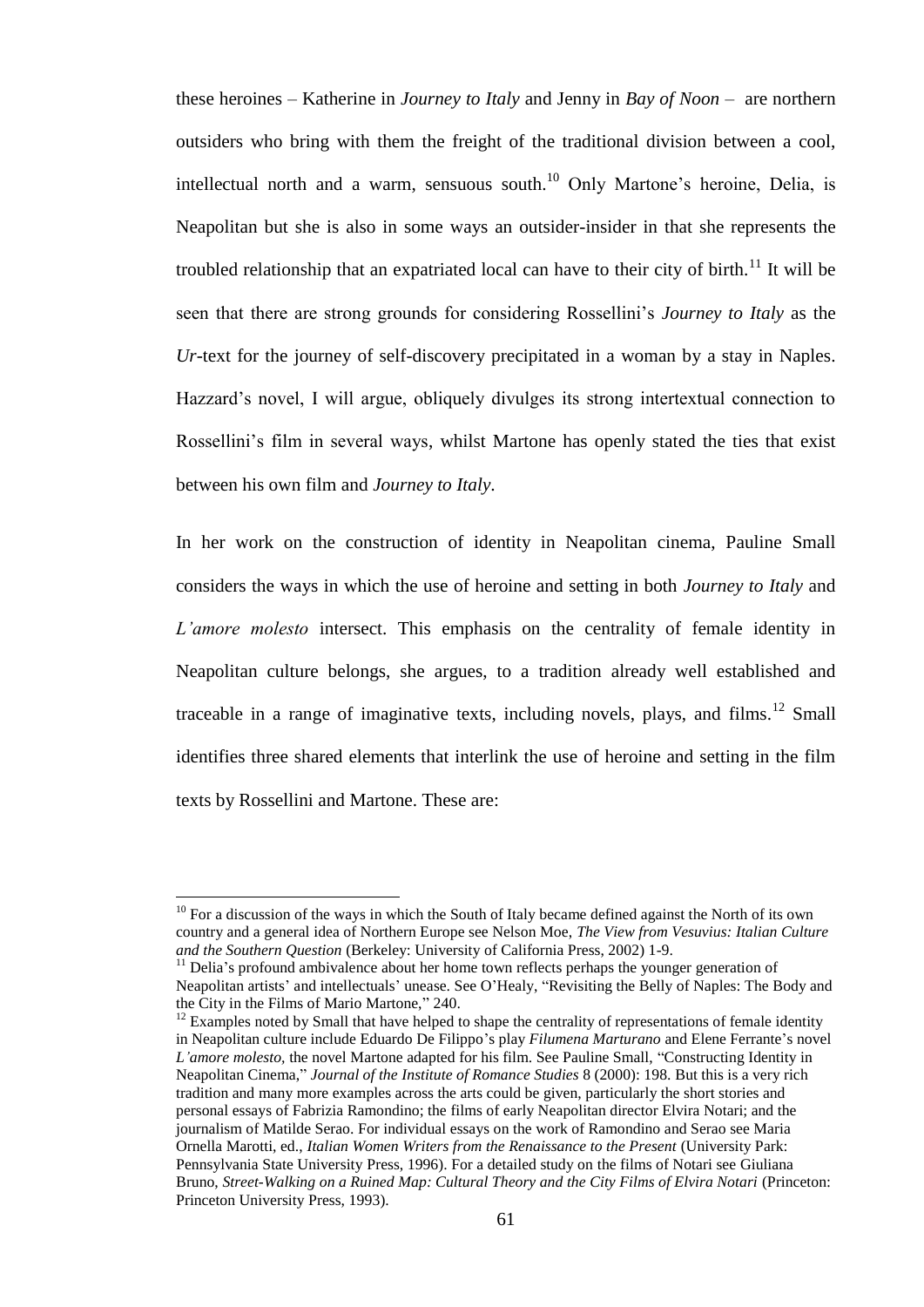[a] central female protagonist, and an exploration of setting (of Naples) through the perceptions of that central character; a dynamic inter-relationship between the female character and the setting in which setting and character are linked through either shared, or explicitly contrasted qualities; the use of the female body to articulate the setting: that is, the strategy of using the female body to give form to cultural perceptions of the city of Naples.<sup>13</sup>

There is demonstrable critical literature in English about such Vesuvian narratives, to borrow Bruno's term, which is focused almost solely on  $film<sup>14</sup>$  However, the shared elements that Small identifies are also extremely apposite for a reading of Hazzard"s *Bay of Noon* and they could equally be applied to that novel.<sup>15</sup> Furthermore, the most compelling feature that these texts share – the driving point of their narratives, I would argue – rests in the ways in which each heroine"s confrontation with the overwhelming presence of the past in Naples initiates self-transformation. In varied readings of Vesuvian narratives, Giovanna Capone, Lesley Caldwell and Sandro Bernardi have all noted the mythic dimensions entailed in these journeys through Naples.<sup>16</sup> The buried, the ruinous, the underground, the volcanic, the labyrinthine – all these dark, eccentric Neapolitan spaces negotiated by Katherine, Jenny, and Delia – are open to highly symbolic interpretations. In a journey through a landscape in which Avernus (the ancients" Hell) is now also a bus terminus, it is clear to see why the journey south also has such potential as a site of self-excavation.<sup>17</sup> All of these narratives describe a

 $\overline{a}$ 

<sup>14</sup> See work by Bruno, *Atlas*, Laura Mulvey, "Vesuvian Topographies: The Eruption of the Past in *Journey to Italy*," *Roberto Rossellini: Magician of the Real*, ed. David Forgacs, Sarah Lutton, and Geoffrey Nowell-Smith (London: British Film Institute, 2000), Caldwell, "Imagining Naples: The Senses of the City." Small, "Constructing Identity in Neapolitan Cinema."

<sup>&</sup>lt;sup>13</sup> Small, "Constructing Identity in Neapolitan Cinema." 197-98.

<sup>&</sup>lt;sup>15</sup> Hazzard's *Bay* was given considerable critical attention in the 1970s and 80s. Her sensitive and detailed recreation of Naples in *Bay* preempts many of the central observations in the later critical literature but it is never mentioned. It is possible that this neglect relates to both the form of the work as a novella and also to Hazzard"s expatriate Australian writer status. I would argue that the significance and value of *Bay*  has been overlooked, particularly as it so strongly relates to other Vesuvian narratives.

<sup>16</sup> See Giovanna Capone, "Shirley Hazzard: Transit and *the Bay of Noon*," *Australian Literary Studies* 13.2 (1987); Caldwell, "Imagining Naples: The Senses of the City" and Sandro Bernardi, "Rossellini"s Landscapes: Nature, Myth, History," *Roberto Rossellini: Magician of the Real*, ed. David Forgacs, Sarah Lutton, and Geoffrey Nowell-Smith (London: British Film Institute, 2000).

 $17$  In wonderment at the persistence of the mythic in a contemporary landscape, Malouf notes 'the entrance to the underworld out by the lake of Avernus (a place you could take a bus to)". Malouf, "The South," 121.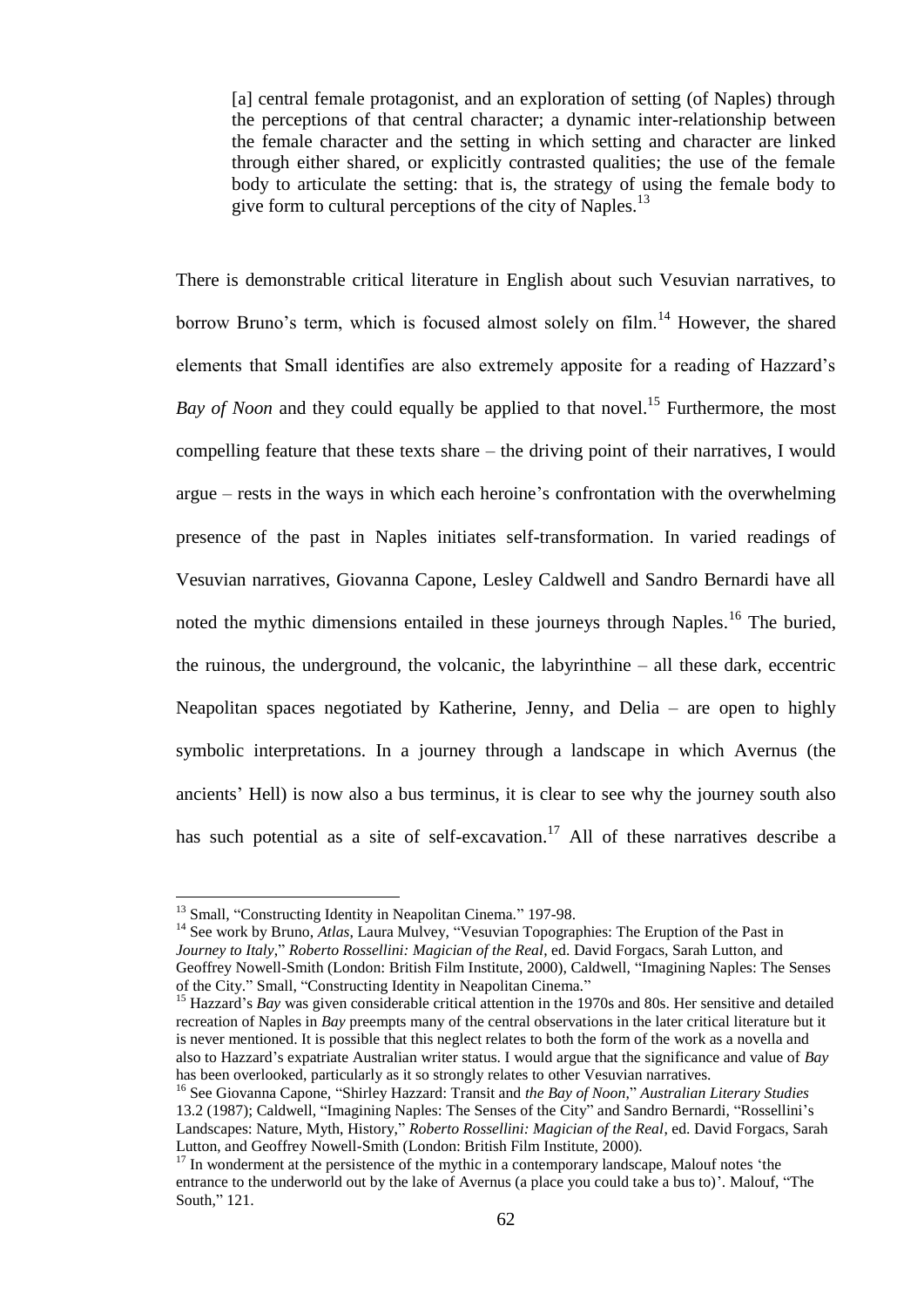sentimental education: they belong to that tradition of the *Bildungsroman* in which the risk of personal danger in a foreign city enlivens the protagonist's senses. But in order more fully to understand and appreciate the cluster of elements which these narratives share, it is necessary to consider the ways in which this version of Naples as a site of self-transformation has been, in part, constructed over time by outsider views. From its Grand Tour associations to Walter Benjamin's "thought images" of the city, Naples has delighted and confounded outsider commentators.<sup>18</sup> Their reactions have, in turn, provided artists with a means of approaching a place so layered, so overwhelmed by its histories, myths, and folklore.

What broader cultural, historical and political contexts helped to shape the imagined Naples that Rossellini, Hazzard and Martone all draw on and focalize through the movements of their heroines? When Bruno begins to consider Katherine Joyce"s journey south she states that as "a female traveler to Italy, Katherine steps into a complex social history of travel."<sup>19</sup> This is complex territory indeed, for when the heroines of each text under consideration embark on their journeys to Naples, they are stepping into a web of cultural and historical interrelations that involve the centurieslong practice of the Grand Tour, the established motif of the woman traveller transformed by Italy, and the political construction of Naples as part of the Italian South. In addition, *Journey to Italy, Bay of Noon,* and *L"amore molesto* are all texts with strong connections to the post-World-War-II period, which adds an important dimension to the genre of the northern heroine"s encounter with the Mediterranean south. The narrative of *L"amore molesto* shuttles via flashbacks between contemporary Naples and Delia"s childhood in the 1950s. *Bay of Noon* was written in the 1970s but set in the 1950s, and its action is contemporaneous with that in *Journey to Italy*, which was

 $\overline{a}$ 

<sup>&</sup>lt;sup>18</sup> Gilloch uses the term 'thought-images' to describe Benjamin's method of representing 'social forms and patterns" through "particular incidents" and "specific images". See Graeme Gilloch, *Myth and Metropolis* (Cambridge: Polity Press, 1996) 30.

<sup>19</sup> Bruno, *Atlas* 373.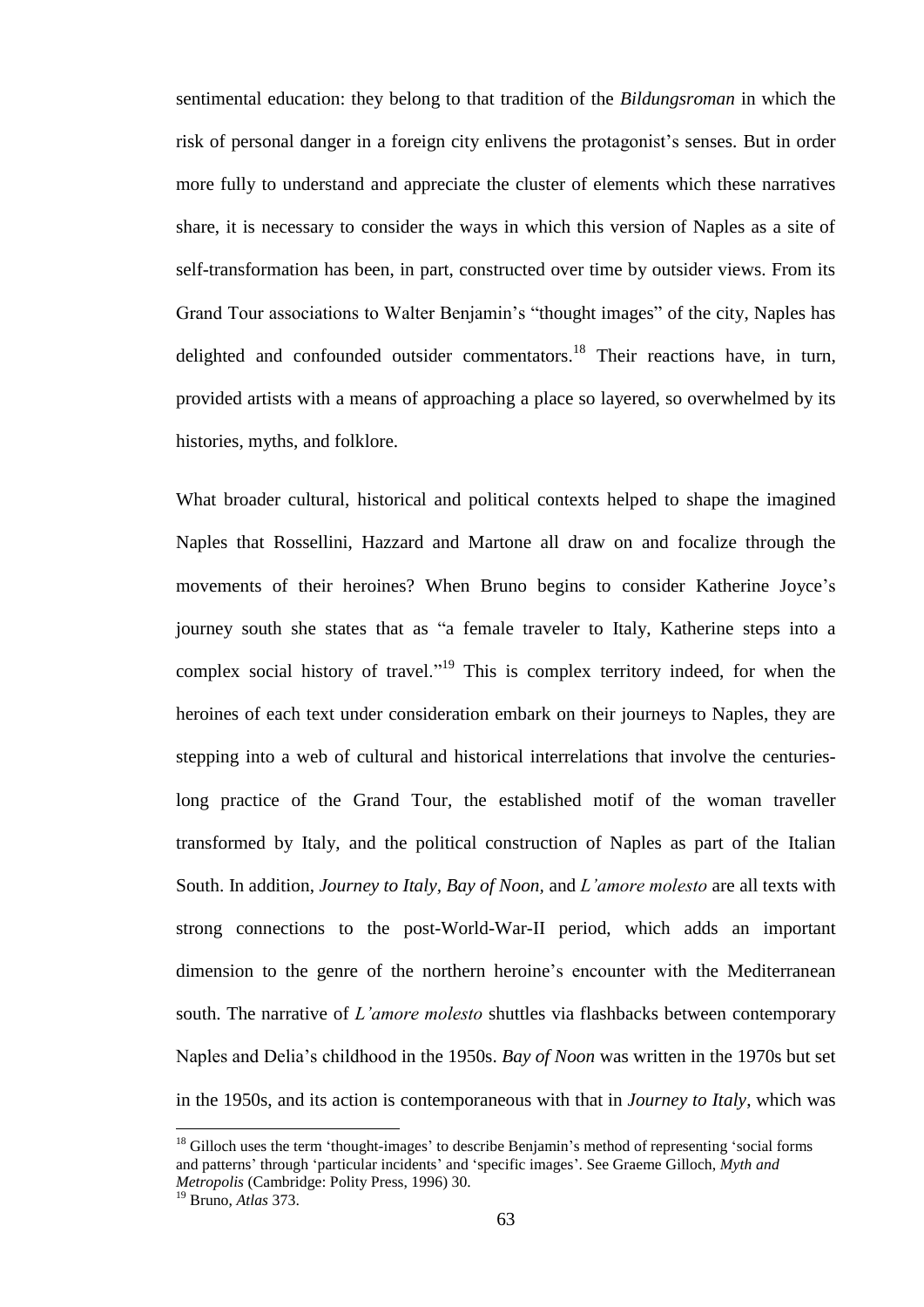set in or around the year it was made (1953). This shared time setting is not, I would argue, coincidental. In *Journey to Italy* and *Bay of Noon* the heroine"s narrative of selfreconstruction must be understood within the context of this larger cultural project of postwar reconstruction, whilst in Martone"s film, Italy"s fascist legacy is recalled through reference to contemporary politics, and the spectre of the postwar years is evoked through the general dilapidation of the city.

Lastly, the novel and the two films at once draw upon, contribute to, and critique the long history of the picturesque representation of Naples, and all are involved in the problems of renegotiating and refreshing the perilous cliché of the Vesuvian panorama.<sup>20</sup> The tradition of taking the view of Naples – the celebrated vista of the city, the bay and the islands, the volcano, and the headland – could be said to bring outsider and insider subjectivities into an overlapping relationship. Small notes that the seventeenth-century home grown industry of *vedutismo* or view painting "aimed at conveying cultural as well as visual qualities of the city through the use of panoramas, scenes of city street life, and views of family life in the interiors of the *bassi*.<sup>221</sup> The visual vocabulary of this genre belongs to the broader conventions of the picturesque, an outsider way of looking that helped to establish the stereotype of Naples as quaint, backward, and closer to nature than cities in the Italian north.<sup>22</sup>

Katherine's and Jenny's tours draw directly on the tradition of the Grand Tour.<sup>23</sup> Katherine's itinerary, in particular, importantly reframes this predominantly privileged

 $20$  On Naples and the problem of over-representation see O'Healy, "Revisiting the Belly of Naples: The Body and the City in the Films of Mario Martone," 241. O'Healy notes Naples's 'long literary and pictorial tradition" and its "daunting legacy of accumulated cinematic images". See also David B. Clarke, ed., *The Cinematic City* (London and New York: Routledge, 1997) 47-48.

 $\overline{a}$ 

<sup>&</sup>lt;sup>21</sup> Small, "Constructing Identity in Neapolitan Cinema," 196.

 $22$  Moe has investigated the ways in which dissemination of picturesque images of the south via popular magazines such as *Illustrazione italiana* helped to construct the region as quaint and backward, especially to middle and upper-class readers in the north. See Moe, *The View from Vesuvius: Italian Culture and the Southern Question* 4.

<sup>&</sup>lt;sup>23</sup> For a reading that focuses explicitly on Rossellini's reworking of the Grand Tour see Bruno, *Atlas* 369-99. See also Mulvey, "Vesuvian Topographies: The Eruption of the Past in *Journey to Italy*," 95-107.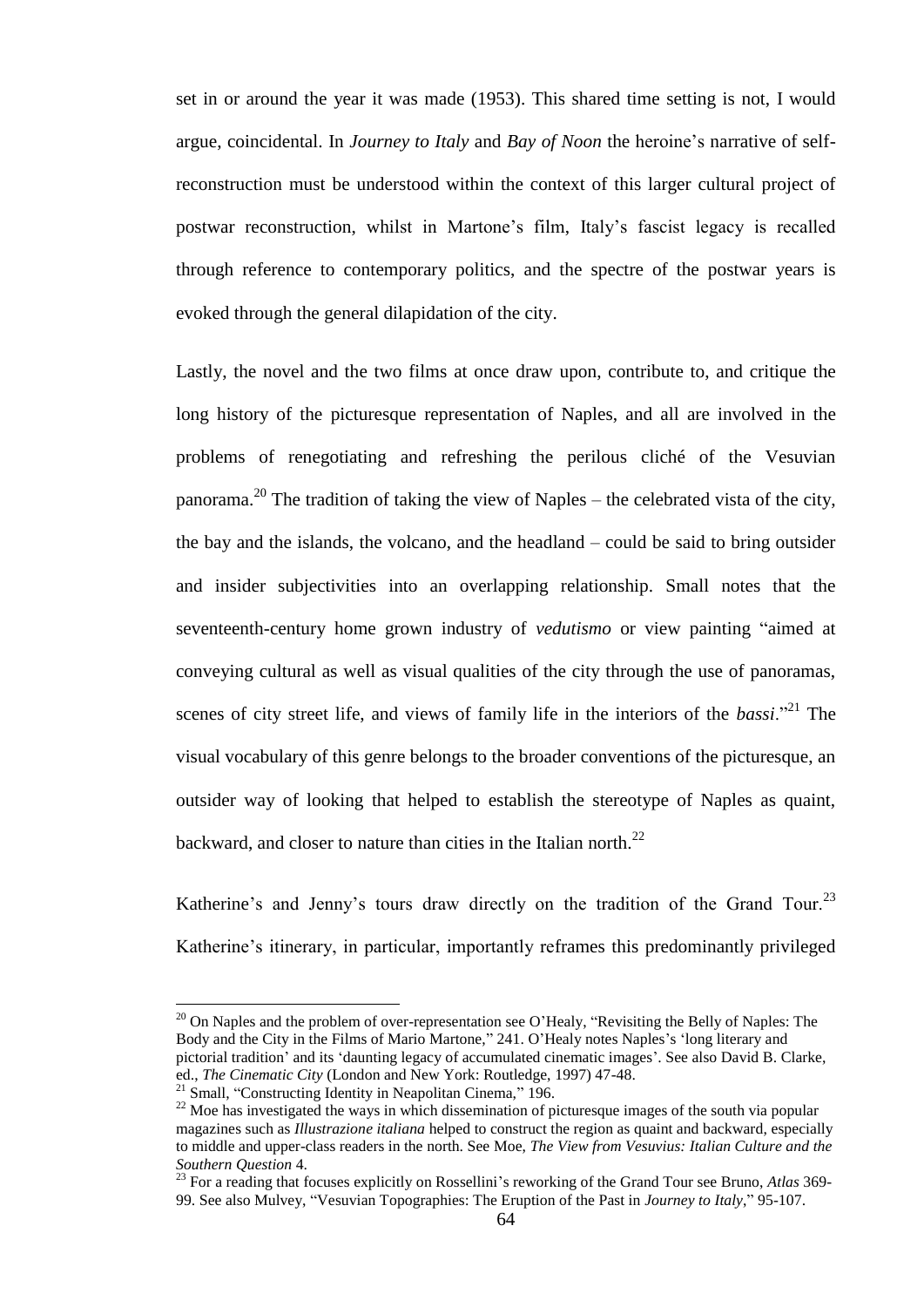male seventeenth- and eighteenth-century practice through the experience of the lone woman tourist. The robustly embodied liveliness – and disconcerting erotic languor – of the South is contrasted to her suffocated, deadening existence, and this Grand Tour traces the re-education of her emotional life. As Small notes, the docile female protagonist is often used to heighten the contrast between character and setting in Italian journey texts, and this is certainly the case with Bergman"s portrayal of Katherine, which captures in Bergman's striking facial features the confrontation between northern and southern sensibilities.<sup>24</sup> Although this confrontation has a profound impact on her inner life, the film"s representation of the Otherness of the Neapolitan populace is never breached. In Jenny"s interactions with the Neapolitan setting in *Bay of Noon*, too, the ghost of the Grand Tour abides in her trips to both Herculaneum and the sea ruins near Capri, and also in her practice of trawling markets for "the meaner fragments of the eighteenth century" (50). But from the beginning of her explorations she is less confronted by cultural difference and more open to the sensuousness of her Southern journey. Her sense of Naples is also negotiated much more firmly by the central Italian characters of *Bay of Noon.* These local intermediaries are largely absent from *Journey to Italy*. Martone's modern dystopian city sits a very long distance from the idyll of the South in privileged travel narratives to which *Journey to Italy* and *Bay of Noon* both belong. However, as Bruno notes, *L"amore molesto* and *Journey to Italy* touch "the same topic – a woman's collision with the city and the ancient popular culture of Naples."<sup>25</sup> The figuration of this ancient popular culture as arcane stretches back to the infernal nature of the stops on the Grand Tour. Here, tourists encountered a mythic

l

<sup>&</sup>lt;sup>24</sup> Small, "Constructing Identity in Neapolitan Cinema," 198. For a consideration of Bergman as Northern outsider in the Bergman-Rossellini collaboration see Geoffrey Nowell-Smith, "North and South, East and West: Rossellini"s Politics," *Roberto Rossellini: Magician of the Real*, ed. David Forgacs, Sarah Lutton, and Geoffrey Nowell-Smith (London: BFI Publishing, 2000) 12-13.

<sup>&</sup>lt;sup>25</sup> Bruno, *Atlas* 402.O'Healy also notes that both films 'are for the most part focalized through the perspective of a woman who arrives in Naples from elsewhere at a crucial point in her life, and whose encounter with the city triggers an existential crisis. See O"Healy, "Revisiting the Belly of Naples: The Body and the City in the Films of Mario Martone," 248.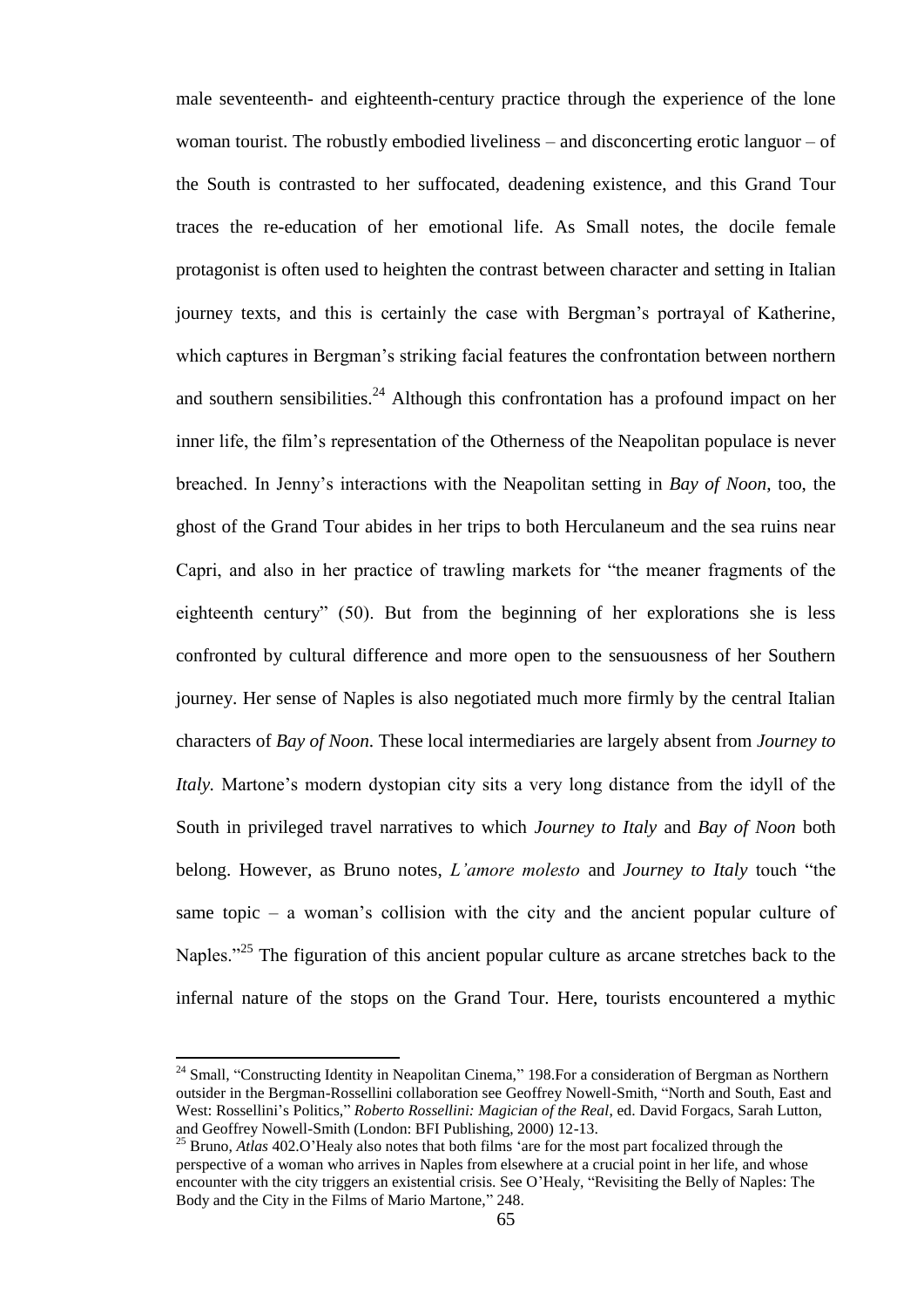landscape punctuated by spaces that held a very deep sense of time: the buried cities, Cumae, the Phlegrean fields, and Vesuvius itself.<sup>26</sup> These mysterious spaces are echoed in the contemporary undergrounds (elevator shafts, underground railways, ancient baths and the *bassi*) that Delia must negotiate in order to rediscover her mother and her mother city.

From very early on, this intersection of geography and myth laid down a template for seeing and touring Naples and its surrounds.<sup>27</sup> In their re-gendering of the Grand Tour as a form of affective education, the outsider characters of *Journey to Italy* and *Bay of Noon* enter the tradition of the female traveller transformed by Italy. Whilst the Grand Tour was predominantly practiced by privileged Northern males, from the 1830s onwards travel to Italy was opening up to women.<sup>28</sup> The longing that the many real and fictional predecessors of Katherine and Jenny felt for Italy is well documented, as is their passionate reactions to the landscape, museums and architecture.<sup>29</sup> Their reactions to the Vesuvian landscape focus particularly, as Foster notes, on a "new sense of bodily vigour" that came, in part, from proximity to those ingredients of the sublime: terror and delight.<sup>30</sup> Anna Jameson's famous accounts of her Vesuvian wanderings testify to these feelings:

I have just seen a most magnificent sight; one which I have often dreamed of, often longed to behold, and having beheld, shall never forget. Mount Vesuvius is at the moment blazing like a huge furnace; throwing up every minute…columns of fire and red-hot stones … I can hardly write, my mind is so overflowing with astonishment, admiration and sublime pleasure. $31$ 

 $\overline{\phantom{a}}$ 

<sup>&</sup>lt;sup>26</sup> For a reading of the ways in which the mythic and infernal echoes of stops on the Grand Tour in the Campania helped to link the region to the weird and the arcane in the cultural imaginary see Astarita, *Between Salt Water and Holy Water: A History of Southern Italy* 220-29.

 $^{27}$  It could even be argued, as Bruno does, that this template, with its sketch-pads, diaries, guide-books and maps, could be seen as the forerunner to film itself in the region. See Bruno, *Atlas* 370.

<sup>28</sup> Bruno, *Atlas* 373.

<sup>29</sup> See Shirley Foster, "Italy: The Land of Dreams," *Across New Worlds: Nineteenth-Century Women Travellers and Their Writings* (New York: Harvester Wheatsheaf, 1990) 27-68.

<sup>&</sup>lt;sup>30</sup> Foster, "Italy: The Land of Dreams," 46.

<sup>31</sup> Anna Jameson, *The Diary of an Ennuyée* (Boston: Tickner & Fields, 1886) 212-13.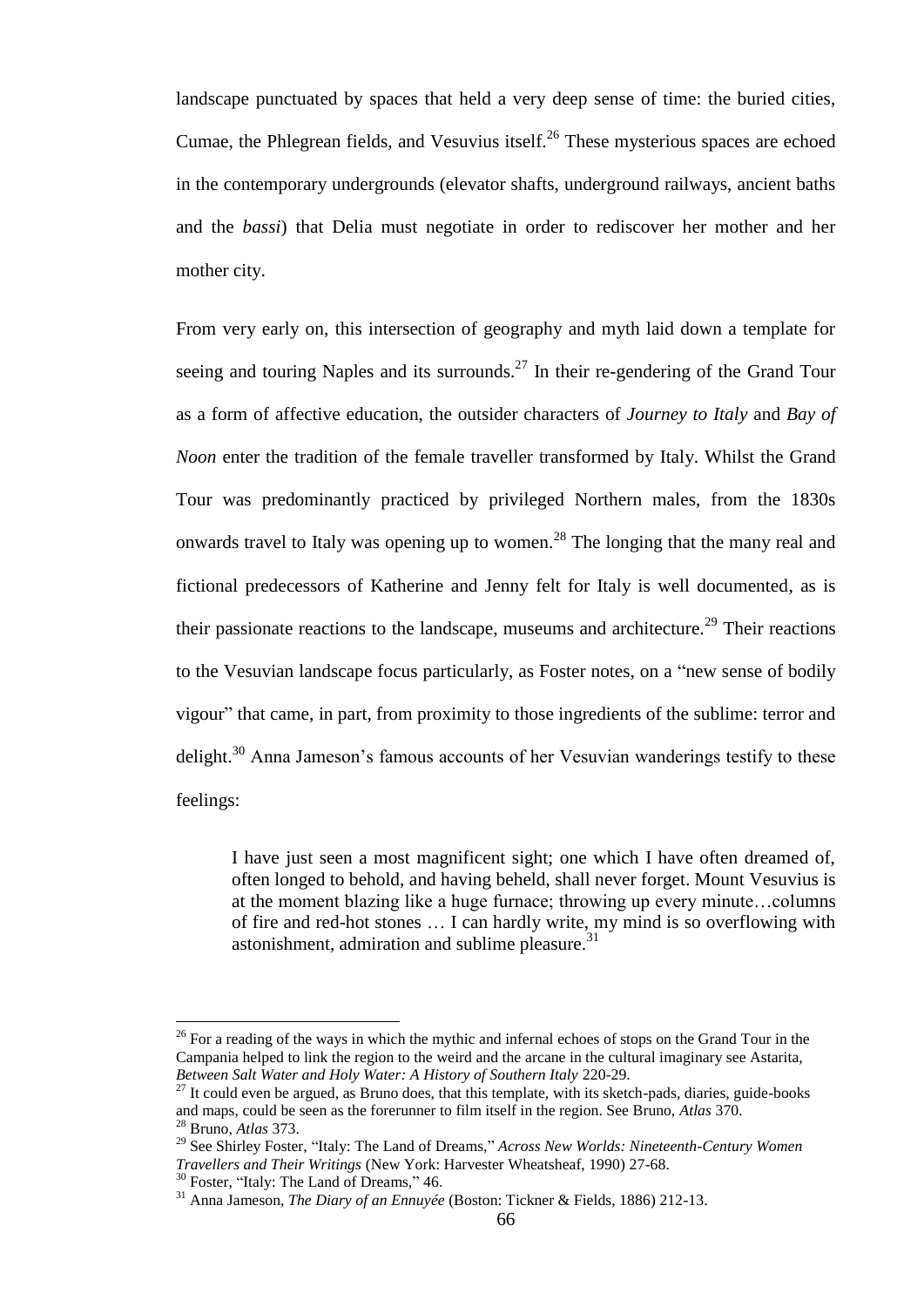In *Desiring Italy*, Susan Cahill considers what it is precisely that has attracted women travellers to Italy for centuries and precipitated this new sense of vigour. To the categories of art and love she adds a sense of "wholeness": the lack of a schism between the body and the spirit, the sacred and the secular, that is so dominant and alienating in the "Protestant ethos of northern cultures and climates."<sup>32</sup> From Amy Dorrit in Dickens"s *Little Dorrit* (1855-7), Dorothea Brooke in George Eliot"s *Middlemarch*  (1871-2), Isabel Archer in Henry James"s *A Portrait of a Lady* (1880-81), and Lucy Honeychurch in E.M. Forster"s *A Room with a View* (1908), to the representations of demure or inhibited heroines liberated by Italy in more recent popular films such as *Enchanted April* (1992) and *Under the Tuscan Sun* (2003), the narrative of female transformation persists. As Maria H. Frawley notes, these fictional experiences were often mirrored by many Victorian women travellers, "who felt a strong sense of having encountered a place, a history, and a people very unfamiliar, who were changed by the experience."<sup>33</sup>

Italy offers a space for growth and liberation in these texts, therefore, but it is the growth and liberation of outsiders. Katherine"s and Jenny"s privileges are denied to Delia, whose journey back to Naples ensnares her in the devastating gender politics from which she has sought to distance herself, making a new home in safely distant Bologna. Martone"s insider narrative takes a necessarily more complex approach to the question of whether Delia"s Italianness precludes her from the conventional transformation narrative. Even though her time in Naples is figured as a descent into her childhood, her mother"s past, and the underground spaces, the *bassi*, associated with her hidden trauma, it holds none of the assured mythic or folkloric distance that is available to the outsider views of Rossellini and Hazzard. The ghost of the Grand Tour"s mythic

 $\overline{a}$ 

<sup>32</sup> Susan Cahill, ed., *Desiring Italy* (New York: Fawcett Colombine, 1997) xi.

<sup>33</sup> Maria H. Frawley, "Into the Temple of Taste," *Travel Writing by Women in Victorian England* (London

Toronto: 1994) 46.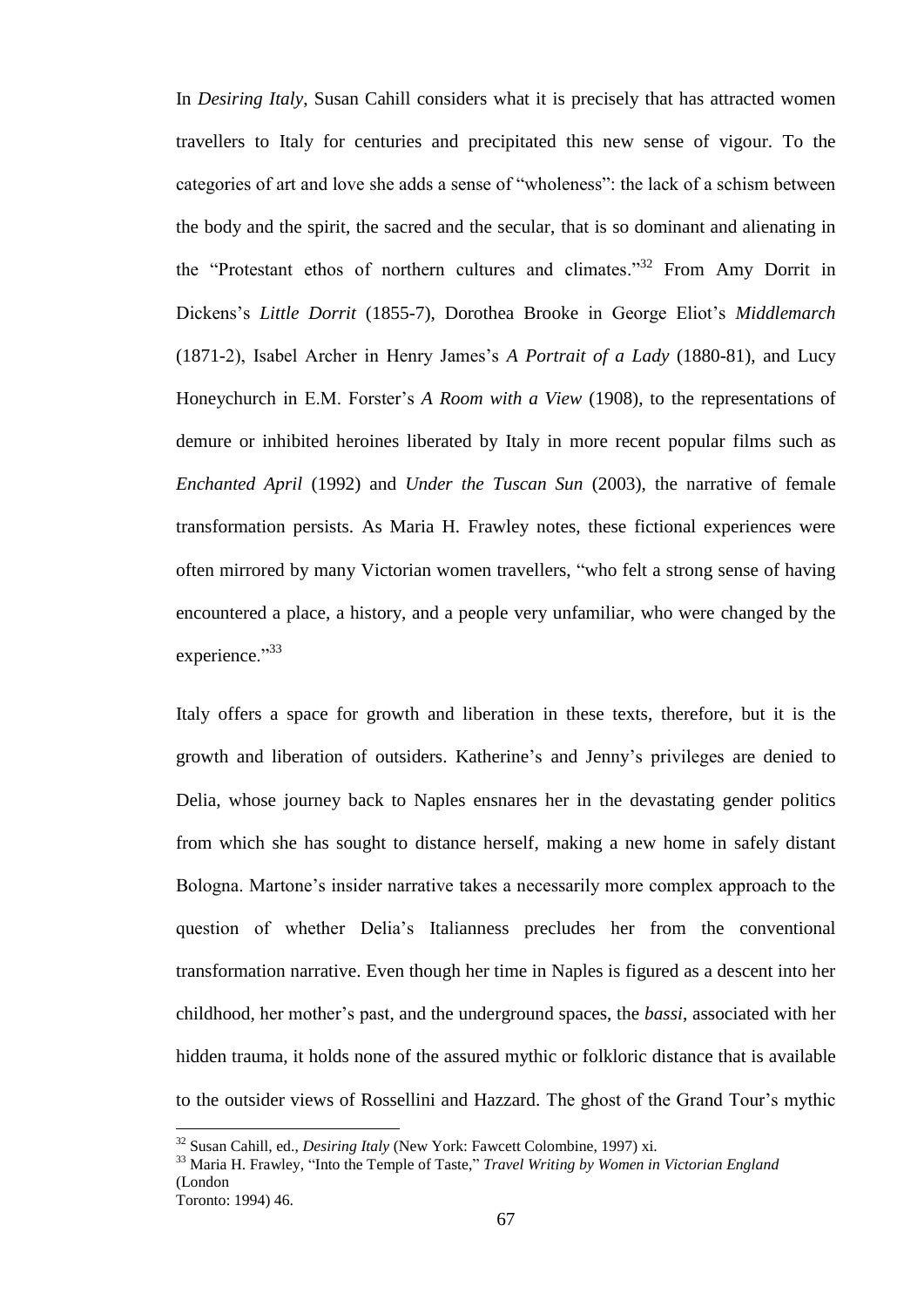associations flows through a very different figuration here in the images painted by Delia"s jealous unstable father. These are paintings of voluptuous gypsies and African slaves that obliquely encode the exoticization of Naples inside a much broader colonialist narrative.<sup>34</sup> Interestingly, Verdicchio argues that the construction of Naples as Other shares common ground with colonial ways of looking. For him, the work of a younger generation of home-grown Neapolitan film-makers critiques the transformation narratives of *Journey to Italy* and *Bay of Noon*. In discussing the construction of southern cities, and particularly Naples, in Italian cinema, he argues that

[t]heir function has been limited to acting as instruments for any number of programs or agendas, whether political, national, or personal, that do/did not directly include the interests of either the region or its inhabitants.<sup>35</sup>

But as Aine O'Healy notes, even Martone's work, despite claims that he wishes to avoid what Bruno has called the dangers of "the folkloric and picturesque," displays at times a nostalgia and openness to the construction of Naples as exotic Other.<sup>36</sup>

This "folkloric" lens was created, in part, by the picturesque tradition of viewing the panorama of the Bay that stretches back to the seventeenth-century tradition of viewpainting and on into the clichéd imagery of *napoletanità*, "the popular, internationally disseminated construction of Naples<sup>"37</sup> represented in sentimental films such as Vittorio De Sica"s *Gold of Naples* (1954), in which the region becomes associated with abundance, bright sunshine, and a poor but happy-go-lucky population. This popularizing of the aesthetic of the picturesque is connected, Small argues, with a certain kind of female figure whose beauty and fecundity are extensions of Naples

 $\overline{a}$ 

 $34$  O'Healy argues that the kitsch images that Delia's father paints fit into a broader dialogue about "knowledge, power and privilege" in Martone"s film. See O"Healy, "Revisiting the Belly of Naples: The Body and the City in the Films of Mario Martone," 255.

<sup>35</sup> Pasquale Verdicchio, ""O Cuorp" "E Napule:Naples and the Cinematographic Body of Culture," *Italian Neorealism and Global Cinema*, ed. Laura E. and Kristi M. Wilson Ruberto (Detroit: Wayne State University Press, 2007) 269.

<sup>&</sup>lt;sup>36</sup> O'Healy, "Revisiting the Belly of Naples: The Body and the City in the Films of Mario Martone," 242.O"Healy argues that Martone"s work is "not immune to some of the myths generated by those who have viewed Naples from the outside". Bruno examines the construction of Naples as "folkloric and picturesque" in Clarke, ed., *The Cinematic City* 47-48.

 $37$  O'Healy, "Revisiting the Belly of Naples: The Body and the City in the Films of Mario Martone," 240.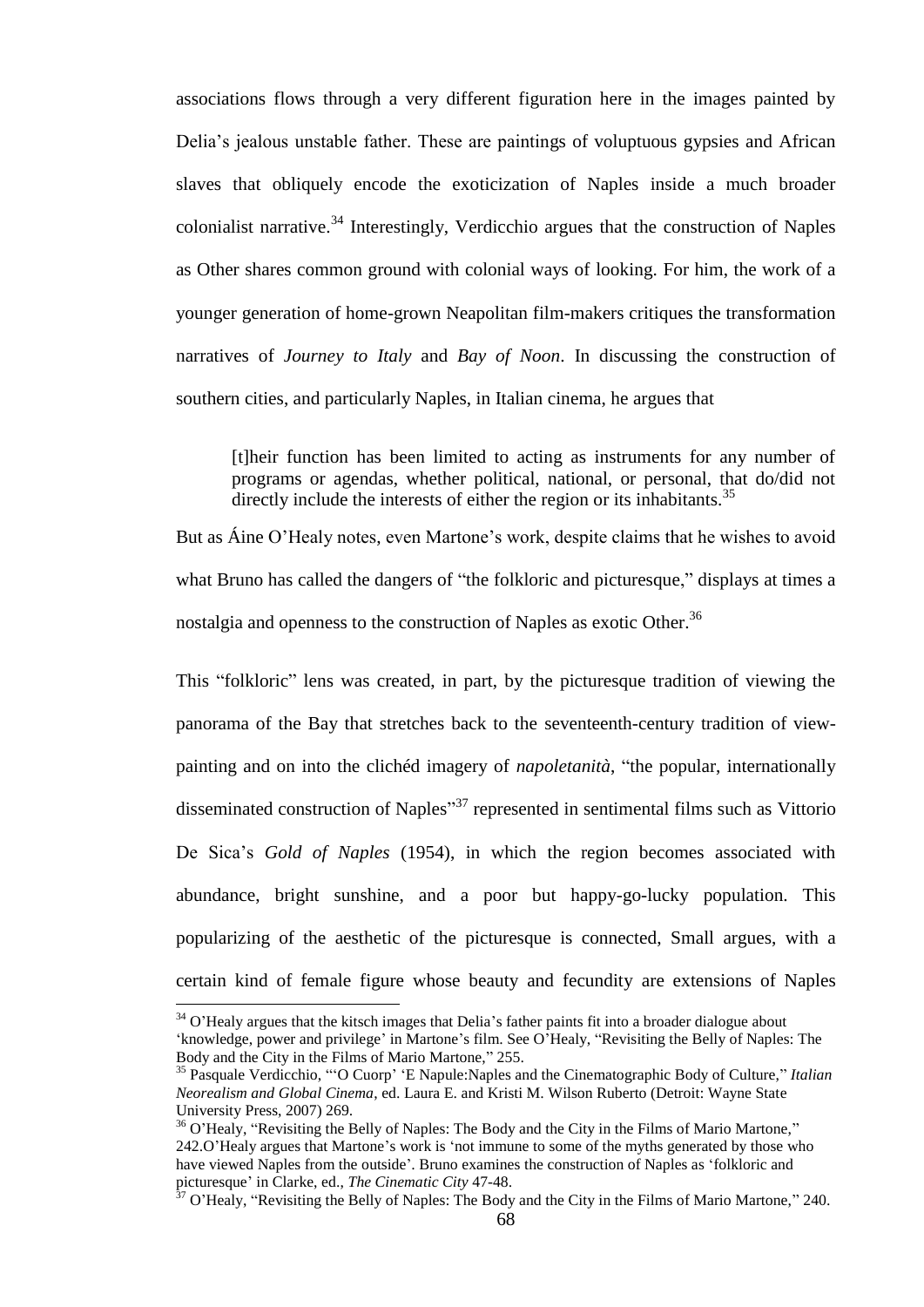itself.<sup>38</sup> Here, we encounter the very long tradition of Naples as eternal feminine, and more especially as a figure for maternity. As the anthropologist Marino Niola notes, "there still exists today a series of stereotypes in the Italian imagination: Naples as a female city, a belly city, a city of the heart; in short a mother city.<sup>39</sup> This is not only an outsider construction, of course, but one fundamental to the Italian national imagination: in the immediate post-Unification period the civilized, industrialized North annexed the South as its own proximate Other, assimilating the extreme physical beauty and antiquity of the region to a disorganized, economically backward social nightmare.<sup>40</sup> What is interesting about the representation of Naples in *Journey to Italy*, *Bay of Noon* and *L"amore molesto* is that these texts turn away from the overdetermined picturesqueness of the panorama of the Bay to explore ancient alleys, catacombs and ruins. Katherine, Jenny and Delia"s existential crises are a long way away from the light-hearted clichés of *napoletanità* and the almost absence of children in these texts also starkly contrasts these heroines to the stereotype of Neapolitan abundance. In turning inwards to investigate ruined spaces, I want to argue that these texts investigate radical sites of anti-spectacle and that the self-reckonings of the three heroines are aided by access to the hidden and the buried.

The model of access to knowledge through a breaching of boundaries between the present and the past, and the living and the dead, can be approached via Walter Benjamin and Asja Lacis"s notion of porosity. How could Naples, "built on the roof of the underworld," not prompt a spatial interpretation?<sup>41</sup> The most influential reading of Naples as a social and geographical space was produced by Benjamin in collaboration with the Bolshevik actress and director Lacis. Benjamin had spent time in the city in

<sup>&</sup>lt;sup>38</sup>See Small, "Constructing Identity in Neapolitan Cinema," 202. Small uses the example of Sophia Loren"s association with codes of seeing Naples in this way.

<sup>&</sup>lt;sup>39</sup>Niola is quoted in Small, "Constructing Identity in Neapolitan Cinema," 197.

<sup>40</sup> Moe, *The View from Vesuvius: Italian Culture and the Southern Question* 1-9.

<sup>41</sup> See George L. Hersey, *Architecture, Poetry, and Number in the Royal Palace at Caserta* (Cambridge, Mass.: MIT Press, 1983) 15.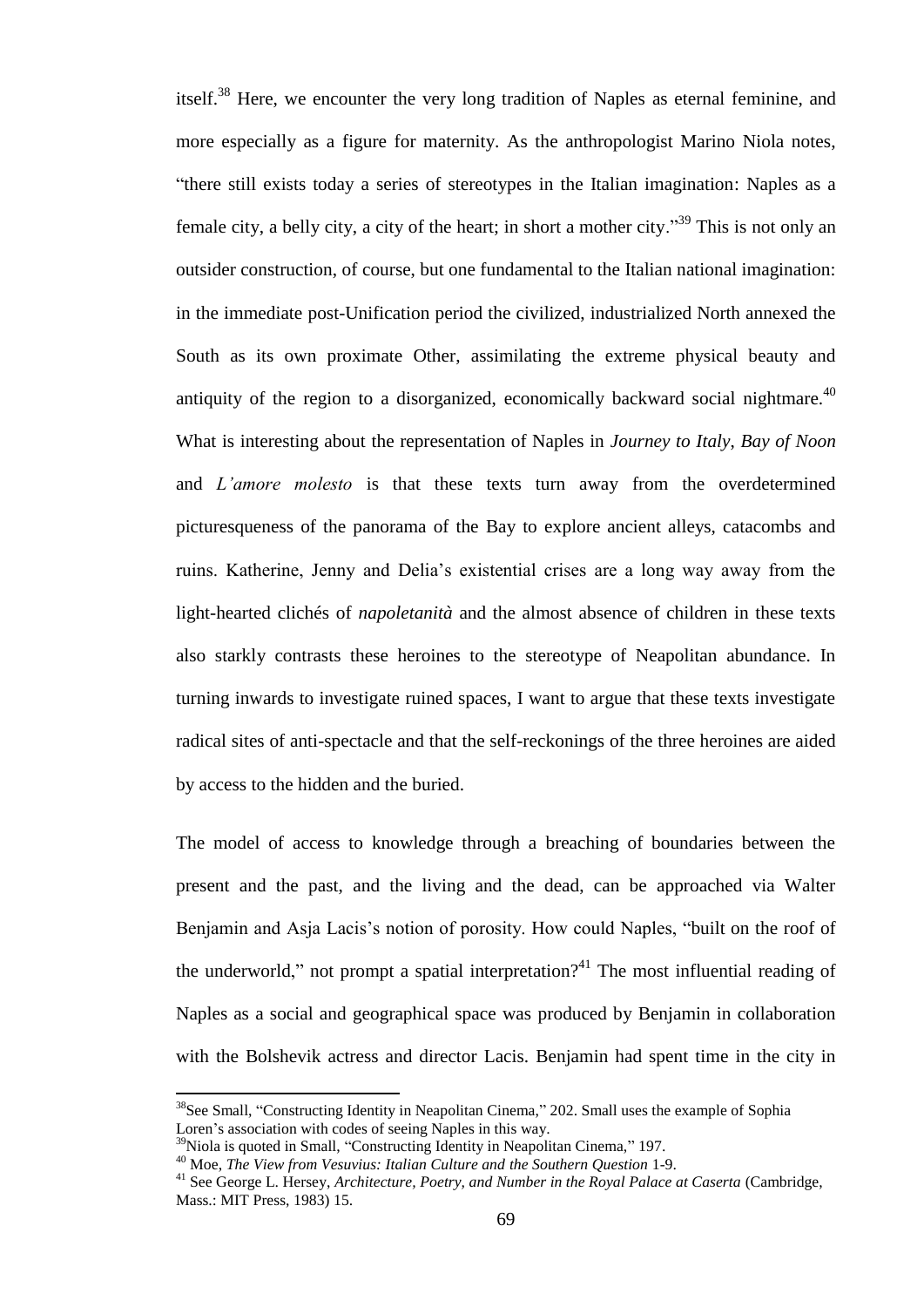1924 when he was completing his study of Baroque drama whilst living on the island of Capri.<sup>42</sup> The essay "Naples" poetically describes, through the word and concept of porosity, the unique ways in which a people and a place intersect. With his larger enterprise of privileging spatial experience over the temporal, it is not hard to see the attraction the baroque city held for the German philosopher.<sup>43</sup> Benjamin first constructs Naples, as Hazzard will do later in *Bay of Noon,* as an illegible city, a city that hides its assets from even learned visitors.

But the banal tourist fares no better. Even Baedeker cannot propitiate him. Here the churches cannot be found, the starred sculpture always stands in the locked wing of the museum.<sup>44</sup>

Nothing is navigable in the ordinary sense. There are no house numbers but, Benjamin explains, "shops, wells and churches are the reference points."<sup>45</sup> This image of the labyrinth lays down the blue-print for the Benjaminian model of dream-like city wanderings that will be expounded in his later work on Paris and Berlin.<sup>46</sup> Benjamin's central notion is that northern cities, with their discrete, straightforwardly legible insides and outsides, are orderly and respectful of the privacy of their citizens. But space is porous in Naples. This is a city constructed out of permeable stone, and Benjamin notes the interchangeability of indoor and outdoor living spaces, and the means by which various ephemeral items and actions travel about the city. He is also fascinated by the ways in which the beginnings and ends of secular and sacred buildings are blurred together. Ultimately, Benjamin"s conception of porosity is about access to that which is usually hidden, as Gilloch argues:

l

<sup>42</sup> Gilloch, *Myth and Metropolis* 21-22.

<sup>&</sup>lt;sup>43</sup> Gilloch argues that Benjamin formulates in his essay on Naples the three spatial images that came to dominate his work on cities: the labyrinth, the ruin, and the theatre. See Gilloch, *Myth and Metropolis* 34. It is interesting that these three images all come together in Hazzard"s use of Herculaneum as the setting of Chapter 4 of *The Bay of Noon.*

<sup>44</sup> Walter Benjamin, *One-Way Street* (London and New York: Verso, 1979) 168.

<sup>45</sup> Benjamin, *One-Way Street* 170.

<sup>46</sup> Gilloch, *Myth and Metropolis* 22-23.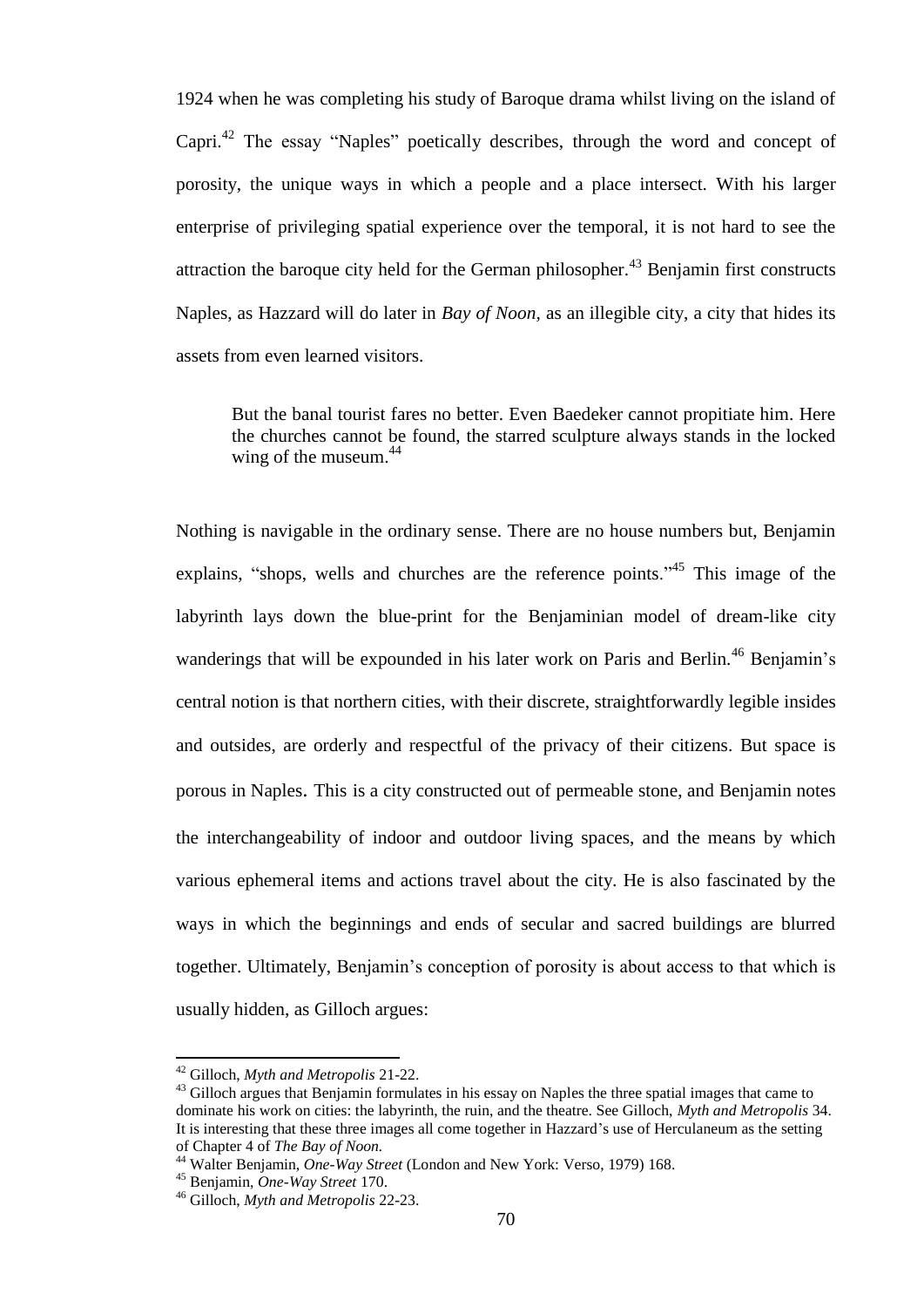Ruination and the reversal of interior/exterior space combine to fracture the superficial appearance of things, thereby permitting illumination of what is hidden. Porosity fundamentally involves the discovery of what lies concealed.<sup>47</sup>

It has been suggested that Benjamin"s reading of Naples as a porous space has been used in an unquestioning way in the critical literature, and has been uncritically accepted even into insider conceptions of the city.<sup>48</sup> The lack of social or political critique in Benjamin"s response to Naples rests in part with the nature of the piece itself which is impressionistic and more focused on finding a verbal equivalence for explaining the character of the city and the experience of being there.<sup>49</sup> As O'Healy suggests in her reading of *L'amore molesto*, "the familiar 'porous' space of Naples provides a particularly interesting theatre" for the exploration of intersections of "spatiality with the performance of gendered identities" precisely because its fluid boundaries are "at once a source of peril and discovery."<sup>50</sup>

Perhaps when Benjamin encountered the deeply unique ways in which space and social organization functioned in Naples it conjured for him the etymologically adjacent *aporia*, with its suggestive connotations of impasse and puzzlement. I would like to argue that Benjamin"s notion of porosity offers a means of approaching a poetics of indeterminacy, of impasse and puzzlement, where stable boundaries are breached. This is certainly figured in the physical intersection of heroines and setting in the three texts to be discussed in the chapters that follow. It is there in the many instances in which body and place intersect almost to a point of crisis and it is inextricably connected to an earthiness, an excavation, a Vesuvian eruption: it is there in Katherine poised above the

l

<sup>47</sup> Gilloch, *Myth and Metropolis* 28.

<sup>&</sup>lt;sup>48</sup> Verdicchio, ""O Cuorp' 'E Napule:Naples and the Cinematographic Body of Culture," 260-61. Verdicchio"s concern is that the notion of porosity has been "accepted uncritically". He argues that a positive cultural formation can be extracted from the philosopher"s idea and this relates to improvisation and the salvaging of cultural spaces in an otherwise "malfunctioning nation". He applies this idea to the work of the new generation of Neapolitan film-makers that includes Martone.

<sup>49</sup> Gilloch, *Myth and Metropolis* 35.

<sup>50</sup> O"Healy, "Revisiting the Belly of Naples: The Body and the City in the Films of Mario Martone," 256.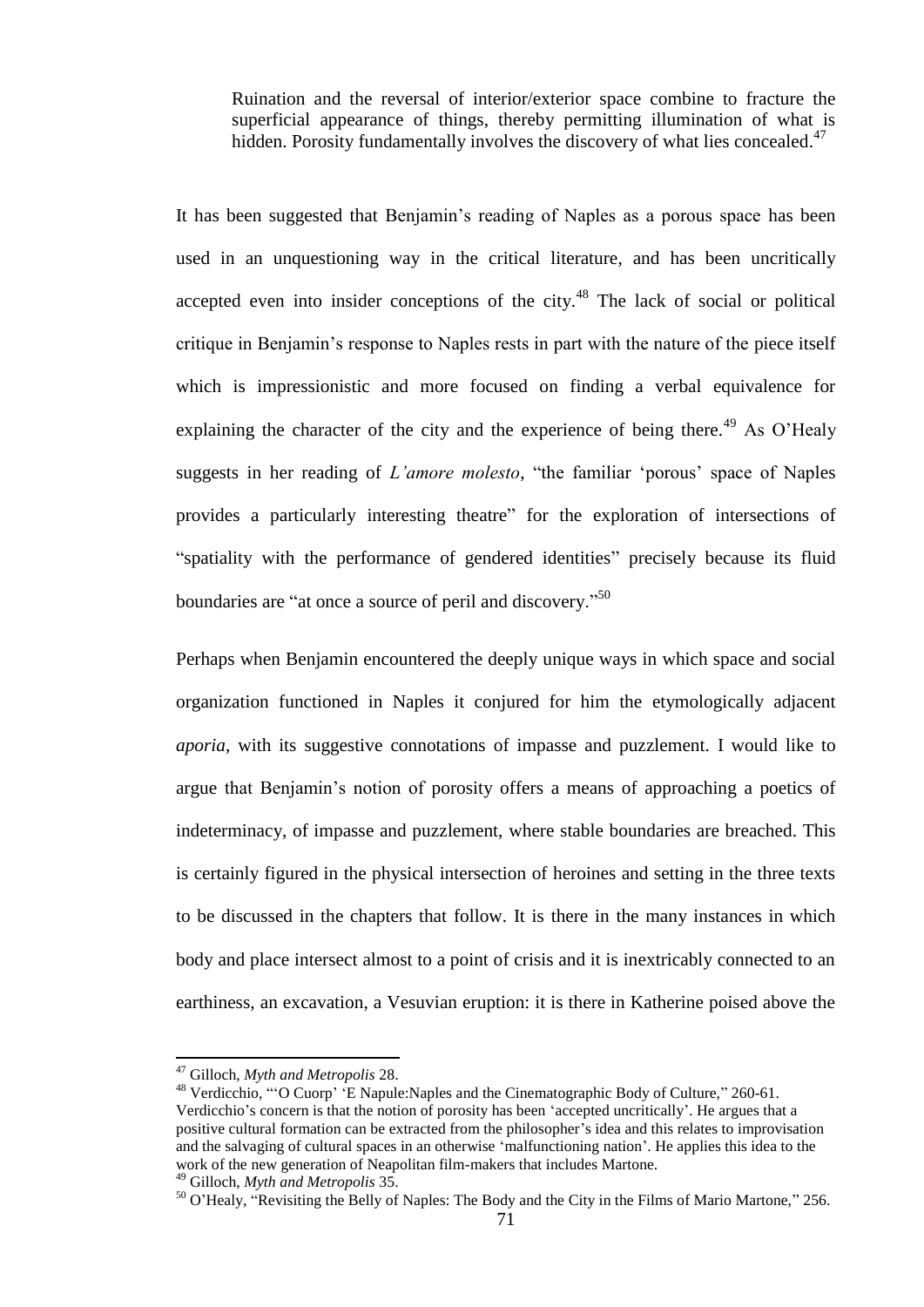Pompeiian lovers; in Jenny succumbing to malaria; and in the earth that Delia finds in the pocket of her dead mother"s silk robe. In all these images, the conventional boundary between the living and the dead is crossed. Finally, this model of a porous Naples offering access to hidden knowledge provides a compelling alternative to the conventional plot of "the heroine transformed by Italy" and it also goes some way in articulating what it is that these eccentric spaces offered Rossellini, Hazzard, and Martone, and why all their heroines make a journey back to their senses.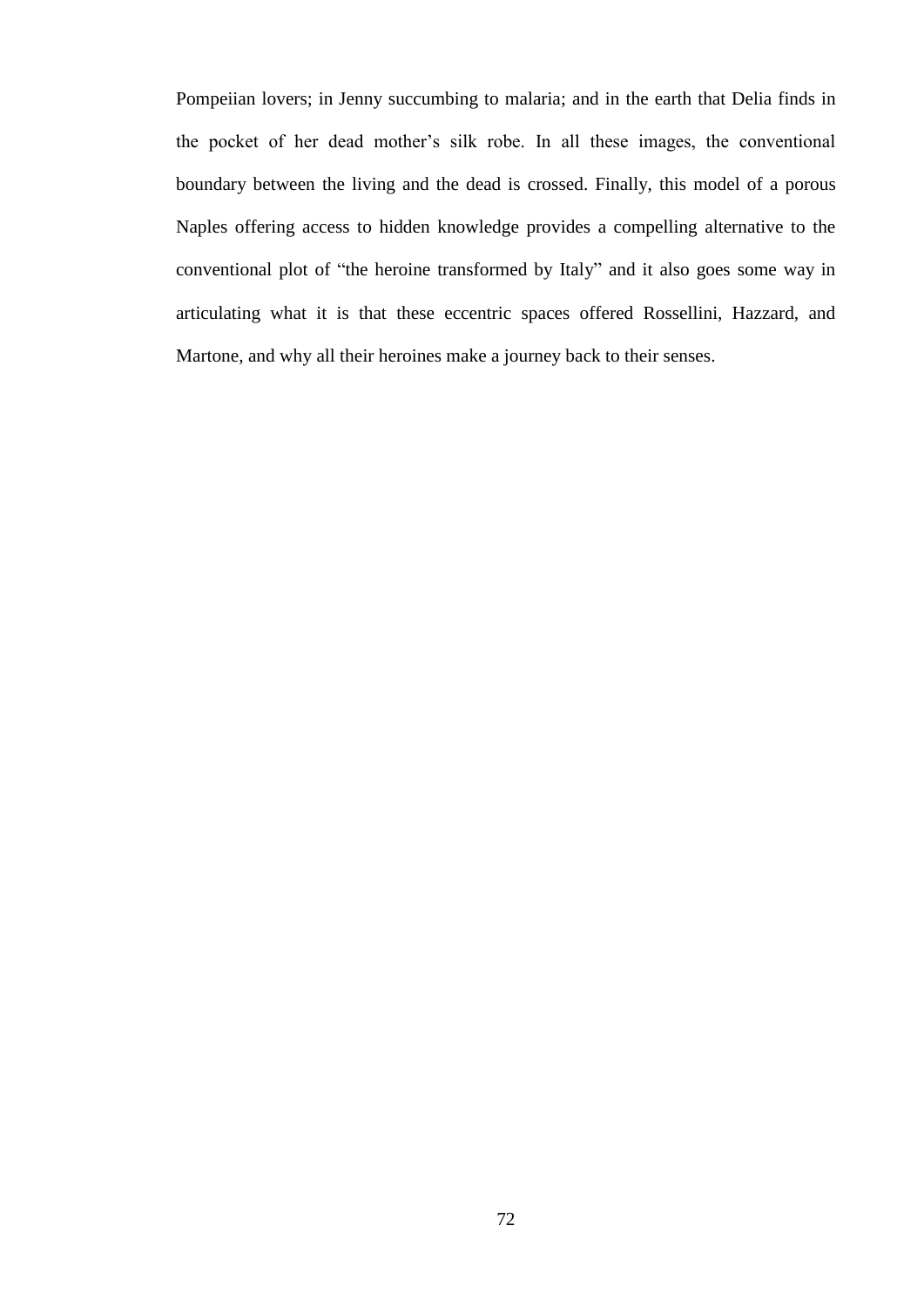## Chapter One

## The Recasting of the World: *Journey to Italy*

Natalia: Tell me, did you imagine that Naples would be like this? Katherine: Oh, I can't say, not quite as it is, perhaps. Natalia: You haven"t the faintest idea what Naples is like. I must show you. (*Journey to Italy*)

Roberto Rossellini"s *Journey to Italy* (1953) tells the story of a bored, estranged English middle-class couple, played by Ingrid Bergman and George Sanders, who must visit southern Italy to dispose of an inherited property. Their voyage south is portrayed as a metaphorical descent, an interior journey in which they confront and repair the ruin of their love.<sup>1</sup> Journey to Italy was shot in and around Naples and was the neorealist director"s third collaboration with the Swedish-born Bergman who, in 1949, had abandoned her lucrative Hollywood career and her wholesome star persona to work with Rossellini. $^{2}$  Like the two movies that Rossellini made prior to it with Bergman as the central expressive figure – *Stromboli, Land of God* (1949) and *Europe 51* (1952) *– Journey to Italy* was a failure at the box office and attracted hostile critical attention in both America and Italy.<sup>3</sup> American critics could not forgive Bergman and Rossellini for

 $1$  For readings of the metaphorical implications of the journey South that the Joyces make, particularly Katherine, see Bruno, *Atlas* 396-99. See also Mulvey, "Vesuvian Topographies: The Eruption of the Past in *Journey to Italy*," 96-97. Sandro Bernardi claims that *Journey to Italy* has all the mythic dimensions of a journey to the underworld. He goes as far to say that it "may be considered the *nékya* of Italian cinema. See Bernardi, "Rossellini's Landscapes: Nature, Myth, History," 58.

 $2^2$  For detailed accounts of Bergman's Hollywood star persona and its implications for her collaborations with Rossellini see Ora Gelley, "Ingrid Bergman"s Star Persona and the Alien Space of *Stromboli*," *Cinema Journal* 47.2 (2008).and Stephen Gundle, "Saint Ingrid at the Stake: Stardom and Scandal in the Bergman-Rossellini Collaboration," *Roberto Rossellini: Magician of the Real*, ed. David Forgacs, Sarah Lutton, and Geoffrey Nowell-Smith (London: British Film Institute, 2000).

<sup>&</sup>lt;sup>3</sup> On the unfavourable critical reception of films in the Bergman-Rossellini collaboration see David Forgacs, "Rossellini and the Critics," *Roberto Rossellini: Magician of the Real*, ed. David Forgacs, Sarah Lutton, and Geoffrey Nowell-Smith (London: British Film Institute, 2000) 3-4. Peter Bondanella states that perhaps "in no other Rossellini film is the director's refusal to follow conventional Hollywood expectations of spectacle more marked than in *Viaggio in Italia*, and this single fact alone certainly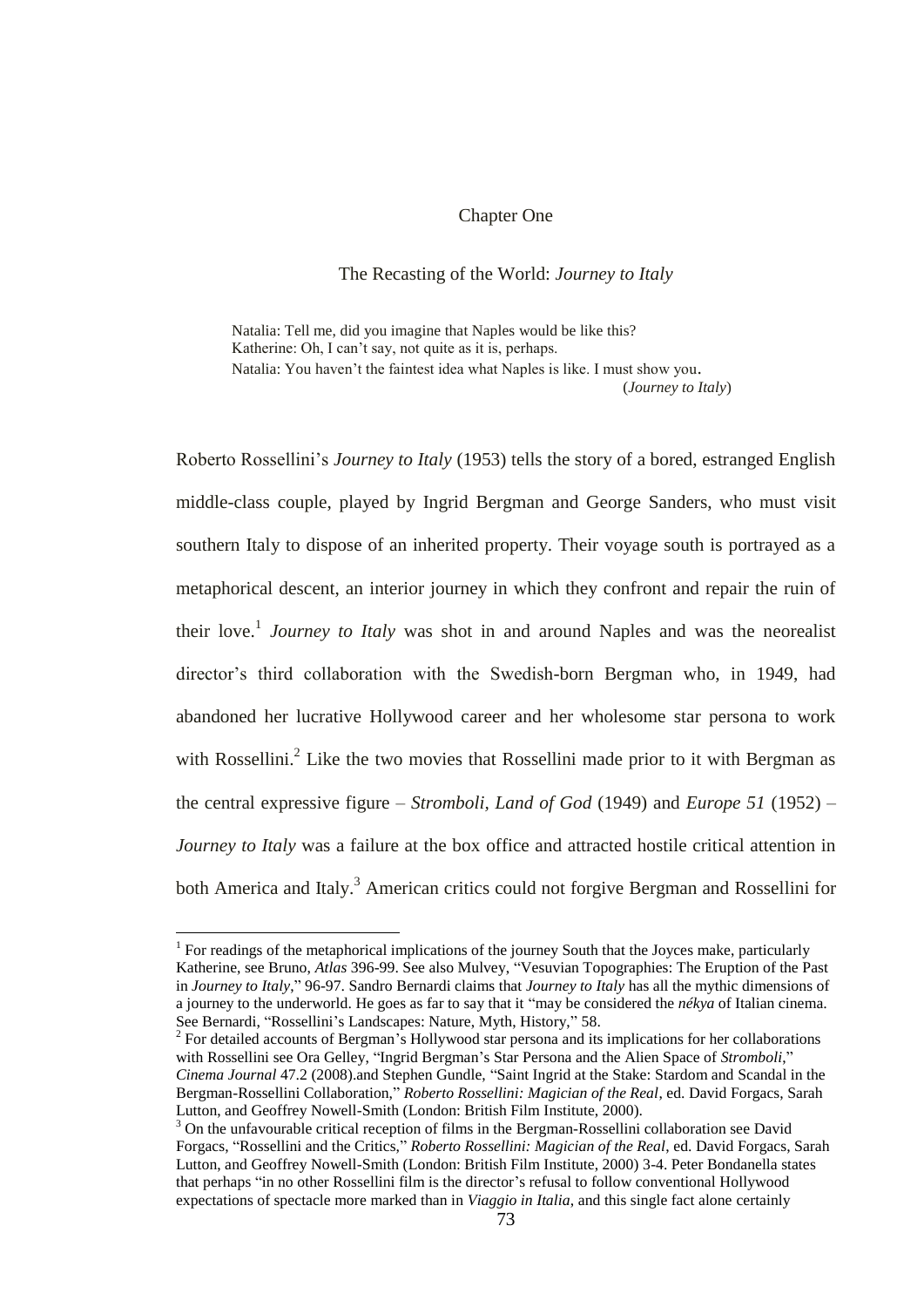their then-scandalous affair, and Italian critics on the political left lamented Rossellini"s marked departure from what they interpreted as the truer focus of the neorealism of the immediate postwar films, *Rome, Open City* (1945) and *Paisà* (1946)*.* In a consideration of Rossellini"s critical reception, David Forgacs notes that:

with the Bergman cycle (1949-54), critical responses were deeply mixed, and the critics who had lauded Rossellini in 1945-46 as the standard bearer of a new realist aesthetic and a new kind of committed cinema now saw him as guilty of "involution," a turning inwards, away from a social aesthetic into a rather dubious sort of spiritualism.<sup>4</sup>

Rossellini"s Bergman film cycle alienated Italian Marxist film critics such as Guido Aristarco, who famously attacked his new psychological and spiritual orientation and abandonment of neorealist principles.<sup>5</sup> The reception of *Journey to Italy* fared no better with general audiences who were mystified by the very stylistic qualities that so appealed to the young emerging directors of the French New Wave. <sup>6</sup> French New Wave directors valued *Journey to Italy* greatly for what they saw fundamentally as its stylistic modernity and were to be heavily influenced by Rossellini"s long shots, and also his rejection of both the Hollywood shot-reaction shot schema and the harnessing of plot to climactic editing.<sup>7</sup> This, they believed, helped the camera find a new poetic space in cinema, one that was capable of communicating the interiority of character without recourse to the usual dramatic convention. They favoured looser plot structures and a rhythm of camera movement freed from classical cinema"s shot-reaction-shot. This

explains the commercial failure of the film as well as the many critical attacks". Peter Bondanella, *The Films of Roberto Rossellini* (Cambridge: Cambridge University Press, 1993) 101-02.

<sup>&</sup>lt;sup>4</sup> Forgacs, "Rossellini and the Critics," 3.

<sup>5</sup> Guido Aristarco"s 1952 *Cinema nuovo* review of *Europe "51* in which he attacked Rossellini"s representation of working-class characters is reproduced in translations in David Forgacs, Sarah Lutton, and Geoffrey Nowell-Smith, *Roberto Rossellini: Magician of the Real* (London: BFI Publishing, 2000) 156-57.

<sup>&</sup>lt;sup>6</sup> For discussions of Rossellini's significance for the French New Wave see Bondanella, *The Films of Roberto Rossellini* 99-100 and Forgacs, "Rossellini and the Critics," 4. Bondanella points out that the French New Wave directors and critics often made comparisons between Rossellini"s introspective neorealism of the fifties and modernist music and visual arts. Bondanella, *The Films of Roberto Rossellini* 99-100.

<sup>&</sup>lt;sup>7</sup>See Gelley, "Ingrid Bergman's Star Persona and the Alien Space of *Stromboli*," 43-44. In her discussion of the way the camera represents Bergman in *Stromboli,* Ora Gelley gives an excellent general summary of the hallmarks of Rossellini"s shot compositions that could be equally applied to the representations of Bergman"s character in *Journey.*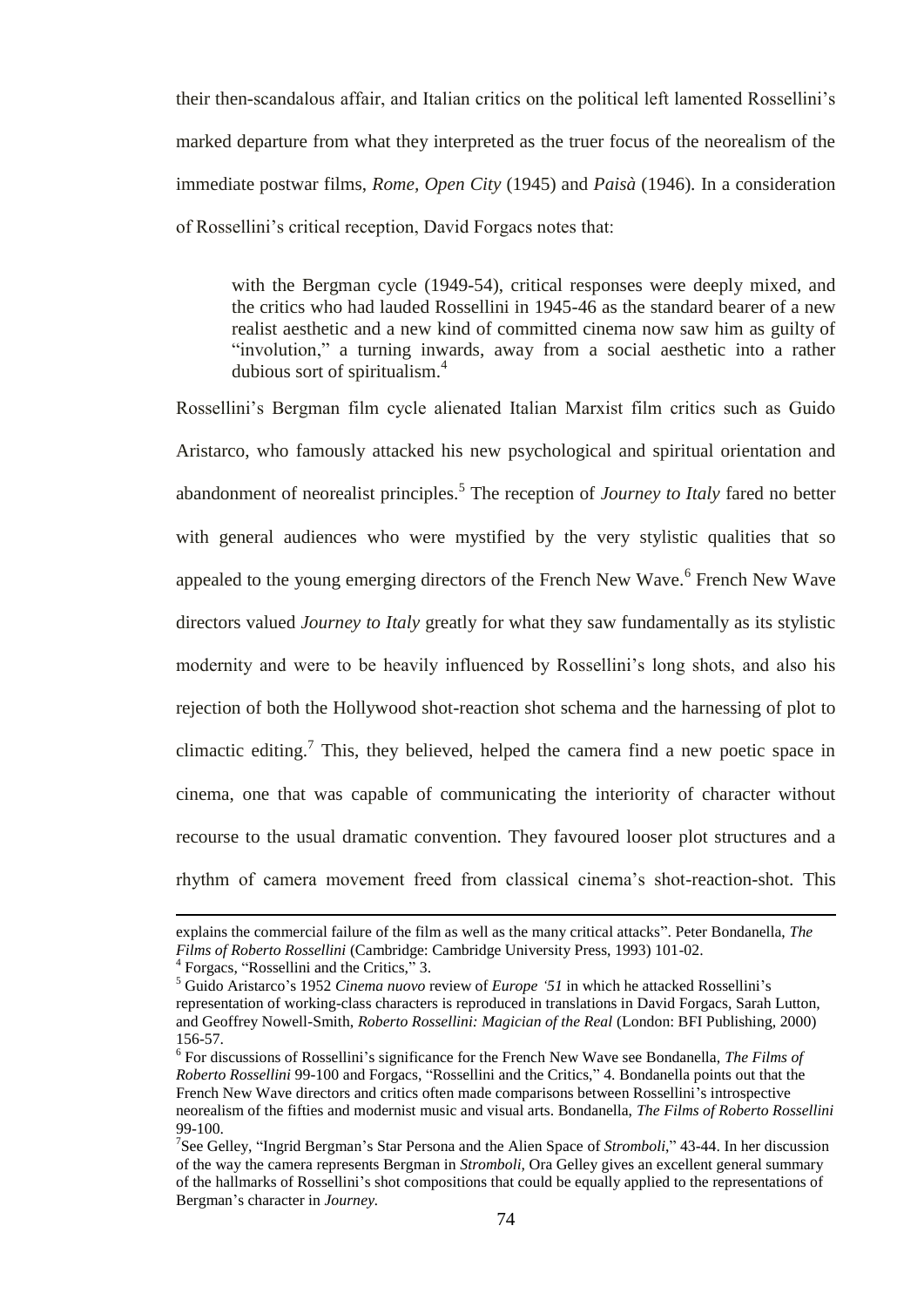rejection of the illusory nature of classical cinema would eventuate in *auteur* style. In this perspective, up and coming French directors such as Eric Rohmer, François Truffaut and Jean-Luc Godard were highly influenced by the views of the Catholic film critic and co-founder of the journal *Cahiers du Cinema,* André Bazin, who emerged as one of the strongest supporters of Rossellini"s new "neorealism of the person", a phrase he coined himself.

This new conception recognized that as time moved away from the Second World War, neorealism was no longer wedded to historical crises and was free to explore metaphysical dimensions of reality. Millicent Marcus notes that Bazin"s phrase "neorealism of the person" presents a holistic approach to the emotional and divided debate over the so called crisis of neorealism in the fifties. Bazin and Federico Fellini were both ardent supporters of the metaphysical turn that neorealism was to take in this period with its shift from a collective vision to one more centered on individual experience. Marcus notes that the image of the road in *La strada* "might be Fellini"s journey from the classical neorealism of the 1940s to a new version of it". It may be that the long shot of the road ahead at the beginning of *Journey to Italy* functions similarly. 8

The qualities of *Journey to Italy* that the nascent French New Wave so admired, particularly its poetic, non-dramatic narrative, have continued to draw significant critical attention. More recently the film has received compelling critical attention from the film theorist Laura Mulvey, who, like the New Wave directors before her, reads *Journey to Italy* as the first truly modern film and has considered the ways in which Rossellini's interest in archeology speaks back to the medium of film-making itself.<sup>9</sup> Giuliana Bruno has focused on the significance of the film"s Neapolitan setting in

<sup>8</sup> For a detailed discussion of neorealism in transition see Millicent Marcus, *Italian Film in the Light of Neorealism* (Princeton: Princeton University Press, 1986) 144-46.

<sup>9</sup> See Mulvey, "Vesuvian Topographies: The Eruption of the Past in *Journey to Italy*," 98.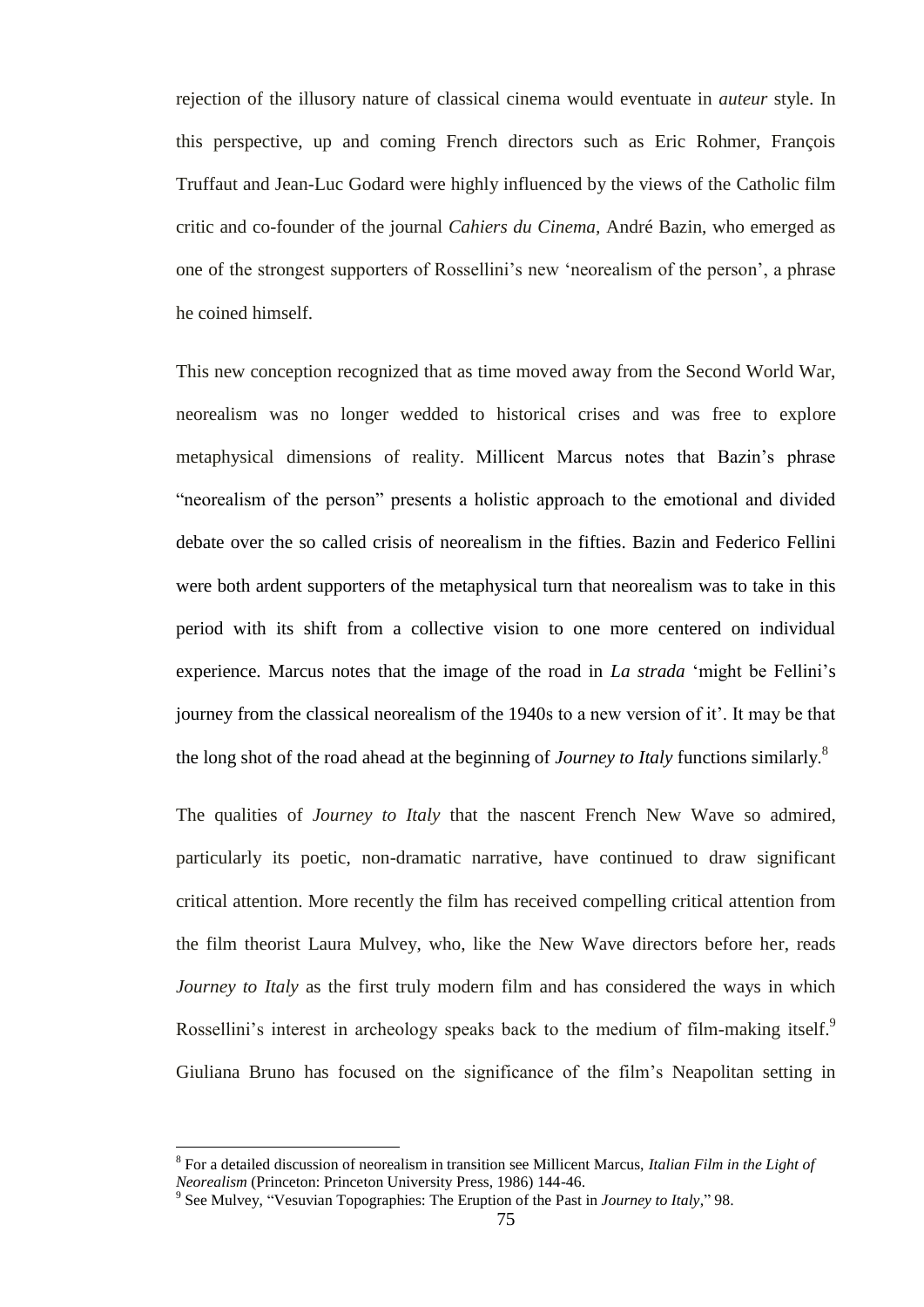relation to the well established tradition of a heroine transformed by a journey to Italy.<sup>10</sup> In this last aspect, the journey metaphor of the film as a return to some sense of plenitude or a lost home has also inspired autobiographical work by Bruno again,  $11$  and has been used as a framing title by the film director Martin Scorsese for his documentary on Italian cinema, *My Voyage to Italy*. In some ways this journey south has come to stand in not just for Italy itself but precisely, in part, for the history of Italian cinema. More recent work by film theorists, such as Pasquale Verdicchio, has questioned why Rossellini chose to attach the power of miraculous reconciliation of the hero and heroine of the film to the environs of Naples without really considering the poverty and degradation suffered by the region which remains, he believes, difficult for many Italians to face. The Naples Rossellini"s film constructs, with its "restorative supernatural powers," is only another version of the familiar outsider narrative, Verdicchio argues, which claims Naples once more as an exotic space.<sup>12</sup>

Despite box office failures, *Life* magazine featured Rossellini as the heroic artist-saviour of a new postwar Italy, claiming that in making *Rome, Open City* and *Paisà* that he had restored to the country a dignity and grace shattered by Fascist rule and the war years.<sup>13</sup> This attention elevated both Rossellini himself and neorealist film style, which could have only emerged as a dominant aesthetic in the climate of scarce resources in the immediate postwar period, to a position of international celebrity.<sup>14</sup> From these

l

<sup>&</sup>lt;sup>10</sup> See Bruno, *Atlas* 396-99. Bruno's Chapter 11 "Views from Home" contains an extended discussion of the female traveller and Italy as a site of yearning and personal regeneration.

<sup>11</sup> Bruno, *Atlas* 401-21.

<sup>&</sup>lt;sup>12</sup> Verdicchio, ""O Cuorp' 'E Napule:Naples and the Cinematographic Body of Culture," 268. In a sense Verdicchio"s argument about *Journey* is a revalidation of the Italian Marxist critics dislike of growing introspection and spirituality of Rossellini's style.

<sup>&</sup>lt;sup>13</sup> Martin Scorsese, *My Voyage to Italy: A Martin Scorsese Picture*, Umbrella Entertainment, 2004. Martin Scorsese gives information about *Life* Magazine championing Rossellini"s immediate postwar films in the documentary's commentary.

<sup>&</sup>lt;sup>14</sup> Bondanella, *The Films of Roberto Rossellini* 12-13. After noting Rossellini's instant international fame following the American and French releases of *Rome Open City*, Bondanella argues persuasively that "the imposition of this work by an unknown Italian director upon the international market, Italian neorealism was forever identified with Rossellini, and not a few of the misunderstandings about his future career would be the result of this hasty identification."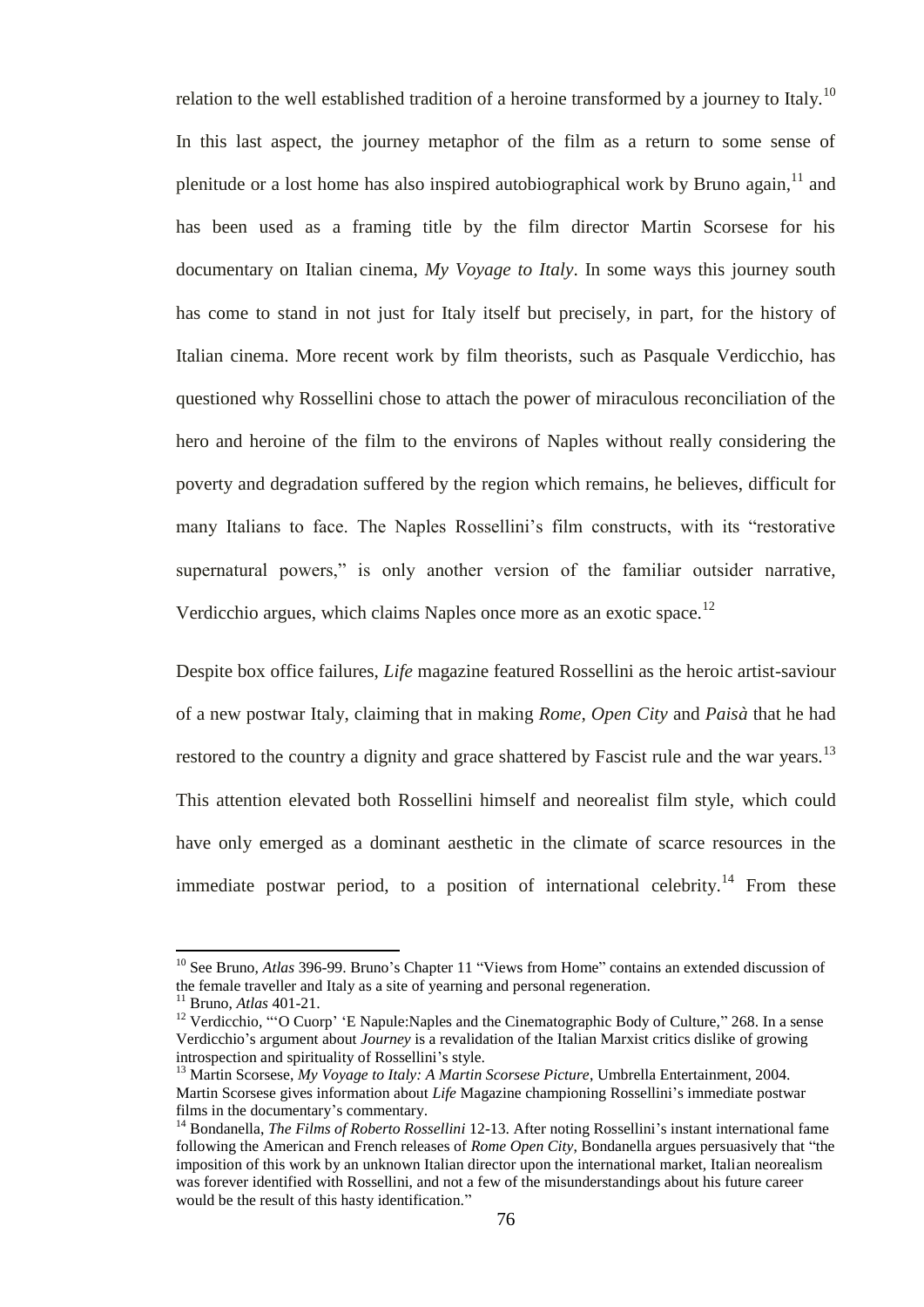immediate postwar works film-making in Italy was indelibly linked to cultural reconstruction and a very large part of that narrative was to construct the neorealist film project as a clean and revolutionary break with Italy's Fascist past.<sup>15</sup> But the very ground and stylistic tenets of Italian neorealism grew out of making movies during wartime conditions. Several young directors who would go on to play a key role in the development of a neorealist aesthetic learned their trade making war documentaries and Rossellini was amongst them. Through this work, a neorealist aesthetic emerged: a documentary style filmed on location with an interest in the lives of ordinary people (in these first instances, military personnel) that often used non-professional actors and that did not privilege the stories of individuals but was interested in a collective humanity.<sup>16</sup>

When Rossellini received Bergman"s fan letter in the spring of 1948 offering her acting services to him, $^{17}$  the now famous neorealist director had already began to move away from the collective or choral qualities of *Rome, Open City,* and *Paisà*, the films that had so inspired Bergman, towards a greater focus on individual psychology and existential

<sup>&</sup>lt;sup>15</sup> For a discussion of the strong relationship between reconstruction and neorealist film in the immediate postwar years see Verdicchio, ""O Cuorp" "E Napule:Naples and the Cinematographic Body of Culture," 266-67. Bondanella, *The Films of Roberto Rossellini* 3. See Bondanella for a discussion of the fraught ground surrounding neorealist film"s critically silenced dependency on film making in the Fascist period in Italy. He argues that "[c]ritics, film historians and politicians, and even veterans of the film industry who had learned their trades during the fascist period had every interest in emphasizing the originality and revolutionary quality of what succeeded the fascist cinema – Italian neorealism – and to denigrate everything that came before it."

<sup>16</sup> Bondanella, *The Films of Roberto Rossellini* 5-8. Bondanella explains that the roots of neorealism are intertwined with Fascism in other ways too. Firstly, Mussolini himself championed the cinema as a means of mass communication and in his reign very significant film infrastructure was developed, including the opening of Cinecittà and the professional film school, Centro sperimentale di cinematografia. He opened Cinecittà himself on the anniversary of the founding of Rome. This event provides an excellent example of the ways in which Mussolini"s regime symbolically intertwined imagery of classical Rome with the Fascist state. Secondly, Mussolini"s son, Vittorio, a left-wing fascist, produced the influential film magazine *Cinema*. Unlike his father who believed that cinema should be used to keep the masses happy and distracted, Vittorio supported a practice of high moral seriousness and he played a key role in supporting the early careers of emerging neorealist film-makers, including Rossellini, whose career he supported during the war years.

<sup>17</sup> This letter is reproduced in Gundle, "Saint Ingrid at the Stake: Stardom and Scandal in the Bergman-Rossellini Collaboration," 65. Gundle explains that this was not the first time Bergman had written to directors with whom she wished to work.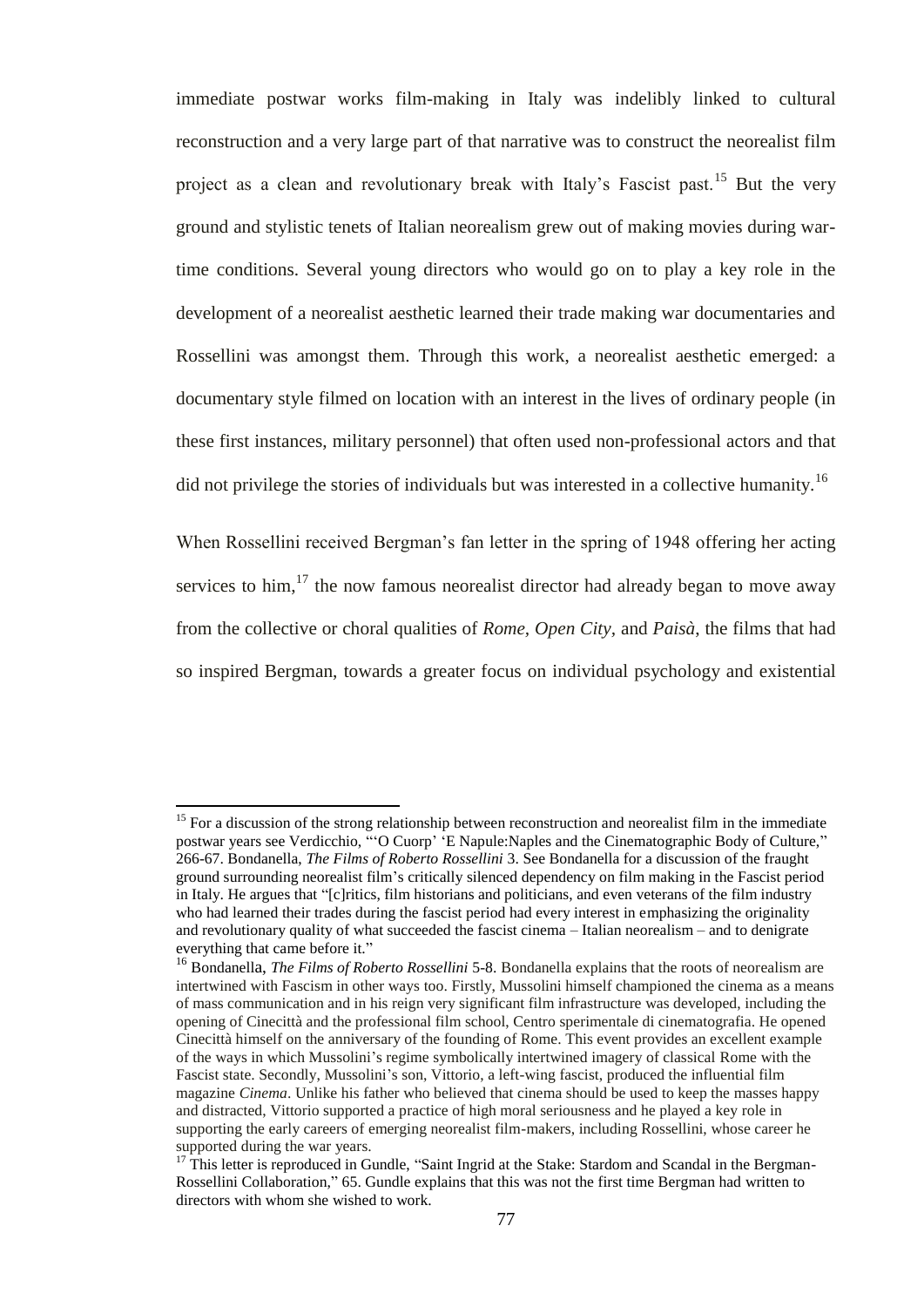explorations.<sup>18</sup> In considering this particular combination of events, Rossellini's evolving version of neorealism and both his artistic and personal relationship with Bergman, it is not hard to understand that film critics, with different agendas, and audiences that so admired either the Hollywood version of Bergman or Rossellini"s immediate postwar film might have become easily disenchanted. Rossellini responded that the conditions that had made neorealism a moral imperative had changed and that he was fatigued at the prospect of having to continue making films in war-wrecked cities.<sup>19</sup> Increasingly, the settings of his films were to move from an external ruinousness to locate the same quality in the figure of the postwar isolated modern subject<sup>20</sup>. So, whilst this new orientation, this emphasis on an individual's story, is partly a function of changing postwar conditions, it is also an understandable and traceable development from a choral neorealism to a neorealism of the person. Yet, I want to argue that this new focus on interiority presents a challenge for neorealism because of its antipathy to the usual cinematic means of representing subjective experience that include such elements as a dramatic plotline tied to editing, dramatic dialogue and the close-up as character revelation. Rossellini"s solution is also cinematic but it is connected to the frustration that film can only show the outside of the world. In this sense, Bergman"s outsider status takes on an extra dimension as does the film"s banal dialogue. The interiority of the characters emerges, instead, from Rossellini"s decision to represent access to psychic material through the filming of pregnant empty spaces, the use of dead time and the close-up offered as puzzlement rather than revelation. Bergman and Sanders's first dialogue exchange of "Where are we?"/ "I don"t know exactly" is echoed throughout the film in their micro expressions of

 $18$  David Forgacs argues that critics from the left failed to see in Rossellini's evolving neorealism of the person a continuation of his political involvement and social awareness which he locates in "their tight interweaving of personal anxiety and collective trauma." Forgacs, "Rossellini and the Critics," 4. <sup>19</sup> Fred Camper, *Volcano Girl*, 2000, Chicago Reader Movie Review, Available:

[http://www.fredcamper.com/Film/Rossellini.html.](http://www.fredcamper.com/Film/Rossellini.html) Accessed 21 June 2009.

 $\frac{20}{20}$  Bernardi, "Rossellini's Landscapes: Nature, Myth, History," 55.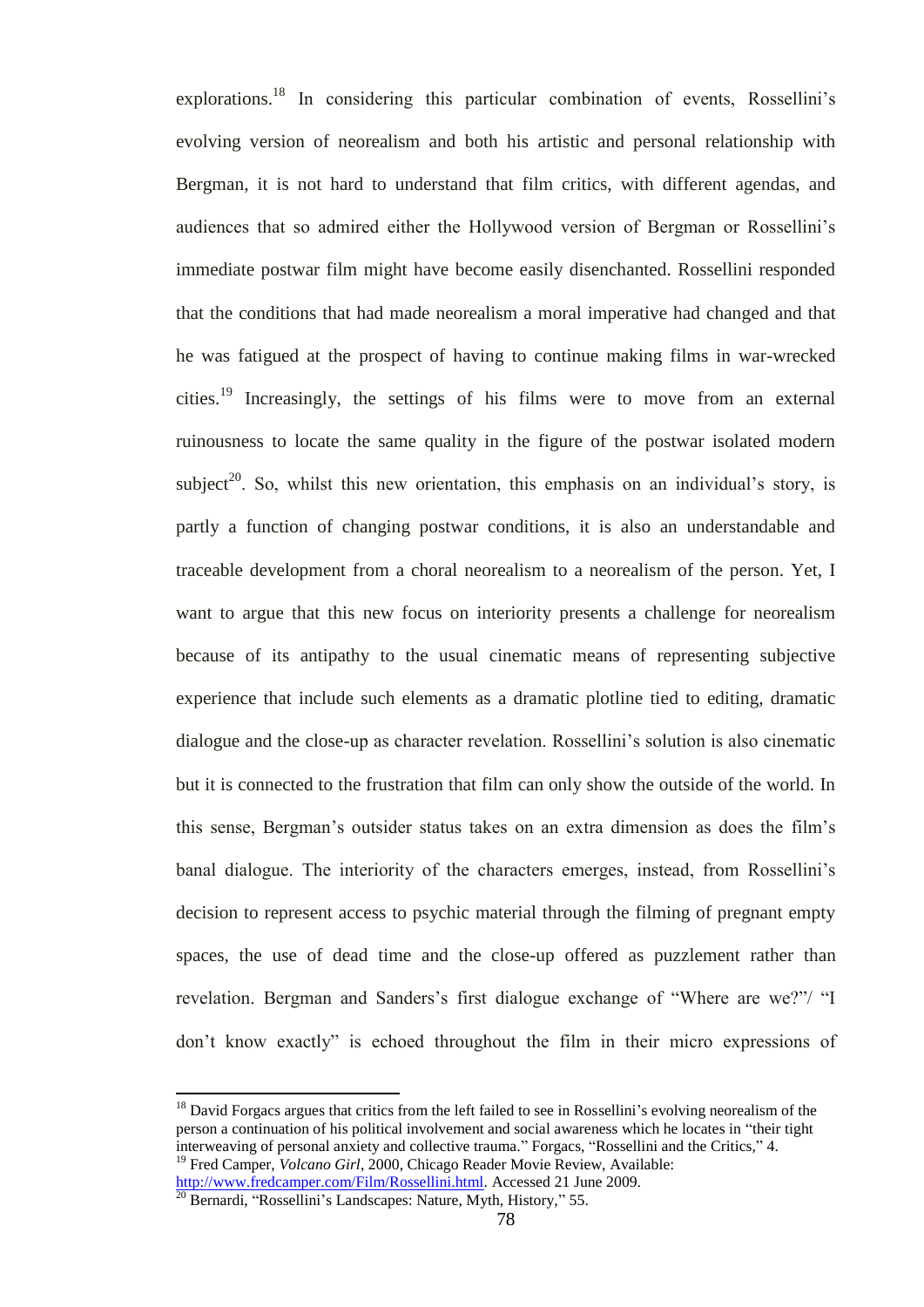incomprehension and frustration. In these lingering close-ups of a marriage in crisis it is as if the camera is waiting and hoping to learn something but all it can do is pick up the surface signs.

The isolation suffered by Bergman"s outsider characters in what is referred to as both the "Sentiment" or the "Solitude" trilogy is already present in the child figure of *Germany Year Zero* (1947) and in both the singular characters and their different spiritual quest in the *Il miracolo* episode of *L"Amore* (1947-8) and *Francis, God"s Jester* (1950).<sup>21</sup> In the other episode of *L'Amore* which is based on an adaptation of a Cocteau play, we see the beginning of the use of a single actor's face and body, in this case Anna Magnani's, as the central expressive point of the film:

The Cocteau adaptation was probably more revolutionary in terms of cinematic style, for in it Rossellini began experiments with a cinema of psychological introspection that is characterized by extremely long takes, organizing actions normally filmed in a series of shots tied together by montage editing with a single complex take, concentrating the entire force of the episode on a single actress, her facial expressions, and her individual suffering…this is the direction he would later take with the five films he made with Ingrid Bergman.<sup>22</sup>

In the Bergman trilogy the searching film style that Rossellini learned in his documentary apprenticeship that he served during the war years moves to focus on the charged interchange between the character and the landscape. In all of the films that Bergman and Rossellini made together, Gelley notes

[b]oth actor and landscape, while different in nature, refer to each other, and reflect each other, without it being possible to say which is primary, and tend *ultimately* to become fused to a point of indiscernibilty.<sup>23</sup>

Critics really did not know what to do with this anti-drama aesthetic or with a Hollywood star stripped of her conventional stardom and thrust into alien and extreme environments (see figure 1). Karin in *Stromboli*, Irene in *Europe 51,* and Katherine in

<sup>21</sup> Bondanella, *The Films of Roberto Rossellini* 15-16.

<sup>22</sup> Bondanella, *The Films of Roberto Rossellini* 15.

<sup>&</sup>lt;sup>23</sup> Gelley, "Ingrid Bergman's Star Persona and the Alien Space of *Stromboli*," 48. On the relationship between landscape and character specifically in *Journey* see also Bruno, *Atlas* 396-99. Bruno refers to Katherine's relationship with the Neapolitan landscape as a "reciprocal *Carte de Tendre*".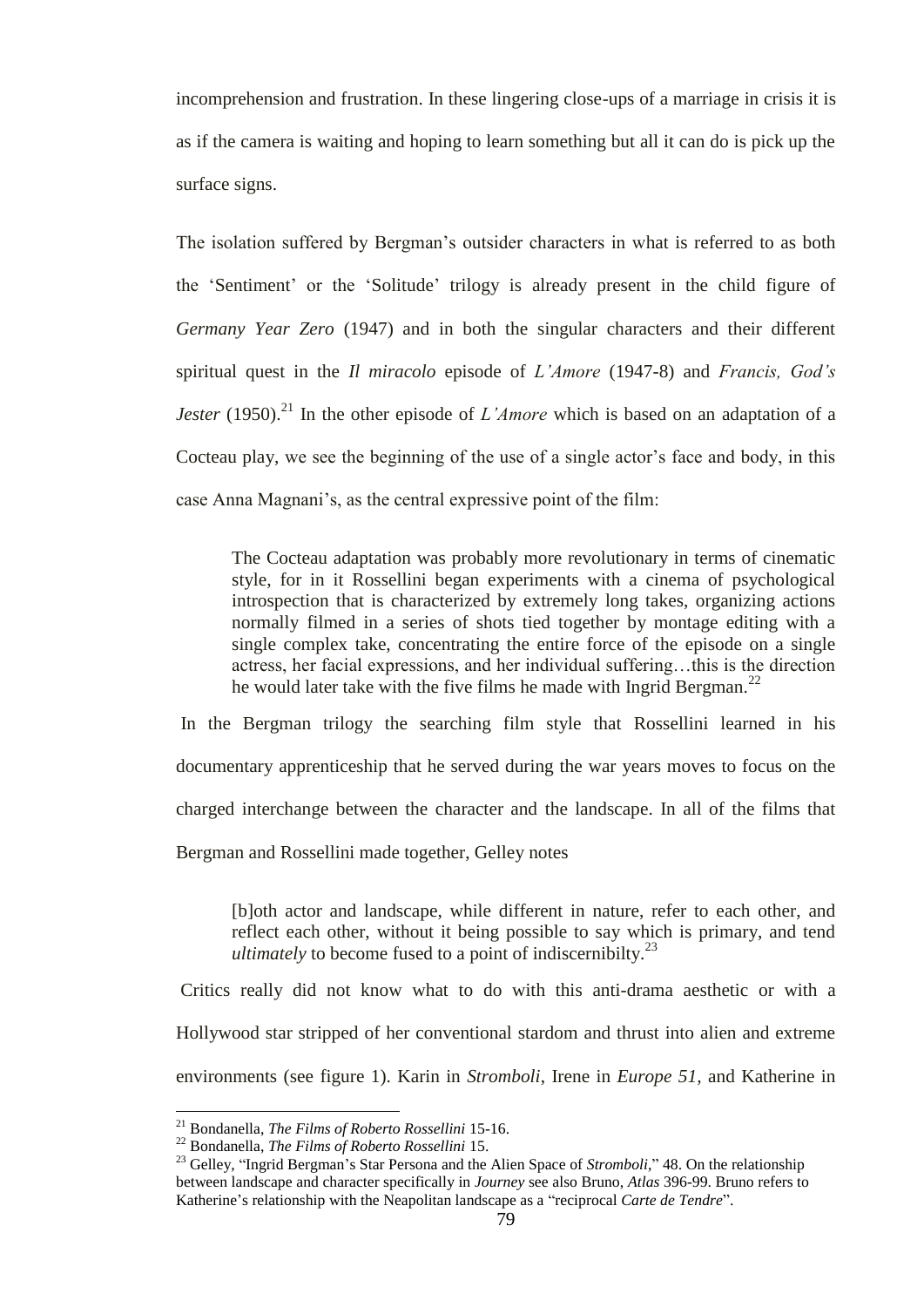*Journey to Italy* are in one way or another all nonconformists. Karin refuses to accept the socio-sexual strictures of her new island life; Irene refuses to play the bourgeois wife; and Katherine, to the mystification of Alex, attempts to make a connection with the alien and confronting past of Naples.<sup>24</sup> In each character's case their non-conformity hinges on the state of their marriages. As Forgacs notes, in the Bergman cycle Rossellini came to locate "the deeper problems of the contemporary world" in "failures of communication" and "problems of marriage and sexual relations."<sup>25</sup> This focus, it has been suggested, also mirrors facets of the notoriety of Rossellini and Bergman"s own personal and artistic relationship.<sup>26</sup> This tension between art and life is in itself, after all, central to neorealism. Bergman, as suffering non-conformist outsider, also brought to her collaboration with Rossellini the still strong Hollywood created persona Saint Ingrid. This saintliness, sustained by David Selznick, despite the fact that Bergman played plenty of more sensuously tortured characters than saintly ones, was accentuated by her portrayal as Joan of Arc in Victor Fleming's 1948 film of the same title.<sup>27</sup> But I would argue that it is another saint in Rossellini"s oeuvre that we need to consider in order to understand his increasingly metaphysical neorealist style in the Bergman collaboration and his depiction of the outsider heroine"s engagement with the Italian landscape, and particularly, the Southern Italian landscape

Between *Stromboli* and *Journey to Italy*, two films that pitch the Bergman isolate into a primal South, Rossellini made, among other projects, the film *Francis, God"s Jester.* Following on from the sanctity of Bergman"s character in Stromboli and projecting on into the comfortable bourgeois housewife character of *Europe 51*, who gives up

 $24$  Geoffrey Nowell-Smith argues that the isolation of the characters Bergman played for Rossellini also reflects "her role as a foreigner, a northern European, in Italy." See Nowell-Smith, "North and South, East and West: Rossellini"s Politics," 12-13.

 $25$  Forgacs, "Rossellini and the Critics," 3.

<sup>26</sup> Mulvey, "Vesuvian Topographies: The Eruption of the Past in *Journey to Italy*," 100.

<sup>27</sup> See Gelley, "Ingrid Bergman"s Star Persona and the Alien Space of *Stromboli*," 30. Gelley discusses Selznick's marketing of Bergman as 'a healthy and uncomplicated "Nordic natural".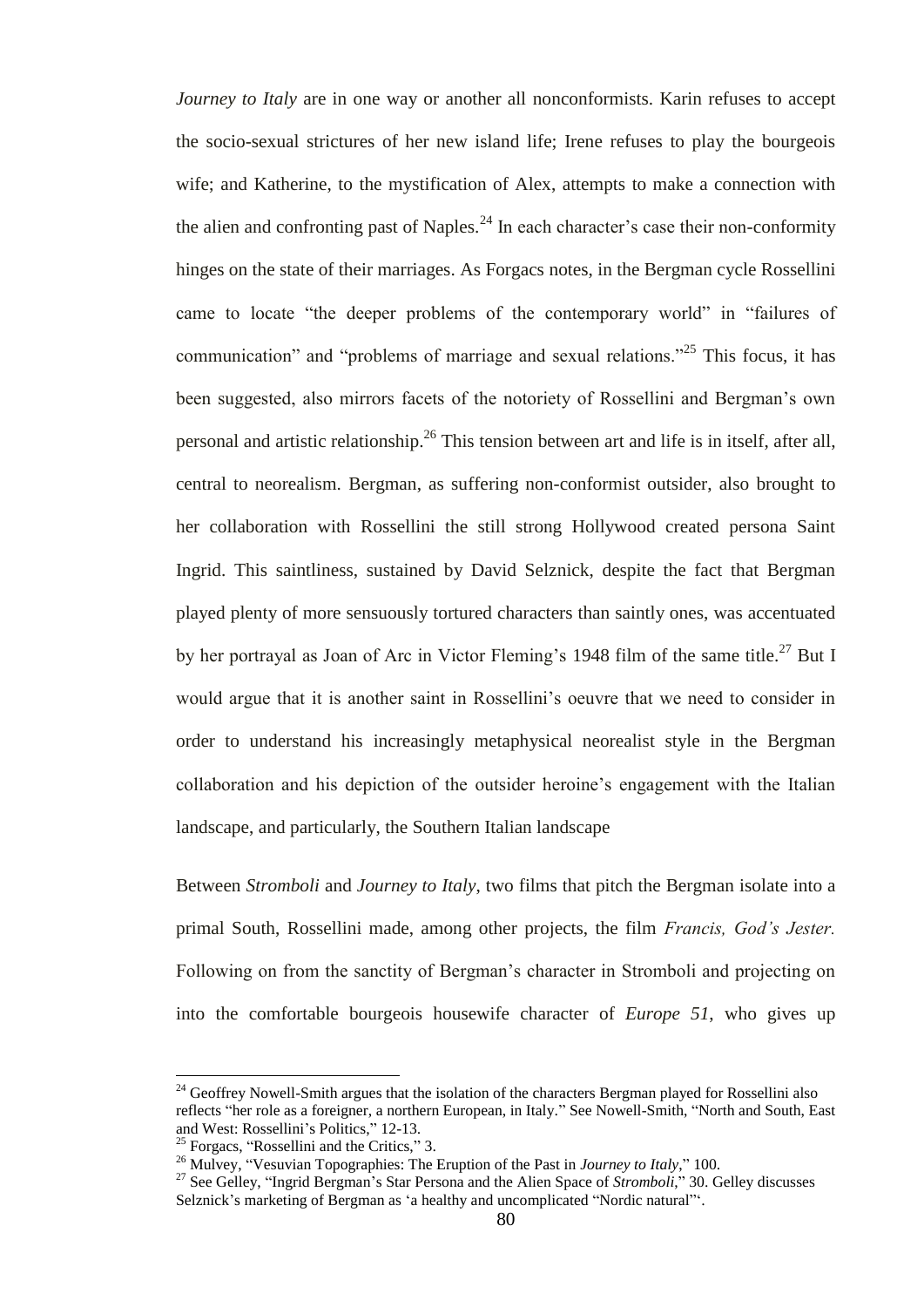everything to care for those in need, I would like to posit the notion that the historical figure of Saint Francis would have held considerable appeal for Rossellini, especially when we take into account his dismay at a perceived loss of values in the postwar period.<sup>28</sup> The Franciscan creed of rejecting decadence for a life of living simply, of paring the experience of the world back to basics and of seeing an equality amongst all things, is not so very far away from the neorealist project. This paring back, this poverty aesthetic, later to become so beloved of the French New Wave, was understood by Federico Fellini, as early as 1946 during the making of *Paisà*:

I think I can honestly say that what I most owe to Roberto Rossellini"s teaching is his example of humility, or better, a way of facing reality in a totally simplified way; an effort of not interfering with one's ideas, culture, feelings…when I came in touch with Rossellini, I saw at first a completely new world, the loving eyes through which Rossellini observed everything to make the world alive through his framings. $^{29}$ 

Here we recognize what amounts to a Franciscan aesthetic in Fellini's emphases on

Rossellini"s humility, simplicity and gift for seeing the world through loving eyes. We

come across the Franciscan gaze again in Bazin"s defense of Rossellini in the letter to

Aristarco. For Bazin, Rossellini"s

love not only for his characters but for the real world…lies at the heart of his conception of the way a film is to be directed, and that it is precisely this love that precludes him from putting asunder what reality has joined together, namely, the character and the setting.<sup>30</sup>

Neorealism is not an analytical, scientific naturalism, in other words, but an actively synthesizing realism – not merely a mechanical recording of the objective world, but a selective apprehension which must always be ethical and ontological "in the sense that the image of reality [which the photographic image] restores to us is still a whole," as Bazin declares: "a true imprint of reality, a kind of luminous mold."<sup>31</sup> Again this is suggestive of the Franciscan aesthetic that Rossellini seems to be pursuing in his

 $28$  Forgacs, "Rossellini and the Critics." 3.

<sup>29</sup> Fellini quoted in Bondanella, *The Films of Roberto Rossellini* 30-31.

<sup>&</sup>lt;sup>30</sup> André Bazin, *What Is Cinema?*, vol. 2 (Berkeley: University of California Press, 1971) 98.

<sup>31</sup> Bazin, *What is Cinema?* 98.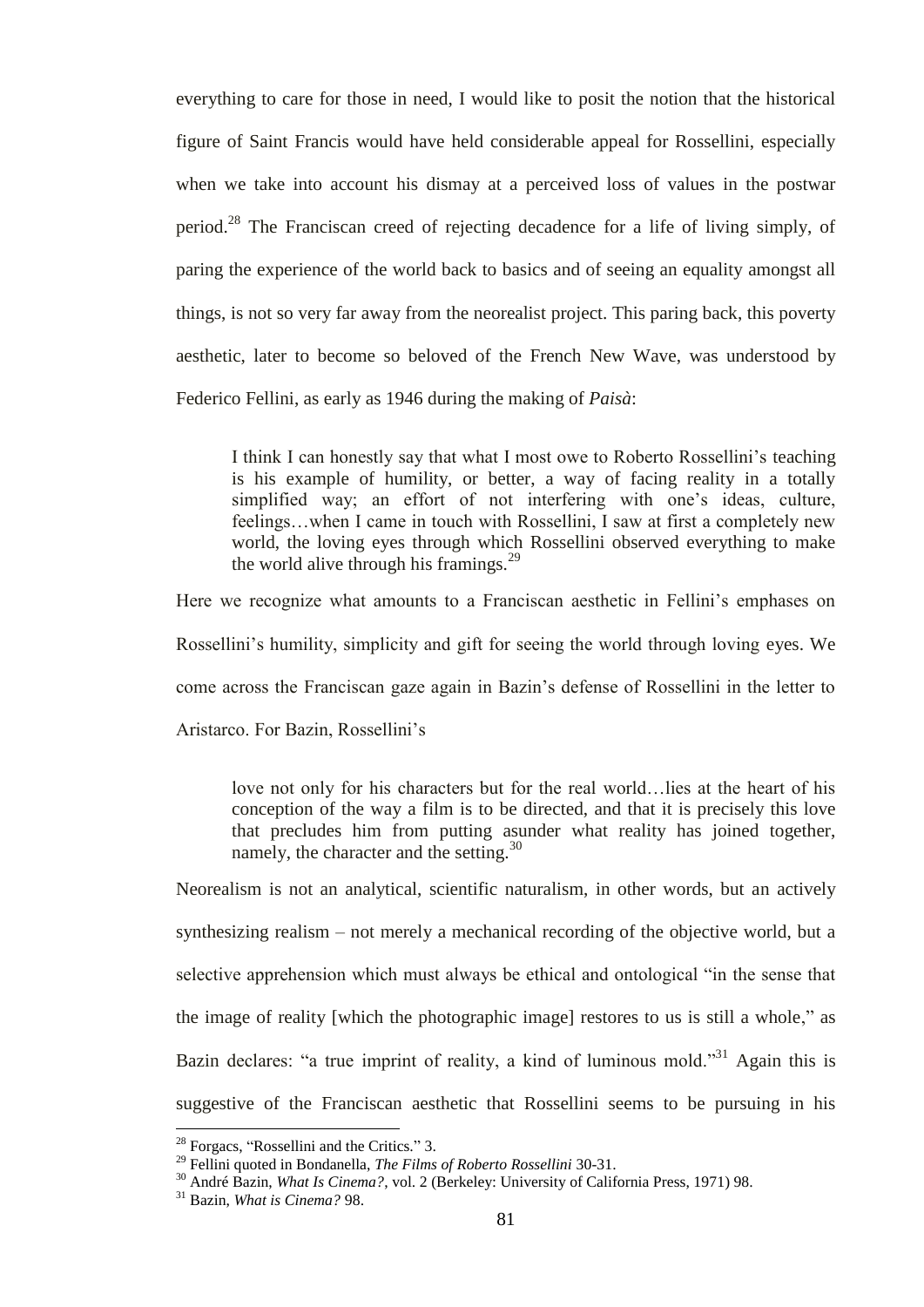extension of the neorealism of the forties and the fifties: the capacity to represent things so completely as they are, with absolute respect for, and love of, their own quiddity, which entails at the same time the intervention of the film-maker's creative consciousness, so that the image restores the referent to itself.

Bazin's characteristically Catholic formation of Rossellini's moral neorealism curiously reminiscent of the moral realism of the English Pre-Raphaelites, painting almost exactly a century earlier – shows both how far Rossellini has in fact come since *Rome Open City*, and how, again like the Pre-Raphaelites, Rossellini's realism may be explained in the continuity between two distinct phases: an earlier austerity, and a later more explicitly spiritual and introspective aesthetic. It also suggests how, as in earlier realisms, Rossellini"s cinematic realism generates its meanings from the tension between documentation and artifice. In 1860, Delacroix, responding to Courbet's shocking *Funeral at Ornans*, wrote in his journal:

Realism should be defined as the antipode of art. It is perhaps more odious in painting and in sculpture than in history and the novel ... What, in sculpture for example, would a realistic art be? Mere casts from nature would always be superior to the most perfect imitation which the hand of man can produce: for can one conceive a case in which the mind would not guide the hand of the artist $2^{32}$ 

Yet how could any "style" have made sense of what Rossellini"s camera had to do in *Rome Open City* or *Paisà?* Like the Pre-Raphaelites before him, and like Courbet, Rossellini had to actively create a new visual vocabulary that could contain and express a new reality. And like these earlier over-throwings of "mannerisms", this one too held a strong moral dimension. Bernardi claims that we can perhaps best consider Rossellini"s work alongside the European anthropologists and philosophers such as Mircea Eliade, Lucien Levy-Bruhl and Walter Benjamin who looked in the "residues of the ancient

<sup>32</sup> Charles Harrison, Paul Wood and Jason Gaiger, eds., *Art in Theory, 1815-1900* (Oxford: Blackwell, 1998) 363.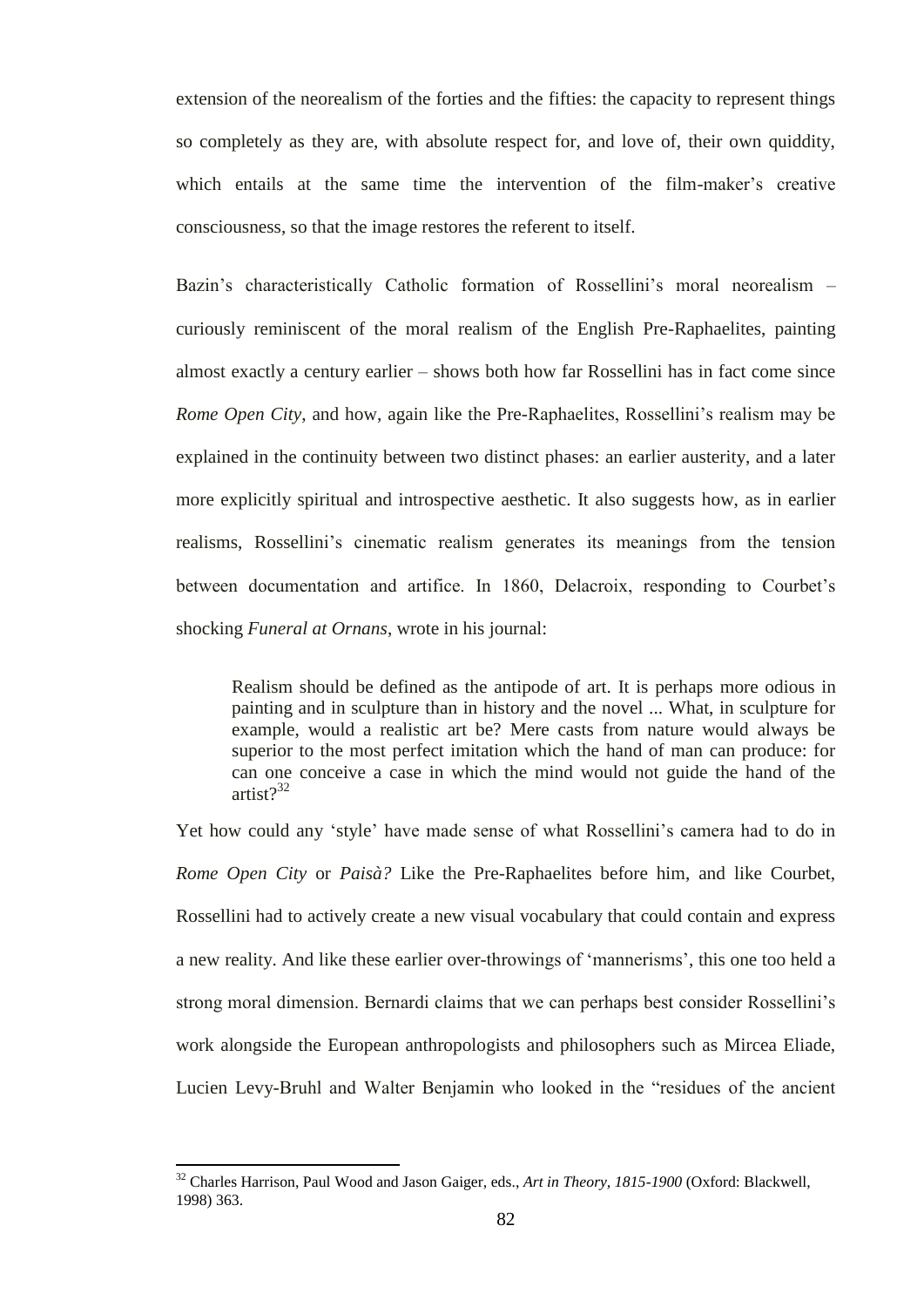world" in order to better understand modernity.<sup>33</sup> In *Journey to Italy* this dig into the past becomes literalized through the images of the body casts at Pompeii. Here is the embodiment of problems to do with representing interiority. There is really nothing there, just hollows in the ground, but Rossellini"s camera digs down past the surface to fill the void of modern subjectivity symbolized by the Joyces' estrangement to make things solid, whole, full and real. Here, too, is a visual equivalence for Bazin"s "imprint of reality," his "luminous molds." But to understand more fully what Rossellini attains in this climactic scene of *Journey to Italy,* we need first to consider the narrative that the film recasts and why a journey to Italy is really a journey to Naples.

*Journey to Italy* reworks the narrative of the Grand Tour itinerary of earlier centuries.<sup>34</sup> The title of the film itself, borrowed from Goethe"s *Italienische Reise*, announces its indebtedness to this tradition. Katherine"s itinerary of sites follows in the footsteps of the ways in which the region was explored by earlier tourists.<sup>35</sup> In a structural sense, the interlinked scenes of her tours provide a pattern to an otherwise near non-existent plotline.<sup>36</sup> The five Grand Tour stops that Katherine Joyce makes to The National Archeological Museum of Naples, Cumae, the Phlegrean fields, the Fontenella catacombs, and finally to Pompeii, are very different in tone to the lingering ghost of the expansiveness of the privileged male practice of the eighteenth and nineteenth centuries, in which young men of refinement and curiosity toured the celebrated sites of the Classical world in order to round out their educations. Even though the remnants of the ancient world had already stirred up a Romantic angst about human transience, the

<sup>33</sup> Bernardi, "Rossellini"s Landscapes: Nature, Myth, History," 50-51.

<sup>34</sup> For a reading of *Journey* that centres especially on the Grand Tour see Bruno, *Atlas* 369-81.

<sup>35</sup> Bruno, *Atlas* 370. In making this Grand Tour reading of *Journey*, Bruno also traces the ways in which the genre of illustrated travel writing is a fore-runner of film itself. Similarly, some of the very first tourist photographs were shots of Italian cities. Anna Jameson"s niece married Robert Macpherson, a Scots photographer domiciled in Rome, who produced photos for tourists in the late 1850s.

<sup>36</sup> See Bondanella, *The Films of Roberto Rossellini* 105. See also Bruno, *Atlas* 369.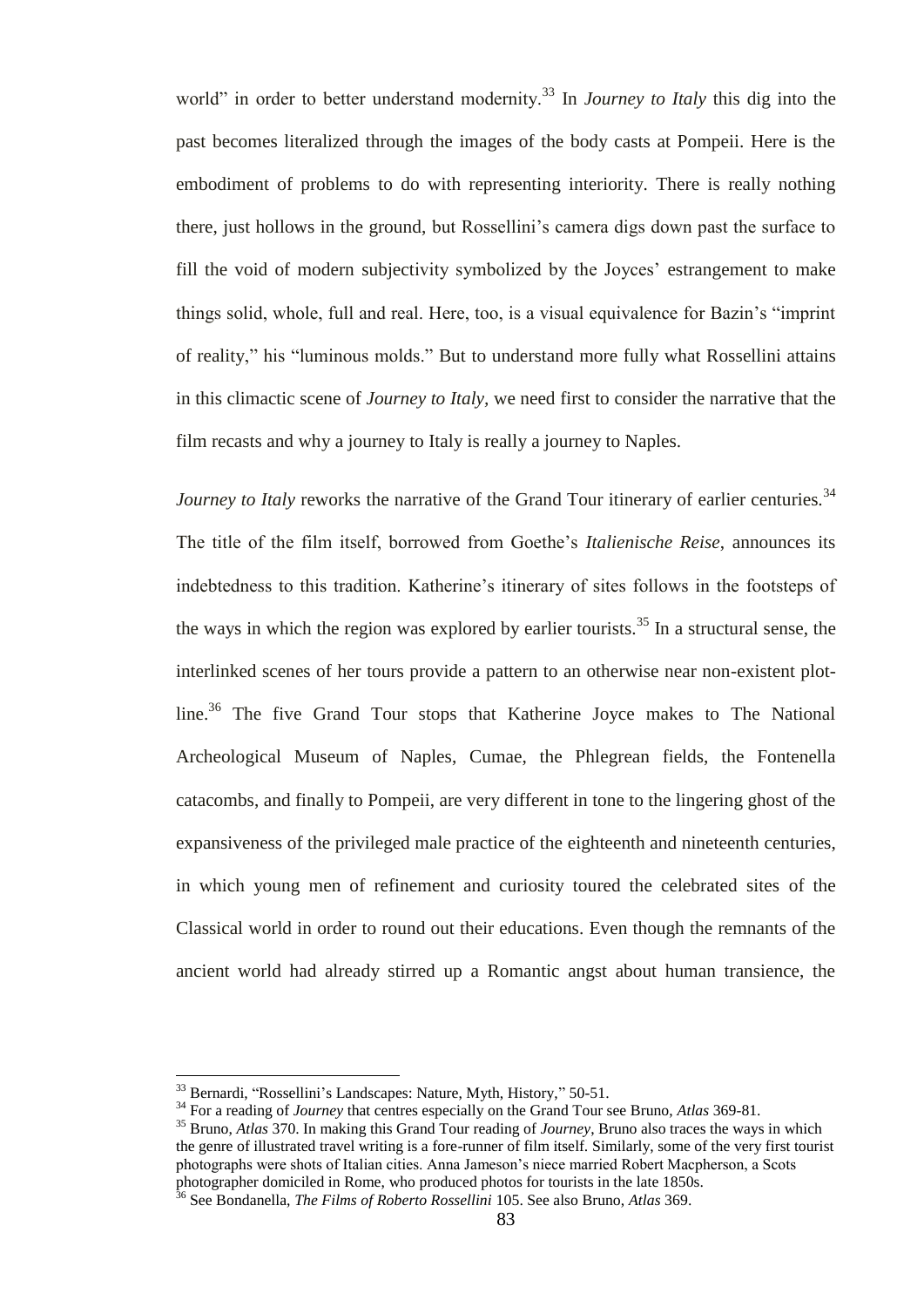postwar context of Katherine"s tours brings with it a freight of modern ruinous associations. As Bernardi writes of Rossellini"s earlier film *Germany Year Zero*:

ruins englobe all the western world, desolation rules uncontested and absolute. The war and history turn the world to stone, transform the inhabited buildings into a vast necropolis, such as we will find again only in Katherine and Alex Joyce's visit to Pompeii.<sup>37</sup>

If in their grand tours the young privileged male travellers of earlier centuries found a vibrancy and power in ancient remains – and one that they could appropriate for that other grand narrative of imperial expansion – then what Katherine faces is the sense in which her own world is in a way more ruined than these monuments of the past. As a guest at the high-society party says to Katherine during her Naples stay: "In a sense, we are all shipwrecked."

In the two Naples of *Journey to Italy*, ancient and modern, the camera animates a primal life-force in the looming statues, the sibyl"s echo, the wind, the smoking lava fields and the freshly poured Pompeiian casts that is reflected back in the everyday life of the city. For instance, the scenes framing her visit to the cave of the sibyl at Cumae show the large presence of women on the contemporary city's streets (see figure 2). Through Katherine's focalization the film makes a connection between ancient and contemporary femininity – the strength and mystery that both modern street life and the legendary figure of the sibyl hold. Again, when Katherine and Natalia set out for the Fontenella catacombs, a place at which Natalia explains to Katherine that modern Neapolitan families adopt ancient dead bodies to replace their own lost loved ones, Katherine witnesses the city passages of many pregnant women. This is one of the several points in the film in which ideas about life and death intersect. What Katherine is confronted by at all the sites she visits is not so much an unbridled sensuality that is contrasted to her own Northern culture, but that in these places she intuits energies, ancient rhythms

<sup>37</sup> Bernardi, "Rossellini"s Landscapes: Nature, Myth, History," 55.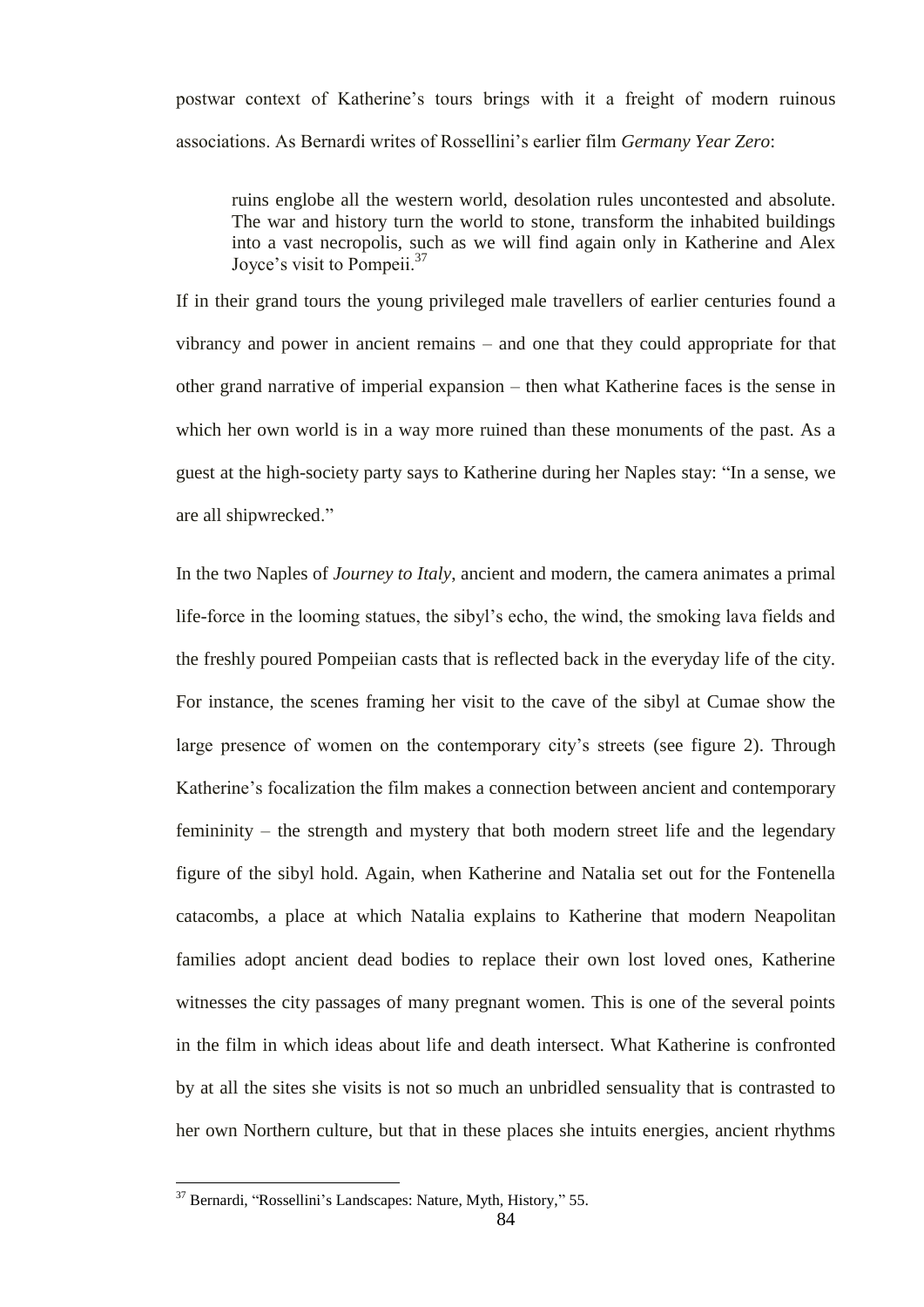and mysteries, and particularly a tension between the living and the dead, motion and stillness, the past and the present, that she reaches for but cannot quite grasp. In essence, these remnants of the past and the ancient dead are more alive than she or her husband Alex or their disintegrating childless marriage.

The intensity of Katherine's reaction to the weight of this past also recovers memories of the ghost of a former lover, the sensitive, sickly poet Charles Lewington. Katherine recalls to Alex that Charles had been posted to Naples in the war and had written poems about that experience. At Cumae, a geographical point not far from the landing of British troops, Katherine encounters Charles"s ghostly presence in the echo that the guard makes in the famous tunnel to the sibyl"s cave. This echo represents not only a haunting by Charles but a generalized uncanniness; the ways in which the guide's clapping and shouts return from an unlocated beyond. These dreamy memories of Charles drive a further wedge between herself and her jealous, restless husband who makes a connection between Katherine"s sight-seeing and these memories which he dismissively refers to as her 'pilgrimages'. Consequently, most of Katherine's tours are undertaken alone.

This lively power of the ancient Neapolitan world is established in Katherine"s first tour of statues in the National Archeological Museum. Here we first hear Renzo Rossellini"s atmospheric score that interlinks all the touring scenes and is used to convey not only the energy and mystery of the past but also functions as an affective register of Katherine's reactions.<sup>38</sup> In the museum scenes the score is used to choreograph the sense of the camera bestowing movement and dynamism on the ancient sculptures (see figure 3). Reflections on the relationship between the past and the present recur in these

<sup>&</sup>lt;sup>38</sup> Although Renzo Rossellini's score creates this unity between the touring scenes, it is interesting to note subtle tonal changes. For instance, it is at Katherine's witnessing of all the human remains at the Fontanella catacombs that the score creates the most foreboding atmosphere. After the crisis at Pompeii it creates a more hopeful tone that helps to pave the way towards the Joyces' reconciliation.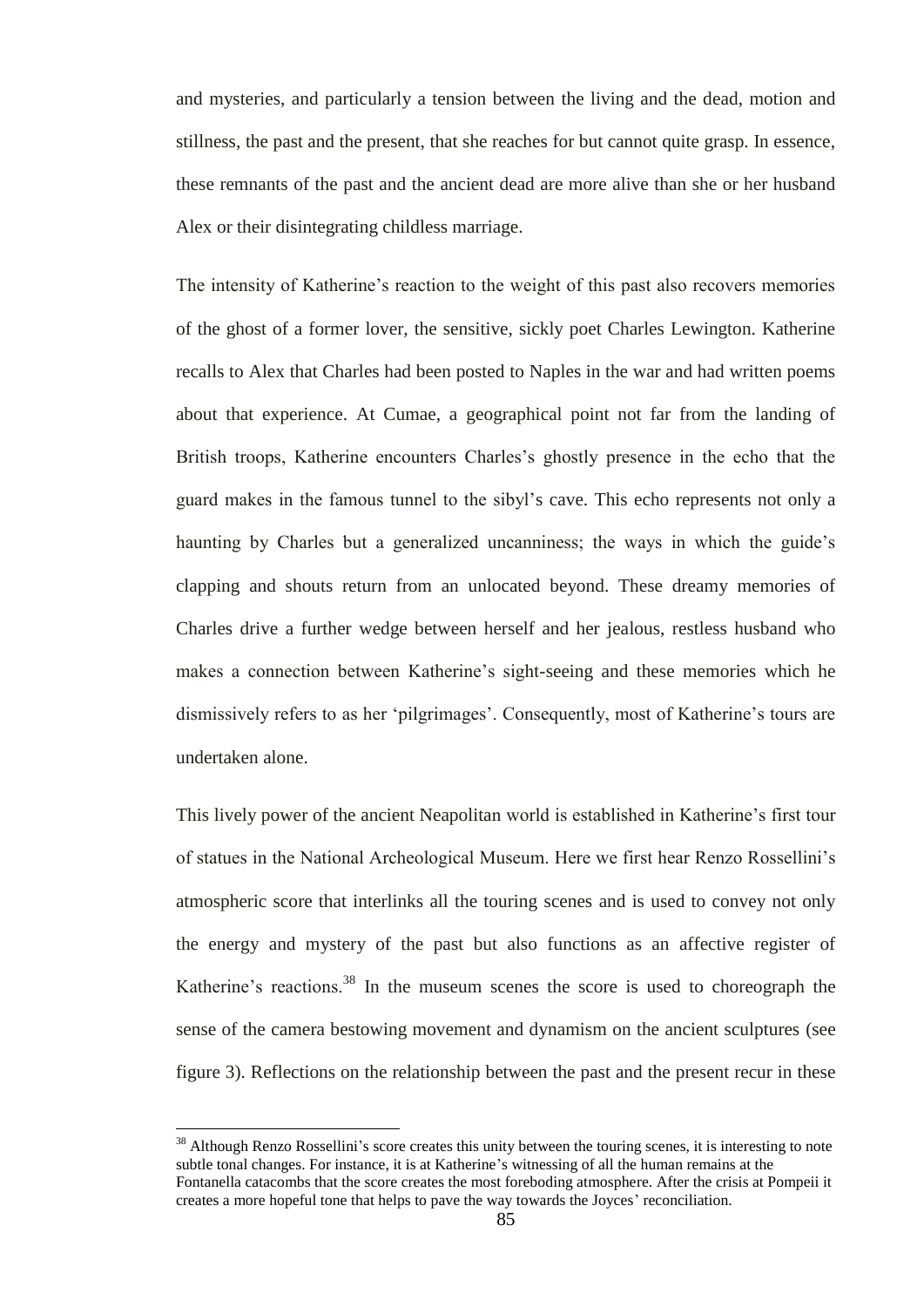scenes in which the statues seemingly come to life through the tracking of the camera. These are not relics locked up in a museum, the film suggests, but personages bristling with disconcerting energies and individual histories. Later when Katherine tries to explain her experience at the museum to Alex, she tells him "[t]o think that these men lived thousands of years ago and you feel they"re just like the men of today."

In Katherine's touring scenes the living mystery of the past is communicated by the camera"s insistent searching. At Cumae the guide tells Katherine that he won"t ascend the stairs with her to the Temple of Apollo because the wind is too cold up there.<sup>39</sup> When she does enter the ruins of the Temple alone, she thinks that she sees something in the nearby trees. At first, the camera delivers her point of view but then it lingers on this unseen presence in the trees for so long, capturing the wind"s movement, that the cinema frame literally becomes an un-scene. This moment reveals the ways in which Rossellini"s unconventional long shots free moments of film from narrative and create silent poetic spaces that evoke a character's emotion via location and environment.<sup>40</sup> Gelley"s reading of the interchange between landscape and character, noted above, is helpful here. Her point is echoed by Camper who suggests that "Rossellini subtly weaves together humans and their surroundings" and in so doing is very different from "most Hollywood dramas" in which "characters are the masters of their setting."<sup>41</sup> This absolute equality between characters and their surroundings takes us back also to those loving eyes of Saint Francis. As Bernardi argues, in this cinema that is learning how to see alongside its characters, we are both with and not with Katherine who at these points

 $39$  The role of guides at the museum, Cumae and the Phlegrean Fields must be noted. Smaller in stature than Katherine, they are gruff and directive. They command "You see here lady" and "This way lady". They insist that things will be seen in a certain way but this very insistence reinforces the sense in which both Katherine and the camera are searching for something they cannot locate, something lost. Katherine and the guides almost have the resonance of Virgil leading Dante.

<sup>40</sup> Bernardi links the filming of the wind in the Temple of Apollo scene of *Journey*, which he calls "a manifestation of the invisible" to both the skene curtain used in classical theatre and the mysterious elements of early cinema that impressed audiences. See Bernardi, "Rossellini"s Landscapes: Nature, Myth, History," 59.

<sup>41</sup> Camper, *Volcano Girl*.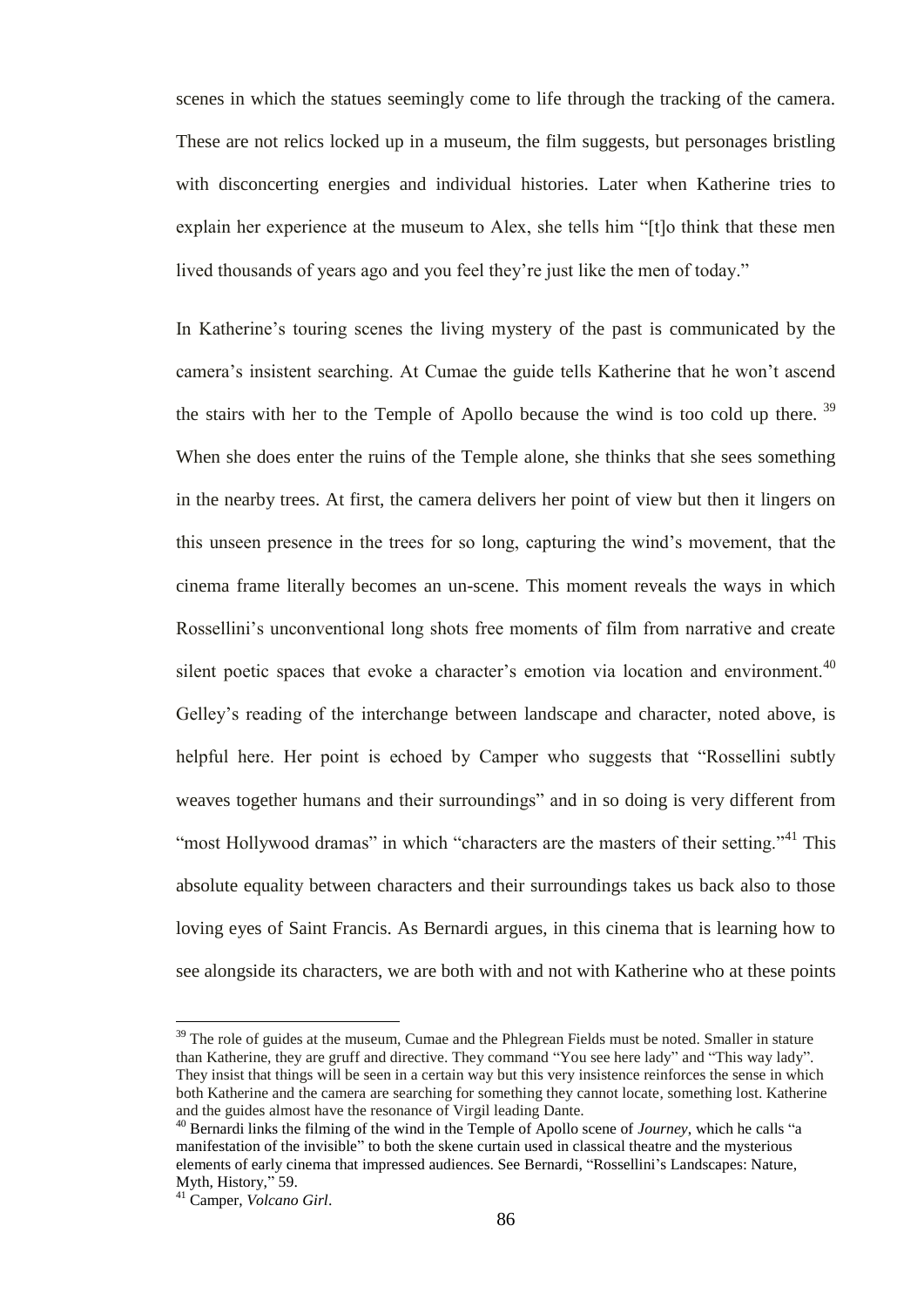at which the camera draws beyond the capability of her perception, "sees that she does not see."<sup>42</sup>

This evocation of the almost intangible spirit of a place is revisited in the alternative Grand Tour that Katherine makes by way of the view from her car window (see figure 4). These framing scenes to the toured sites bring both Katherine and the viewer another Naples different in its contemporary appearance but the same in its ancient aliveness. Here is, as it were, the common and human- scaled flip-side of the paradoxically empty/full poetry of the past. Katherine views from her car window, which doubles as an alternative film frame and a screening out device, an array of pregnant women, babies in prams, courting couples and traditional Neapolitan funeral corteges.<sup>43</sup> This street panorama that seems to encompass life from the cradle to the grave discomposes Katherine and this is shown through nuanced facial expressions that range from mild vexation through to alarm. It not only impinges on the space of her car and her progress, a motif of the film, but it is also enmeshed with her grumbling self-dialogue about the state of her life with Alex. Its fecundity – en route to the catacombs Katherine and her friend Natalia do a street count of all the pregnant bellies they can see from the car window – only further accentuates the sterility of the Joyce's lives. In this gendered streetscape of courtship, pregnancies, motherhood, and even street shrines to the Madonna, *Journey to Italy* draws on the imagery of the long tradition of representing Naples as a feminine city, a belly city.<sup>44</sup> Katherine's pre-tour driving scenes take place in the ancient centre of Naples. This location, argues Áine O"Healy, "is historically the

 $42$  Bernardi, "Rossellini's Landscapes: Nature, Myth, History," 57. I have borrowed Béla Balázs's phrase" we see that we do not see," quoted by Bernardi. See also Camper, *Volcano Girl*. Camper notes "in every frame Rossellini manages to suggest more than is visible."

<sup>43</sup> Bondanella, *The Films of Roberto Rossellini* 108. Bondanella notes that the Joyces have "shielded themselves from the emotional impact of life" in Naples and that their English car is "the most important symbolic motif that underlines this theme in the film."

<sup>44</sup> See Bruno, *Atlas* 393-94.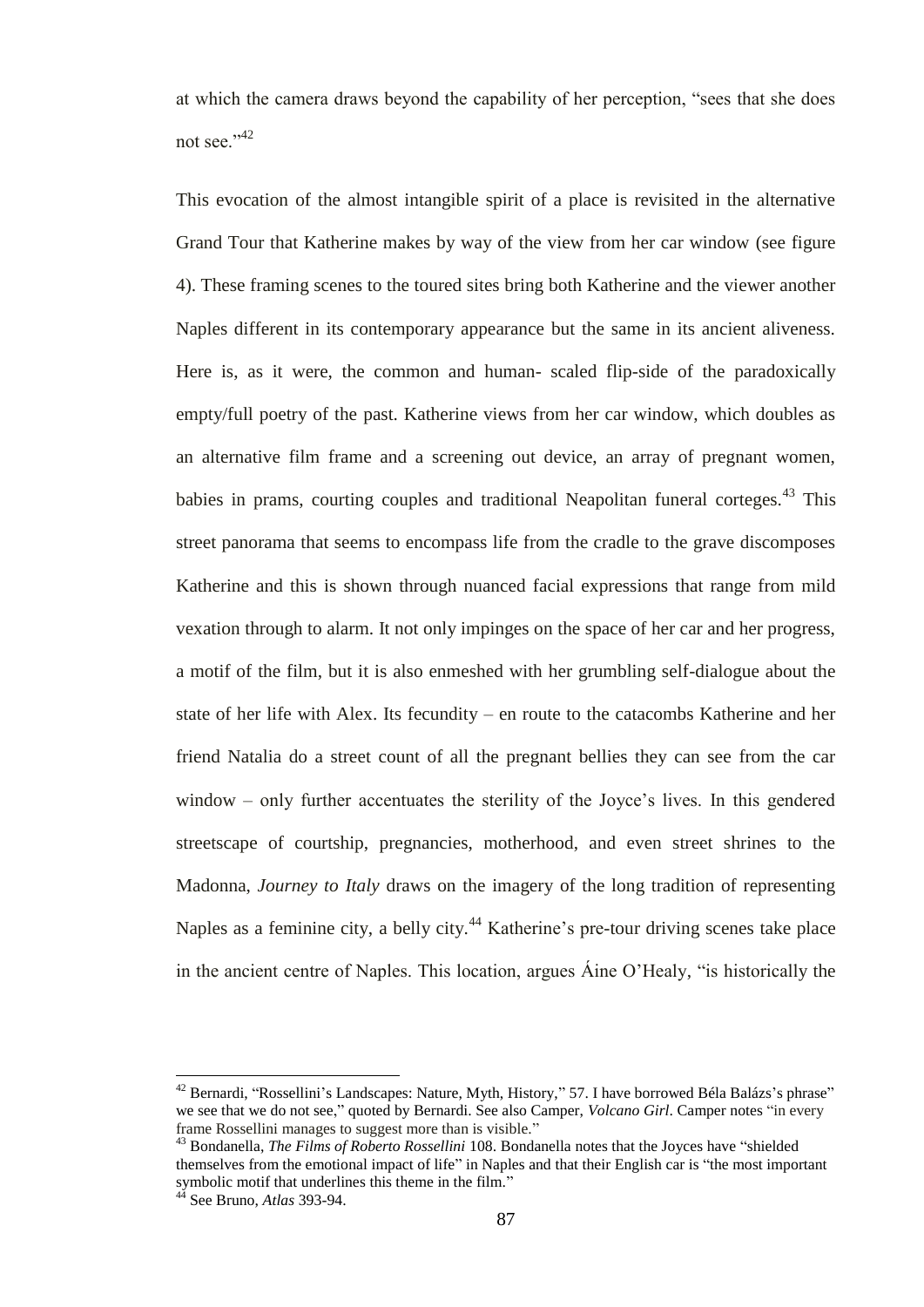site of poverty and crime but also of vibrant popular traditions."<sup>45</sup> It is an area, O'Healy continues, "popularly referred to as *il ventre di Napoli,* the belly – or the womb – of Naples."<sup>46</sup> These symbolic associations, the very tribal quality of the Neapolitan people and the way in which Katherine in her English car is cut off from them, emphasize further her Northern outsider status, and accentuate her own childlessness.

Throughout the film, this division between a hard working emotionally repressed Northern Europe, represented by Alex Joyce, and the *dolce fa niente* ("sweet do nothing') philosophy of a lazy, feminized South is deftly upheld with small continuous touches.<sup>47</sup> This configuration is another way in which Alex and Katherine's conflict is explored in the film. They have become strangers (*The Strangers* was an alternative title to the film), in part because Alex has a Northern male work ethic and has no time for the romantic attention that Katherine craves. They respond differently to Naples because of this contrast in their temperaments. Alex"s reactions to *dolce fa niente* are expressed by irritation and incomprehension, whereas Katherine, though also bewildered at times, is portrayed as more empathetic to the different rhythms of Neapolitan life. Her touring scenes, in particular, open up a contemplative space for considerations of a range of metaphysical issues that include notions about the very long reach of history and human transience. In this way, Rossellini manages to take the genre of a woman"s travel diary and marry it to both the symbolic freight of the Grand Tour and the construction of Naples as feminine. Furthermore, in using the figure of Bergman he is able to unite the essentially documentary nature of a travelogue with Hollywood Romance, and in so doing he enlivens the clichéd visual vocabulary of the touristic gaze with a surprising

<sup>&</sup>lt;sup>45</sup> O'Healy, "Revisiting the Belly of Naples: The Body and the City in the Films of Mario Martone," 249.

<sup>46</sup> O"Healy, "Revisiting the Belly of Naples: The Body and the City in the Films of Mario Martone," 249. <sup>47</sup> For a discussion of this North/South construction see Anna Maria Torriglia, *Broken Time, Fragmented Space: A Cultural Map for Postwar Italy* (Toronto: University of Toronto Press, 2002) 121-27. *Journey*

continually draws attention to this division. See, for instance, the scene in which Alex goes in search of a drink during the siesta to the incomprehension of the Italian servants.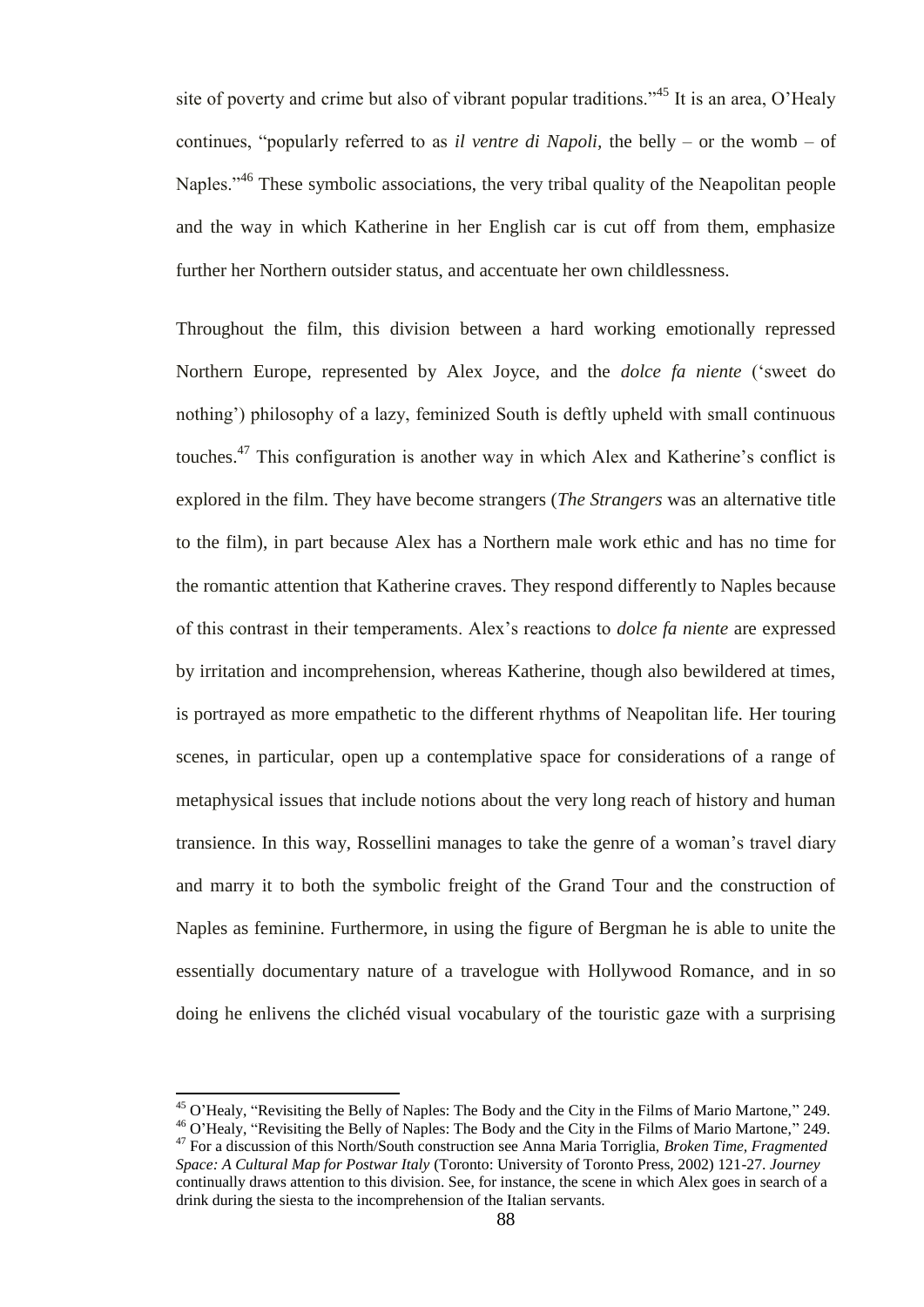new power. But, with Naples, and Naples standing in as a synecdoche for all of Italy here, he is doing much more.

This journey to Italy is not a journey to Rome, Florence, Venice or Milan but a journey to Naples. From the beginning of the film, we are given a clue about why Rossellini might be interested in making Naples a synecdoche for Italy. In casually naming Alex"s dead relative from whom he has inherited the property Uncle Homer, Rossellini is drawing on the living links between the past and present that the film explores in myriad ways, but this name also reminds us that Naples"s origins are not Italian but Greek. With this one deft stroke the unscripted film wrenches its version of Italy away from the now fascist co-opted pasts of the Roman empire and the Italian Renaissance with its conventional iconography of Italy (the Colosseum, the Forum, Michelangelo"s *David*) to the deeper anthropological past of the South. Naples, it could be argued, offers Rossellini a mid-way point between the natural extremities of the primal landscape he had already explored in *Stromboli* and the over-determined and fascistic monumentality of Rome. The tourist site locations of the film in which Katherine travels successively back through layers and layers of time until her journey literally hits a rock-bottom stratum in Pompeii, allows her emotional trajectory to be fully contained in and expressed through a real location with its deep histories and associations.<sup>48</sup> In reassigning Italy an alternative past as Naples, Rossellini"s camera digs down and away from the spectacle of the bay to excavate into layers of time and human experience. The camera, in fact, dispenses with views of Vesuvius, the Bay, and the Sorrentine peninsular in a most peremptory fashion in the scene in which Katherine and Alex first arrive at Uncle Homer"s villa. More film time is given to the tiny pocket Vesuvius at the Phlegrean Fields than to the volcano itself. *Journey to Italy* is far more interested in the

<sup>48</sup> Mulvey, "Vesuvian Topographies: The Eruption of the Past in *Journey to Italy*," 103. Mulvey notes that Katherine's tours follow "a series of archeological strata."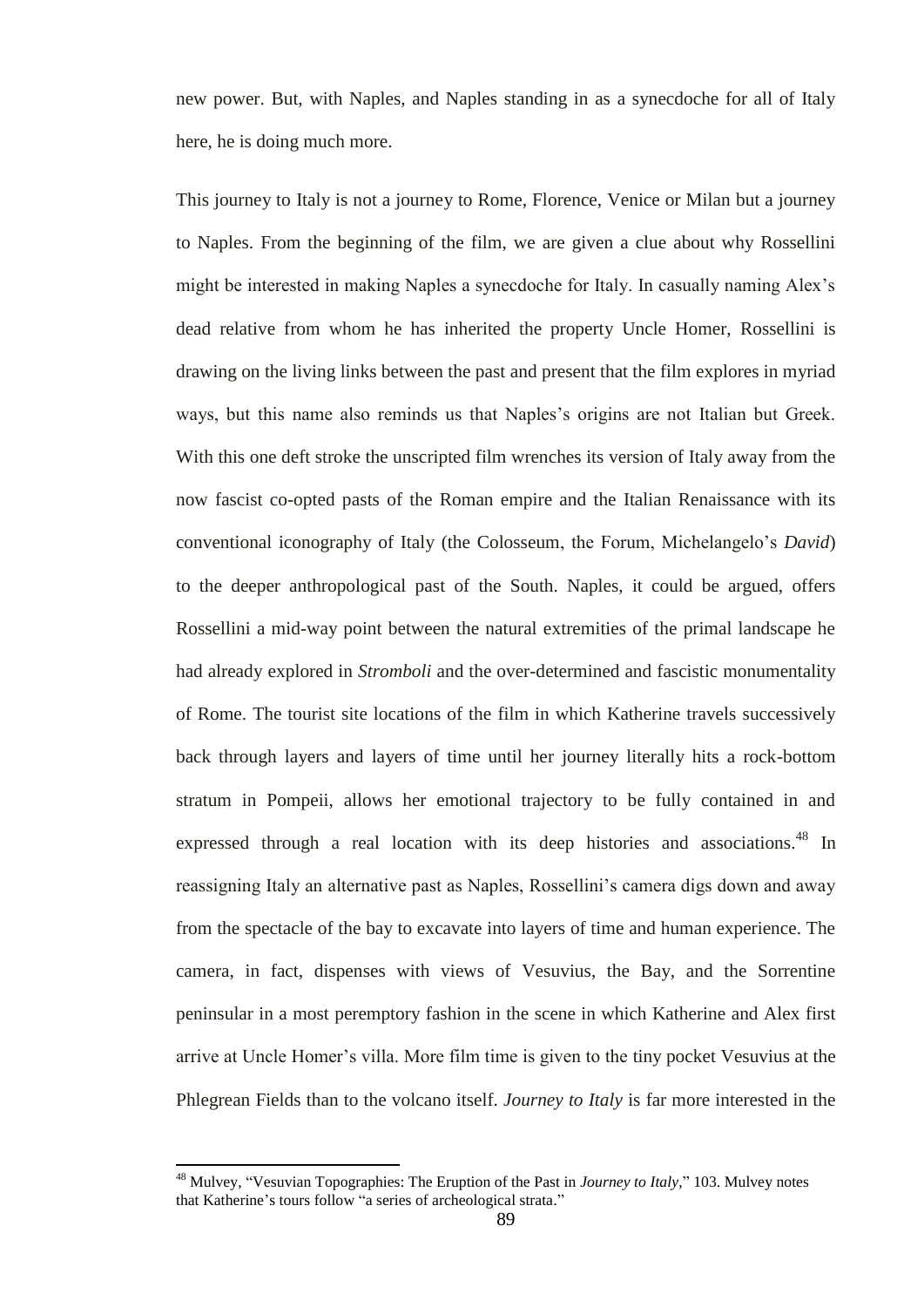porous, the stony, the smoking, and the buried, and in traces of human habitation such as sculptures, human relics, and religious beliefs, than in the famed view.

This conception of things, this turning away with a bored shrug at the panorama of the bay as Alex and Katherine do even as they are mouthing "how lovely," is entirely in keeping with the anti-spectacular aesthetic of neorealism. Rossellini has stated that his films often begin notionally as a single image, for example the dead partisan floating down the river Po in *Paisà* or Katherine and Alex at a turning point, transfixed by the casts of the ancient bodies in the ground coming to life, as it were, before their eyes (see figures  $5 \& 6$ ). The rest of the film then becomes a means of arriving at that summary image.<sup>49</sup> Elsewhere, he has explained that he is interested in waiting for the film to find this revelatory moment.<sup>50</sup> These two elements go some way to elucidating the signature searching camera in *Journey to Italy* and its interest in almost invisible anti-spectacles such as wind and wisps of smoke. It also suggests that what creates dramatic tension here is not sign-posted as external plot but is driven by this waiting for the character (and the camera) to reach this point of self-reckoning.

The camera"s dive down from the Sibyl"s cave, to the pocket Vesuvius at the Phlegrean Fields, and finally to the buried couple at Pompeii, gradually moves Katherine's sight seeing further and further away from the cultural towards the natural. In fact it could be argued that her engagement with the troubling presence of the past begins with the 'made' sculptures in the archeological museum, continues with the seemingly ambiguous half-human half-stone body she sees at the catacombs, and ends with the "real" bodies at Pompeii. It is in this particular tension between artifice and reality that we find another reason why Italy as Naples was so compelling to Rossellini in *Journey to Italy.* Just as Naples itself offers the mid-way point between the natural and the

<sup>49</sup> Forgacs, *Roberto Rossellini: Magician of the Real* 152. This observation of Rossellini"s is taken from a 1952 interview with Mario Verdone reproduced in Forgacs.

<sup>50</sup> Camper, *Volcano Girl*.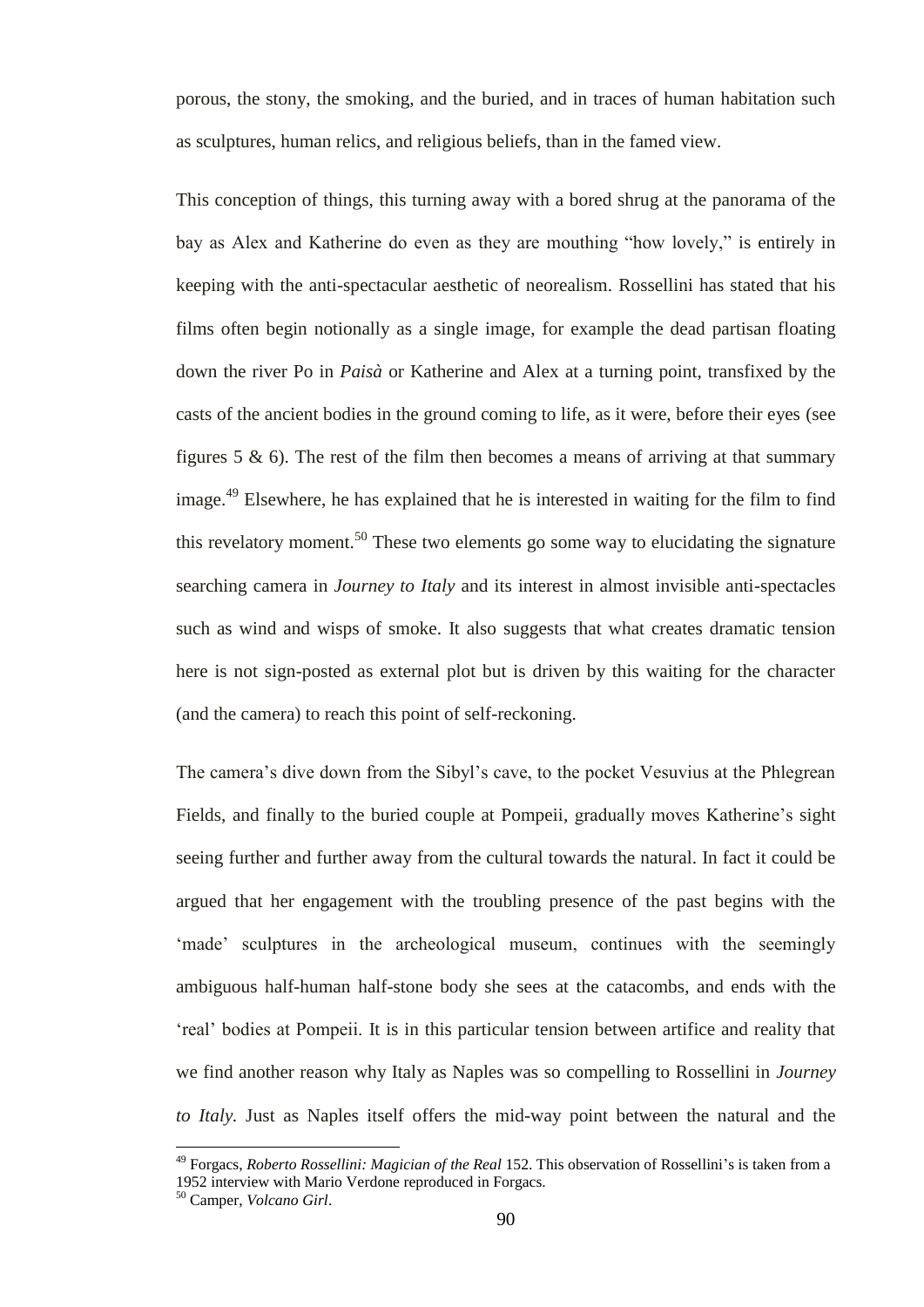cultural, the casts at Pompeii are not quite sculptures but neither are they complete bodies. These "luminous molds," these "imprints," offer a mid-way point between art and life. It is as if all along that the film has been making its own internal Franciscan argument about the stripping back of artifice to find this meta-filmic comment on  $c$ inema.<sup>51</sup> When you reach this point, this stratum, you are offered the chance of starting again, seeing anew. This extra dimension of reality makes up part of the emotional power of the film"s climactic scene. Here, the landscape has literally raised dead doppelgängers of Katherine and Alex but there is no possible aesthetic distance because the reclaimed shape of human remains is not art. This unearthed ancient embrace speaks too emphatically to the absence of intimacy in Katherine"s lived experience. This landscape, alive itself, gives birth metaphorically to the shape of love.

At this climatic point in the film the interpersonal crisis and the cinematic challenge of trying to solve the problem of representing interiority merge. The body casts, with their voids, their emptiness now filled, are a symbolic enactment both of the Joyces" reconciliation and also of the way by which Rossellini has told the story of his characters" inner lives without recourse to the usual filmic conventions connected to the representation of interiority. The aesthetic of the cast also keys into *Journey to Italy"s*  investigation of the limits of perception. Here, seeing that you don"t see is transformed into a revelation of seeing that which is usually hidden – the interiors and undersides of the world. $52$ 

Turning away from this ancient shape of love, Alex and Katherine wander the ruined streets of Pompeii and decide that they will get a divorce. They leave, sheltered once

<sup>51</sup> Mulvey, "Vesuvian Topographies: The Eruption of the Past in *Journey to Italy*," 98. Mulvey points out that in both archeological remains and film "the past [is] fossilized in time."

 $52$  The work of the artist Rachel Whiteread draws attention to this particular formal feature of the casts to reveal an alternative reality. She has cast the undersides of various objects and the interior of a house. It is also interesting to consider Rossellini"s use of the cast in relation to the film"s utilization of dead time which is also another version of negative space and something that we do not normally see. This returns us, too, to the interpenetration of spaces configured in Benjamin"s notion of Naples as a porous space.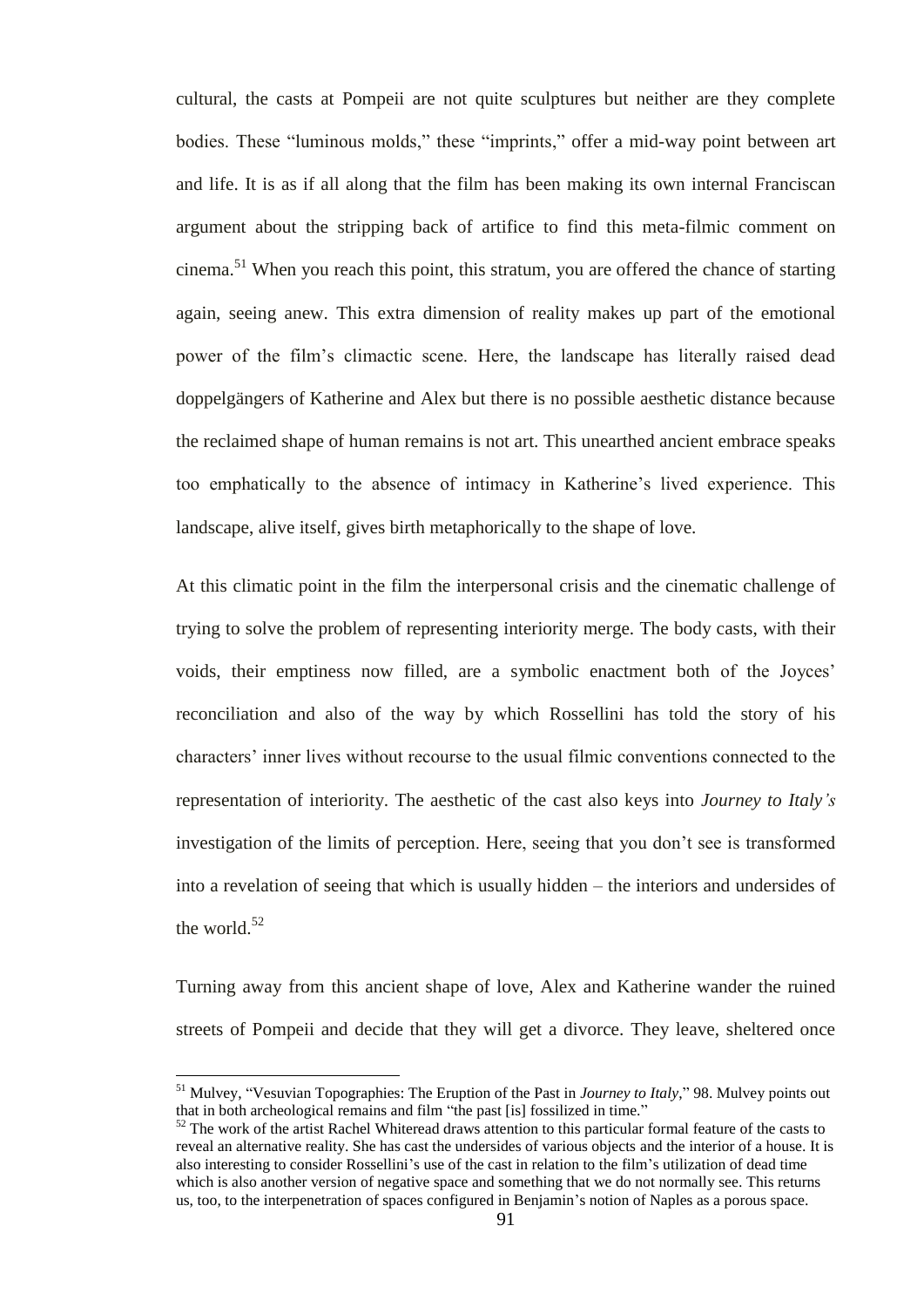again in their Bentley, and they drive through the streets of a small town, but Katherine, still shaken by what the earth has divulged, asks Alex if he thinks their marriage would have been stronger if they had conceived a child. At this moment, a child passing by runs into the shot and is framed by the car"s side window behind Katherine (see figure 7). When Alex summarily dismisses Katherine"s thought, the running child disappears from the shot. This small moment signals something interesting that is about to occur. In these last scenes of the film Alex and Katherine are entering a territory in which to name something is to make it happen. They are, once again, waylaid in their rational Northern trajectory by the surging crowd of a religious procession, and must abandon their car. When they do, Katherine is suddenly swept away from Alex, almost as if she were engulfed by a catastrophe like Pompeii. Two sound events occur in proximity. Katherine calls out to Alex. All through the film, the minimalist dialogue has been punctuated by the strange, desolate sounding birdcall of Katherine calling her husband"s name ("Alex, Alex") which he has almost always ignored. In this final and dramatic separation scene it is as if he truly hears his wife for the first time. He battles the crowd to embrace her and as he does so a voice calls out "miracolo!" The viewer can never really pin down what miracle, apart from the reconciliation of the lovers, has really occurred. Perhaps a blind man"s sight has been restored and this would certainly be in keeping with the transformation of Alex and Katherine.<sup>53</sup> Rossellini's ending also provides an anti-spectacle, a stepping sideways to see, in this instance, what we usually do not see. The expansive camera pans away, in its signature long take, from the embracing lovers and allows the processing crowd to pass by (see figure 8). If you want to know what love really is, Rossellini"s camera seems to be saying, forget conventional Hollywood endings. Love is really these very ordinary people, who might also be

<sup>&</sup>lt;sup>53</sup> Blindness, once again, draws attention to perceptual limits. It also ties into the tentative nature of the lover"s reconciliation. All Katherine and Alex can do at this point is to follow the crowd"s lead in "blind faith'.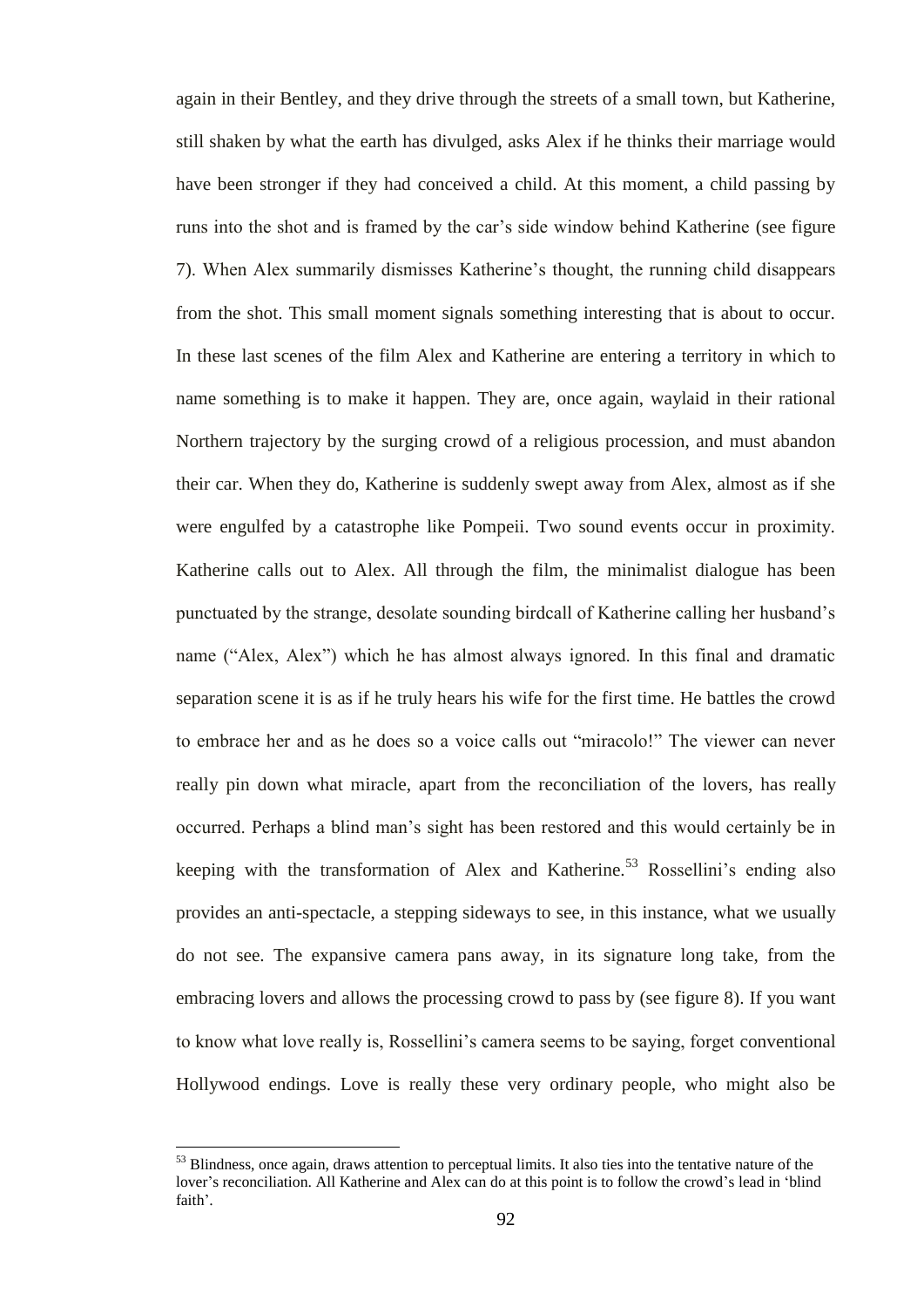figures in an ancient frieze, participating in a collective and bonding knowledge that is ultimately about healing.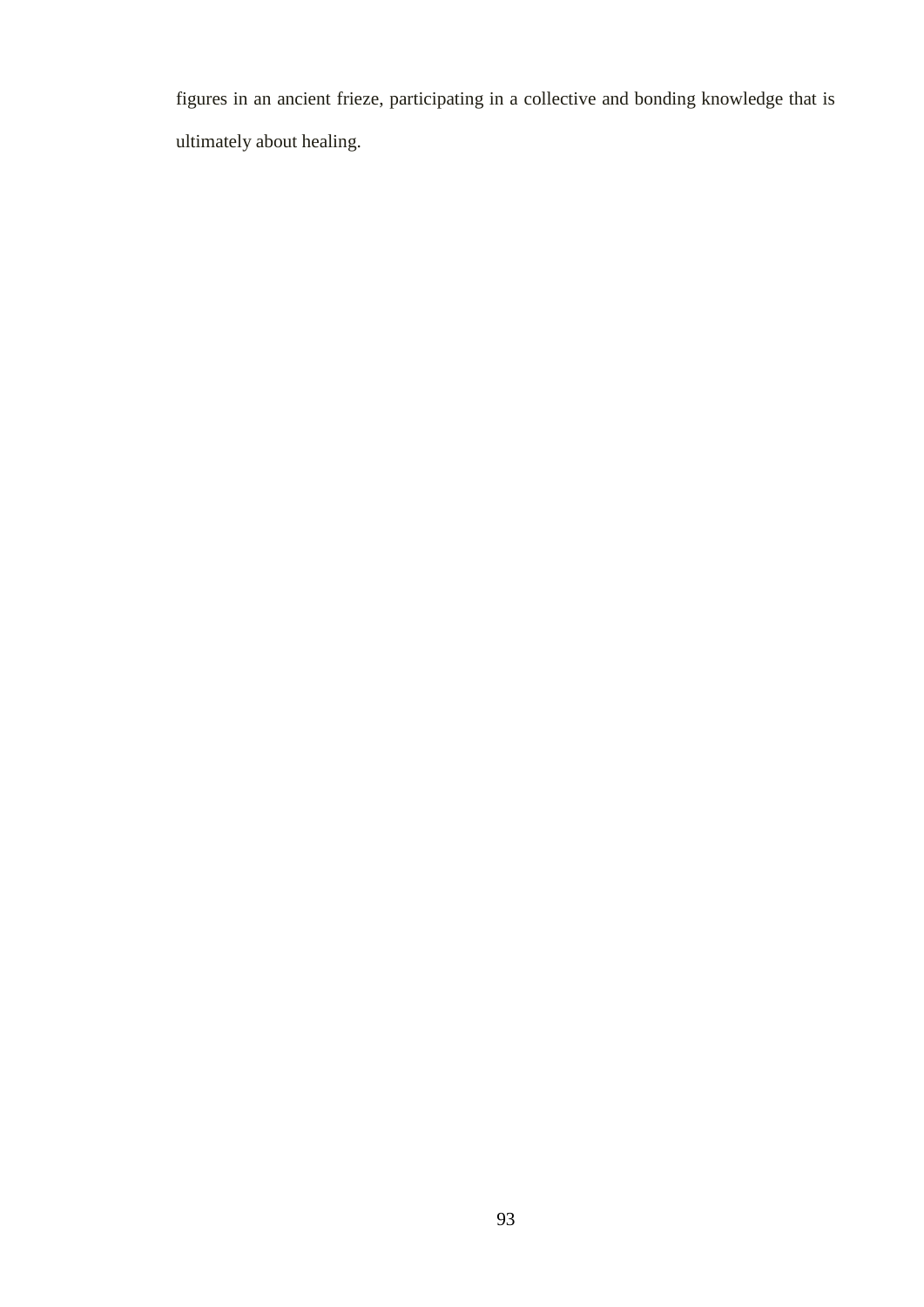## Chapter Two

## Another Journey to Italy: Intertextuality in *The Bay of Noon*

That epoch, our time at Naples, seems historic now. It doesn"t seem like modern life. But it didn"t seem like modern life then either, it was more like life than modern life, more lifelike, livelier, likelier.

 $\text{Hazzard}$ <sup>1</sup>

 $\overline{a}$ 

(Shirley

But, the South of culture is never visited alone. One is always accompanied by memories – one"s own and those of others.

 $($  Jonah Siegel $)^2$ 

*Journey to Italy* is a film haunted by the presence of the dead: all the dead generations, which weigh, as Marx famously put it, like a nightmare on the brains of the living, reminding us that we may make our own history but not just as we please – "not under self-selected circumstances, but under circumstances existing already, given and transmitted from the past."<sup>3</sup> And what happens at the level of the story in Rossellini's film (and the level of history) happens, too, at the level of the text (and its histories): *Journey to Italy* is also haunted by the presence of James Joyce's famous story "The Dead." The plot of "The Dead" offered Rossellini a perfect foil for his portrait of a marriage in crisis. The haunting presence of the past and the remembered vivacity of youthful love that never has to weather the years in Joyce"s story are paralleled in *Journey to Italy* by the strength of the presence of the past and the vitality of the ancient dead. The film is shadowed by cultural forms given and transmitted from the past: not just the oppressively overdetermining ancient and recent pasts of Pompeii 79AD and Fascist Italy, that is, but the literary past, and the recent past of literary modernism in

<sup>&</sup>lt;sup>1</sup> Hazzard, *The Bay of Noon* 153. Further page references to the novel appear in the text.

<sup>2</sup> Jonah Siegel, *Haunted Museum: Longing, Travel and the Art-Romance Tradition* (Princeton: Princeton University Press, 2005) xiv.

<sup>3</sup> Marx, *Eighteenth Brumaire of Louis Napoleon*. In *The Marx-Engels Reader*. Ed. Robert C. Tucker (New York: Norton, 1978) 595.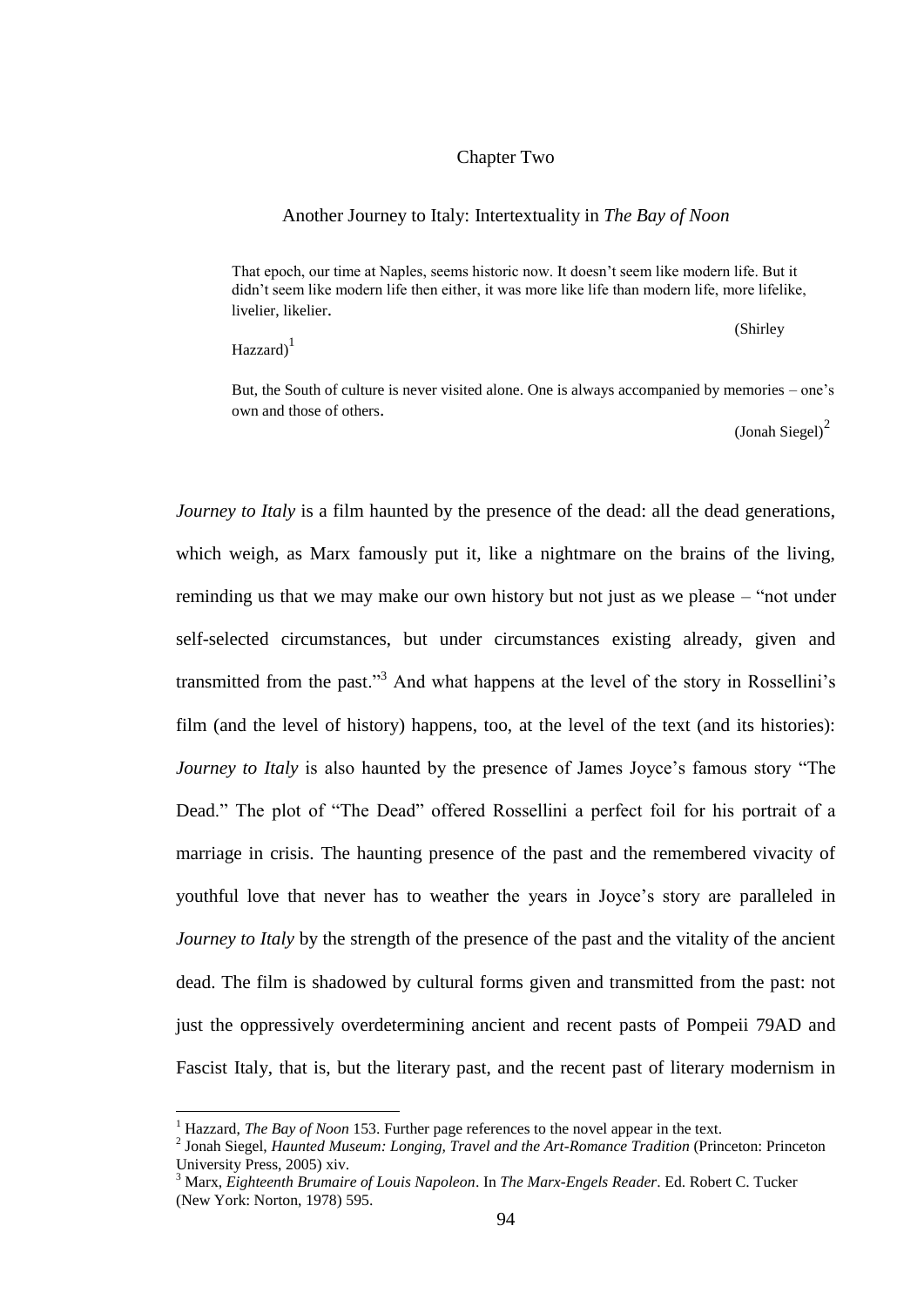particular. Film itself – or at least the post-war art cinema in which *Journey to Italy* is a landmark work – is haunted here by the ghost of the written word, which weighs heavily on its living, growing, developing forms. $4$  It is not that the earlier story of Gabriel, Gretta, and the ghost of Michael Furey is so completely absorbed into the story of Katherine, Alex and the ghost of Charles Lewington that no borrowing is meant to be detectable (their surname, Joyce, announces this); nor on the other hand that Rossellini is discreetly annexing the honorific status of the literary. Rather, the ghost of Charles Lewington, the long dead boy-aesthete, *is* the ghost of the literary. He represents the shadowy presence in film of the expressive possibilities of writing by evoking Joyce's story. It is not Lewington but his poetry, in fact, that haunts the film, as Laura Mulvey argues:

The lines of his poetry, which return like a refrain into Katherine"s mind and for which she seems to be searching for a meaning, finally find their significance outside her consciousness in the image of death that pervades the film:

Temple of the Spirit. No longer bodies But pure ascetic images.<sup>5</sup>

Katherine ultimately finds these pure ascetic images, as Mulvey notes, in the ash-cast figures being excavated at Pompeii: they are images of death.<sup>6</sup> The late-Romantic Lewington, preserved in Katherine's memory as perfectly as one of these entrapped, fugitive Pompeiians, represents the condition of poetry – itself a temple of the spirit – and represents as well the instinct of the filmic image to incorporate and thereby to supersede the poetic image, to supersede written language altogether (as Rossellini attempted to do by abandoning the written film-script in *Journey to Italy*). In this regard the ghostly Lewington functions in two ways. He refers to and yet simultaneously represses the literary inter-text (Joyce's story).<sup>7</sup> At the same time, in so doing

<sup>4</sup> On the significance of *Journey* in the emergence of art film see Mulvey, "Vesuvian Topographies: The Eruption of the Past in *Journey to Italy*," 60.

<sup>5</sup> Mulvey, "Vesuvian Topographies: The Eruption of the Past in *Journey to Italy*," 107.

<sup>&</sup>lt;sup>6</sup> Mulvey, "Vesuvian Topographies," 107.

<sup>7</sup> Graham Allen, *Intertextuality*, The New Critical Idiom (London: Routledge, 2000) 179.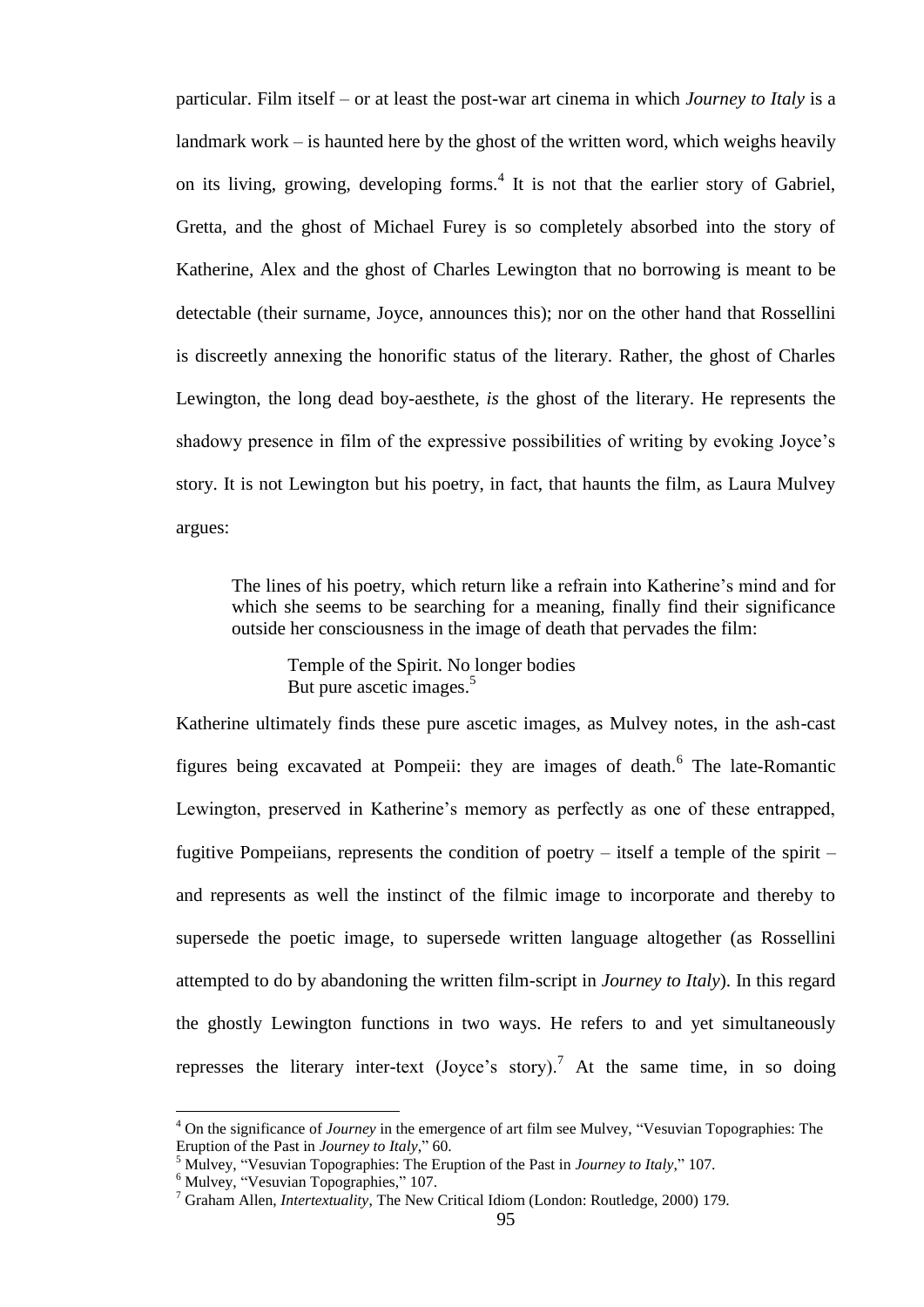Rossellini's film strives symbolically to overcome the high-art cinema's intertextual dependency on literature.<sup>8</sup>

It was several years before *Journey to Italy* was recognized (first by the young filmmakers of the French New Wave) for what it was: the founding text of that phase of high-modernist European cinema that would reach its zenith with Antonioni and Godard. By 1970, however, when Shirley Hazzard"s novel of Naples, *The Bay of Noon*, was published, *Journey to Italy*"s reputation was firmly established and its version of cinematic modernism was already canonical. At the same time, the film"s radical infusion of the visual style of documentary realism with a new psychodramatic intensity, a new symbolic complexity, accomplished an extraordinary transformation – in effect a *modernization* – of the old Neapolitan imaginary. Rossellini"s camera takes in the over-familiar panorama of the bay, the volcano, the peninsula, and the islands, emptied out of meaning by centuries of touristic appropriation, and suddenly reimbues them with energy and mystery, taking the viewer as it were *into* them, following Katherine's tour down into the buried mirror city, with its obscure laneways, crowded streets, underground churches and catacombs. Instead of the "straightforward candour" of the photographic image, which takes in a "swarm of objects … which are just *there*,"<sup>9</sup> Rossellini uses Naples' iconic picturesque scenery to simplify and stylize the *mise-en-scène*, and uses its heroine's open-mouthed, mostly silent bewilderment to express an inward drama which is heightened by the startling juxtaposition of images. In this and other ways *Journey to Italy* demands that film be recognized as a compelling alternative to the subjective complexity of literary modernism (with its stream-ofconsciousness, imagism, and other devices).

<sup>8</sup> See T. Jefferson Kline, *Screening the Text: Intertextuality in the New Wave French Cinema* (Baltimore: Johns Hopkins University Press, 1992).

<sup>9</sup> Julien Gracq, *Reading Writing*, trans. Jeanine Herman (New York: Turtle Point Press, 1980) 282, 78.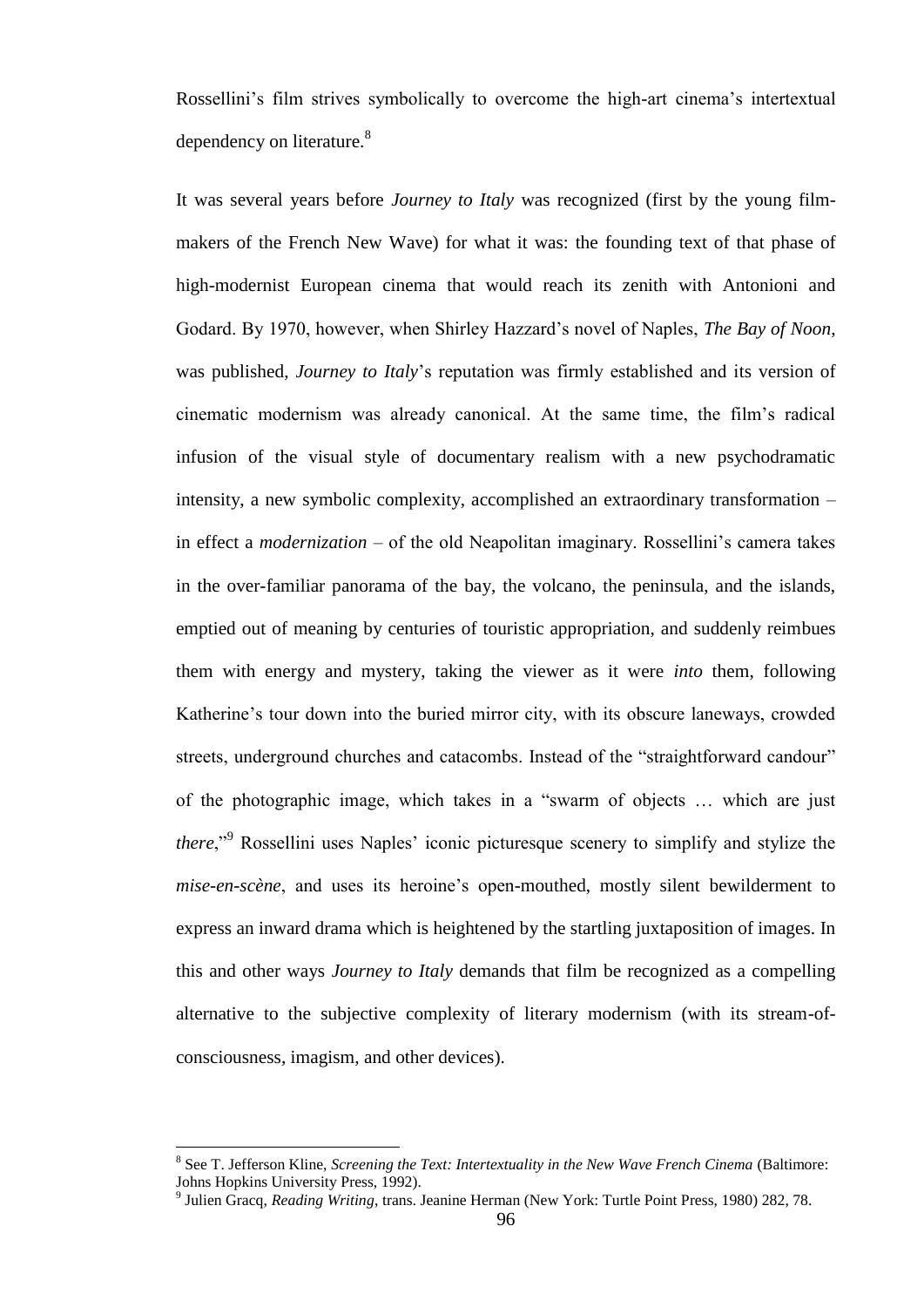Little more than a decade after the film"s release, *Journey to Italy* already weighs heavily on the literary enterprise of *The Bay of Noon*. Can prose fiction capture at once the immediacy of experience, the material density of the past, and the existential mystery evoked on the surface of the human face? And how was it possible for Hazzard to tell the retrospectively self-narrated story of a young woman"s coming of age in a journey to Italy *without* reference to Rossellini"s film? The problem surfaces surreptitiously in a brief exchange almost at the end of the novel – indeed, just as the narrator-heroine, Jenny, is leaving Naples:

I took up the newspaper that Gianni had bought at the station. There was a broad headline: Russia had put a dog into space.

"Good lord," I said to Gianni. "Have you seen the news?"

"Yes," he said. "I meant to tell you. Bergman is divorcing Rossellini at last."<sup>10</sup>

This exchange tells us what we need to know: that the recollected events of the novel took place in 1953; that Naples was then being established as a strategic port in coldwar Europe (Jenny, who is English, has come to work for Allied Forces Southern Europe, one of the two major NATO commands in the Mediterranean area); and that Jenny and Gianni and their friends have been sharing the city, the bay and the peninsula with others – the Hollywood stars of *Journey to Italy*, the film's imagined English characters, and the archaeologists excavating Pompeii (whom Rossellini was given permission to film). What it also tells us is that *The Bay of Noon* is not merely an aftertext of *Journey to Italy*, just as *Journey* is not merely an after-text of "The Dead." It is a text that seeks to control its anxiety about the unexpected reversal of intertextual power relations, and to take up the language of Harold Bloom"s *Anxiety of Influence*, its own belatedness: $\frac{11}{11}$  literature takes refuge from the new hegemony of the cinematic in a

<sup>10</sup> Hazzard, *The Bay of Noon* 138. Further page references to the novel appear in the text.

<sup>&</sup>lt;sup>11</sup> See Harold Bloom, *The Anxiety of Influence* (Oxford: Oxford University Press, 1973).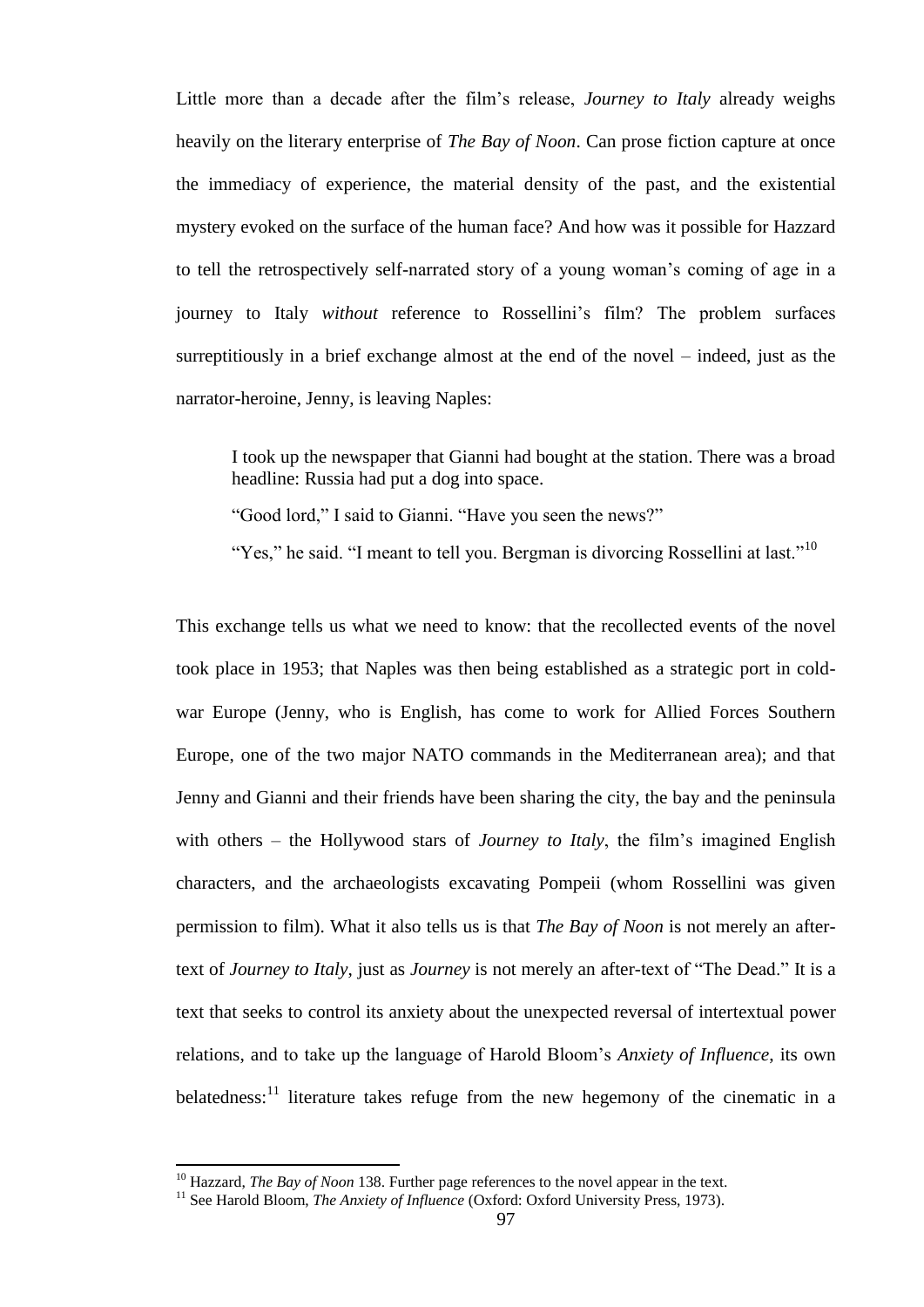version of what Jonah Siegel calls the tradition of the "art romance."<sup>12</sup> This is the literary tradition, developed in a range of texts since the eighteenth century, including Goethe"s *Wilhelm Meisters Wanderjahre*, Madame de Stael"s *Corinne*, and Byron"s *Childe Harold"s Pilgrimage*, which trace the Northern European journey into a fantasy south, a space of erotic excitement, heightened experience, and, most importantly, art. For Siegel, these travellers are all doomed artists whose histories encode "the relation between artistic self-imagination and the fantastic encounter with what Europe stands for…access to the place of creative origin."<sup>13</sup> What the art romance records is the impossibility of securing that point of "creative origin," despite an incessant "circling back to antecedents, to emblematic places or events identified by precursors."<sup>14</sup>

The art romance, in other words, is characterized by its "inability to arrive at an origin for which it is nevertheless never able to stop reaching" towards;<sup>15</sup> and what *The Bay of Noon* takes from the tradition – from Hawthorne and James, Freud and Proust, Forster and Mann, and others – is this compulsive repetition of the quest for authentic experience in the realm of the aesthetic. At the same time, however, *The Bay of Noon* is engaged in another kind of art romance, the compulsive repetition of the novel"s quest to go beyond the limits of its form, beyond narrative to poetry, and beyond the immateriality of language to the material density and plasticity of the visual arts. The risk, for the novelist, is the loss of historical coherence and legibility, the risk of fragmentation. This is what preoccupies Hazzard"s narrator-heroine, Jenny. Is the past a story that can be retold and made sense of, or is it suspended in a few fugitive memories: "a lilac dress Gioconda wore…or the Siena-coloured curtains of the apartment" (9)? This is a question that speaks to the tension in painting, sculpture, photography and, pre-eminently, cinema (and especially *Journey to Italy*, as Mulvey

<sup>&</sup>lt;sup>12</sup> Siegel, *Haunted Museum: Longing, Travel and the Art-Romance Tradition xiii.* 

<sup>13</sup> Siegel, *Haunted Museum* xiv.

<sup>14</sup> Siegel, *Haunted Museum* xiii-xiv.

<sup>15</sup> Siegel, *Haunted Museum* xiv.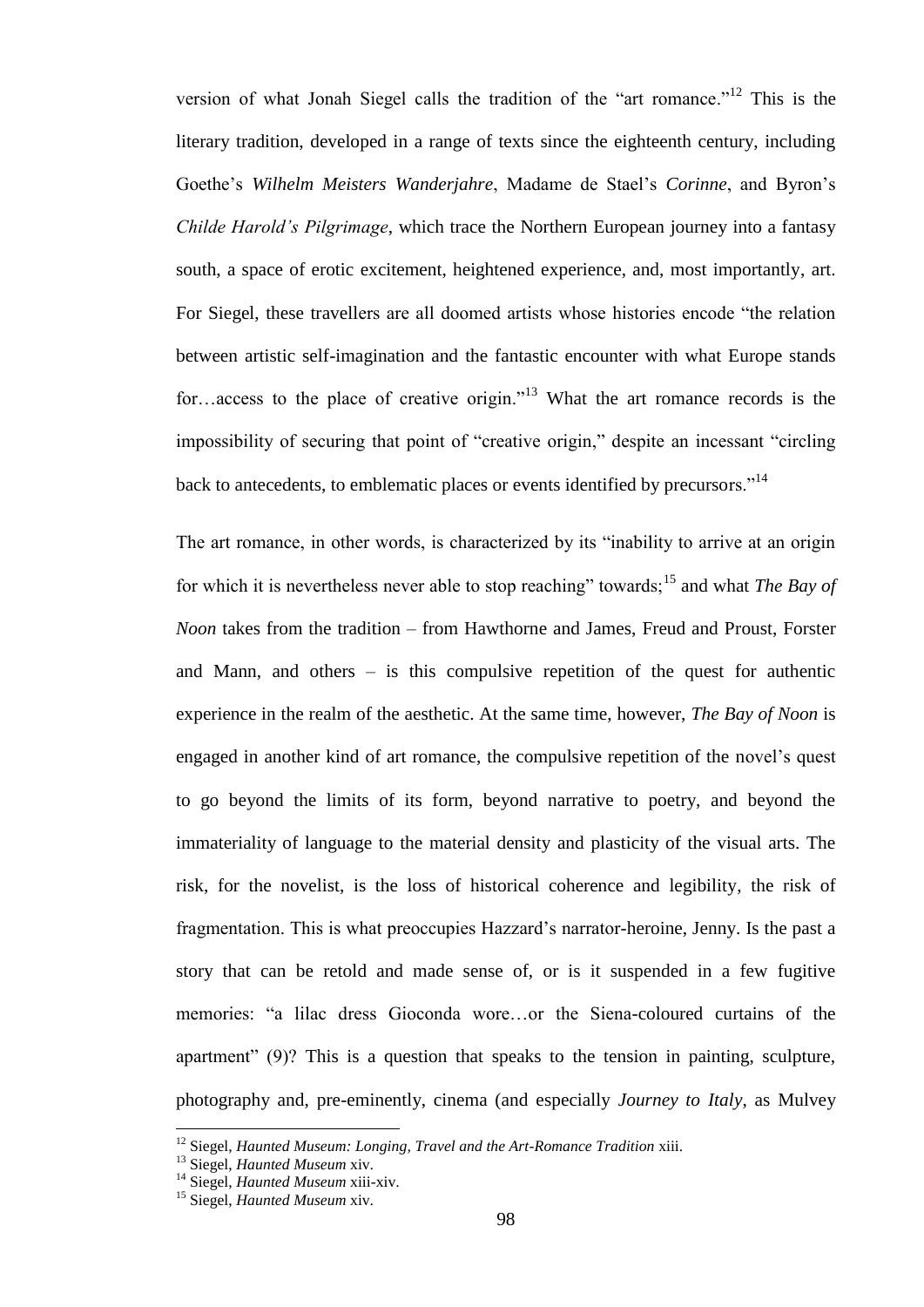points out<sup>16</sup>) between movement and matter, animation and stillness, life and death. And it is a question that opens the novel to the problems of history. As in *Journey to Italy*, the desire in *The Bay of Noon* to breach the material boundaries of the medium – as if a statue could be brought to life by the camera as Rossellini"s film attempts, as if bodies could be turned to stone as the narrator imagines in the novel (86) – generates a pattern of imagery that vacillates between arrested motion and reanimation. It is, we might say, part of the magic of the Neapolitan setting, where life *has been* turned to stone, in the human remains of the buried cities. As Sigmund Freud so resonantly suggested in his reading of Wilhelm Jensen's *Gravida*, in Pompeii the "disappearance of the past [is] combined with its preservation."<sup>17</sup>

*The Bay of Noon* incorporates *Journey to Italy*, then, by conjoining itself, and by implication Rossellini"s film, to the art-romance tradition and its established figure of the Northern outsider heroine whose geographical and psychological descent into Naples becomes a journey of emotional reckoning. The novel even repeats *Journey to Italy*"s incorporation of "The Dead," making use once again of the buried story of the piteous death of a youthful lover artist, Gaetano. In doing so, the novel is attempting to evade the immediate problem of literary versus cinematic representation, integrating it into the larger representational problem – the grand problem of Lessing"s *Laocoön*, no less, as well as *Journey to Italy*<sup>18</sup>: the problem of seriality and plasticity – which arises from the different (and competing) modes of visuality and narrativity in painting, photography, and poetry, as well as cinema. What is at stake here is not merely the competing capabilities of rival art-forms but their different capacities to respond to what

<sup>16</sup> Mulvey, "Vesuvian Topographies: The Eruption of the Past in *Journey to Italy*,"102-6.

<sup>17</sup> Sigmund Freud, "Delusions and Dreams in Jensen"s *Gradiva*," *Writing on Art and Literature*, ed. James Strachey (Stanford: Stanford University Press, 1997) 45.

<sup>&</sup>lt;sup>18</sup> Mulvey, "Vesuvian Topographies: The Eruption of the Past in *Journey to Italy*,"102-7. Lessing's famous essay focuses on the different nature of the mediums of poetry and painting. He considered poetry to be a medium tied to time. Conversely, he believed that painting operated primarily in space. Consequently, unlike the painter, "the poet is not compelled to concentrate his picture into the space of a single moment". Gotthold Ephraim Lessing, *Laocoön: An Essay on the Limits of Painting and Poetry*, trans. E. C. Beasley (London: Longmans, Brown, Green & Longmans, 1853) 22.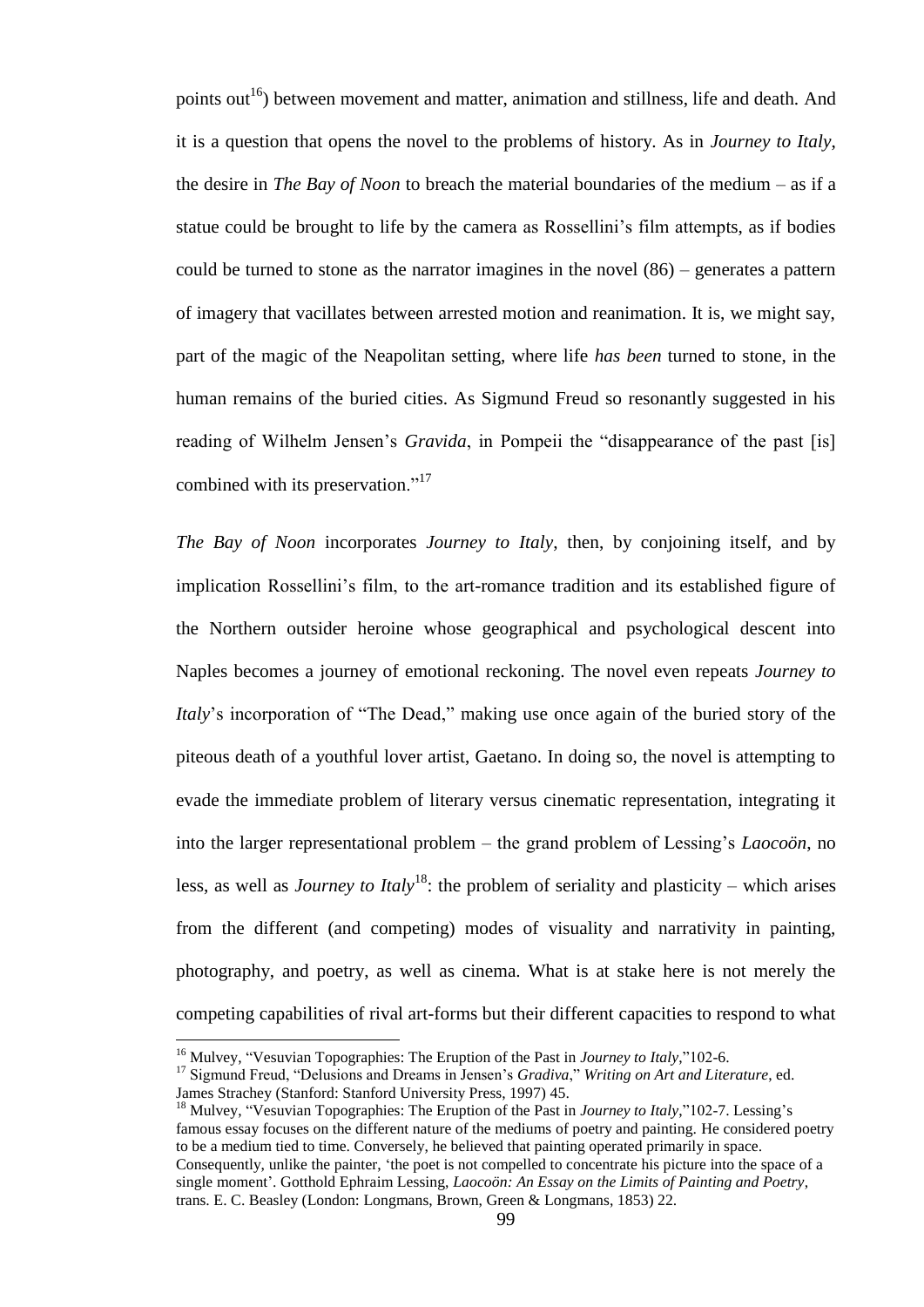might be called the trauma of time in post-war Europe. Time, argues Torriglia, emerges as a "repeated motif" in "postwar sensibility…precisely because time, in its diachronical unfolding, provided the (albeit equivocal) continuum against which a person could carve his or her identity."<sup>19</sup> This, in part, explains the prevalent anxiety in *The Bay of Noon* about time and the ways in which the past might be both confronted and retrieved.<sup>20</sup>

For this reason the novel rejects outright the idea of intertextual anxiety or competition, emphasizing rather the mutually regenerative potential of inter-art relations. Once again, as in *Journey to Italy*, the post-war reconstruction of Italy and particularly of the devastated Naples is a crucial context for this attitude. The necessity for cooperation in the cultural reconstruction that followed the *Ventennio* (the twenty years of Fascist rule) was stark, as Anna Maria Torriglia notes:

[p]ainters, writers, and intellectuals were all dealing with the uneasy task of confronting the nation"s Fascist heritage and were entrapped in an effort of almost Promethean dimensions. On the one hand, they were striving to erase their individual and collective pasts; on the other, they were willing to construct a better present and, possibly, future for themselves and their country.  $21$ 

In Italy at this time culture was ""the locus" where a new assemblage of the national identity could happen, $x^{22}$  and cultural reconstruction required a conscious effort to reclaim lost cultural narratives with the *bricolage* of whatever was available among old and new cultural technologies and forms. In this way, Hazzard links the long tradition of intertextual exchange and formal transposition in the art romance to a discourse of urgent cultural recovery and rescue. For this reason, the novel presents itself not as an art-romance *per se* but as something more like an "art-world romance". What interests

<sup>19</sup> Anna Maria Torriglia, *Broken Time, Fragmented Space: A Cultural Map for Postwar Italy* (Toronto: University of Toronto Press, 2002) xiii.

 $^{20}$ Baym notes that the " "discourse level" of the story, wherein the narrative reflects on itself... is quite prominent," Nina Baym, "Artifice and Romance in Shirley Hazzard"s Fiction," *Texas Studies in Literature and Language* 25 (1983): 233.

<sup>21</sup> Torriglia, *Broken Time* xi-xii.

<sup>22</sup> Torriglia, *Broken Time* xii.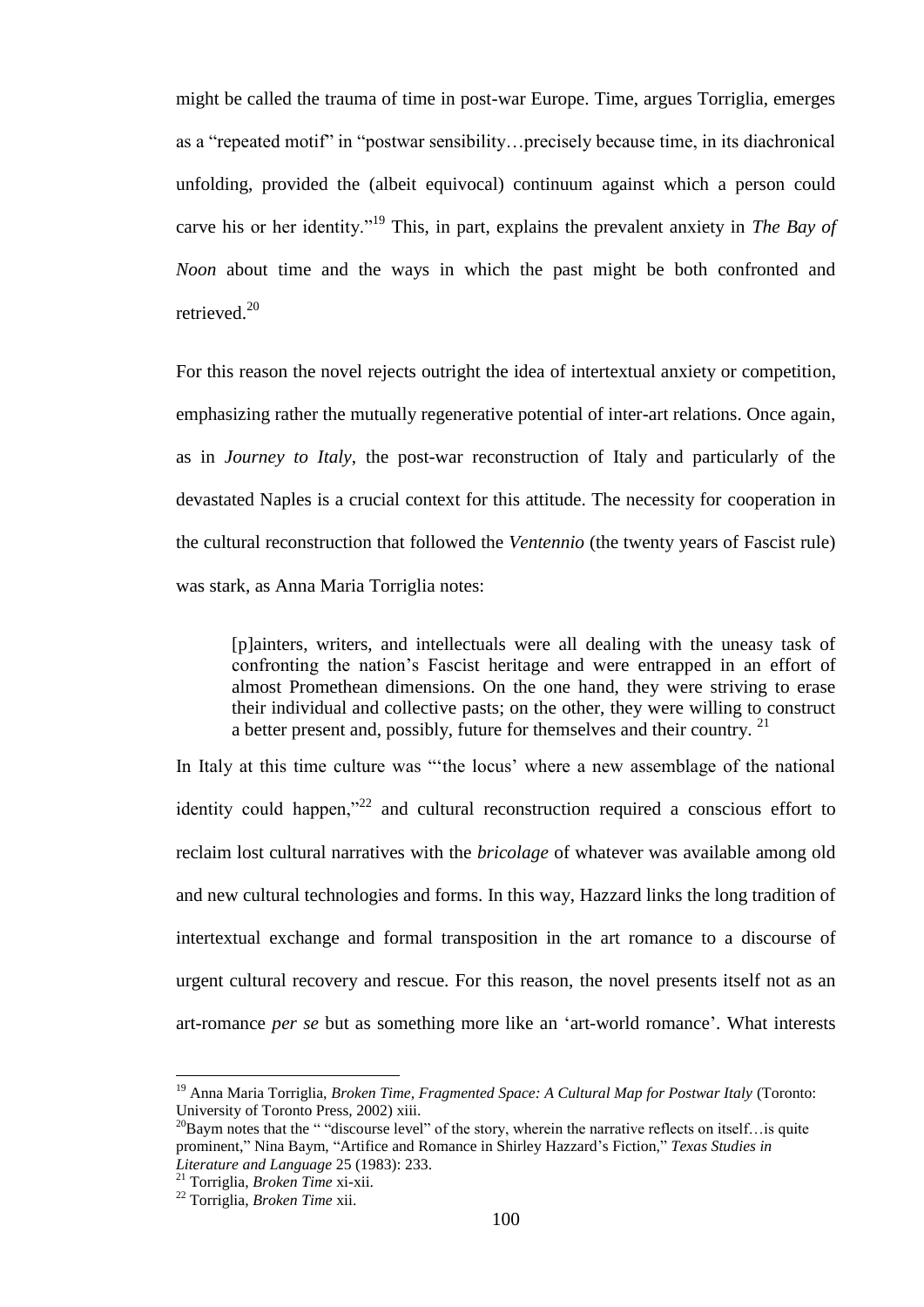Hazzard here is not the heroine's direct encounter with the "stupendous" fragmentariness" of Naples.<sup>23</sup> Jenny"s affective *bildung*, her coming to her senses, takes place instead through her encounter with a group of creative artists – the painter Gaetano, the poet Gioconda, and the film-maker Gianni – whose own encounters with Naples (and interdependently with each other"s art-forms) help her to see and experience a very different place in a very different way.<sup>24</sup> These are all small, local, almost inconsequential acts of intertextual engagement, discussed below, but what they achieve, I suggest, belongs to the imaginative reconstruction of a Naples buried by centuries of tourism and years of war. This Naples is unseen in *Journey to Italy* because it is a city resistant to the cinematic way of seeing – or perhaps I should say to the *singularly* cinematic way of seeing, for *The Bay of Noon* valorizes the cinematic, the poetic, the novelistic, the photographic, and the painterly only insofar as they are dialogically interdependent with each other.

This sense of the necessity for alliances between cultural forms and creative practices – a sideways reference to the official NATO rhetoric of cultural cooperation and rebuilding across war-torn Western Europe – is examined in the novel in a series of episodes and images which explore the expressive limitations of individual forms and the possibilities for (personal and artistic) renewal in inter-art encounters. When Jenny escapes the NATO compound and follows the advice in her guidebook – the "traveler who would know Naples...must take himself to Spaccanapoli, the split of Naples" (13) – she comes to know the Naples that waits on the other side of the tourist sites (a staple of the art-romance plot). As she explains: "I waited for the city, and its intervention" (11). Her chance comes when she decides to follow up on an introduction to Gioconda, the poet, from an English acquaintance. On her way to San Biagio dei Librai, she

<sup>23</sup> Eliot, George. *Middlemarch*. Ed. Rosemary Ashton (London: Penguin, 1994) 192.

<sup>&</sup>lt;sup>24</sup> Previous criticism has not considered the novel's representation of artists, and has demonstrated only a passing interest in its World War/Cold War context: on the latter, see Robert Sellick, "Shirley Hazzard: Dislocation and Continuity," *Australian Literary Studies* 9 (1979) 186.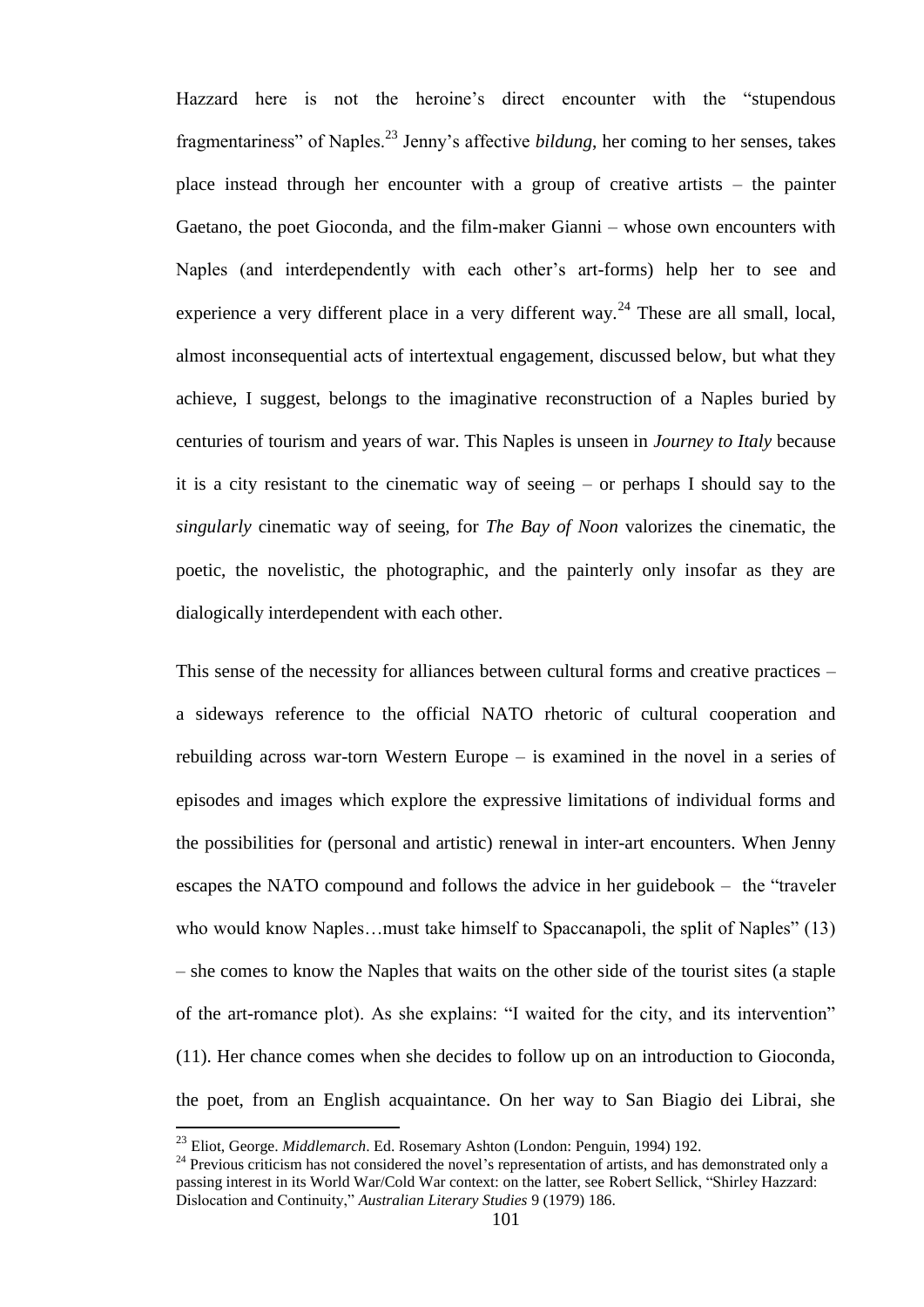becomes momentarily lost, and pauses in front of a church. Conscious of the "excessive normality" that is required of her if she is to remain inconspicuous, as a woman sight seeing alone, in the face of the city's dense, eccentric "profligacy of imagination," the narrating self is, for an instant, split off from the narrated self, the tourist self:

The day had deteriorated, it was winter again, and the piazza was abandoned for the siesta. One pre-war Fiat, as lonely, as historic as the single car on an antiquated postcard, had been parked in the middle of the square. And I, perhaps, walking away from the church door, would have something now of the same anonymous arrested look – captured, as the saying goes, in the picture; serving to show, merely by human contrast, the dimensions of the buildings, to date the photograph unwittingly with my clothes and hair; somebody purloined from a crowd to act as an example. The light itself has dwindled to the joyless sepia of an old photograph.

The picture is re-animated – rather, it dissolves to life. (14)

At no point in the novel is the heroine"s retrospective self-narration a straightforward enterprise of remembering and recounting, but in this scene it becomes particularly unstable.<sup>25</sup> The sudden deterioration of the day brings about a momentary radical disordering of time. Tenses veer between past, present, and past conditional, and there is a suspension of indicative narration in an elaborate speculative fantasy ("And I, perhaps …"), as well as a small catalogue of Gothic effects (the empty piazza, the dwindling light) that transform it into an uncanny de Chirico dreamscape. To be "captured" in the airless confinement of the still image – for the past self to be fixed in such a way, like an "antiquated postcard" or a "sepia…photograph" – is to become estranged from oneself. Here, the doppelgänger as anonymous tourist is caught in one's own snapshot, a mute point of reference for an unredeemable past time and place.<sup>26</sup> To resume the narrative, the heroine must be rescued from the photographic image and brought (back) to life. But something is sacrificed, as the double meaning of the term "dissolve" suggests so

 $25$  The mythic associations of this threshold scene in the novel have been discussed by Giovanna Capone. See Capone, "Shirley Hazzard: Transit and *the Bay of Noon*," 177.

<sup>&</sup>lt;sup>26</sup>Baym considers Hazzard's use of the photograph in the short story "Cliffs of Fall" and notes the ways in which it is employed to suggest the central character's detachment both from her life and the narrative. Nina Baym, "Artifice and Romance in Shirley Hazzard"s Fiction," *Texas Studies in Literature and Language* 25 (1983): 227.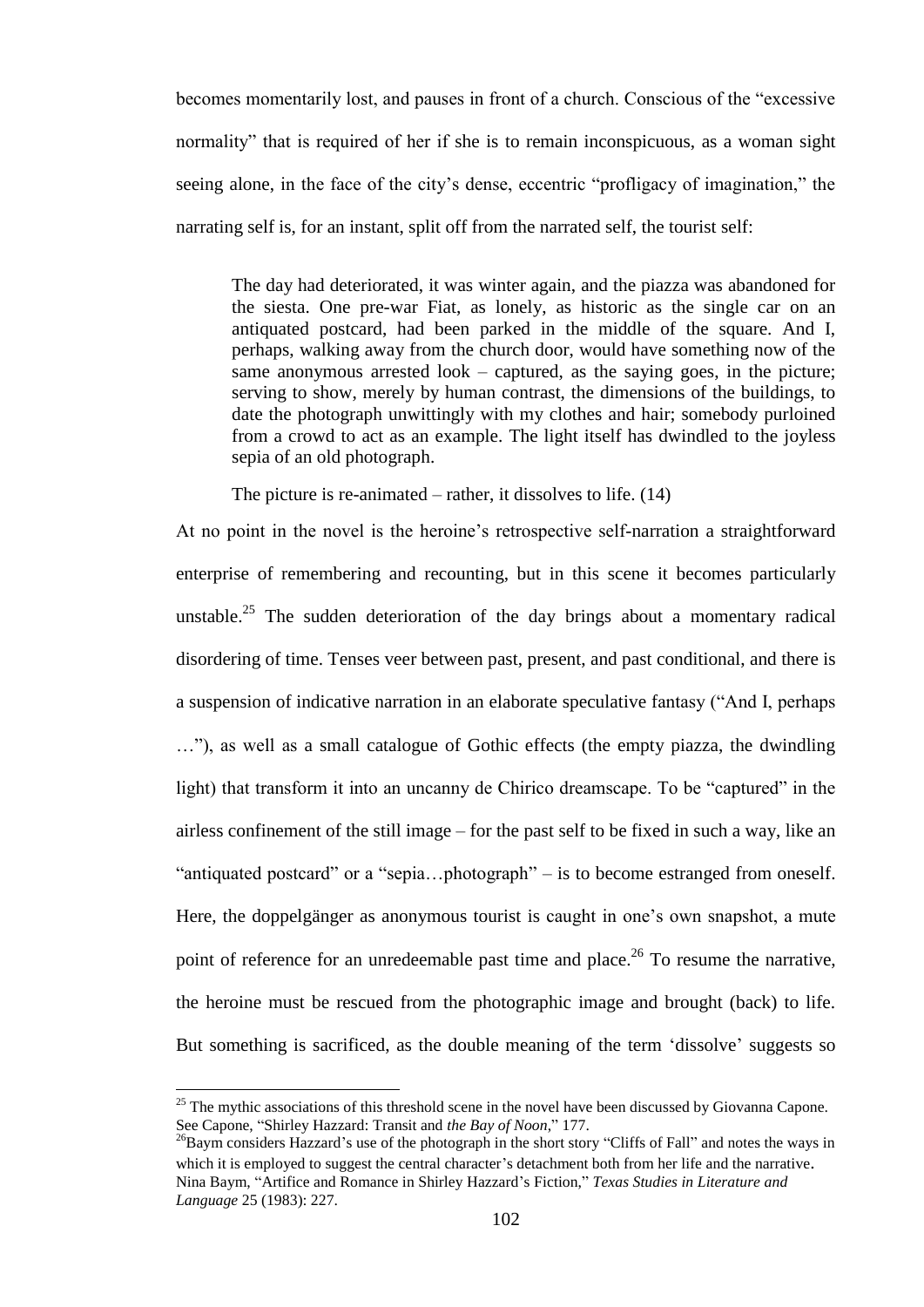well: the reanimation of the freeze-frame reclaims the narrative but wipes out the image. Neither the lucid fixity of the photographic still nor the unfolding meaning of the cinematic sequence can quite deal with the confounding variety of Naples; but nor can language alone, and the baroque descriptive prose that follows this passage struggles to capture, or to find a language-centered equivalence for, the material density of Naples.

Photographs, as the novel repeatedly insists, fall short of being able to capture and hold a moment or represent a character fully. In some cases, photographs are used as points of departure for a radical re-visioning of character, spectacularly in the case of Gianni. Jenny first encounters Gianni in photographs at Gioconda"s flat in which he is depicted in shots of a stagey machismo. His body language in these photographs and his "lordly strut" are starkly contrasted to Gaetano not needing "to make any impression on the world" (58). Interestingly, Jenny's rather reductive notion of Gianni's character is challenged when on a visit to his apartment she sees "a great picture: a landscape seen through tears of joy." (91). But generally the photographic image is inadequate: the pictures of Gaetano that Gioconda shows Jenny reveal only "a cadaverous man in a heavy sweater" (62), and a remembered gesture of Gioconda's recalls her to Jenny "more...than any photograph could do" (17).

The deficiencies of photography in representing the weight of the past are approached once again when Gioconda and Gianni take Jenny to Herculaneum, a sequence where much else is going on besides. The scene in which Gioconda captures Gianni on film, her camera making its "tiny sound" from within the labyrinth of the ruined city, just after he has attempted unsuccessfully to seduce Jenny in the niche of a small Roman theatre, combines the photograph as trace and its ruinous setting. In this instant of a double exposure that is both mechanical and emotional, questions of the trustworthiness of the material preservations of the past arise. For how can we ever really know the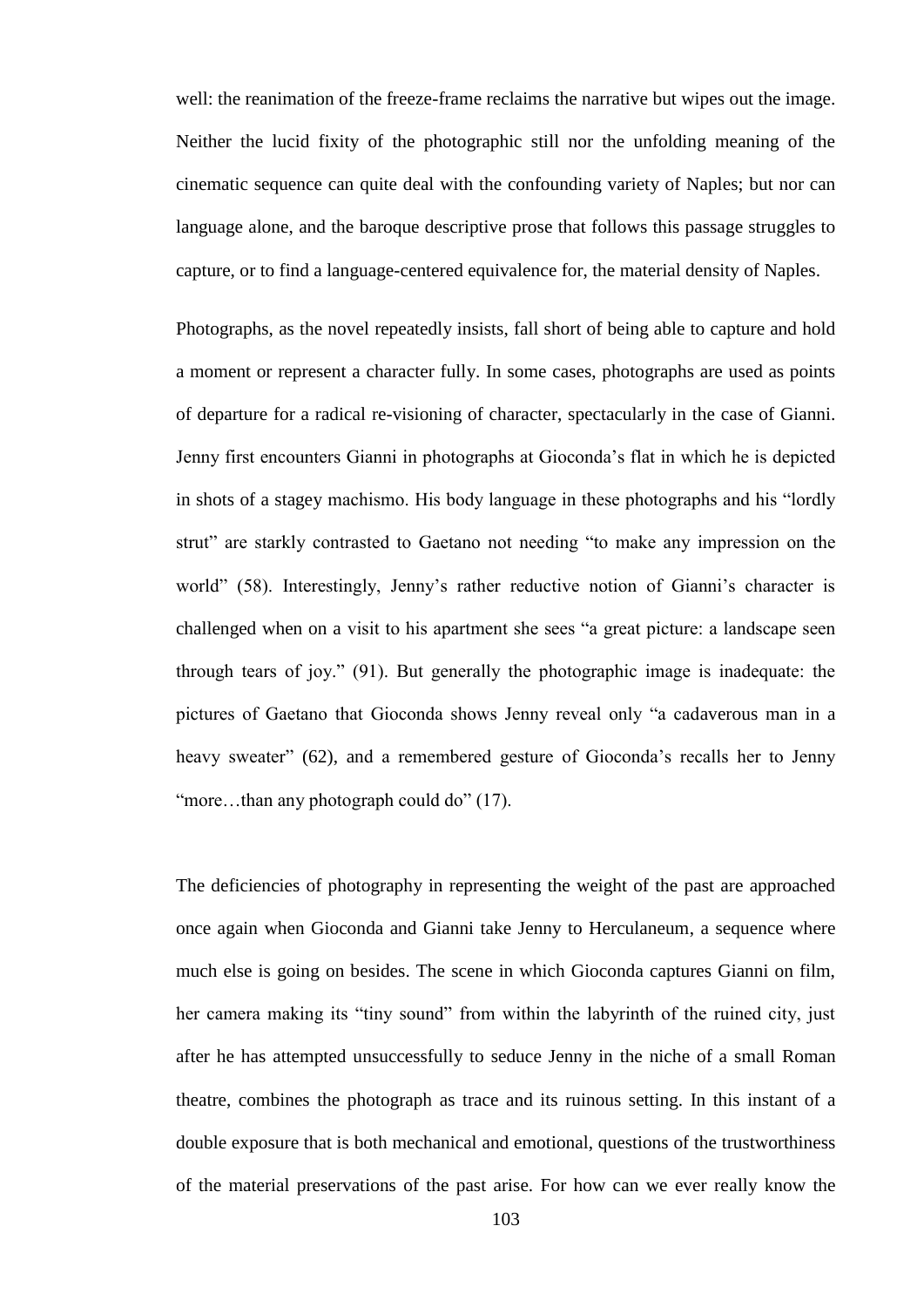truth of the whole story? The photograph of Gianni approaches the ruin in its inability to represent the past more fully. Ironically, Gioconda announces that she has indeed captured Gianni: ""It was so natural,' she said. 'So like you" (36). In a confusion of present pasts – the rebuffed kiss, the photograph that Gioconda later gives to Jenny, and the material remains of the ancient city – the scene evokes the freeze-frame again: a live girl composing herself in the niche that was built for a now-absent statue, and the faithless film-maker frozen by the camera. Again, language can tell us more than the static image of the photograph, but not everything. And this 'theatre' of manners (Gianni tells Jenny that he was "only observing the conventions") (36), this game of statues, reminds us of the greater historical folly. As Gianni puts it:

The ships were waiting to take them off. Ash and lava were streaming down on them. But they had dinner, they talked, they went to the baths, they slept. And then it was too late. (36)

The cast elements of the lava-preserved ruins share with the photograph an indexical status, in that they are the imprint of an original.<sup>27</sup> They represent a moment at once caught and lost: a catastrophe of time which is horrifically apposite for the post-Hiroshima, Cold-War world that is being run, as Jenny observes, by the NATO men "who perceived solutions in the violent deaths of numberless others, and who passionately advocated this view" (42).

Against the background of these relative limitations of cultural technologies, cultural media, and forms of artistic expression, and with an eye on its own complex borrowings and adaptations, *The Bay of Noon* explores two major possibilities for creative partnerships between language and image. Crucially, both of them involve poetry. The first is the partnership between Gianni, the film-maker, and his writer-collaborator, Gioconda, whose prose poem, *Del Tempo Felice* is salvaged by Gianni. We learn little

 $27$  For discussions of the status and aesthetics of indexical signs see Mulvey, "Vesuvian Topographies: The Eruption of the Past in *Journey to Italy*," 97-98. See also Kitty Hauser, *Shadow Sites: Photography, Archaeology, and the British Landscape, 1927-1955* (Oxford: Oxford University Press, 2007) 61-62.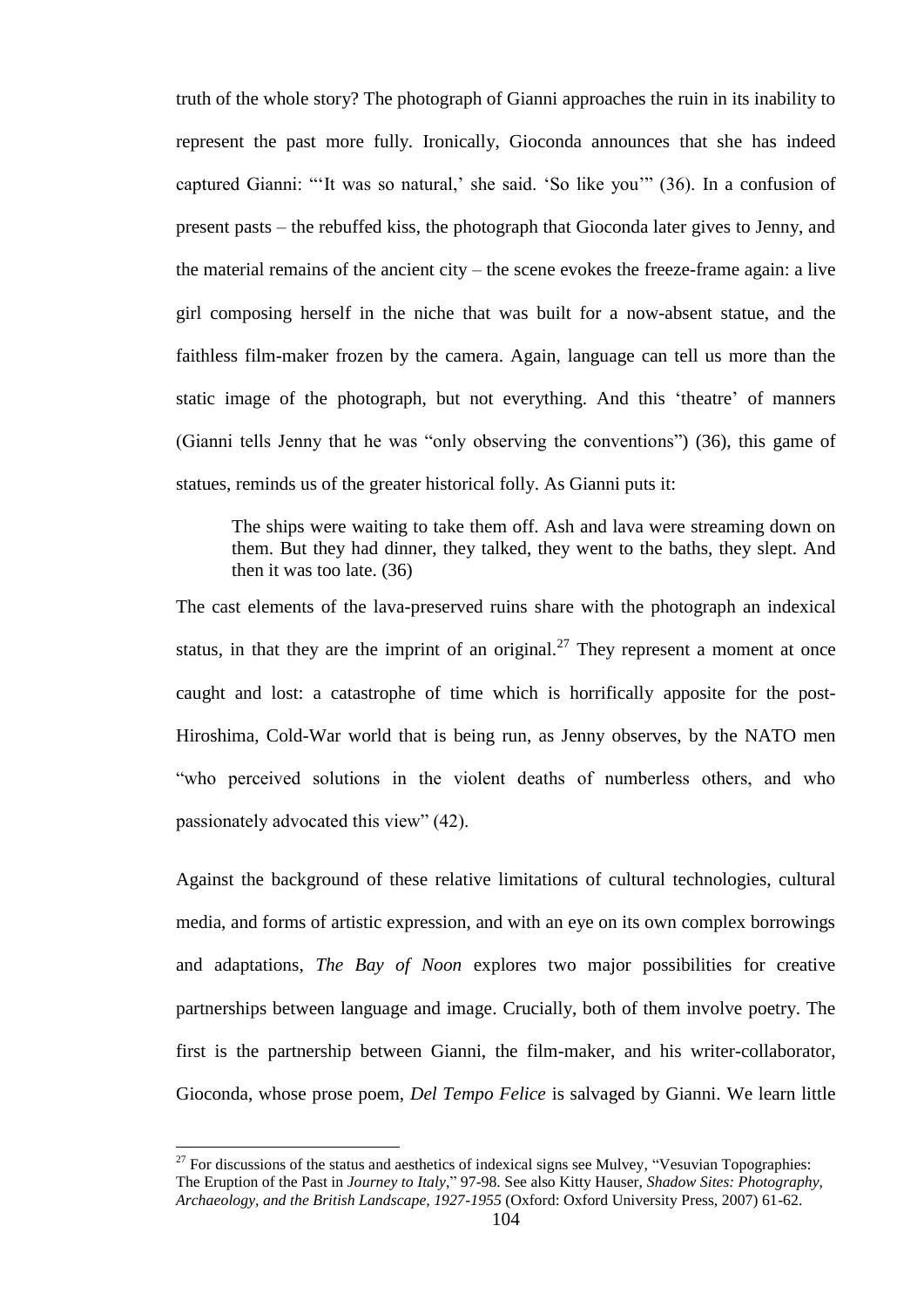directly about this collaborative practice, just enough to position the two collaborators within the shifting terrain of neo-realism in the late forties and early fifties. $^{28}$ Gioconda"s poem, with its overt reference to Dante, reworks the novel"s (and neorealism"s) central theme of suffering, and more specifically alludes to the Dantean (and post-war) motif of remembering happy times during sad times. She tells Jenny:

Then I wrote that book, you know, *Del Tempo Felice…* In sleep I would tell myself all that had happened so I wouldn"t wake up thinking myself still there – at that place – because remembering happiness was the worst of all, just as the poets say. In suffering everything is as the poets say.(  $61)^{29}$ 

Gianni"s film of *Del Tempo Felice*, with its "darkly photographed interiors and flickering close-ups" (12-13), and its poetry in sub-titles, is therefore an example of a film which has incorporated a literary text (which has itself incorporated Dante"s *Divine Comedy*) and which is itself interpolated into a literary text (the novel).<sup>30</sup> It is also, moreover, still another version of "The Dead." At the end of the war, Gioconda had become the lover of Gaetano, a struggling painter. He is, of course, another figure for the boy-aesthete, a Michael Furey or Charles Lewington. Gaetano – his patron was Gioconda"s father, who ultimately rebuffs the young artist when the latter refuses to join up with the resistance movement – is killed by a land-mine (a neo-realist touch), leaving Gioconda to write a version of his story as the prose poem *Del Tempo Felice*. In Gianni's film, therefore, the intertextual relationship between cinema and poetry rests on an act of emotional and textual rescue. This is the means by which Gioconda survives, and by which a marginal text survives within a stronger medium: "It was a

<sup>28</sup> Mark Shiel, *Italian Neorealism: Rebuilding the Cinematic City* (London: Wallflower Press, 2006) 3-4. Shiel argues that by the fifties as prosperity rose neorealism lost its artistic coherence and momentum.

 $29$  This echoes yet another poet writing not of poets but painters – Auden's lines "About suffering, they were never wrong,/ The old Masters – and in so doing, disturbs again the boundaries between poetry and painting. See "Musée des Beaux Arts" in W. H. Auden, *Selected Poems*, ed. Edward Mendelson (London: Faber and Faber, 1976) 79-80.

 $30$  Later in the novel, Jenny tells of a more recent collaboration between Gioconda and Gianni. It receives no critical acclaim at its release but is later revived in art house cinemas. This is surely yet another echo of *Journey to Italy.* See *Bay* (152).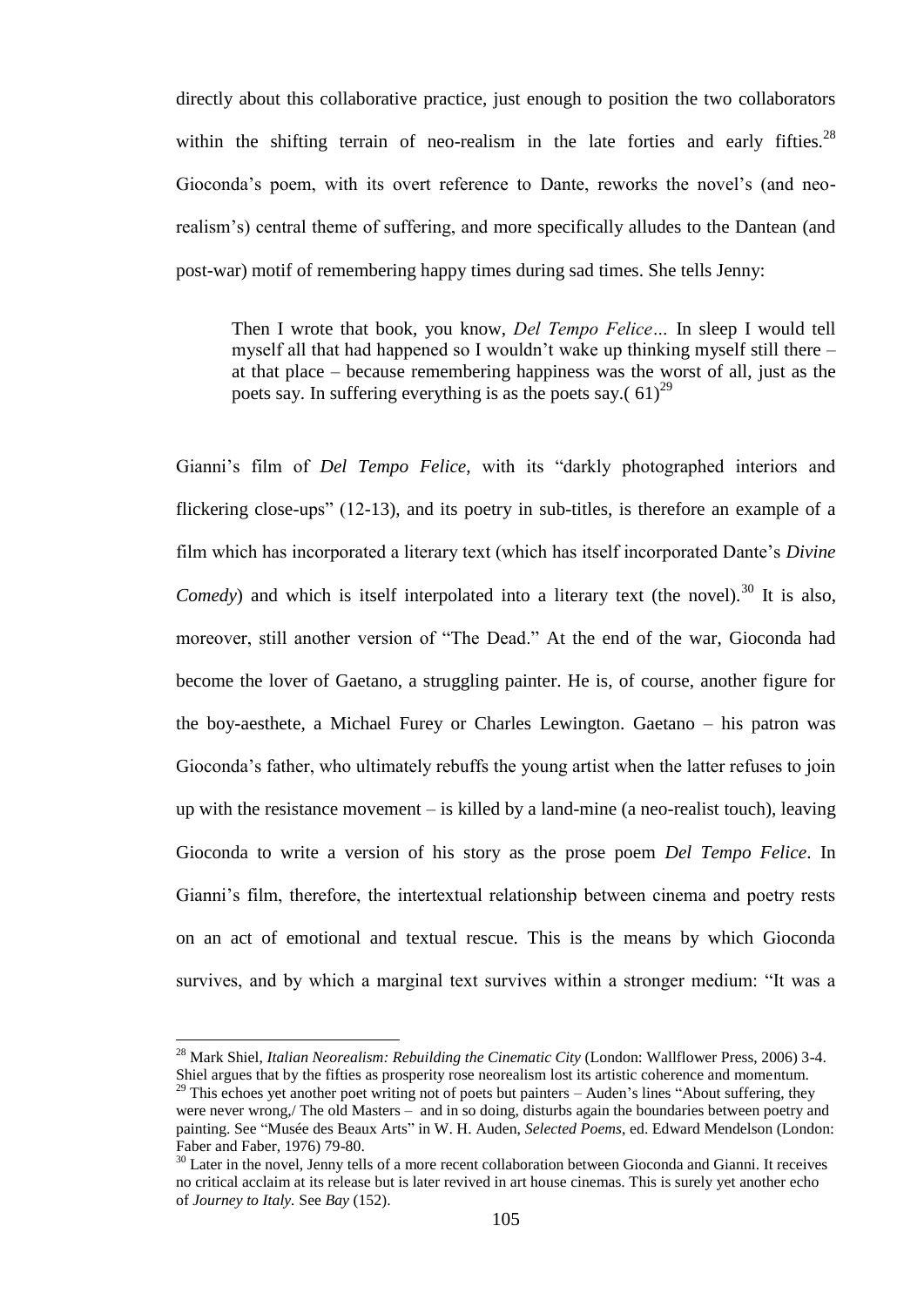rescue," she says: "He devoted himself to me, to that work of mine" (61). Gianni"s heroism in using the cinema to salvage what would otherwise be lost dramatizes the reconstructive project of neo-realism itself. As Gioconda tells Jenny: "I think that's why films were such a big thing in Italy after the war. It was something fresh, untainted – an art whose practitioners hadn't as yet disgraced themselves"  $(95)$ .<sup>31</sup>

In the novel Gianni has a larger visual project too. He is essentially given the role of inducting Jenny into a new way of looking at the world that relates to the poetic quality and counter-intuitiveness of Neapolitan spaces and histories. For example, Gianni commends to Jenny the eccentric building practices of the Bourbons (34) and the "uncanny…means of access" (39) to the ancient apartment she rents above the Bay. He also champions the strange passivity of the inhabitants of Herculaneum in the face of the volcanic eruption: ""You see how it is with us," he said" (36)*.* He is, if you like, her guide into the arcana of Naples. He tells her:

It"s the city, the phenomenon of Naples itself, that knows something. It"s like an important picture, or a book – once you"ve taken it in, you can"t believe there was ever a time when you didn't know it…This will change everything for you being here. Naples is a leap. It's through the looking-glass. (38)

When Hazzard introduces the notion of Naples as a "looking-glass" and Jenny looks "out at the oval mirror of the bay," this joins a string of interrelated images to do with looking in the novel: the aquarium, the city as a theatre backstage, and later, the windows of Jenny"s Posillipo apartment as a theatre box. This interlinked imagery of frames, glass and mirrors lends a material presence to the twinned themes of looking

 $31$  In this Hazzard presents a very idealistic notion of the untaintedness of film in immediate post-war years. See Torriglia for a discussion of the ways in which Fascist cultural configurations persisted after the war. For instance, Rossellini collaborated with Mussolini's son, a key figure in introducing Italian film-makers into Hollywood. Torriglia, *Broken Time, Fragmented Space: A Cultural Map for Postwar Italy* 30.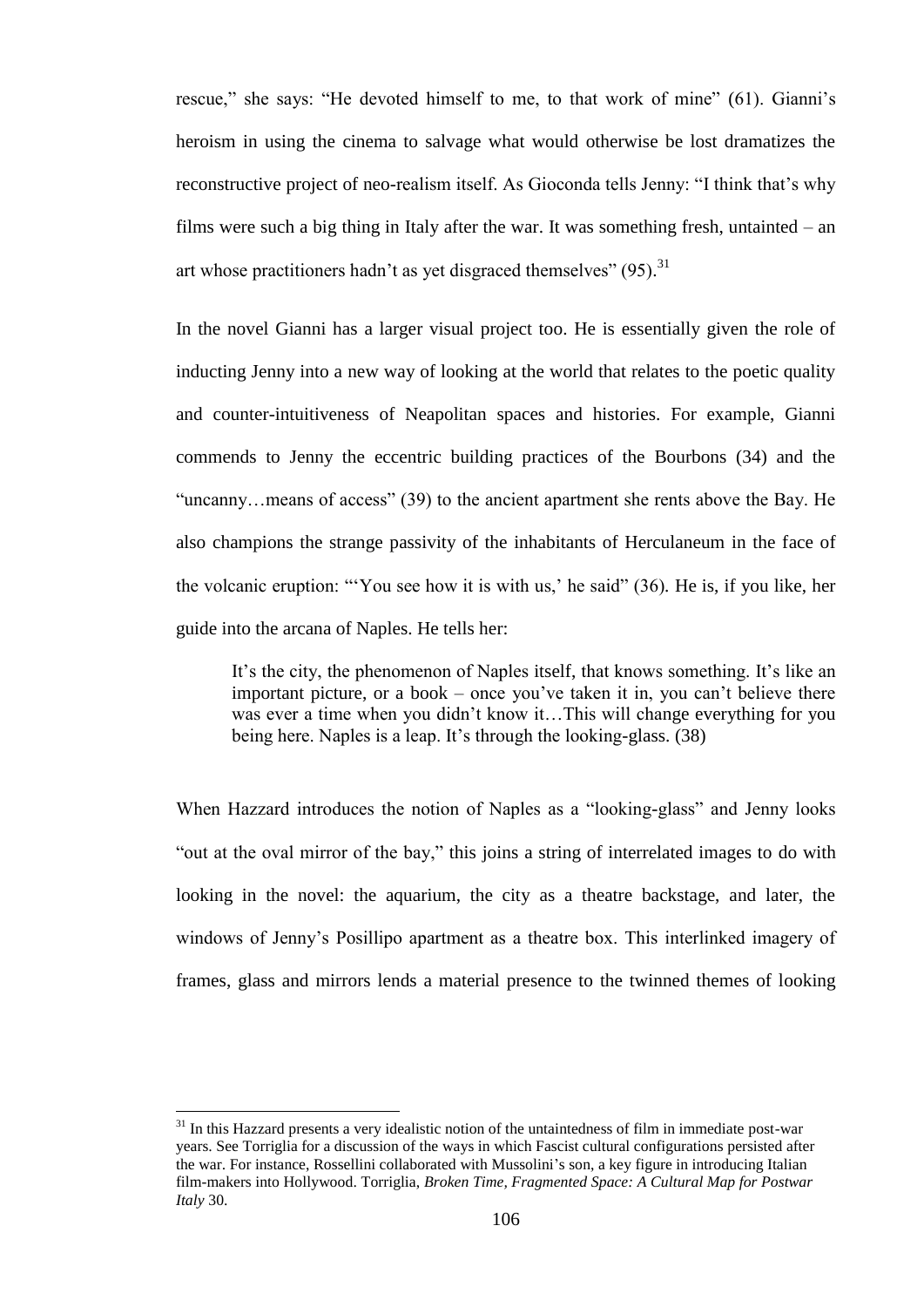and self-transformation.<sup>32</sup> Here, the ghostly imprint of film itself is submerged in this lens-like imagery.

Whereas Gioconda"s prose poem aspires, by its annexation of Dante, to speak for all Italy in the grand manner – *Del Tempo Felice* proclaims itself in its title as a kind of latter-day vernacular epic – the work that inspired it, Gaetano's painting, is far more modest and, the novel implies, far more important. In the same way that Gioconda"s and Gianni's film is contextualized by a contemporary arts' practice, neo-realism, Gaetano's style is given a historical contemporary marker by being compared to the work of the Italian painter-poet Filippo de Pisis (53).<sup>33</sup> And like *Del Tempo Felice*, Gaetano's "La Ginestra" or "The Broom" is also based on poetry, Leopardi's famous poem of the same name.<sup>34</sup> The painting represents symbolically the story of Gioconda and Gaetano's warwrecked love, but it is also the central symbolic image of the novel, holding as it does a special political and representational significance for the novel"s Southern Italian setting. The image of the flower is crucial, moreover, to the novel's correction of the cinematic point of view made dominant by *Journey to Italy*. As Nelson Moe has shown, Leopardi's poem signifies a revision of the picturesque tradition associated with Vesuvius and announces another way of looking, not from an idyllic distance (across the Bay or from the North) but in proximity to the volcano as destructive force. In fact, the view shifts to the top of the volcano itself, in all its "geological materiality."<sup>35</sup> In this way, argues Moe, Leopardi"s poem contains a critique of Northern, progressive ideals: we think we can distance ourselves from suffering through progress but the volcano, synecdoche for the South, reminds us that suffering is an ineradicable part of the picture

l

 $32$  See Capone for a discussion of imagery to do with looking in the novel and its relation to identity: Capone, "Shirley Hazzard: Transit and *the Bay of Noon*," 176-77.

 $33$  De Pisis, inspired by the metaphysical school of de Chirico, is best known for still lifes, especially those depicting flowers.

<sup>&</sup>lt;sup>34</sup> For an account of Hazzard's use of Leopardi's "La Ginestra" in *Bay* see Algerina Neri, "Ripening in the Sun: Shirley Hazzard"s Heroines in Italy," *Westerly* 28.4 (1983): 42.

<sup>35</sup> Moe, *The View from Vesuvius: Italian Culture and the Southern Question* 122-24.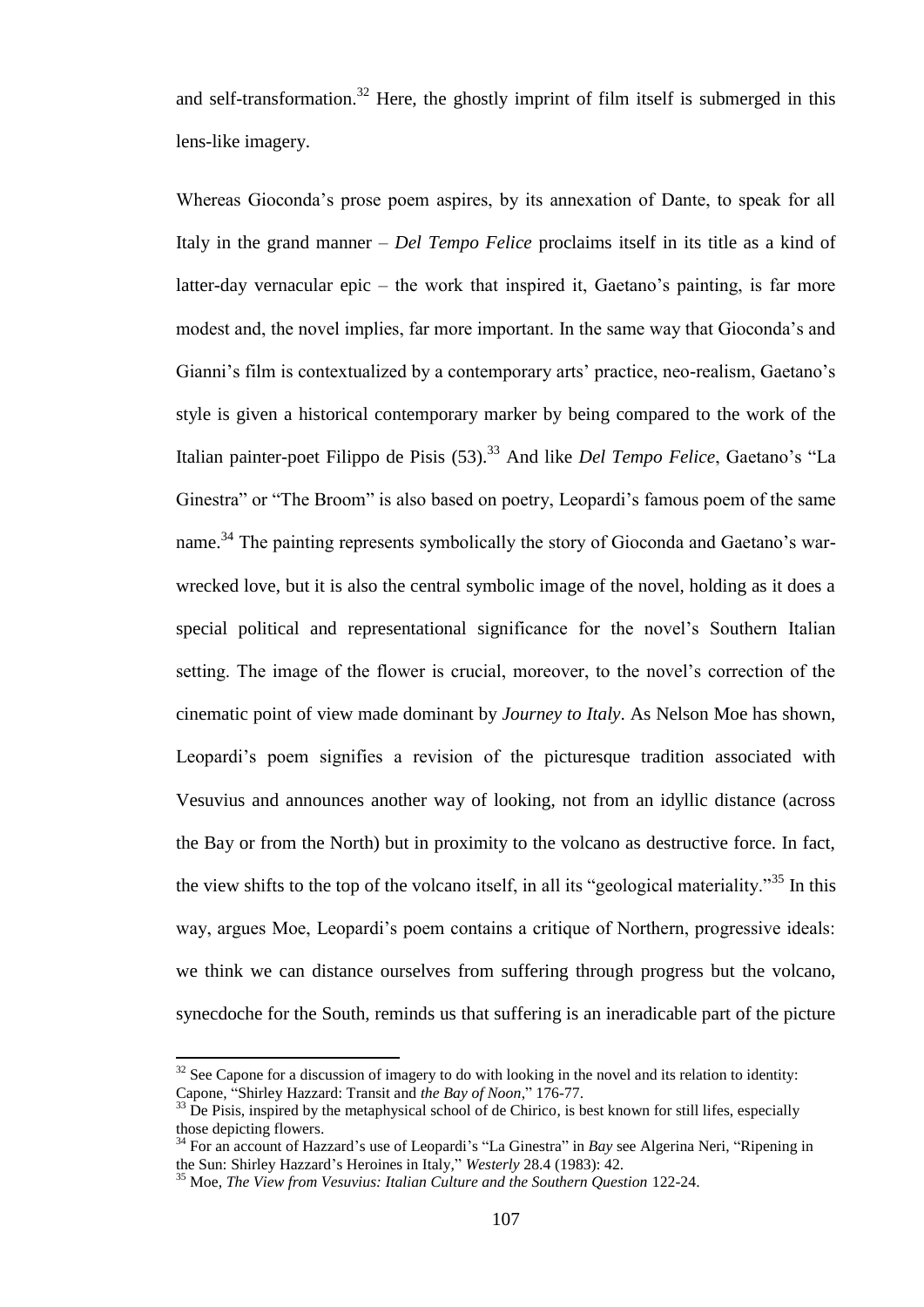and that human tenure on the earth is brief and fragile. This anti-picturesque summation of Vesuvius as exterminator is echoed by Jenny"s own observations:

That view of the Bay of Naples has passed the point where it can ever find its master, its Guardi or its Canaletto; has become virtually a comic sight in art, its configurations too intimately known, even to those who have never seen them, now to be revealed. It gives an impression of indifference to the role humanly assigned to it – as if it will go on, now, lending itself to posters, to chocolate boxes, without ever giving itself away; just as Vesuvius goes on absorbing the tributes of those it clearly intends to exterminate.(39-40).

The wild broom functions in Leopardi"s poem as a reworking of the lilies of the field, and despite its precarious position growing on the slopes of Vesuvius, returns each Spring, offering an image of frail defiance in the face of likely extermination.

Like Leopardi's broom, Gaetano is humble and lowly.<sup>36</sup> He is described in Gioconda's recounting of their lost love as being "solitary as a scarecrow, with the speech of a poor Roman" and "workman"s clothes" (54). A conscientious objector, he keeps on painting in an isolated fisherman"s hut south of Rome, where Gioconda finally joins him, until the landmine kills him – ironically, just after the end of the war in 1946. Gaetano"s story valorizes the practice of art as a form of political resistance. Leopardi"s image of the broom that he paints – wild and lowly – symbolizes this resistance itself, and in the reconstructionist landscape of the novel his own frail broom-like defiance offers an alternative to the taking up of arms in a return to a primal place and practice. His stance of art-making as resistance is contrasted to the active political resistance of Gioconda"s father:<sup>37</sup>

<sup>&</sup>lt;sup>36</sup> In his reading of Leopardi, Moe notes "[p]roximity and lowness are crucial to the representation of the true condition of humankind". Moe, *The View from Vesuvius: Italian Culture and the Southern Question* 124.

 $37$ This conflict between Gaetano and Gioconda's father makes visible the generational differences involved in responses to Fascist rule. See Torriglia, *Broken Time, Fragmented Space: A Cultural Map for Postwar Italy* 14-15.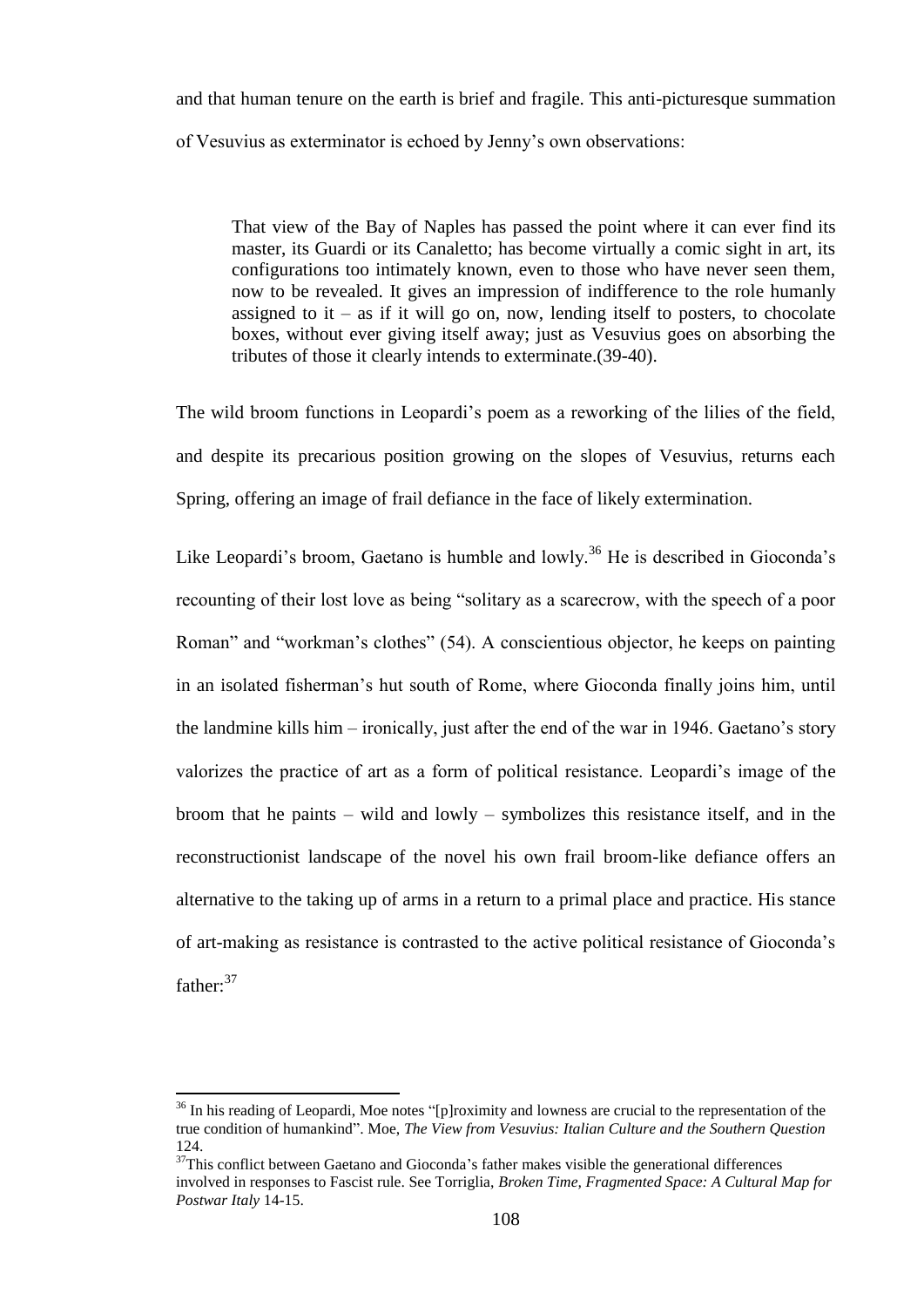To my father it was indecent, in those circumstances, to shut oneself in a room. Any resistance, organized or futile, seemed better to him than that. To the painter, it was the only course – to stay in one's room and go on painting.  $(57)$ 

Just as Gioconda"s poem is figured as a "message" sent by a "castaway" (61), the painting "La Ginestra" manages to encode and transmit in its single image all the power of Leopardi"s pro-South position. Together with this, the silent language of Gaetano"s broom is the flower language of a *memento mori*; it operates as it does in Leopardi"s poem to remind us that "our destiny is in the earth,"<sup>38</sup> to remind us of the dead. Like Michael Furey and Charles Lewington before him, Gaetano functions to remind us of death precisely because he was so singularly alive and authentic.<sup>39</sup>

Through this borrowing and reworking of Leopardi"s broom, which, it could be argued, becomes a floral symbol for the frailty and resilience of Naples itself, Hazzard finds a unifying symbolic scheme for her whole novel. The name Ginestra is echoed in all the central character"s names: Jenny, Gianni, Justin and Gioconda. This, Neri argues "does not mean that they are not unique, but that they share a frail mortality, and an ennobling determination to live more intensely, to flower more brightly."<sup>40</sup> The bright yellow of the broom travels beyond Gaetano"s canvas to recur as a colour motif throughout *The Bay of Noon.* It resurfaces in the detail of the yellow roses, "these ironic flowers of Naples" (31), that Jenny buys after her first real foray into the ancient heart of the city, and in her malaria-yellow skin towards the novel"s close. This recurring use of Naples yellow becomes closely associated with a painted city, a city buried under the weight of not only the threat of an active volcano but also the weight of its own visual history.<sup>41</sup>

<sup>38</sup> Moe, *The View from Vesuvius: Italian Culture and the Southern Question* 124.

<sup>&</sup>lt;sup>39</sup> Gaetano is represented as being "without postures, with no sense of a role" and he has steered clear of a public life in the arts in which "Integrity itself must be a pose." (54-55).

Neri, "Ripening in the Sun: Shirley Hazzard's Heroines in Italy," 42.

<sup>&</sup>lt;sup>41</sup> The Italian cinematographer Luca Bigazzi has noted the yellowness of Naples. See Caldwell,

<sup>&</sup>quot;Imagining Naples: The Senses of the City," 60.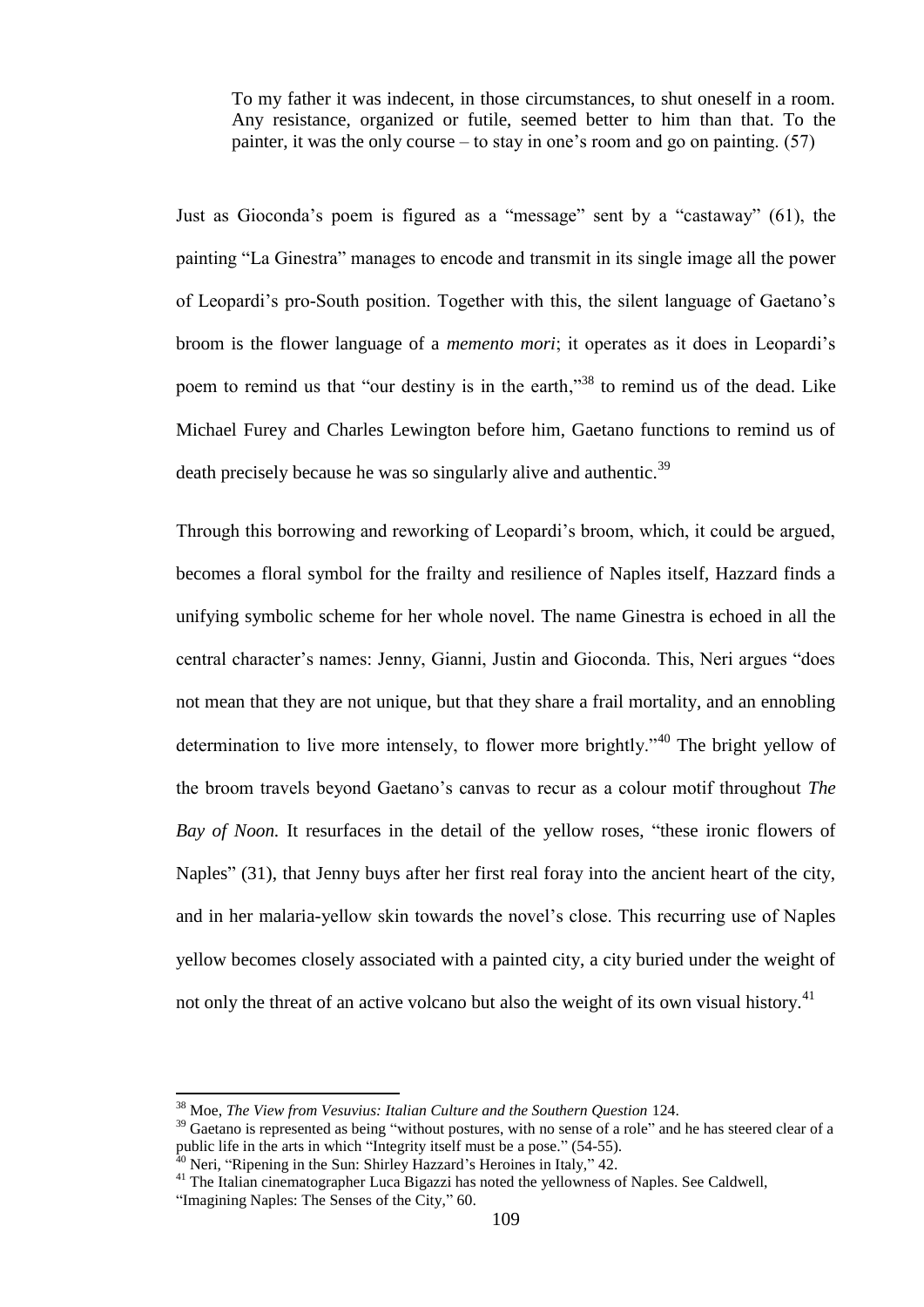Gaetano"s image travels in other ways too. In a mirroring scene of Gioconda"s father first glimpsing Gaetano"s work through the open doorway of a gallery in Rome, Gioconda stumbles across "La Ginestra" at a Madison Avenue gallery in New York:

The girl at the desk kept saying, "check your shopping bag. Check your bag, Miss," and I was staring at his yellow canvas across the room. They had a notice, *Please do not touch the paintings;* they should forbid the paintings to touch *you."* … "It was nothing unpredictable, was it, after all? But then I felt it like a violence done to me. Gianni and I had just become lovers. (62)

Gioconda's encounter with Gaetano's painting speaks to Torriglia's argument (quoted above) about the work of reconstruction, in part, also being the work of forgetting. She is drawn into the "light and carpet" of the gallery to keep warm but she cannot, as in the present scene of telling Jenny Gaetano"s history, keep the cold out. This recalls the kind of cold that Gabriel in "The Dead" tries vainly to prevent from streaming in.<sup>42</sup> But here Gaetano"s far-from-ghostly return also represents the robust materiality and survival of the painted image. $^{43}$  At its new home in New York, it speaks back to two statements made by Gioconda about the trauma she has suffered: that "the idea of Gaetano is always with me" (62), and that sometimes the best way to go on loving a place or a person is by missing them (52).

In these ways, then, the novel deals with the proximity and power of Rossellini's *Journey to Italy* by offering its heroine a very different kind of journey through the visual culture of the past, and by suggesting a very different set of social and cultural conditions for the inter-art relations that animate both novel and film. The art romance –

<sup>&</sup>lt;sup>42</sup>See David Seed, ""British Modernists Encounter the Cinema,"" *Literature and the Visual Media*, ed. David Seed (Cambridge: D.S.Brewer, 2005) 53. Seed discusses the literal and metaphorical uses of Gabriel attempting to shut out the cold in "The Dead".

<sup>&</sup>lt;sup>43</sup> The transit of Gaetano's painting to New York recalls the cultural migrations of Elvira Notari's *dal vero* films to that city. Giuliana Bruno argues that a visual synergy exists between New York and Naples because they are both restless cinecities. Bruno describes the ways in which a generation of immigrant Italians kept a sense of Italy in America alive through the commissioning of small films of their home towns. The painting "La Ginestra" shares with Notari's films a radical sense of regionalism. See Bruno's essay "City Views: The Voyage of Films" in Clarke, ed., *The Cinematic City* 46-58.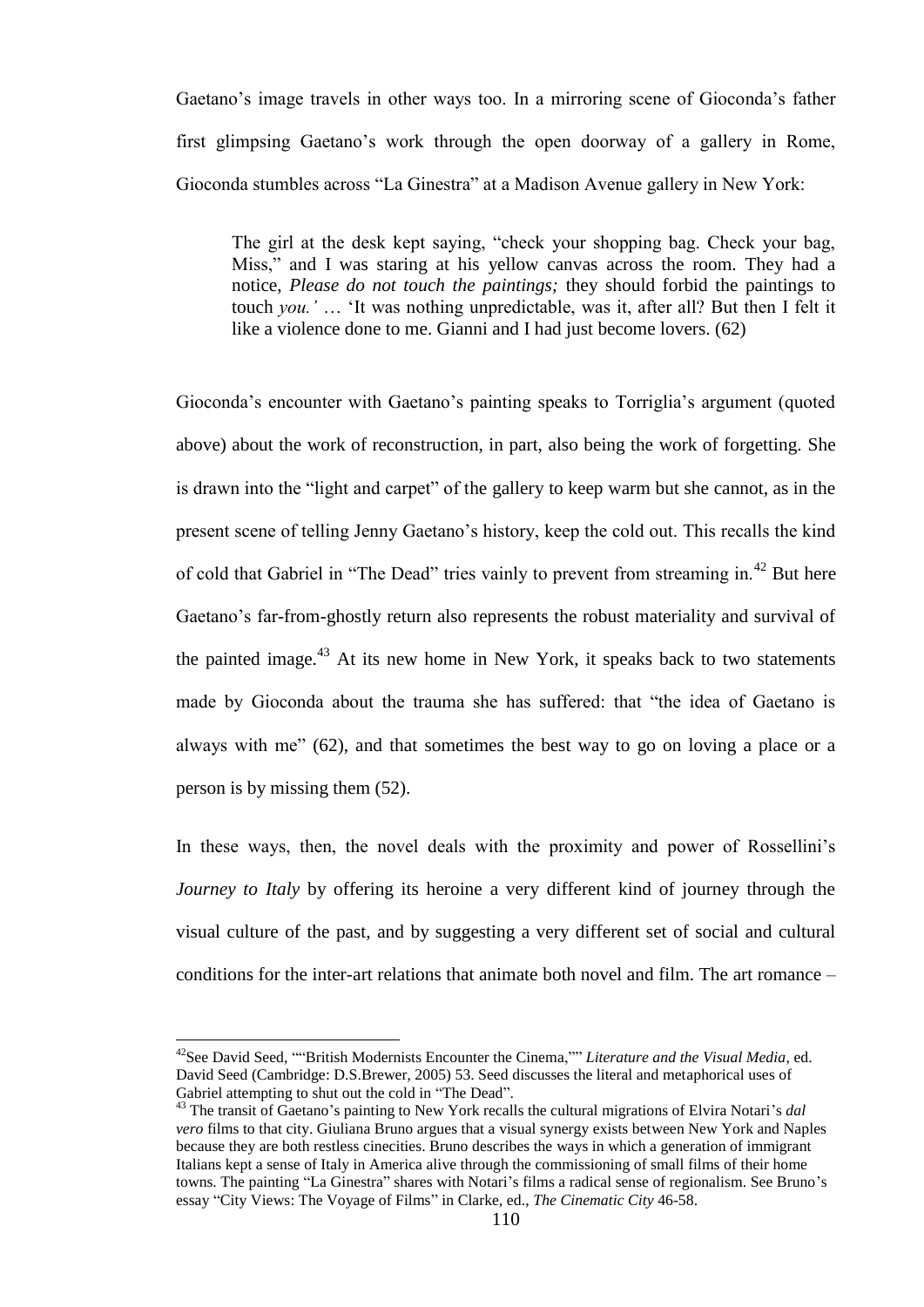the heroine's quest for authentic experience in the realm of the aesthetic  $-$  is in this fashion modified to explore those conditions, and the novel"s direct engagement with *Journey to Italy* is therefore of special significance to its wider themes. The imagery of *The Bay of Noon bears the marks of modernist literature's predictable interest in the* techniques of film, and the novel pays homage to Naples as a significant city whose cinematic identity emerges from the Grand Tour traditions of the famous panorama of the Bay.<sup>44</sup> In her extensive work on the visual culture of Naples, especially Naples in film, Giuliana Bruno has traced the ways in which this culture of viewing, of looking, developed out of tourist practice itself.<sup>45</sup> In this way, the Northern outsider heroines of both Hazzard"s novel and *Journey to Italy* are the distant daughters of those Grand Tourists who came to Naples to connect with the aura of a venerable past, who came to look. The danger is always, however, a certain reductiveness, a certain predictability about Neapolitan imaginary which the novel projects back to *Journey to Italy*, and is anxious to avoid in itself. In the chapter in which Jenny visits the ruined town of Herculaneum with Gioconda and Gianni, for example, the scene in which Jenny rebuffs Gianni"s advances is flanked by details that relate strongly to *Journey to Italy*"s recreation of a particular kind of Naples, one imbued by the irrational and the primal. The novel"s echoic use of Neapolitan song, donkeys blocking the road, and the fortune teller gesture to the ways in which it encodes a kind of clichéd napoletanità in these debased filmic supernatural details. In Mulvey"s reading of *Journey to Italy* she argues that "the inscription of the human figure onto celluloid is one more layer, one more trace, of the past fossilized in time."<sup>46</sup> Here, it could be argued, on a meta-narrative level, *The Bay of Noon* gestures to the fossil of the film it holds within itself.

<sup>&</sup>lt;sup>44</sup> For a discussion of the ways in which literary Modernism mobilizes film techniques see Seed, "British Modernists Encounter the Cinema", 48-52.

<sup>45</sup> See Bruno, *Atlas* 362-70.

<sup>46</sup> Mulvey, "Vesuvian Topographies: The Eruption of the Past in *Journey to Italy*," 98.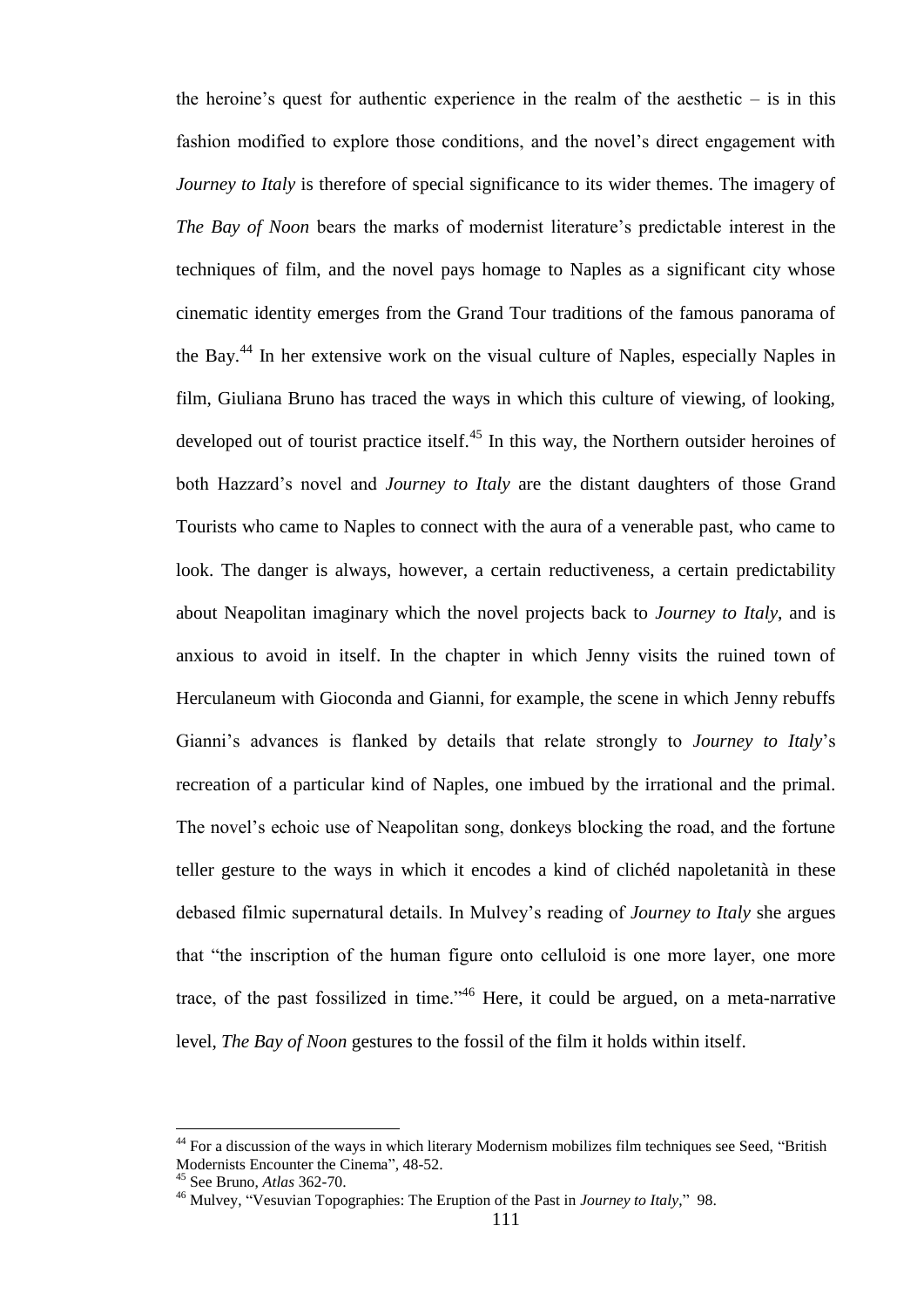*Journey to Italy* begins abruptly with forceful and soulful Neapolitan folk singing. It cuts from its credits to the representation of a journey by road, which, as Mulvey argues, has not only a narrative function but also a metaphysical one.<sup>47</sup> A little way into this journey South by road, the impatient, out-of-sorts travellers are slowed by a herd of oxen. In this crossing of borders they have crossed also into a space in which time moves differently and in which the rhythms of life are still linked more emphatically to nature.<sup>48</sup> In the exposition of Chapter Four of *The Bay of Noon* Hazzard draws on just such details to confer a similar sense of the primal languor of the South. Gianni sings as they drive along. Significantly, he champions songs by Libero Bovio and Salvatore di Giacomo that are specifically related to the revival of songs in dialect. Here, for atmospheric effect, Hazzard utilizes the "soundtrack" of the South, so well established in films like *Journey to Italy*.<sup>49</sup> And when Gianni's song is done, Rossellini's herd of oxen is replaced by "a dozen stunted donkeys" that apply "their muzzles humidly to the Maserati as it inched among them." (35). Jenny, Gianni and Gioconda are also, at this point, crossing over into a primal landscape.

Similarly, Jenny's trip to Herculaneum can be linked to Katherine's sight-seeing trip to Cumae. The guide placing Katherine in the pose of Christian prisoners chained by Saracens is echoed by Gianni placing Jenny in the niche of the Roman theatre. When the contemporary heroine plays statues with an idea of the shape of the past, the presentness of the past is forcefully represented.<sup>50</sup> The notional ground for which Cumae stands

<sup>47</sup> Mulvey, "Vesuvian Topographies: The Eruption of the Past in *Journey to Italy*," 96-97.

<sup>&</sup>lt;sup>48</sup> On a sense of the difference between Southern and Northern time see Mulvey, "Vesuvian Topographies: The Eruption of the Past in *Journey to Italy*," 97. On the South constructed as a timeless, ahistorical zone and the significance of the road journey post-war see Torriglia, *Broken Time, Fragmented Space: A Cultural Map for Postwar Italy* 119.

<sup>49</sup> See Bruno, *Atlas* 383-84. Bruno states that "[f]ilmic city tours such as Rossellini"s *Voyage in Italy*  [*Journey]* and Martone"s *L"amore molesto* have interestingly "pictured" the Neapolitan cityscape through its sound."

<sup>&</sup>lt;sup>50</sup> On the ways in which contemporary Neapolitans were seen as having a direct bodily link to bodies in the past see Astarita, *Between Salt Water and Holy Water: A History of Southern Italy* 248-49. Asterita writes that "the Neapolitan cleric, archeologist and museum curator Andrea de Jorio (1769-1851) compared Neapolitan gestures to those he saw on ancient vases and paintings. Neapolitan culture, he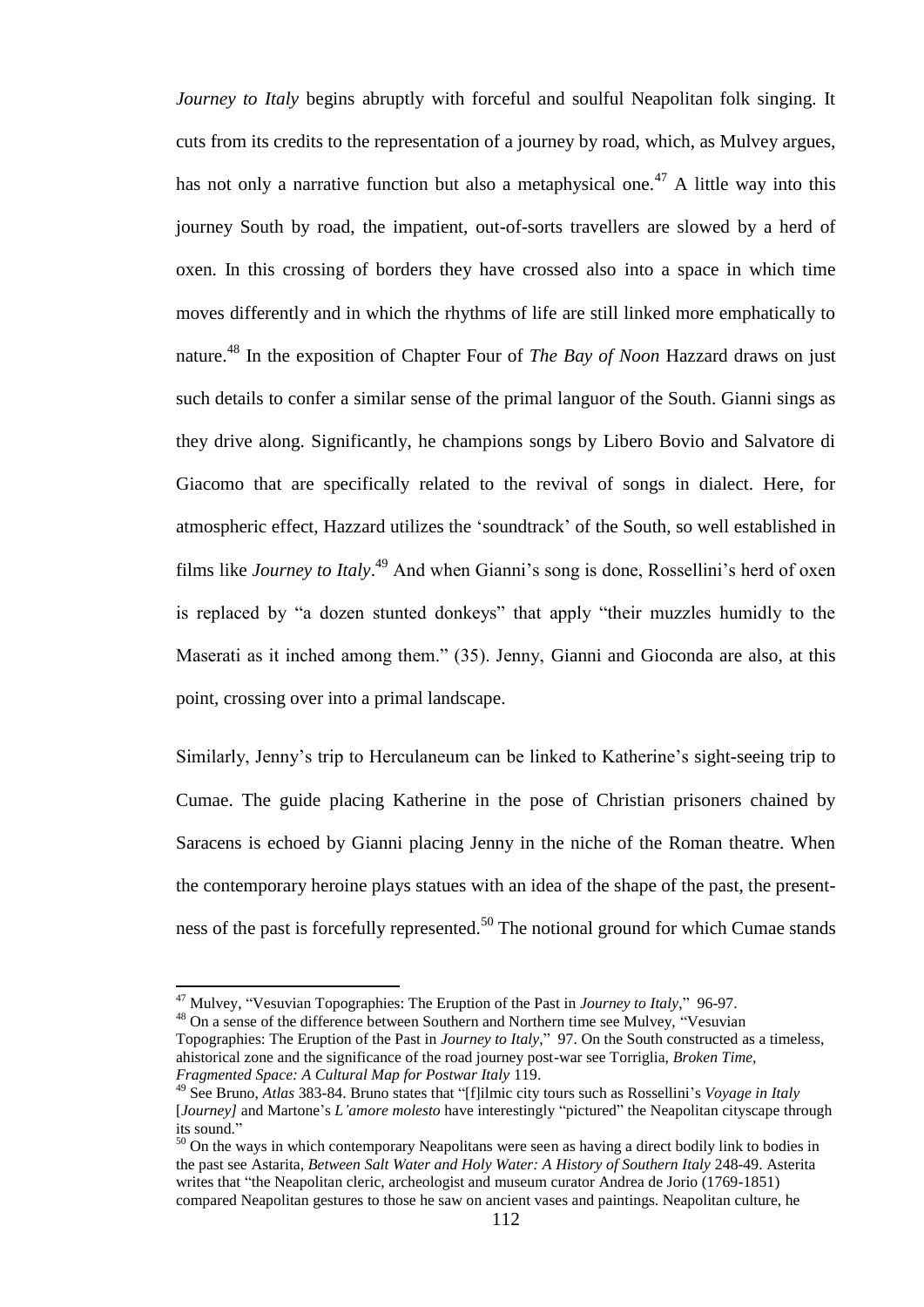is also carried over in other ways to the novel. As Mulvey argues, "Cumae brings with it an accumulation of resonance, trace and relic," being "a place of mystery, or rather "the mysteries," the "secrets of the religion, whether of the oracle or of early Christianity."<sup>51</sup> This oracular presence is replaced in *The Bay of Noon* by the fortune teller in the restaurant scene that occurs just after the visit to Herculaneum. This debased oracle, "her gypsy costume topped by a worn grey cardigan" (37), is at first, through the observation of Jenny and her companions, seen as a dubious figure. But the tone of the scene changes when the fortune that is told sobers the couple who have paid to hear it. This "premonition of loss" (38) suggests again the ways in which the power of the past so strongly haunts the present in Naples. The presence of the fortune teller in this scene creates a metaphysical level of inquiry too, or as Gioconda puts it: "The possibility that someone really knows, and has got the upper hand of it all." (38). Access to this epistemological plenitude is, in this scene, finally conferred by Gianni on Naples itself.

What Naples knows, finally, and what it has offered to Jenny, is a kind of consolation. In giving her a new past and a "place to miss" it also offers its great past. Its ancient backdrop, a constant reminder of catastrophe and human fragility, functions as a foil to the NATO men with whom Jenny works, men who are implicated in the idea of mass exterminations. Writing about a deep sense of the past Kitty Hauser argues that

[t]he archaeological imagination comfortingly saw the past as essentially ineradicable, despite the destructive and alienating effects of modernity, and of war. The past was not gone altogether, then; death, too, could surely not be final. The survival of the past in the landscape could function as a powerful metaphor for other kinds of survival – of nation, in particular; but also the survival of memory, the self, and the soul.<sup>52</sup>

concluded, perpetuated ancient life in living, bodily form." In Hazzard"s novel, Jenny sees Gioconda as vitally linked to an archeological past when she imagines her as an ancient bronze ( 86).

<sup>51</sup> Mulvey, "Vesuvian Topographies: The Eruption of the Past in *Journey to Italy*," 105.

<sup>52</sup> Hauser, *Shadow Sites: Photography, Archaeology, and the British Landscape, 1927-1955,* 55-56.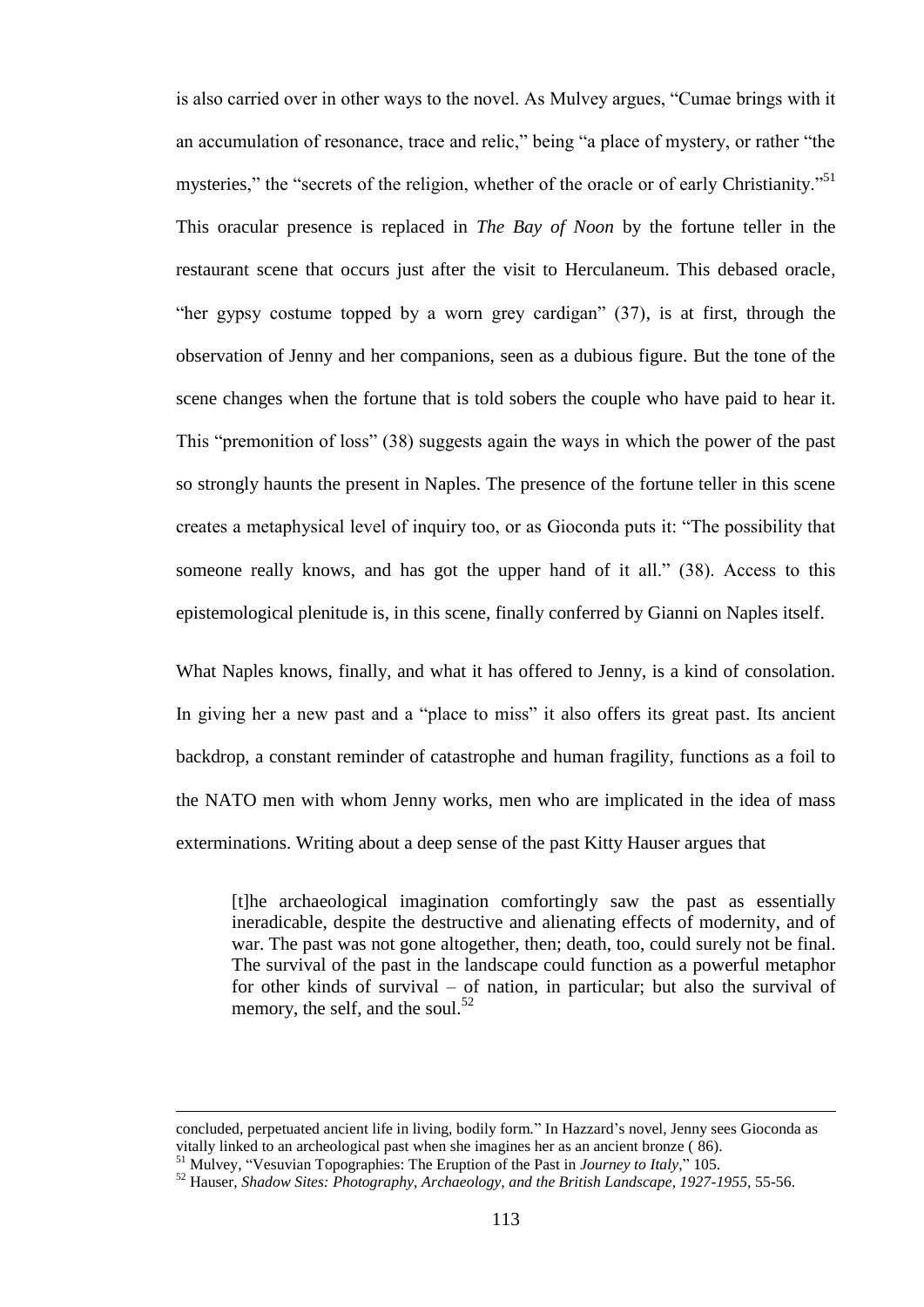Despite a history of catastrophe and trauma, then, and despite the extreme vulnerability of individual human lives in the face of such massive forces, Naples represents survival. Life continues in the shadow of the volcano, and the terrible clutch of death (expressed iconically in *Journey to Italy* as the clutched dead Pompeiian lovers) is also ultimately the embrace of life. For both *The Bay of Noon* and *Journey to Italy* the fundamental relationship between life and death is captured in the archaeological relationship between motionlessness and animation. Both Northern heroines are living a kind of life in death but they have entered a territory in which, as in Joyce"s story, the dead are more alive. They are reanimated by experiencing the consolations of a deep continuity between the present and the past that is realized in both film and novel in an interchange of imagery between that of stillness and animation: the empty spaces of the bodies underground reanimated by plaster (metaphorically the reanimation of a buried love); Gioconda stilled as an ancient bronze; and in the interplay between film and novel, too, one medium is rescued and comes back to life in another.

The novel"s layered inter-lacings of other texts, especially ones that belong to visual cultures, allows for an ongoing investigation of a dynamic between stillness and animation, a relationship that is laid down in the very histories of the buried cities and the presence of Vesuvius. Life goes on about the volcano but it holds the power to still time as it did in AD79. Writing on Fabrizia Raimondino"s Neapolitan world, Maria Ornella Marotti observes that "Neapolitans are caught between magic enchantment at the natural beauties of the bay...and a feeling of suspension over an abyss.<sup> $53$ </sup> This feeling of suspension is caught in Hazzard"s title itself in which the words "bay" (space) and "noon" (time) seem to hang in balance. The temporal turning point of noon confers the sense of a hinge between orders of reality that offers a secret space of possibilities.<sup>54</sup>

<sup>53</sup> Marotti, ed., *Italian Women Writers from the Renaissance to the Present* 176.

<sup>&</sup>lt;sup>54</sup> Midday and midnight are traditionally times of mysterious happenings. Jensen's Gradiva, an imagined frieze come to life, walks Pompeii at midday in Norbert Hanold"s dream.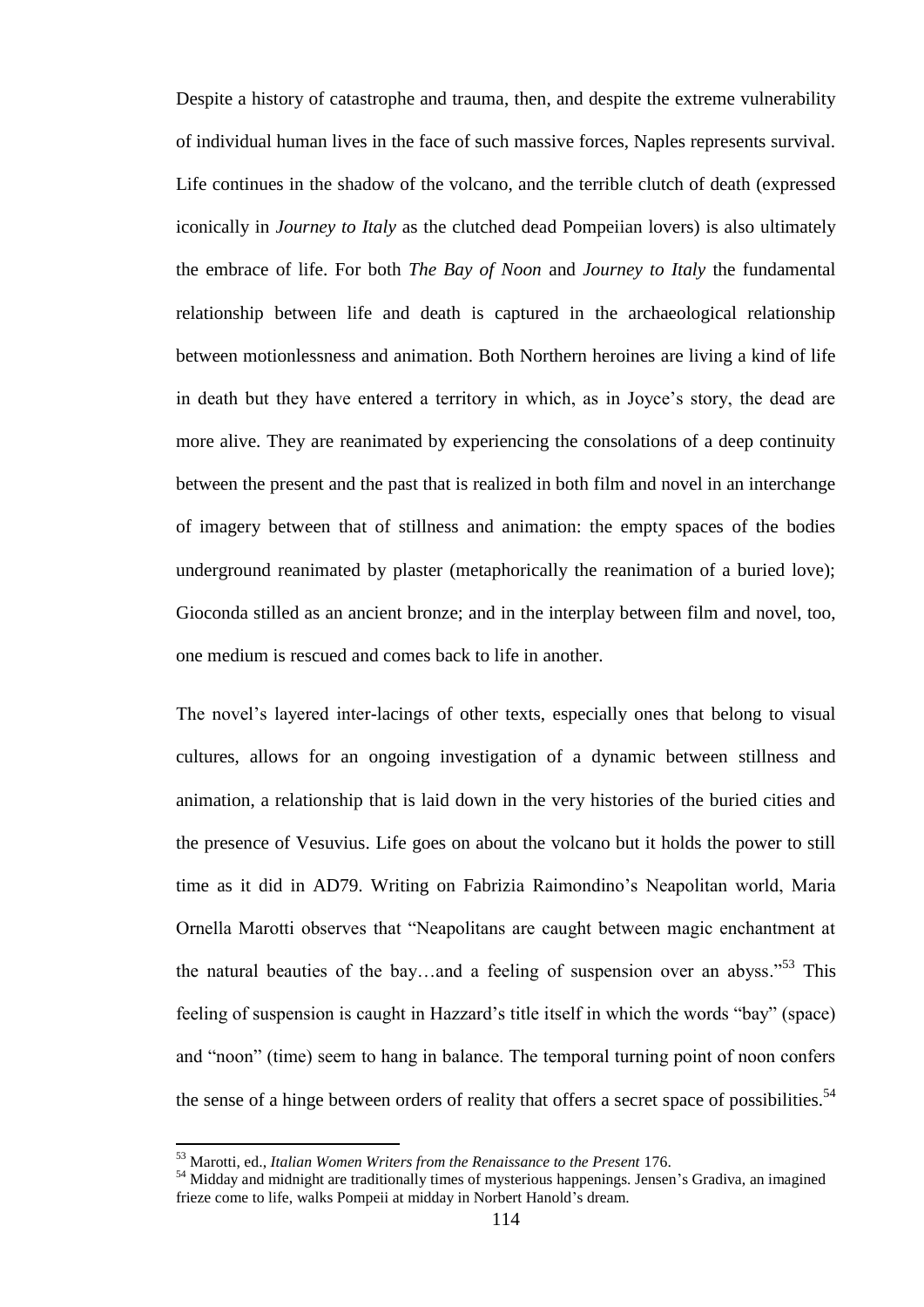It relates forward to the echoes of jumping through the looking glass into a space that promises transformation; however it is not a place in which to stay. It is only a pause.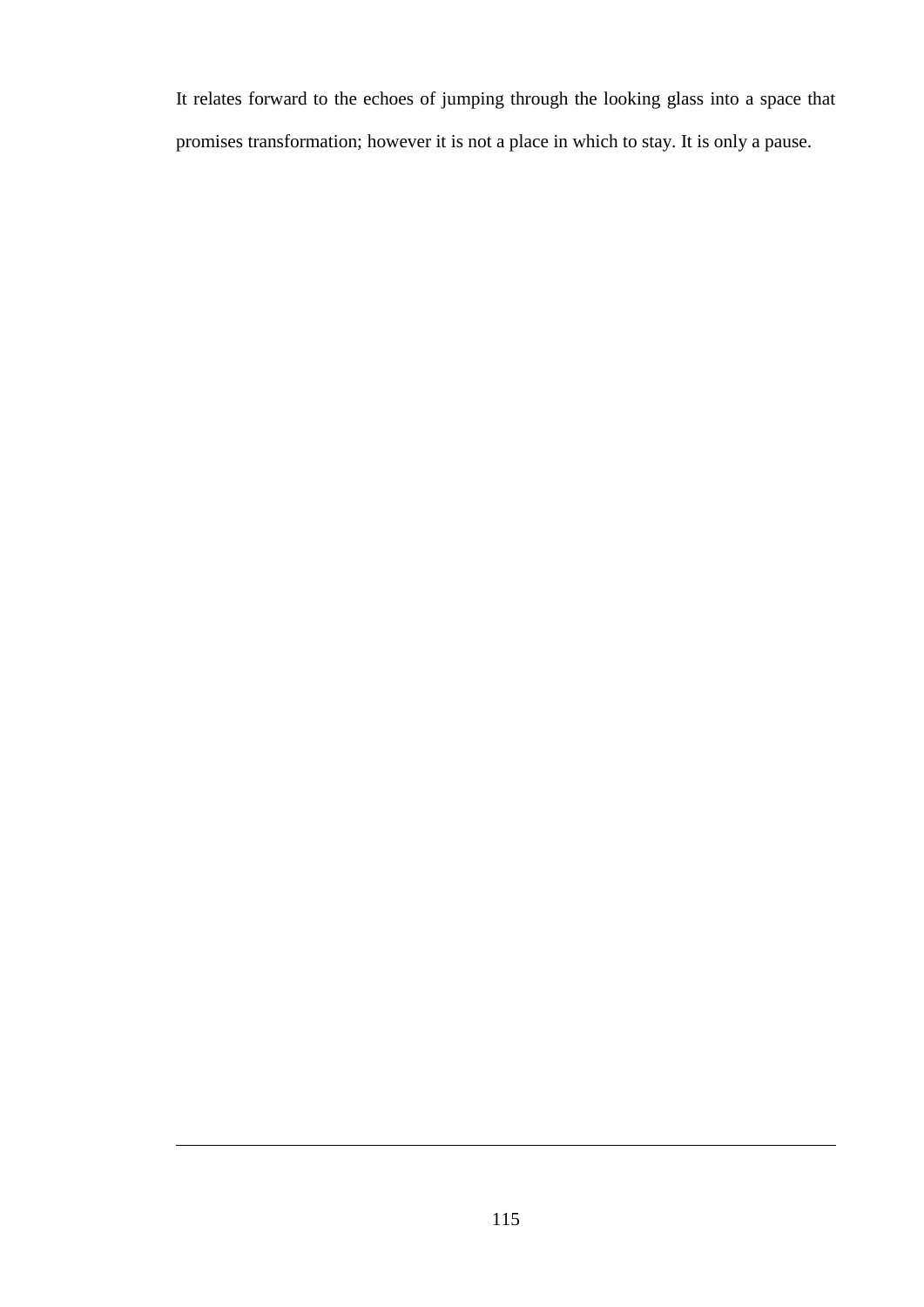## Conclusion

## Naples Inside-Out: *L"amore molesto*

Certainly, if you come to know Naples you will never cease to rail at its woes – joined in your laments by Neapolitans too courteous, perhaps, to inquire how other societies are likely to look by their third millennium.

(Shirley Hazzard)<sup>1</sup>

Persephone was used to death. Now over and over her mother hauls her out again.  $(Louise Glück)<sup>2</sup>$ 

The value of Naples, both socially and aesthetically…, may lie not in its pretended uniqueness but in its capacity for dispersal, for losing itself and thereby escaping the predictable.

(Iain

Chambers)<sup>3</sup>

Naples is obviously not a pause for the characters who are born there, however, and part of the problem in outsider representations is the extent to which the extreme hardship of life in a corrupt, decrepit, poorly governed metropolis is aestheticized, or at worst invisible. The art romance is a fantasy of the leisured – the Goethes, the Dickenses and Ruskins and Jamesons; the Katherines and Jennys – who are away from home for a time and are, as it were, writing back to a non-Neapolitan audience.<sup>4</sup> But there is no romance on the inside: that is where artists starve, as Gaetano does in *Bay of Noon*, or produce kitsch images of gypsies for the tourist trade, as Delia"s poverty-stricken, disaffected and failed artist father does in Mario Martone"s *L"amore molesto* (1995). Martone has

<sup>1</sup> Hazzard and Steegmuller, *The Ancient Shore: Dispatches from Naples* 242.

<sup>2</sup> Louise Gluck, *Averno* (Manchester: Carcanet, 2006) 76.

<sup>3</sup> Chambers, *Migrancy* 106.

<sup>4</sup> On Goethe"s love of Naples see Astarita, *Between Salt Water and Holy Water: A History of Southern Italy* 221. On the more ambivalent responses of Dickens and Ruskin see Verdicchio, ""O Cuorp" 'E Napule: Naples and the Cinematographic Body of Culture," 259. On Jameson's ecstatic response to Naples and its surrounds see Jameson, *The Diary of an Ennuyée* 195-244.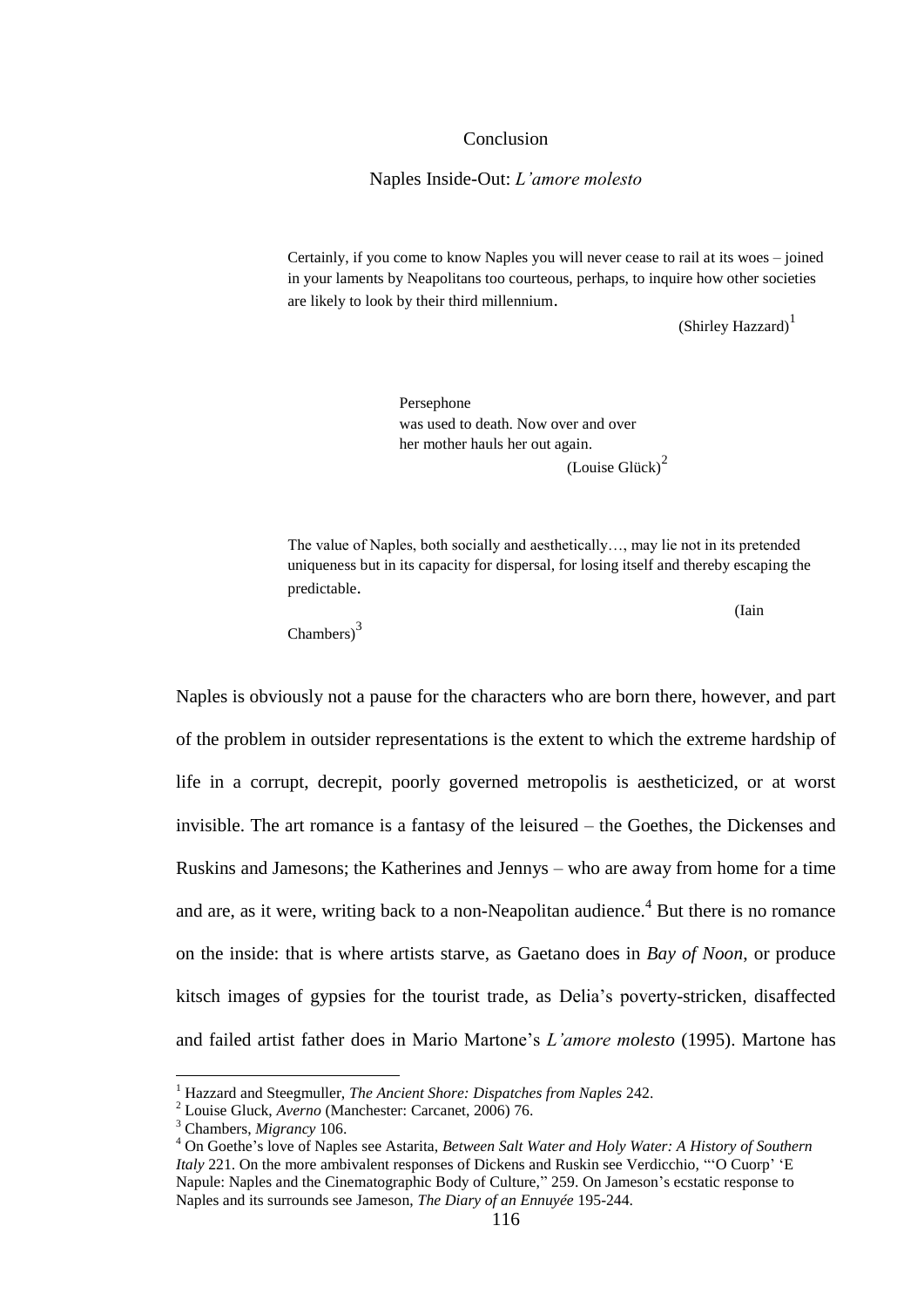openly acknowledged his debt to *Journey to Italy*, but interestingly his estranged Neapolitan heroine Delia is perhaps a more direct (if unknowing) descendant of Hazzard"s Gioconda, who survived a wartime exile in the Abruzzi to return to the bombing of Naples, and lost her lover to a land-mine. Throughout the novel Gioconda displays a complex, unsentimental and ambivalent love for the city of her birth, and for Italian culture as a whole. In Chapter 10 of *Bay of Noon*, Jenny glimpses beneath Gioconda"s façade to see "that she had come to hold herself steady, in the way that long-suffering women do, so that you can practically see the blows that have been rained on them, to which they have not bowed" (102). In this unguarded moment the body language is accompanied by the words of a folksong that Jenny and Gioconda hear drifting up to their apartment from a cockle-shell boat on the bay, music that issues, as Jenny remarks, from "a collective respiration" (101):

> Those who are right Let's admit they're right; As for those who are wrong – Let's admit they're right too. (102)

These lines express a shared ancient resignation that belongs to the singers and to Gioconda, who sings the words back to herself in the mirror and, by association, to the collective identity of Naples itself, the survivor of so many catastrophes and vicissitudes.

To conclude this reading of the three texts that share a Vesuvian trajectory of transformed identities, I want to argue that both these Neapolitan female characters perform a resilience that is aligned to the notion of Naples itself as a survivor. It is as if the accumulated experience of a place bestows on these characters a fortitude for which the place is itself renowned. This dynamic between place and character, it might be argued, is another version of the porosity which permits exchanges and flows between

117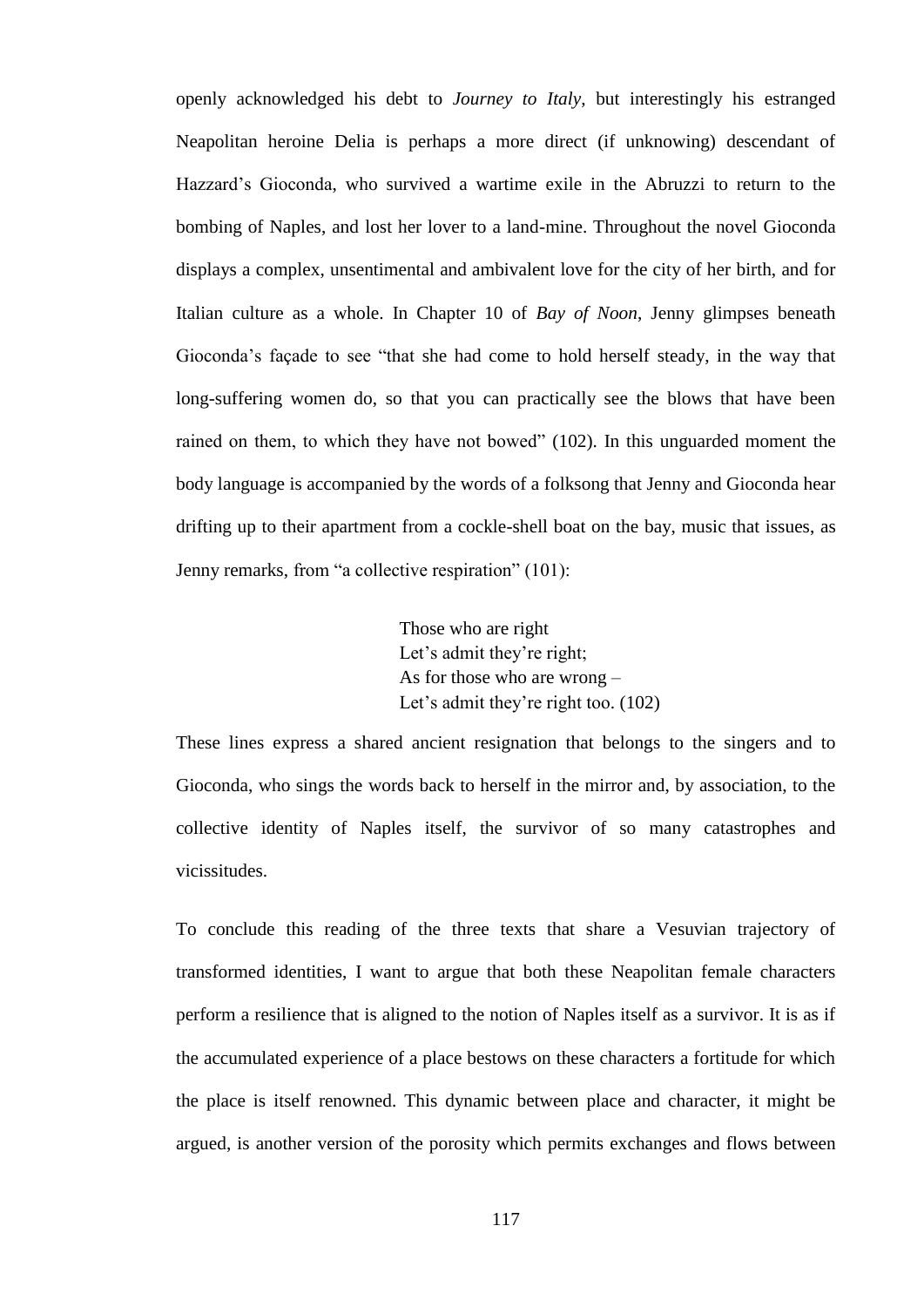character and place. This is echoed in accounts of the experience of Naples where, as

Hazzard notes:

Even the grandest edifices are not "monuments" but expressions of temperament in their nobility, their strangeness or sweetness, their theatricality. The simplicity with which, in all Italy, citizens will treat some great shrine as a familiar is almost reciprocal at Naples, where the very buildings draw vitality from the populace, who in turn seem nourished on color, form and line.<sup>5</sup>

In his record of a visit to the city, Jean-Paul Sartre put things less poetically than Hazzard, but he, too, remarks on the reciprocal relationship between the inside and the outside, people and place:

Walking down a street in Naples, we pass a clump of people sitting outside, busy doing everything the French do in private…The image forced me to feel the generosity and obscenity of the streets of Naples, where thousands of families turn their stomachs inside out…Everything is outside, you understand, but everything remains contiguous, interlinked, organically connected to the inside. 6

Here again we come across another version of Benjamin's Naples: the space that confuses the boundaries between interior and exterior. We also reencounter the metaphor of the belly which, as we know, has a long association with the old centre of the city and was used to effect by Rossellini in *Journey to Italy* to symbolize both vitality and the strong presence of women – in the form of both pregnant passers-by and shrines to the Madonna.<sup>7</sup> In Martone's *L'amore molesto* we will also find this specific image of the belly, and an emphatic continuation of the imaginative linking of Naples to the feminine. But, as Caldwell suggests, here we will see a "rendering of Naples from the inside" as the viewer journeys to the literal and figurative underworld spaces of Delia's childhood and birth city.<sup>8</sup>

<sup>5</sup> Hazzard and Steegmuller, *The Ancient Shore: Dispatches from Naples* 54.

<sup>6</sup> Simone de Beauvoir, *Witness to My Life: The Letters of Jean-Paul Sartre to Simone De Beauvoir*, trans. Lee Fahnestock and Norman MacAfee (New York: Charles Scribner's Sons, 1992) 64-67.

 $<sup>7</sup>$  In his essay on Naples Benjamin observes in the city centre "tenement blocks...held together at the</sup> corners, as if by iron clamps, by the murals of the Madonna." Benjamin, *One-Way Street* 170.

<sup>8</sup> Caldwell, "Imagining Naples: The Senses of the City," 57.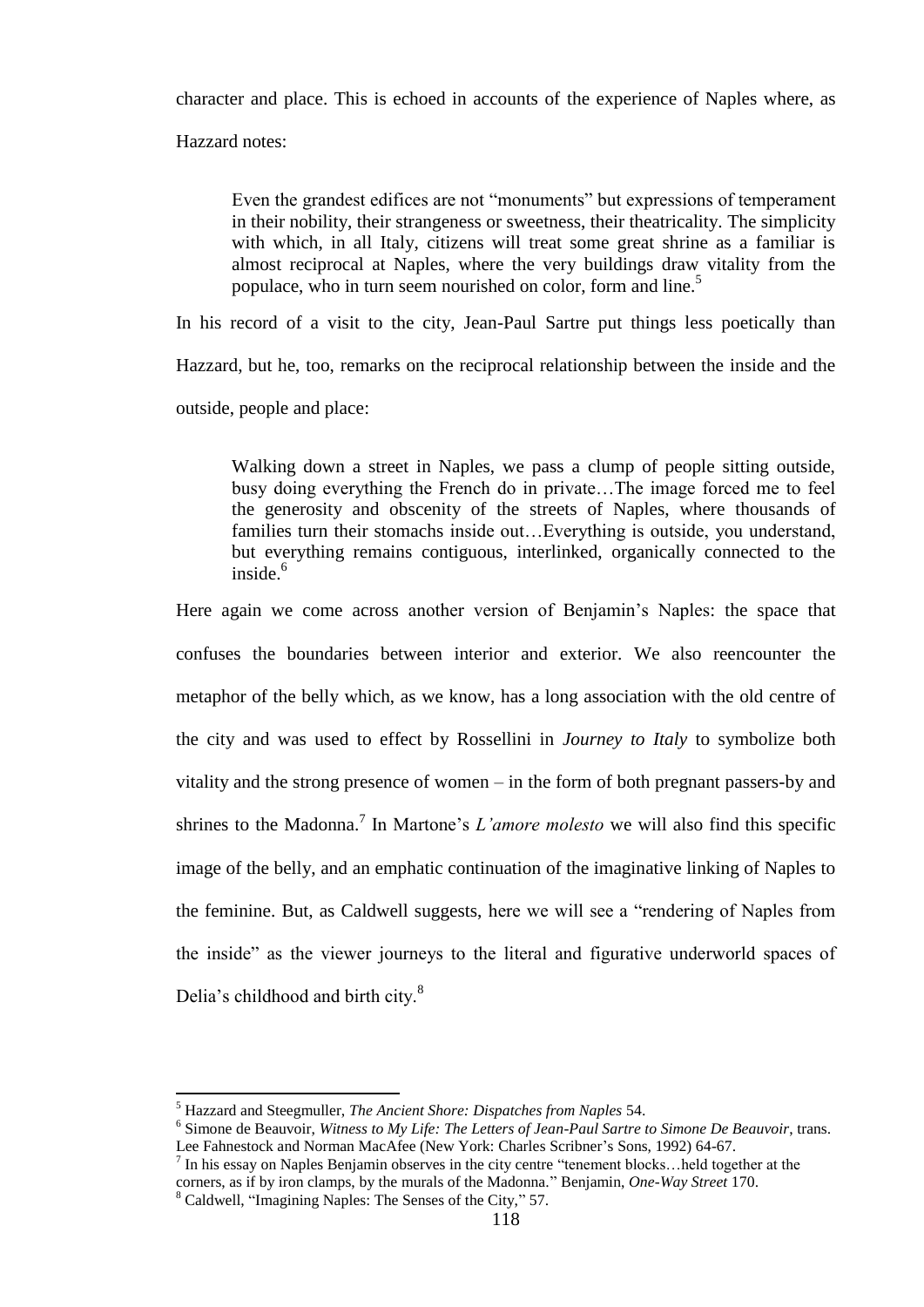*L"amore molesto* tells, once again, the story of a woman transformed by a stay in Naples. The Neapolitan director belongs to a generation of homegrown filmmakers, including Pappi Corsicato, Antonio Capuano, Stefano Incerti and Antonietta De Lillo, who came to prominence in the broader cultural renaissance of the 1990s with projects centered on the renegotiation of outsider images of their city. The so-called Vesuvian school of film makers has produced work that is naturally in dialogue with the freight of earlier cinematic images associated with the city and has been particularly concerned to distance itself from the clichéd and folkloric aspects of *napoletanità*, even though this might inform its work in knowing ways.<sup>9</sup> In the films of this generation, dubbed "the children of neorealism," we encounter the recuperation of Naples from the alien viewpoint. What these younger film makers share with Rossellini is their social engagement, which

parallels that of the old neorealists" assumption of social responsibility through film. The poverty of resources with which this new generation had to contend and the political ends of their films also can be traced to that earlier group…in addition to which their very lives and the places they inhabit were in the past the subjects of neorealist representation $10$ 

The Naples that Martone creates in *L"amore molesto* is unquestionably indebted to neorealism in its focus on the everyday lives of people, its refusal to romanticize its subject matter and setting, and, importantly, in the sense of its interest in a collective rather than a solely individualist vision. But other stylistic elements are also at work. In creating "an urban environment that seems to be both familiar and strange, contemporary and archaic," Martone blends this inherited realism with codes from film

<sup>9</sup> On the position that this new generation of Neapolitan film directors hold and their reactions to the representational history that they inherited see Bruno, *Atlas* 367-69. Bruno notes that "the new wave of Italian filmmaking…has its centre in Naples". See also Verdicchio, ""O Cuorp" "E Napule:Naples and the Cinematographic Body of Culture," 270.

<sup>&</sup>lt;sup>10</sup> Verdicchio, ""O Cuorp' 'E Napule: Naples and the Cinematographic Body of Culture," 260. Verdicchio refers to Martone, Corsicato and Capuano as "the children of neorealism" on this page.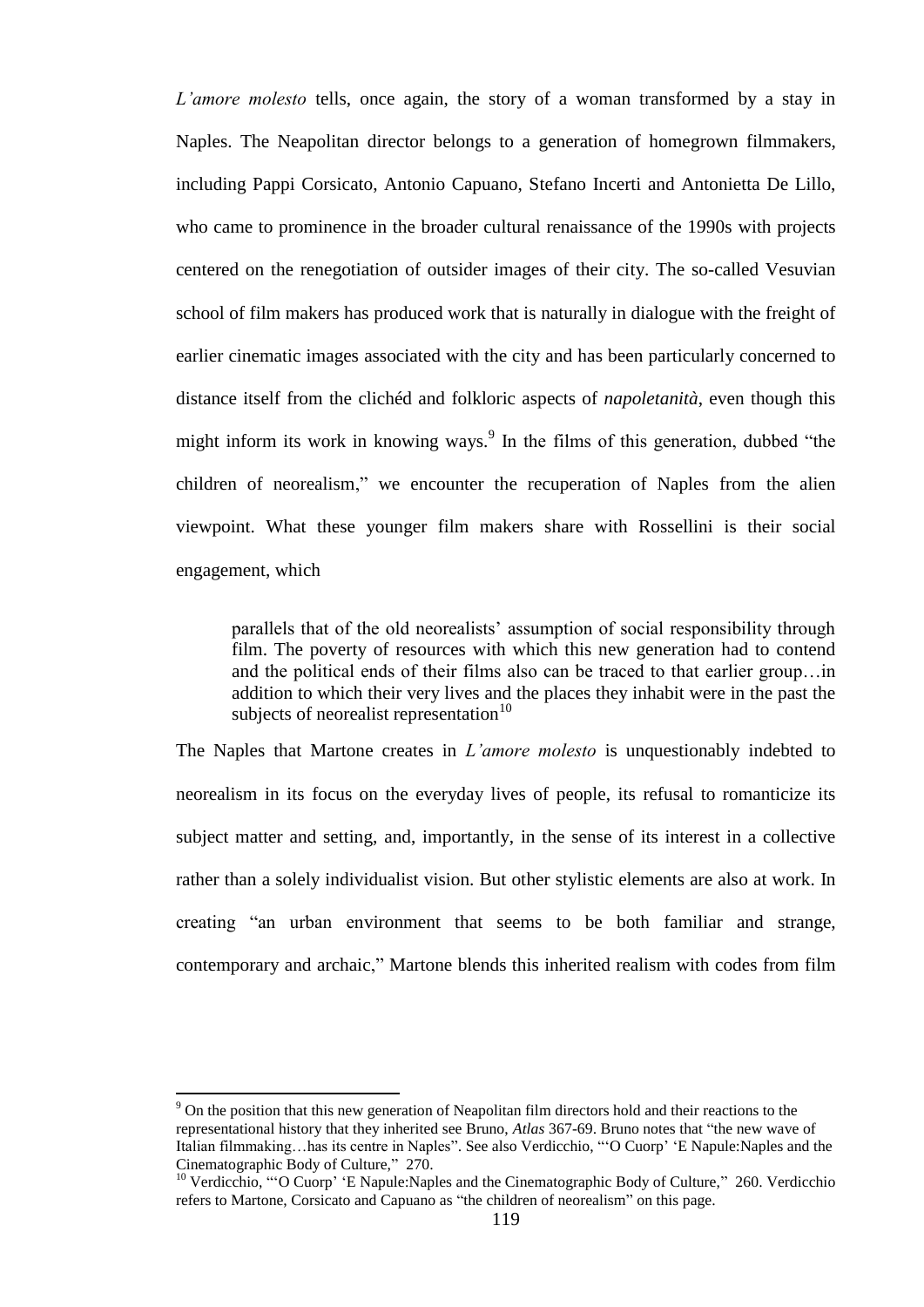noir and also from his background in theatre.<sup>11</sup> Martone's earlier involvement in the establishment of a Neapolitan theatre company, *Teatri Uniti*, is apparent in his film work in several ways: his ongoing collaboration with an ensemble of actors including Anna Bonaiuto (who plays Delia), his shot composition, and his commitment to the use of Neapolitan dialect, which, as O'Healy notes, has limited his film's audiences.<sup>12</sup> We can therefore say that Martone"s work is firmly rooted in the culture, and cultural industry, of its locale, and for this reason it also fits more broadly within the tradition of European art cinema, where the directors' lives and preoccupations strongly texture their film work.<sup>13</sup> We could say, then, that Martone's work is both profoundly local and international; and this is why Delia"s story is so powerful, because it speaks to both the particular and the universal. To the strands of social realism, film noir, and theatre, we could also add the mythopoeic. In *L"amore molesto*, we meet a Naples that is at once more gritty, dystopian and dissonant than those of Rossellini or Hazzard, and one that"s mythic quality does not belong to the imposed desires of an outsider"s views but is embedded in the psychic life of the place itself.

In *Journey to Italy* and *Bay of Noon*, place gets inside the central protagonists. What Katherine and Jenny have to learn remains, in the first instance, barely articulated, and in the second, "a place that could be missed" (145). At times, they both struggle to express the process of what exactly happens to them in Naples. But in *L"amore molesto* Delia"s task, as the estranged local, is to get back inside the city and the childhood secret that is buried there. There are no tourist views, no bay, volcano or petrified cities here, precisely because these are simply not the kinds of spaces that Delia has to come to terms with again. The weight of the past inheres instead in the shadowy film-noir

 $11$  O'Healy, "Revisiting the Belly of Naples: The Body and the City in the Films of Mario Martone," 239. On *noir* codes in *L"amore molesto* see Pauline Small, "Representing the Female: Rural Idylls, Urban Nightmares," *Italian Cinema: New Directions*, ed. William Hope (Bern: Peter Lang, 2005) 167.

 $12$  O'Healy, "Revisiting the Belly of Naples: The Body and the City in the Films of Mario Martone," 256.

<sup>&</sup>lt;sup>13</sup> Caldwell, "Imagining Naples: The Senses of the City," 56.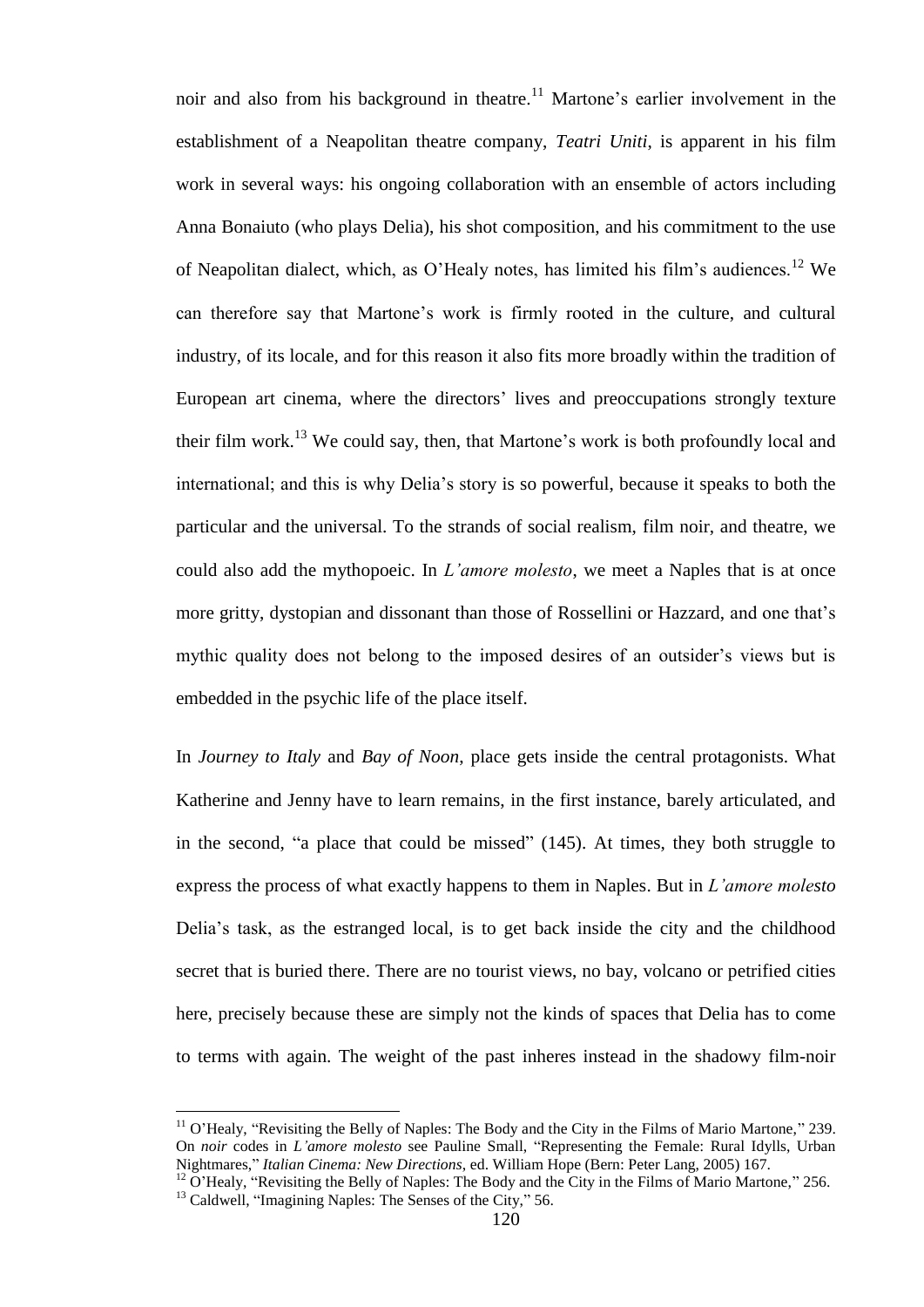interiors and alleys of the old city. It has been noted above that both Rossellini"s and Hazzard's texts also explore the anti-spectacular, but Martone's work is the most strongly involved with the revisionary project of representing Naples in this way, belonging to a generation, as he does, whose work is both a critique of clichés and stereotypes of the city but who still display a nostalgia for some of these.<sup>14</sup>

This complex relationship to the traditions of representing Naples belongs most emphatically to native-born artists, and it could be said that this type of envisioning has a double quality:

Naples is composed of two cities. The first consists of elements that have survived of the ancient city, still retraceable in the faces, language and behavior of the part of the population that has managed to resist modernization. The other aspect of Naples is composed of what has grown up around the old city like a parasite on a plant: the contemporary city, rife with real estate speculation, petit bourgeois competitiveness, and a tradition of corruption based on the collusion of political power and organized crime. These two cities are not isolated from each other; the contemporary city distorts many aspects of the older part, it vampirizes, feeds off it, transforming it into a phantasm.<sup>15</sup>

I want to put forward the argument that *L"amore molesto* is a dramatization of Martone"s notion of Naples as two cities in its insistent quality of doubling. Moreover, it is also an attempt to reconcile the two versions of Naples that Martone perceives and this process is interiorized in the experience of Delia"s return. In part, the film is a detective story. The initial and more straightforward mystery that it presents involves the death of Delia"s respectable mother in dubious circumstances. But this is only a surface layer of a much more complex story. When Delia returns from her chosen Northern home of Bologna to investigate her mother"s death, an interiorized detective counter-plot commences, still tied to the mystery of the mother but focused more fully on a traumatic event in Delia"s childhood. Perhaps it is she, after all, who has been dead,

 $14$  O'Healy notes that Martone's work is "not immune to some of the myths generated by those who have viewed Naples from the outside." O"Healy, "Revisiting the Belly of Naples: The Body and the City in the Films of Mario Martone," 242.

<sup>15</sup> O"Healy quotes this from Martone"s book *Teatro di Guerra: un diario.* O"Healy, "Revisiting the Belly of Naples: The Body and the City in the Films of Mario Martone," 240.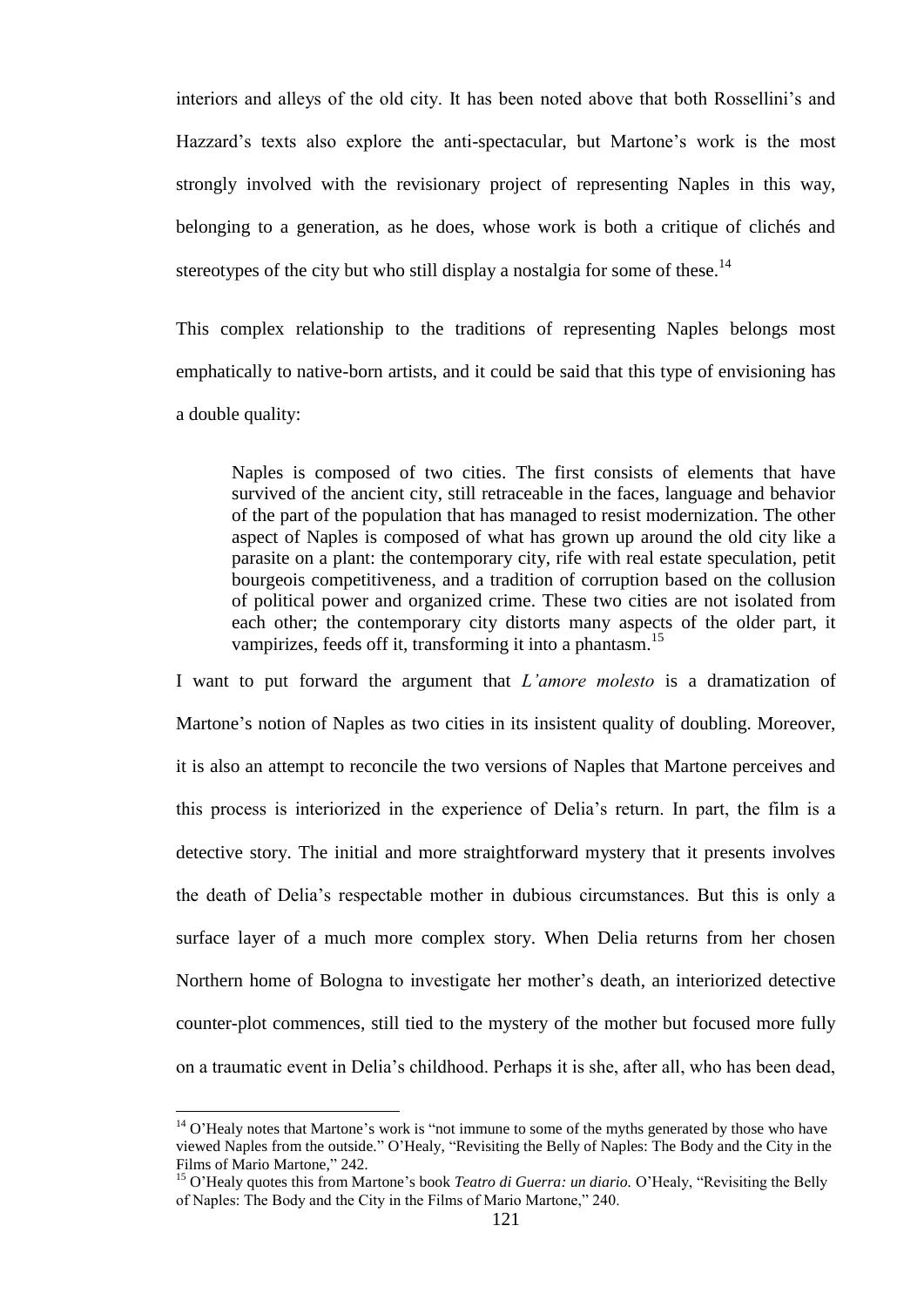or dead to a past that she must work out in order to heal and move on. As with the other texts about Naples that we have considered, we enter the territory again of the dead being more alive than the living. It is also, in this way, a story about a daughter and a mother "dead" or lost to one another through the violence of excessively patriarchal gender politics, a daughter who defines herself against both her mother and her mother city. Her tentative renegotiating of place brings Delia to a greater, more compassionate understanding of her mother"s life, and renews her connection to her early home and revitalizes her identity.

Doubling is the central structural premise of *L"amore molesto*, therefore. Its action occurs over two days and spans two time frames, the film"s 1990s present and the flashbacks to Delia's memories of her 1950s childhood. Martone's sense of Naples as two cities, "ancient" and "contemporary," emerges not only via these two timeframes and their representational differences, but also in the vestiges of the old within the new.<sup>16</sup> O'Healy notes the ways in which both gender roles and generation mark the ways in which character can move around the city, and also differences in their gestures and their language.<sup>17</sup> In the characters of Amalia, Caserta, and Delia's uncle, we meet Martone's ancient tribe corralled in a city they no longer understand. And we meet, as well, Delia's unease and bewilderment at these older, more dramatic, argumentative and politically incorrect modes of identity and expression. In the contrast between the older generation and Delia"s reaction to it, the film provides an image of two superimposed realities. Although Martone recognizes the damage that rigid gender roles have done to different generations of Neapolitans, and to both women and men, these are not judged

<sup>&</sup>lt;sup>16</sup> Martone's conception of an ancient Naples concealed inside a contemporary one, resonates with the ways in which the sense of a long past abides in the present in both *Journey* and *Bay.* It is interesting to note that this is linked particularly to the body and to gesture. Examples include the way in which the guides in *Journey* make comments about likenesses between bodies in the past and the present; and Jenny comparing Gioconda to an ancient bronze statue in *Bay*. In Martone, the emphatic gestures of the older generation seem outmoded and hold the sense of another time. Caldwell notes that ""pastness" forms an intractable aspect of Mediterranean cities and their associations". Caldwell, "Imagining Naples: The Senses of the City," 59.

<sup>&</sup>lt;sup>17</sup> O'Healy, "Revisiting the Belly of Naples: The Body and the City in the Films of Mario Martone," 254.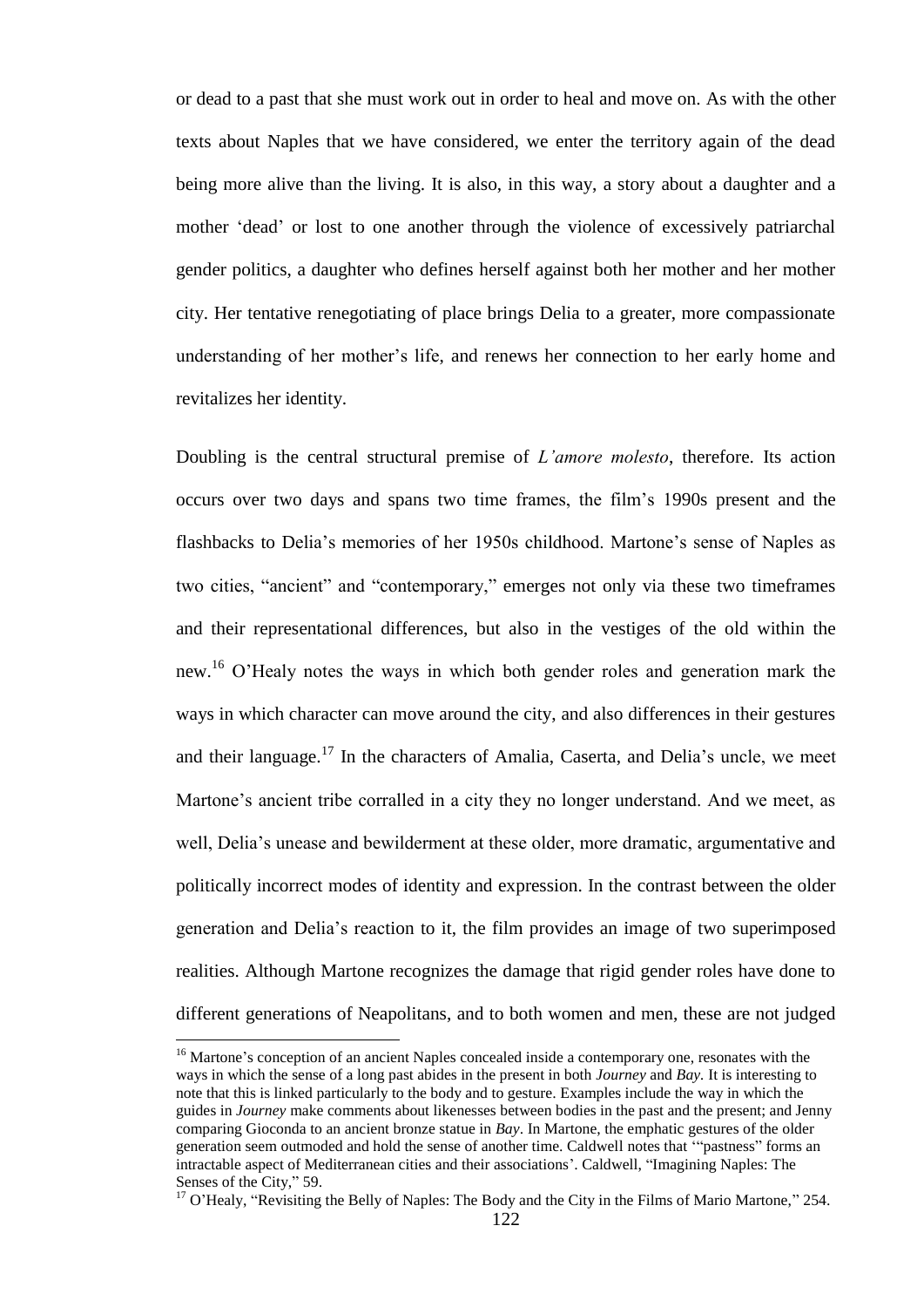excessively but seen as part of a larger and longer history of deprivation. Ultimately the film is an attempt to reconcile both a personal and a collective history of trauma to a more positive future.

Another striking quality of this creation of the sense of two cities is reflected in the ways in which Martone has managed to blend together a sense of the contemporary and archaic through a layering of social realism with the mythopoeic in a way that adds to our understanding of the relationship between the city and femininity. Caldwell points out that *L"amore molesto* is one of the only contemporary Italian films to explore in depth the mother-daughter relationship, and I would argue that one of the ways in which it does this is through female mythic figures strongly associated with the Naples region, although these are subtly embedded and do not intrude into the film"s contemporary *mise-en-scène*. <sup>18</sup> Martone draws strongly on the foundational mythic narratives of both Demeter and Persephone, and the siren Parthenope.<sup>19</sup> In addition to this, the film's highly symbolic use of colour imagery, exchanged garments, and underground spaces all work to augment this reading.

The Demeter-Persephone myth, which is deployed in the film loosely, not prescriptively, relates the story of a daughter lost to a mother, a daughter kidnapped by Hades, lord of the underworld. It is in essence a story about a female child swapping a matriarchal economy for a patriarchal one; and a myth about cyclical or seasonal recovery and renewal (through the ritual return of the daughter, who is won back for

 $18$  Caldwell argues that the mother daughter relationship is 'embedded in Naples'. Caldwell, "Imagining Naples: The Senses of the City," 61.

 $19$ <sup>19</sup> The connections between these myths and the Campania region are discussed by Jordan Lancaster. Both myths express geographical relations to Naples in that Demeter creates the Southern volcanoes in order to illuminate the search for Persephone by the sirens after her abduction. The most famous of the sirens was Parthenope who drowned herself after she failed to lure Ulysses. When Greek colonists found her naked body washed up in the Bay of Naples they named their city after her. Martone clearly references these myths in the relationship between Delia and Amalia; and in the image of Amalia"s body washed up in the Bay. For discussions of the myths of the Campania region see Jordan Lancaster, *In the Shadow of Vesuvius: A Cultural History of Naples* (London and New York: I. B. Tauris, 2005) 9-11. See also Hersey, *Architecture, Poetry, and Number in the Royal Palace at Caserta* 29-30.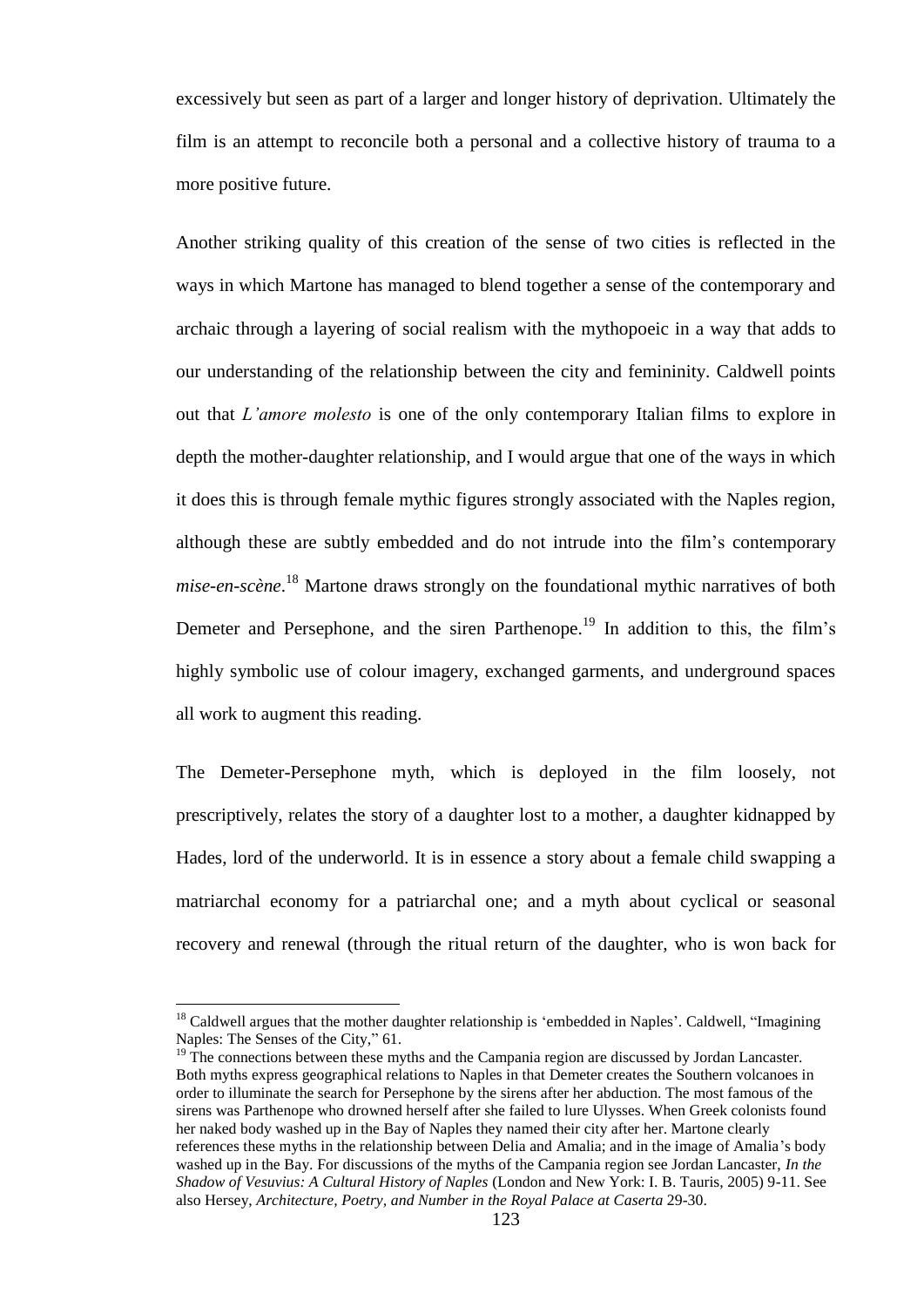part of each year). Its story of the interpenetration of spaces, the flight to undergrounds or underworlds, is told in some form in all of the texts considered here: like Katherine"s and Jenny"s excursions into hidden, eccentric spaces, Delia"s journey, too, goes into dark places that are symbolically linked to the work she must do. And like Katherine in particular, Delia must also "speak with the dead." When she first returns to her mother's darkly lit and dilapidated apartment she speaks to the strong presence of Amalia whilst applying make-up in the mirror: "You are a ghost. I don"t look like you," she says. In numerous small details, the film establishes that Delia has rejected the world of her mother, screened out the longing she still feels for her, and rejected at the same time her mother city and the dialect of her mother tongue. This is shown simply and dramatically in the interpolated memory scene in which Martone directly references the tradition of thinking about Naples as a belly city. Amalia, in response to a direct personal question, encourages an unwilling Delia to touch her aged belly, from which her daughter physically recoils (see figure 9). The traumatic memory of being abused as a child by a family friend is so deeply repressed that she has transferred this event onto her mother's sexuality as a pretext for its denial. Delia's character is established as educated and androgynous, whilst her mother"s character vacillates between the respectable matron and a more sexualized, unpredictable identity. In both time frames of the film, Amalia is also represented as the archetypal attentive Neapolitan mother, and the grown-up Delia is represented as being at pains to reject both her mother"s ministrations and the values that accrue to this identity.<sup>20</sup> But as colour symbolism and the exchange of garments suggests in the film, these feminine roles are not fixed. $2<sup>1</sup>$  These devices underscore

l

 $20$  For a discussion of the Neapolitan mother figure see Small, "Constructing Identity in Neapolitan Cinema," 205. Small argues that whilst the film representation of the Neapolitan mother figure shows a strength and power, it is still ultimately a restrictive gender identity. She goes on to suggest that the representation of female characters in the younger generation of Neapolitan filmmakers naturally challenges such stereotyping.

<sup>21</sup> In identifying colour as part of the mythopoeics of the film it is interesting to note Mary Beth Haralovich's argument about the 'two contradictory impulses' of colour use in films 'towards realism and towards spectacle". She goes on to explain that colour "has the ability to reproduce the "natural" look of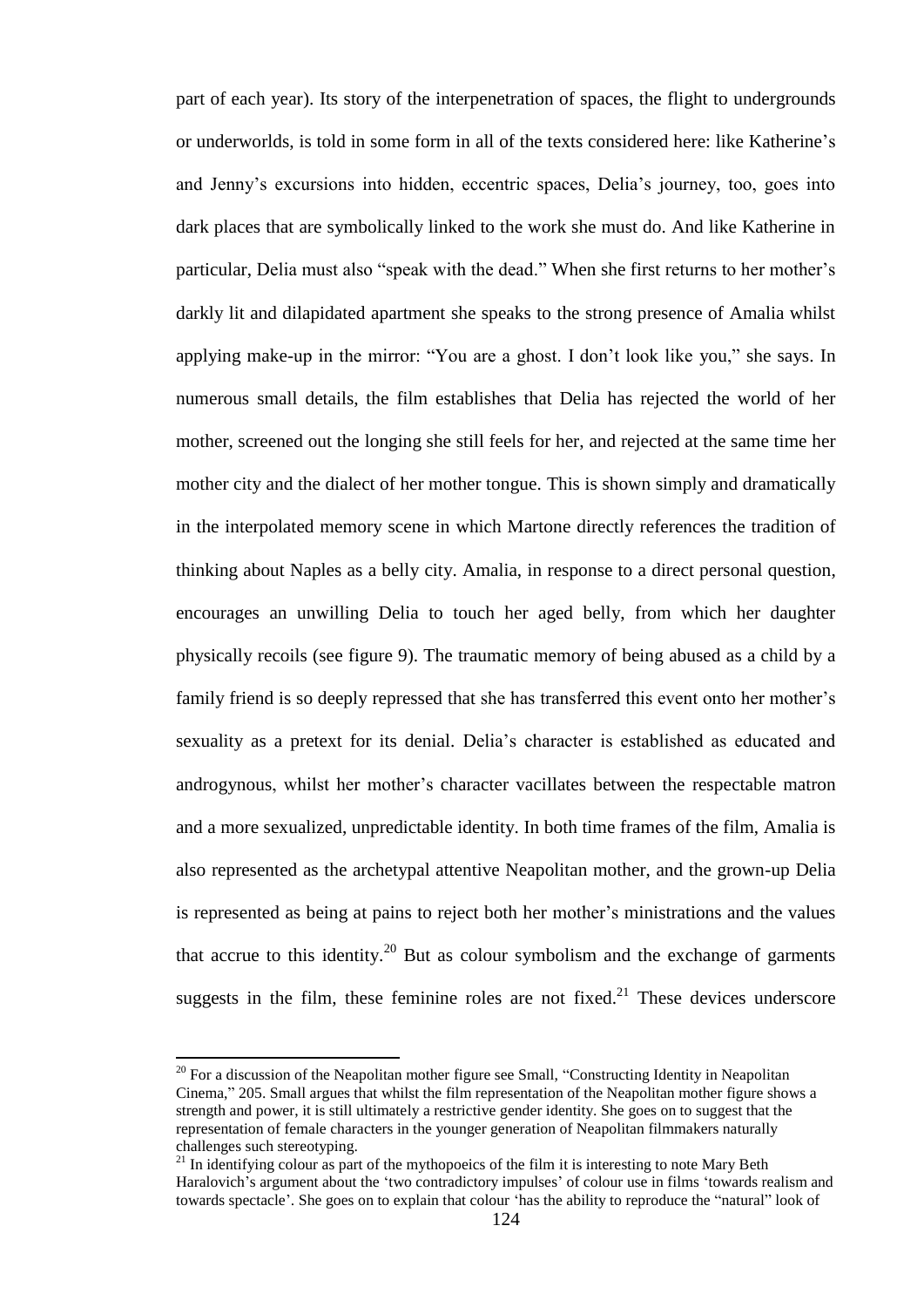Martone's theatre background with the simplicity and elegance of stage costumes; they also belong to part of the way in which the Demeter-Persephone myth resonates throughout.

The ubiquity of undergarments in the film seems strange at first, but it has multiple meanings. On a realist level it is used to represent the tiresome task that Delia has to deal with after her mother"s death when she discovers a bag of worn out undergarments left in Amalia's apartment. These are also an image of prudence and poverty and also perhaps a signal of Amalia renouncing the stringencies of her earlier life. But there are other nuances. Delia is literally trawling through her mother"s underwear to try and make sense of the latter's mysterious death, but in so doing the garments become a metaphor for feminine intimacy itself. She is getting closer to a naked truth and closer to what her mother has to say to her beyond death. In a broader structural sense the undergarment motif suggests that Delia"s identity needs to be rebuilt from underneath and within. The brand-new, luxuriously lacy brassiere that is found on Amalia"s dead body is the initial evidence, connected as it is through the film"s editing to the ancient centre of the town itself. A close-up shot of this garment as evidence dissolves into the next scene, a middle-distance shot of the *centro storico* superimposed on Delia who has buried her face in the brassiere (see figures  $10 \& 11$ ). The musical score at this moment creates an atmosphere of mystery and wildness. From the opening scenes of the movie, then, the city is inextricably bound up with mythic femininity in the form of the brassiere and the trace of its makers, the three Vs of the Vossi sisters – legendary makers of fine lingerie – who are since dead but seem to belong to an even longer sense of history, having in their triumvirate nature the air of the Fates or sirens. Amalia herself

the world and thereby evoke reality. Yet colour can also draw attention to itself and is therefore capable of disrupting realism". Mary Beth Haralovich, "*All That Heaven Allows*: Colour, Narrative Space, and Melodrama," *Close Viewings: An Anthology of New Film Criticism*, ed. Peter Lehman (Tallahassee: The Florida State University Press, 1990) 62. It is certainly the case that the use of colour in Martone"s film disrupts its realism.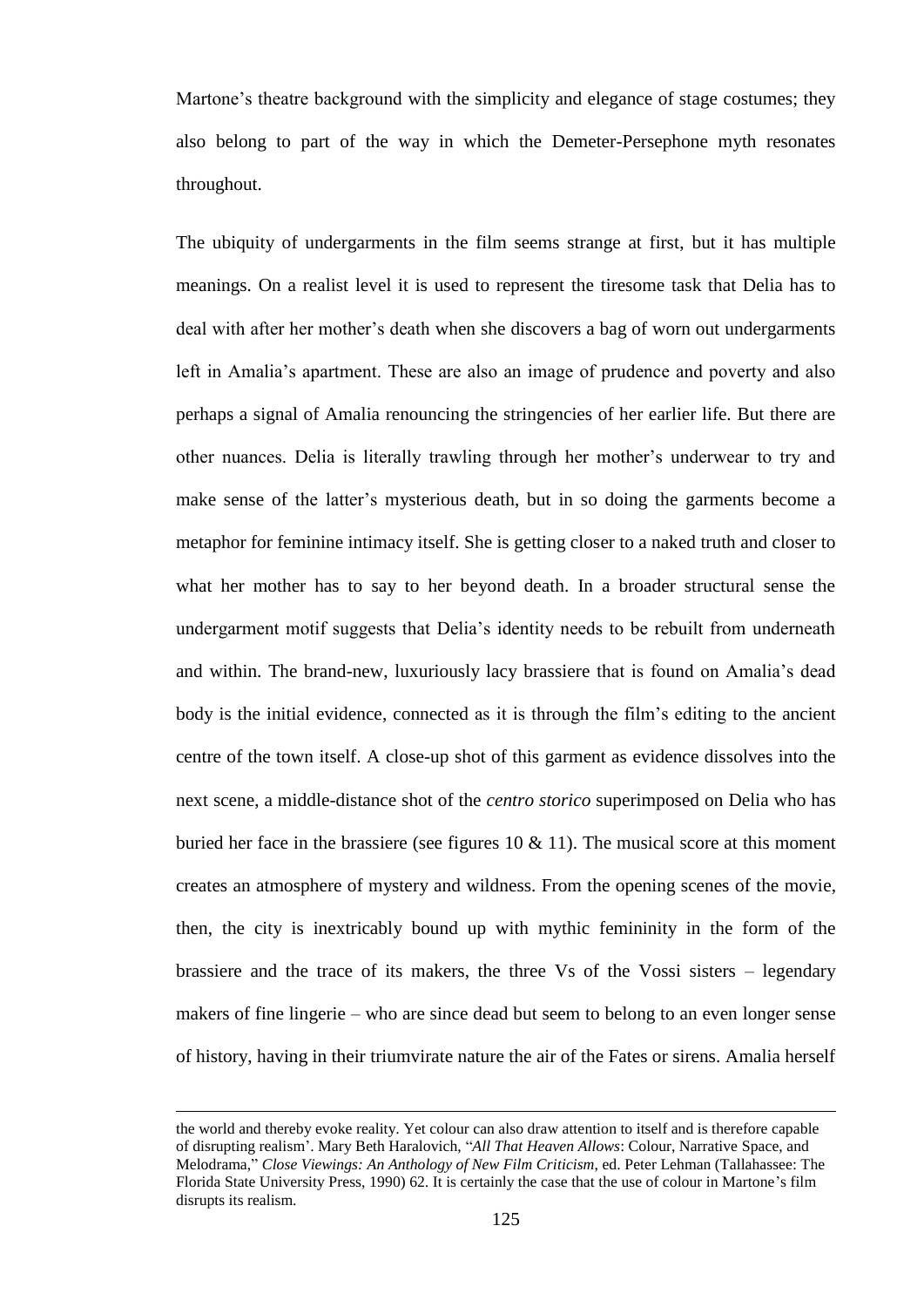is connected to the figure of Parthenope. Her naked washed-up body, as I have suggested, recalls the story of Parthenope"s own death and the founding story of the city. There is in this web of associations, I would argue, a parallel being drawn between myth and undergarment that suggests that myths are the undergarments of places themselves.

The economy of garment exchange in the film is bound up with the colours red and blue. From the opening shots of the film Amalia is connected to the colour blue and all the fifties flashbacks have a blue tint.<sup>22</sup> The old Amalia is connected to a worn blue suit, the garment that Delia finally tracks down in the lair of her mother"s old suitor, and that she puts on just before she is able to relive her childhood trauma. When Delia finally dresses in Amalia"s suit, her identification with her mother and her mother city is repaired as she gains a full and adult understanding of what had been repressed.<sup>23</sup> Blue seems to have a connection to both the past and to societal strictures, unlike red, which is connected in the film to sensuality. Amalia disappears on Delia"s birthday and in this sense the movie figures her death as part of her daughter"s present. Delia, drawn back to Naples because of a family death (as Katherine had been in *Journey to Italy*) experiences a heavy and unexpected menstrual bleeding at her mother"s funeral. This again connects the colour red to Amalia and also works to suggest a crossroads between life and death. It relates, too, to the symbolism of fertility and death in the Demeter-Persephone myth. The garment that Amalia has left behind for Delia"s present is a revealing red slip dress. Donning this garment and wearing it in the notorious neighbourhood of her childhood, Gianturco, forms part of the process by which she remakes her identity. There is a particularly memorable scene in which Delia walks in the red dress in a typical Neapolitan market. Enlivened by the life of the streets, she

 $22$  The palette of the film is in general very low-key and wintry. This connects to the Italian word for winter, Averno, which is also the ancient name for the entrance to Hell. This wintry palette makes the introduction of red all the more startling and effective.

<sup>&</sup>lt;sup>23</sup> See Verdicchio, ""O Cuorp" 'E Napule: Naples and the Cinematographic Body of Culture," 285.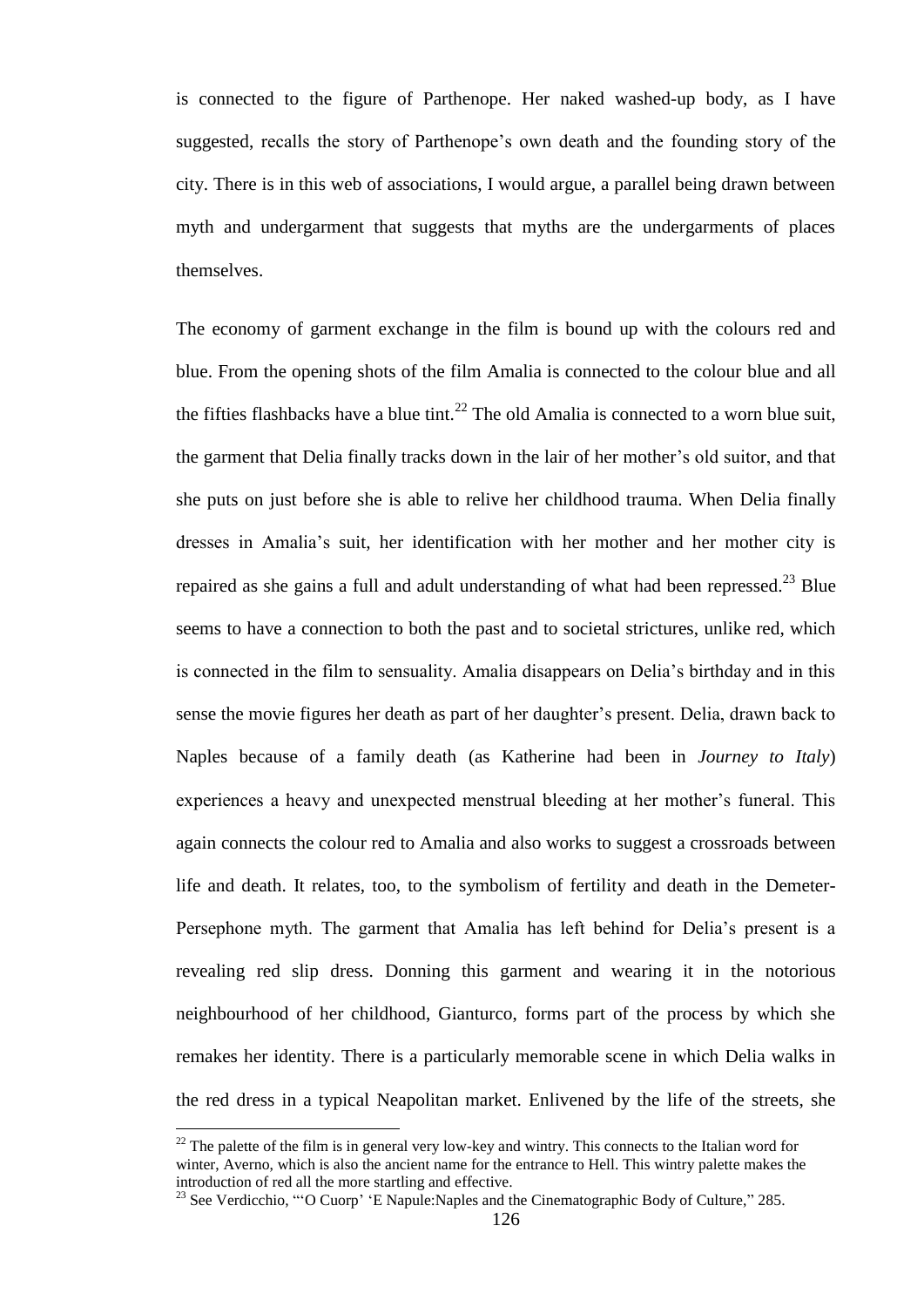buys a bag of cherries. This is a minor but significant detail as red fruit is associated with Persephone's return to the world above. On Delia's visit to her mother's aged neighbour, for the first time we glimpse her natural vivacity as she decorates herself and the old lady with ear-rings made from the cherries; a gesture that marks the beginning of a return and re-acceptance of her home. Additionally, the red fruit return us to the lyrics of a song that Amalia has always sung, a song about ripe cherries, love-making and the spring. In a subtle way, the film encodes Demeter's orchestration of Persephone's spring return.

This masquerade of rebuilding something from the inside out, from undergarments or slip to full suit, could be read as an allegory of the work of a younger generation of Neapolitan film makers who have had to try on myths associated with Naples in order to move beyond them. Verdicchio argues that Delia"s transformation could be read as an allegory of the revival of the city itself.<sup>24</sup> Just as it has been suggested that Gioconda represents Naples in *Bay of Noon*, the parallel between setting and character here is strong. And just as we saw the way in which actor and role overlap in the Bergman-Rossellini collaboration, the use of Anna Bonaiuto is also of interest in a reading of Delia as the embodiment of Naples. She is an actress strongly associated with the cultural life of the city, bringing to her role the integrity of a both a classical training and a long local theatre career.<sup>25</sup> Angela Luce's role as Amalia also refers to much more than itself. O"Healy notes a particular poignancy in the scene of her imagined death. After carousing by the fire on a beach dressed in gypsy garb, she tearfully removes her red clothes and walks naked into the sea. This scene encodes the end of the masquerade and her ultimate rejection of stifling gender codes such as the ones that belong to the exotic women that her husband used to paint. It is at this moment of reverie about the

<sup>&</sup>lt;sup>24</sup> Verdicchio, ""O Cuorp' 'E Napule: Naples and the Cinematographic Body of Culture," 285.

<sup>&</sup>lt;sup>25</sup> Small notes that Bonaiuto 'served a long apprenticeship in Martone's experimental Teatri Uniti group in Naples". Small, "Representing the Female: Rural Idylls, Urban Nightmares," 168.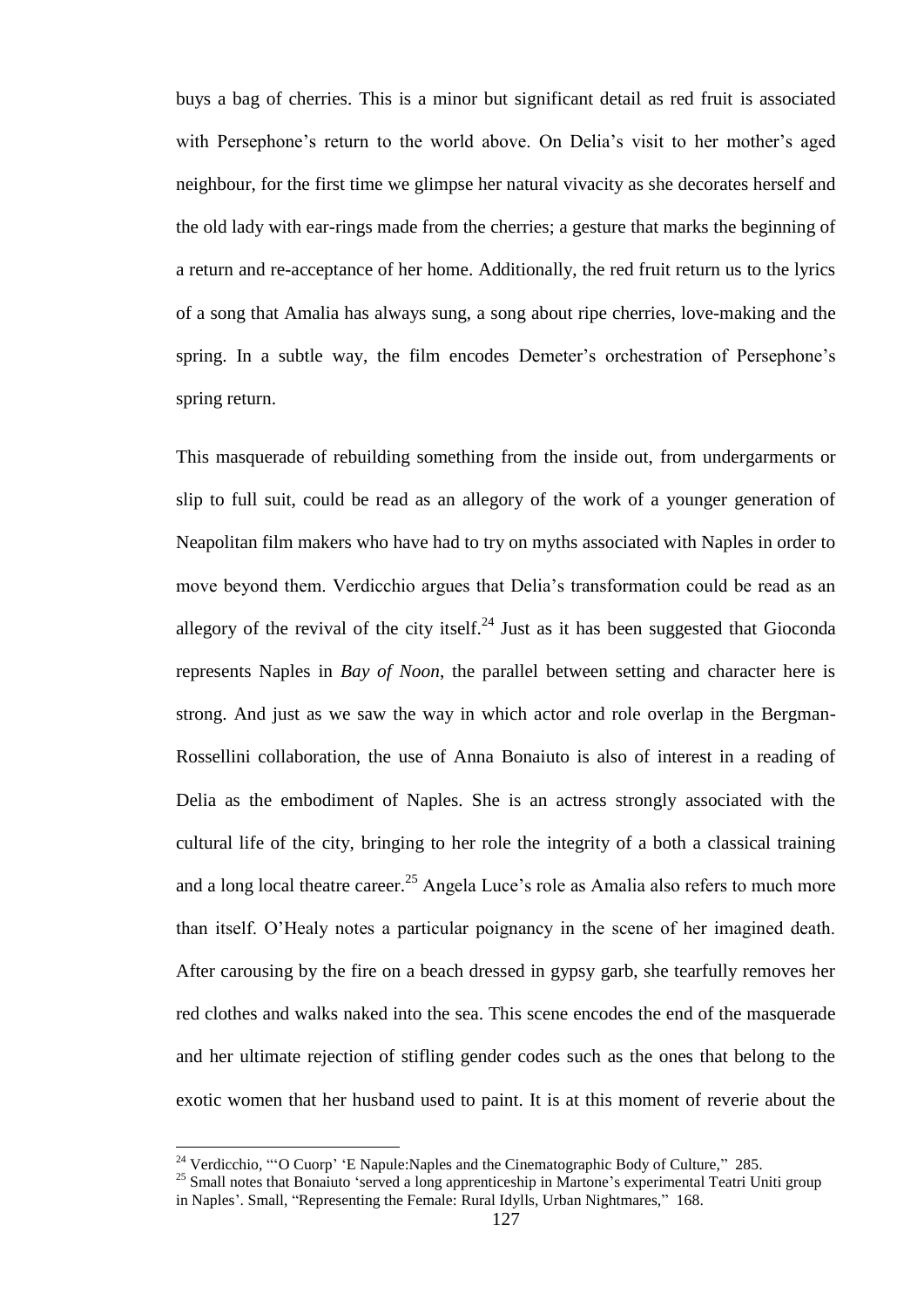scenario of her mother's death that Delia is pictured leaving town and announcing her new identity as "Amalia". O"Healy argues that Luce"s final scene of walking naked into the waves also refers back to her place in Italian cinema, especially as the very sexualized character that she played in Pasolini's *Decameron* (1971).<sup>26</sup> As O'Healy rightly notes of Bonaiuto"s role in *L"amore molesto*:

Though the leading actress appears on screen throughout the action, often scantily dressed and occasionally nude, her body is never fetishized as object of the gaze. Photographed without flattery or compromise, her appearance grows increasingly haggard and fatigued as the film progresses, though the spectator's sympathy for her character"s predicament is sustained by the narrative throughout. $27$ 

Here, Delia/ Bonaiuto becomes another version of Naples in a similar way to Gioconda in *Bay of Noon*. She might be suffering but she has not given in. 'Nakedness' in these instances of Gioconda at the mirror, Amalia walking out into the sea, and Delia running through the city in her red dress (see figure 12), approaches a truth that is close to John Berger's distinction between nakedness and nudity: 'To be naked is to be oneself. To be nude is to be seen naked by others and yet not recognized for oneself.<sup>28</sup> But can one ever really get at a "naked" sense of Naples? It changes its clothes in a masquerade of countless identities. What Naples performs in the end is the image of its own survival through myriad interpretations, celebrations and rejections. The Neapolitan sojourns of Katherine, Jenny and Delia show the ways in which this broader narrative of survival is embodied in individual stories of self-reconstruction.

From Benjamin"s conception of city spaces as labyrinth, ruin and theatre, it is the theatre that is most apposite for Naples. In its threshold designation between nature and

 $^{26}$  O'Healy, "Revisiting the Belly of Naples: The Body and the City in the Films of Mario Martone," 256.  $27$  O'Healy, "Revisiting the Belly of Naples," 256.

<sup>28</sup> John Berger, *Ways of Seeing* (London and Harmondsworth: British Broadcasting Corporation and Penguin Books, 1972) 54.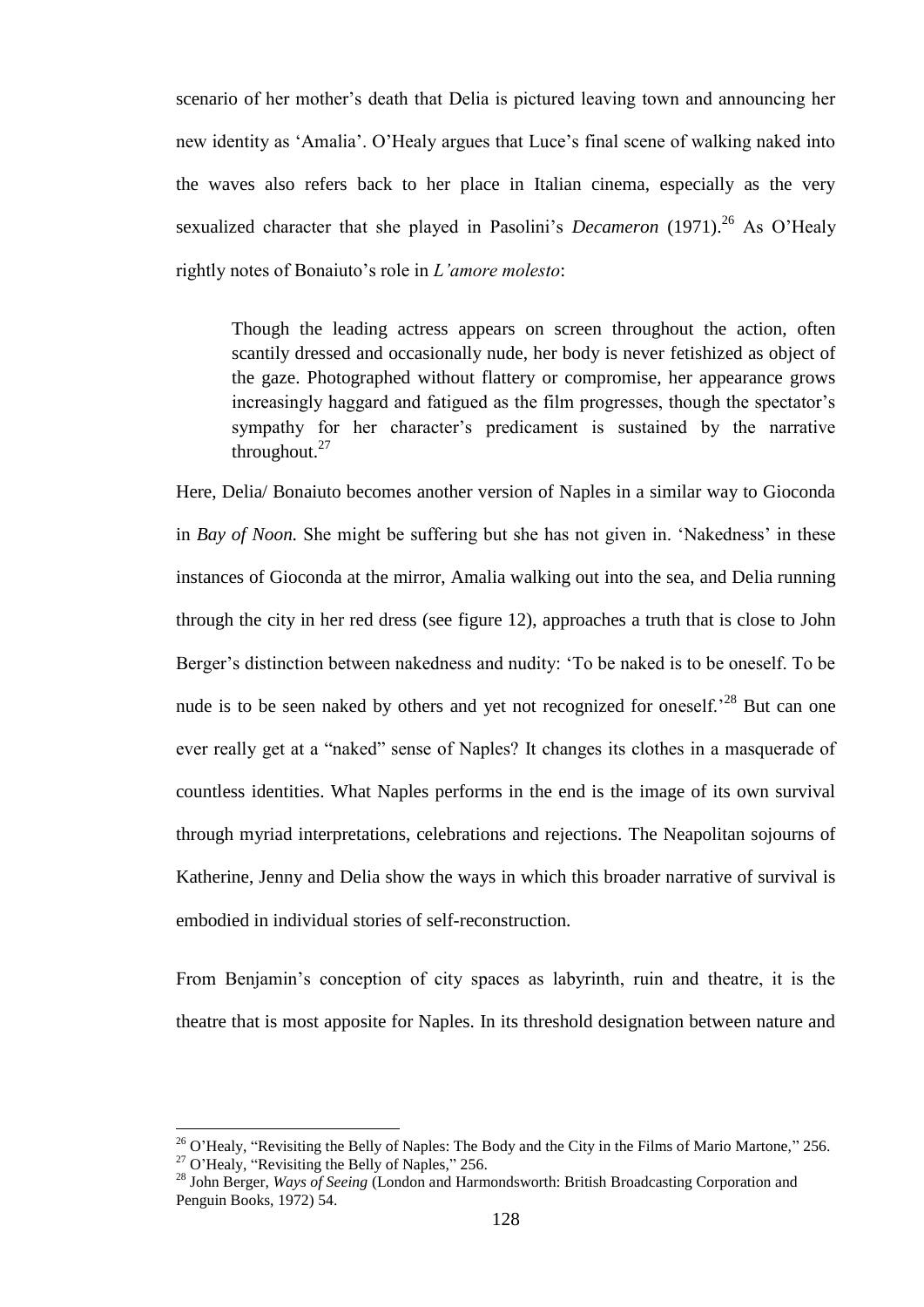culture it offers a performative space for trying on new selves.<sup>29</sup> When Delia, on board a train, scribbles a luxuriant new hairstyle over her own photograph, a fellow passenger asks "Is your identity out of date?" On this journey out of Naples, she answers "yes." If on their own departures Katherine and Jenny had been asked this question, then I think that their answers would be the same.

 $29$  I have taken this final notion of Naples as a threshold from the work of Adalgisa Giorgio who is quoted by Small in Italian. See Small, "Constructing Identity in Neapolitan Cinema," 206. I am grateful to Lesley Dougan for the following translation of Giorgio: "The association between Naples and the maternal which the work of Ramondino invites us to make, links to [Fernand] Braudel"s vision of Naples as a door from the East to the West and vice versa…As a city/threshold, Naples participates in both cultures, and as a city woman/mother, she occupies a marginal position between Nature and Culture, which gives her the possibility of moving freely from one to the other".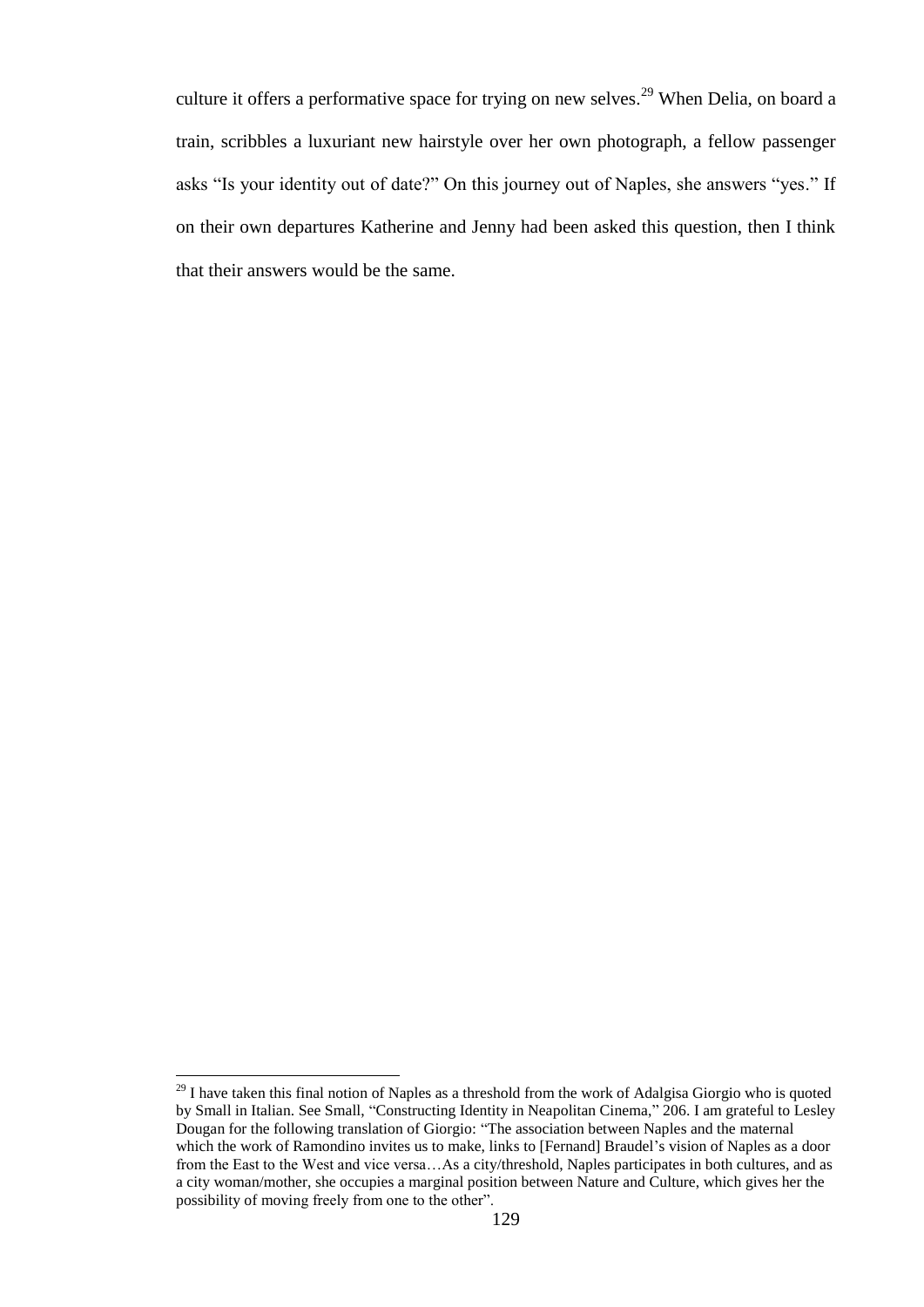





Figs. 1 and 2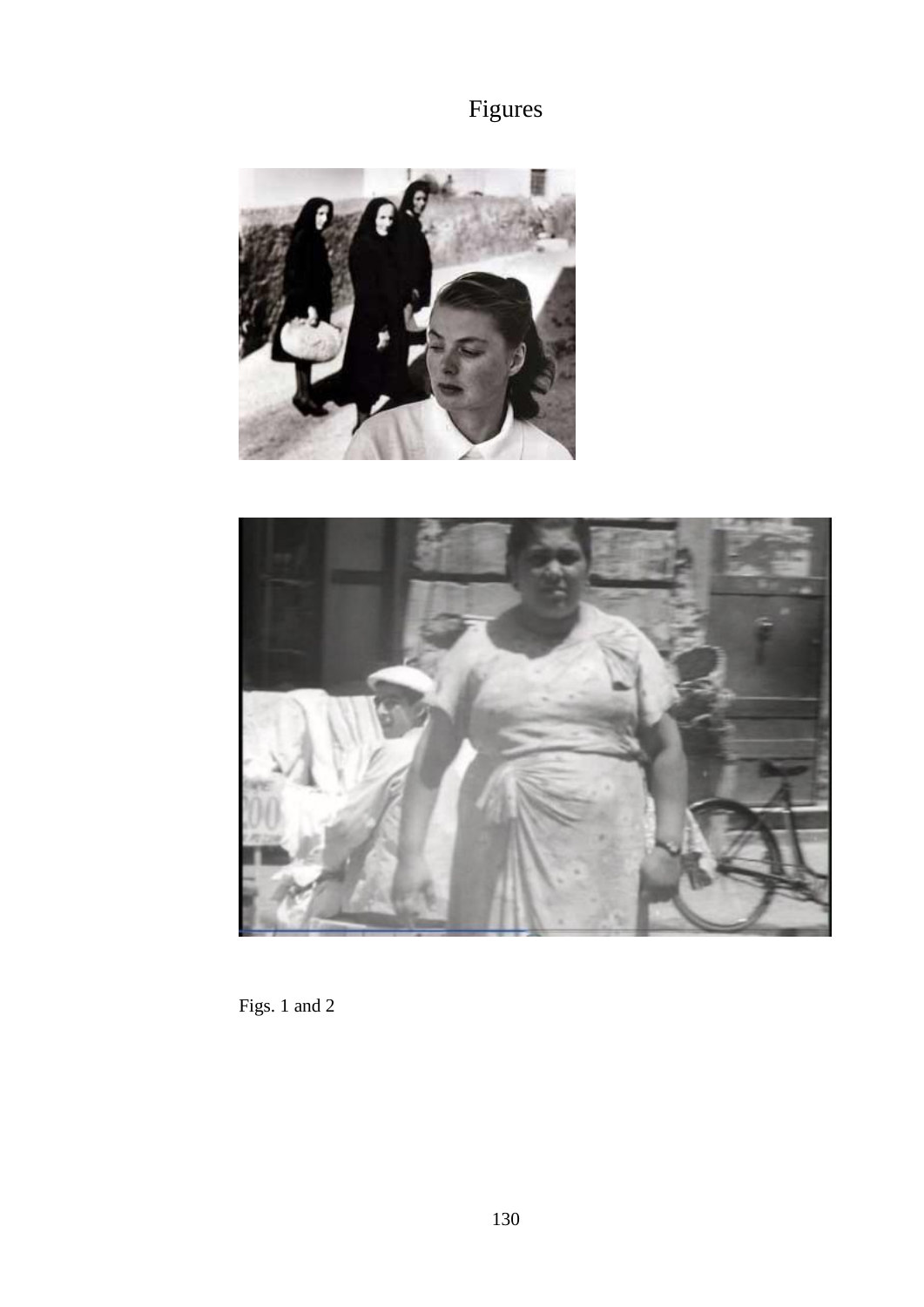



Figs. 3 and 4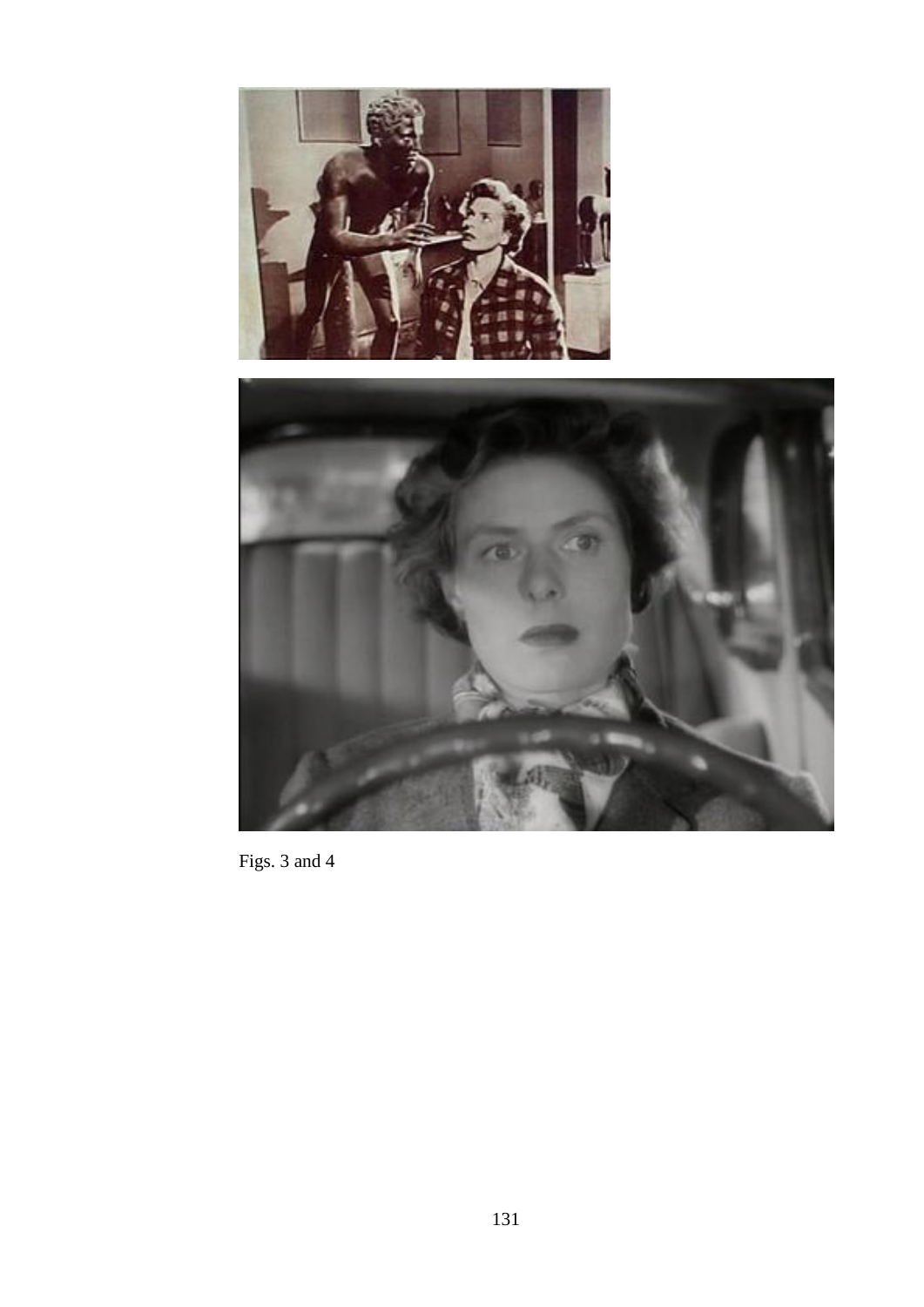

Figs 5 and 6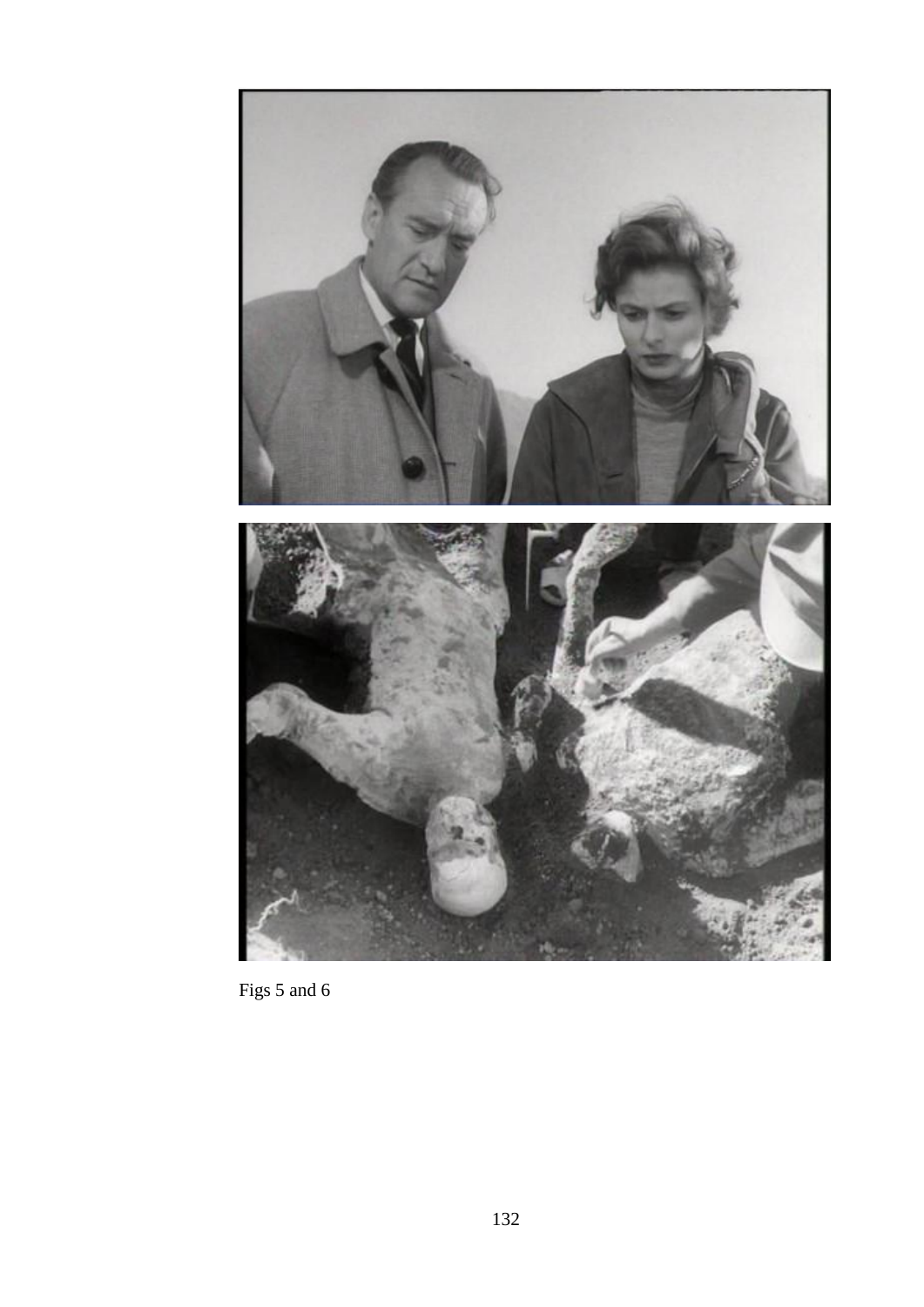



Figs 7 and 8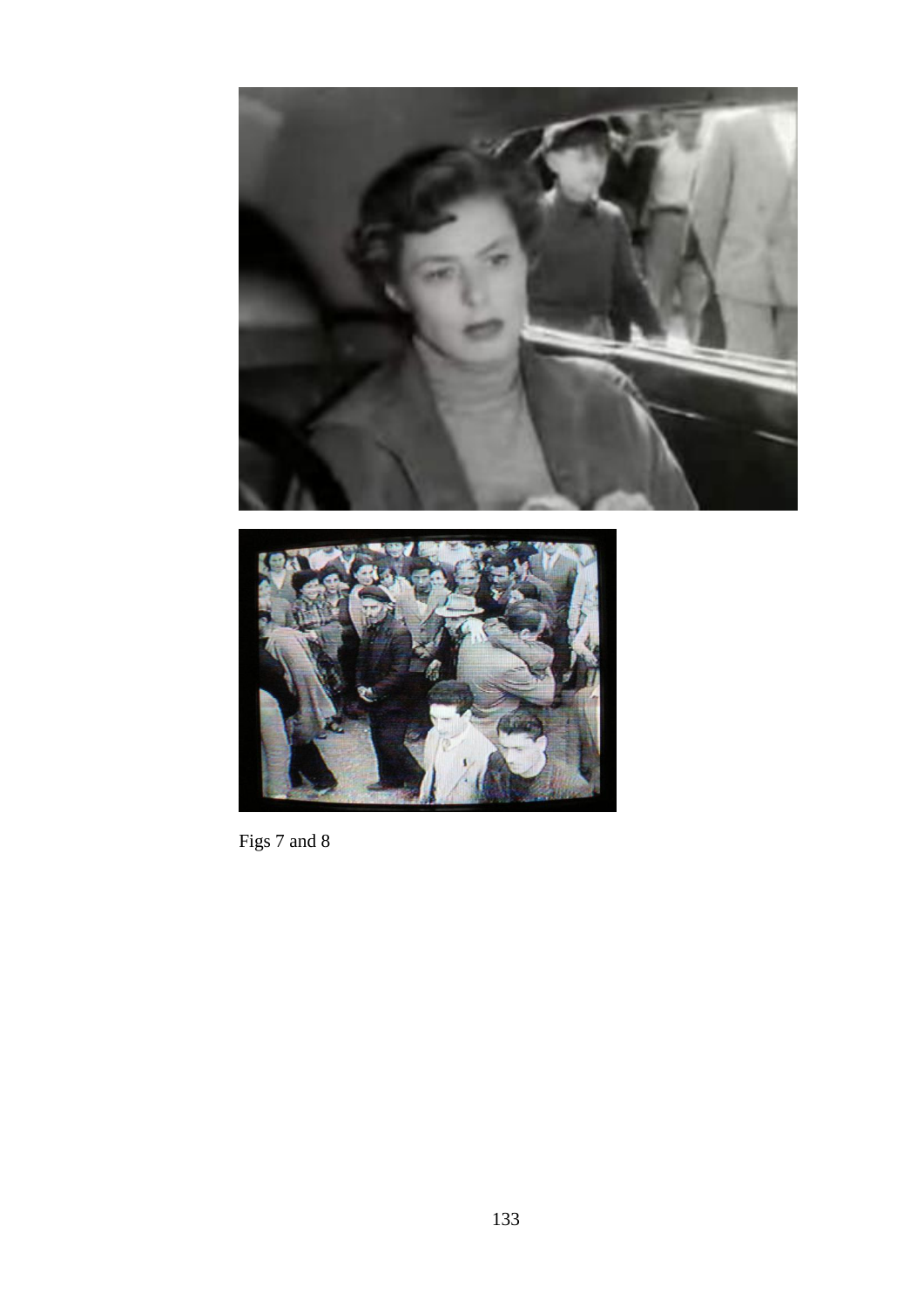

Fig. 9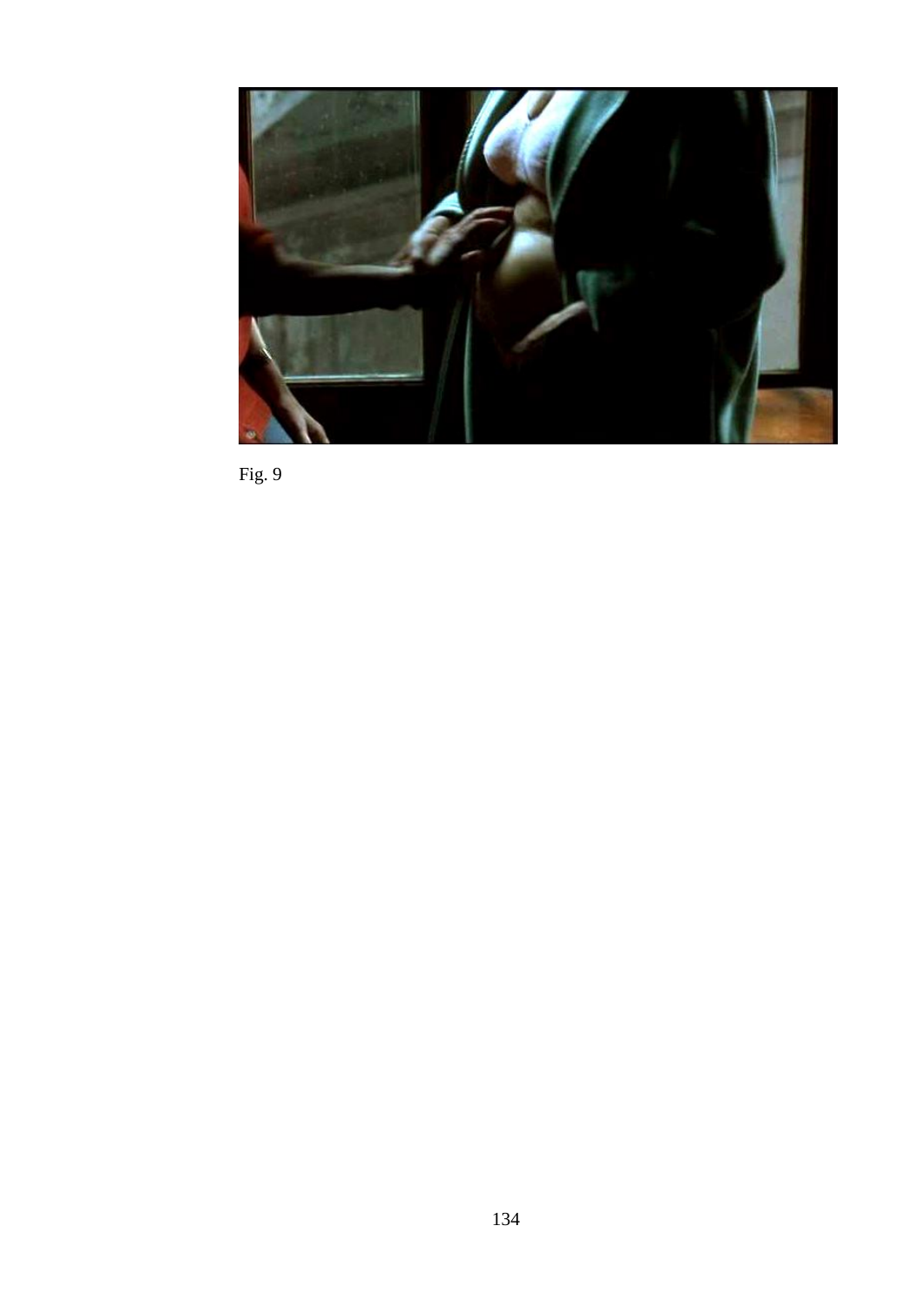

Figs 10 and 11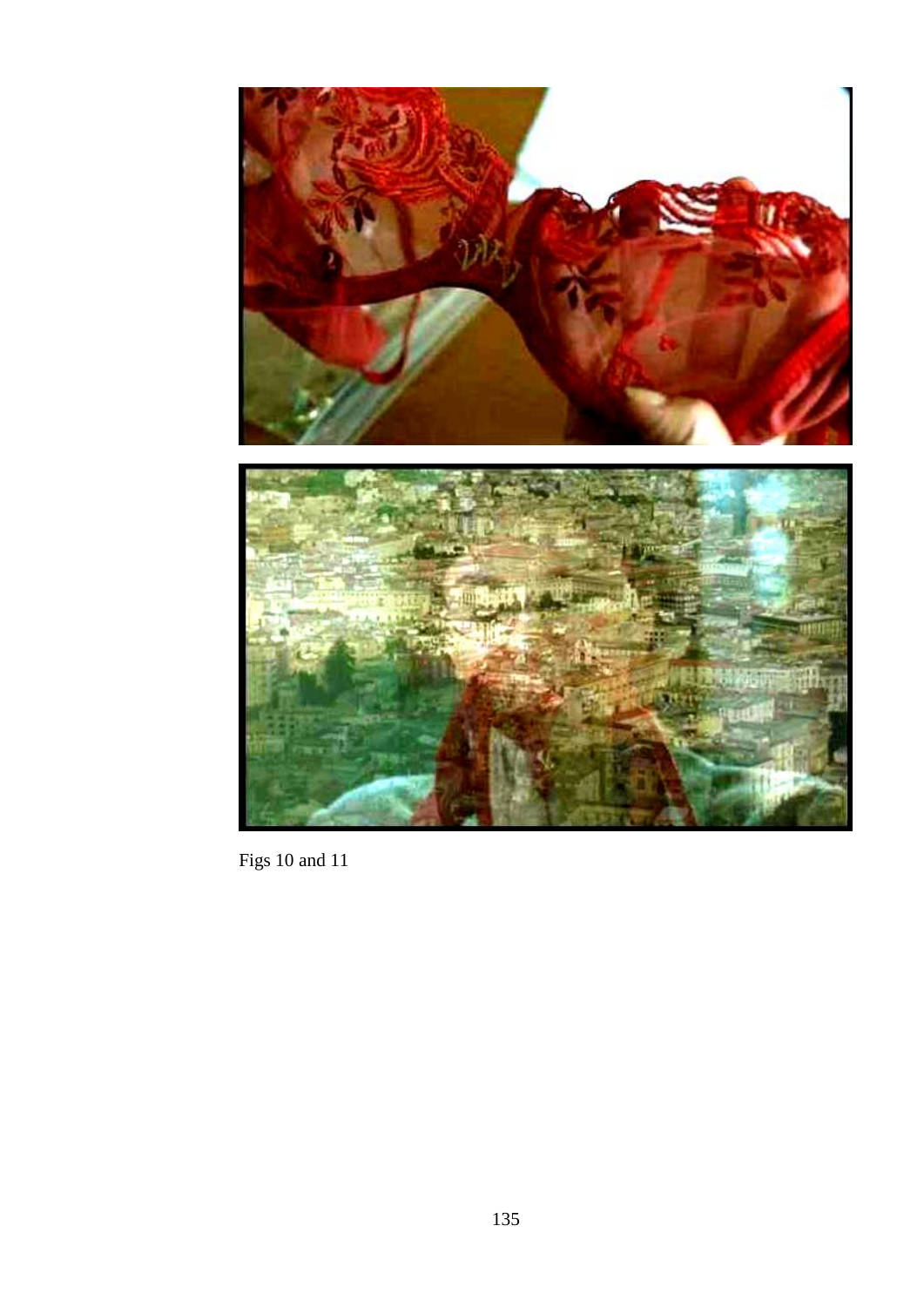

Fig.12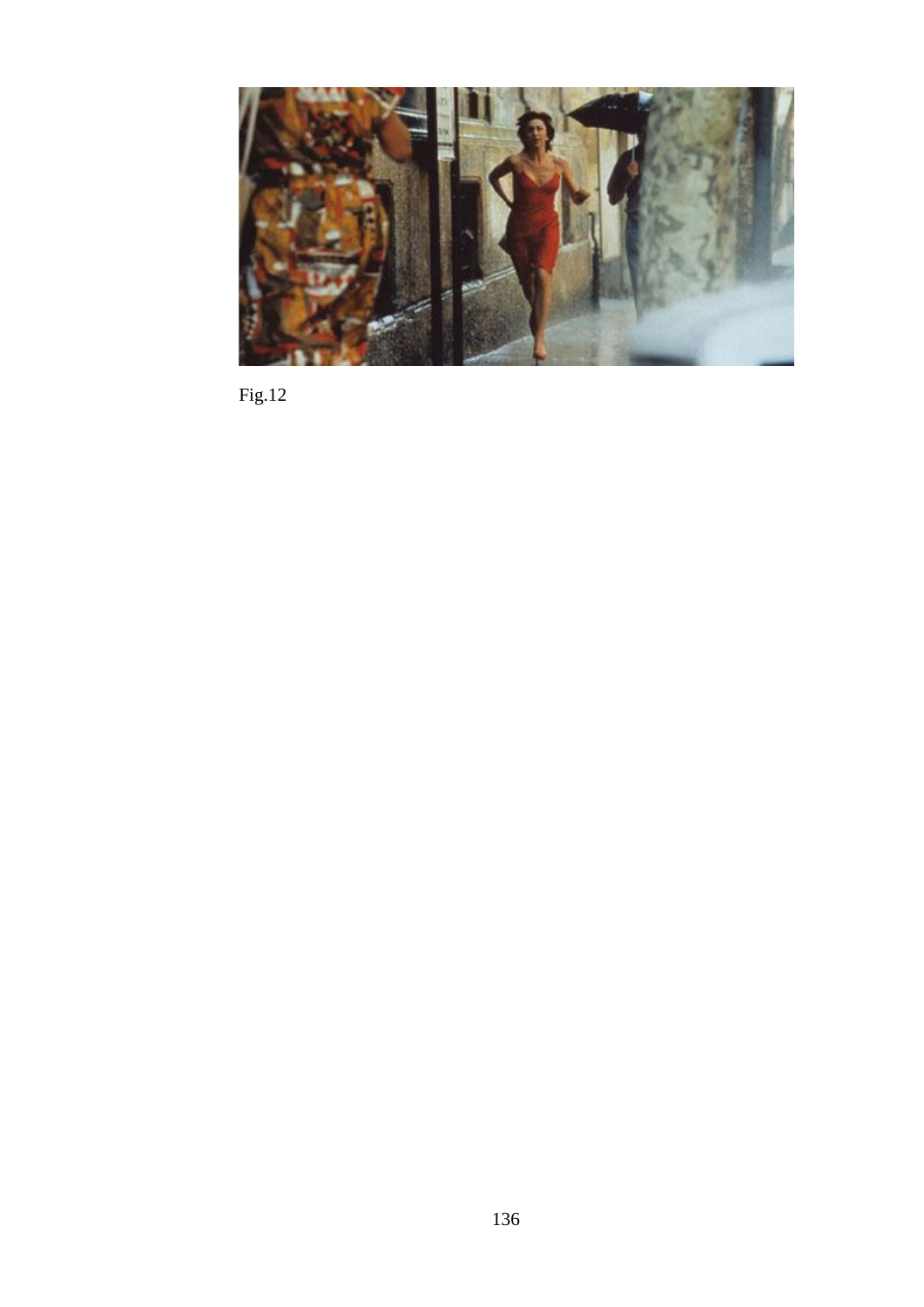## *Sources of Figures*

Figure 1 Gordon Parks. Ingrid Bergman at Stromboli. New York: *Life Magazine*, 1949. <http://www.delart.org/.../ingrid\_bergman.jpg>. Accessed 23 May 2009.

Figure 2 Still from. *Journey to Italy.* Dir. Roberto Rossellini. 1953. BFI Video Publishing, 2003. DVD.

Figure 3 Still from. *Journey to Italy.* <http://shootinglessons1000.blogspot.com/2008/09/target-231-viaggio-in-italiavoyage-in.html>. Accessed 23 May 2009.

Figure 4 Still from. *Journey to Italy.* Dir. Roberto Rossellini. 1953. BFI Video Publishing, 2003. DVD.

Figure 5 Still from. *Journey to Italy.* Dir. Roberto Rossellini. 1953. BFI Video Publishing, 2003. DVD.

Figure 6 Still from. *Journey to Italy.* Dir. Roberto Rossellini. 1953. BFI Video Publishing, 2003. DVD.

Figure 7 Still from. *Journey to Italy.* Dir. Roberto Rossellini. 1953. BFI Video Publishing, 2003. DVD.

Figure 8 Still from. *Journey to Italy.* <kinoslang.blogspot.com/2008\_03\_01\_archive.html>. Accessed 23 May 2009.

Figure 9 Still from *L"amore molesto.* Dir. Mario Martone. 1995. Arrow Films, 2007. DVD.

Figure 10 Still from *L"amore molesto.* Dir. Mario Martone. 1995. Arrow Films, 2007. DVD.

Figure 11 Still from *L"amore molesto.* Dir. Mario Martone. 1995. Arrow Films, 2007. DVD.

Figure 12 Still from *L"amore molesto.* Dir. Mario Martone. 1995. Arrow Films, 2007. DVD.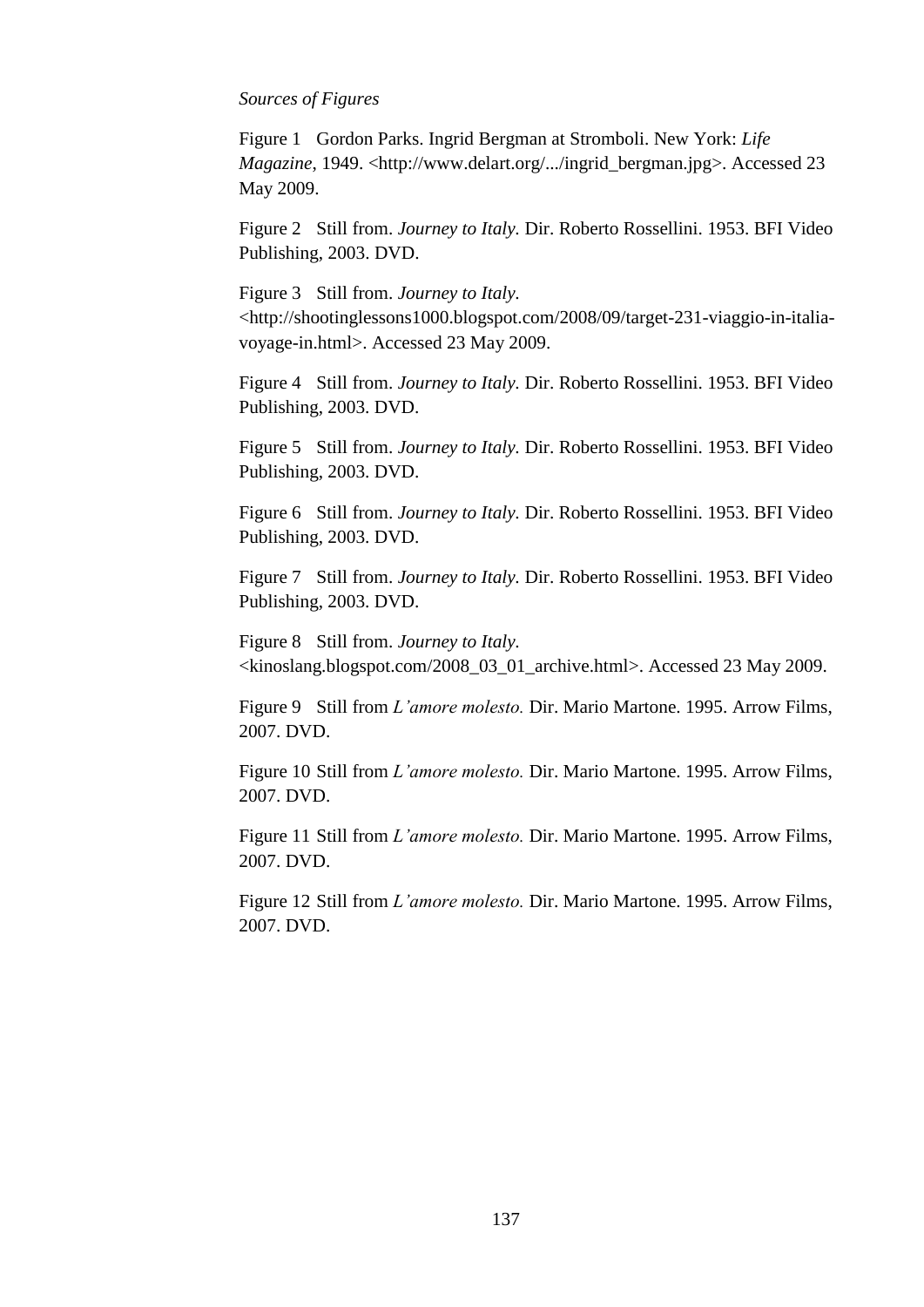Allen, Graham. *Intertextuality*. The New Critical Idiom. London: Routledge, 2000.

- Astarita, Tommaso. *Between Salt Water and Holy Water: A History of Southern Italy*. New York: W. W. Norton and Company, 2005.
- Auden, W. H. *Selected Poems*. Ed. Edward Mendelson. London: Faber and Faber, 1976.
- Baym, Nina. "Artifice and Romance in Shirley Hazzard"s Fiction." *Texas Studies in Literature and Language* 25 (1983): 222-48.
- Bazin, André. *What Is Cinema?* Vol. 2. Berkeley: University of California Press, 1971.
- Ben-Ghiat, Ruth. "The Fascist War Trilogy." *Roberto Rossellini: Magician of the Real*. Eds. David Forgacs, Sarah Lutton and Geoffrey Nowell-Smith. London: British Film Institute, 2000. 20-35.
- Benjamin, Walter. *One-Way Street*. London and New York: Verso, 1979.
- Berger, John. *Ways of Seeing*. London and Harmondsworth: British Broadcasting Corporation: Penguin Books, 1972.
- Bernardi, Sandro. "Rossellini"s Landscapes: Nature, Myth, History." *Roberto Rossellini: Magician of the Real*. Ed. David Forgacs, Lutton, Sarah and Geoffrey Nowell-Smith. London: British Film Institute, 2000. 50-63.
- Bloom, Harold. *The Anxiety of Influence*. Oxford: Oxford University Press, 1973.
- Bondanella, Peter. *The Films of Roberto Rossellini*. Cambridge: Cambridge University Press, 1993.
- Brunette, Peter. "Visual Motifs in Rossellini"s *Voyage to Italy*." *Closer Viewings: An Anthology of New Film Criticism*. Ed. Peter Lehman. Florida: University Presses of Florida, 1990. 39-56.
- Bruno, Giuliana. *Atlas of Emotion: Journeys in Art, Architecture, and Film*. New York: Verso, 2002.
- ---. *Street-Walking on a Ruined Map: Cultural Theory and the City Films of Elvira Notari*. Princeton: Princeton University Press, 1993.
- Cahill, Susan, ed. *Desiring Italy*. New York: Fawcett Colombine, 1997.
- Caldwell, Lesley. "Imagining Naples: The Senses of the City." *A Companion to the City*. Eds. Gary Bridge and Sophie Watson. vols. Oxford: Blackwell, 2000. 55- 64.
- Camper, Fred. "Volcano Girl". Chicago, 2000. Chicago Reader Movie Review. <http://www.fredcamper.com/Film/Rossellini.html>.
- Capone, Giovanna. "Shirley Hazzard: Transit and *The Bay of Noon*." *Australian Literary Studies* 13.2 (1987): 172-83.
- Chambers, Iain. *Migrancy, Culture, Identity*. London and New York: Routledge, 1994.
- Clarke, David B., ed. *The Cinematic City*. London and New York: Routledge, 1997.
- de Beauvoir, Simone. *Witness to My Life: The Letters of Jean-Paul Sartre to Simone De Beauvoir*. Trans. Lee Fahnestock and Norman MacAfee. New York: Charles Scribner"s Sons, 1992.
- Eliot, George. *Middlemarch*. Ed. Rosemary Ashton. London: Penguin, 1994.
- Forgacs, David, Lutton, Sarah and Geoffrey Nowell-Smith. *Roberto Rossellini: Magician of the Real*. London: BFI Publishing, 2000.
- ---. "Rossellini and the Critics." *Roberto Rossellini: Magician of the Real*. Ed. David Forgacs, Lutton, Sarah and Geoffrey Nowell-Smith. vols. London: British Film Institute, 2000. 1-6.
- Foster, Shirley. "Italy: The Land of Dreams." *Across New Worlds: Nineteenth-Century Women Travellers and Their Writings*. New York: Harvester Wheatsheaf, 1990. 27-68.
- Frawley, Maria H. "Into the Temple of Taste." *Travel Writing by Women in Victorian England*. London and Toronto, 1994. 43-70.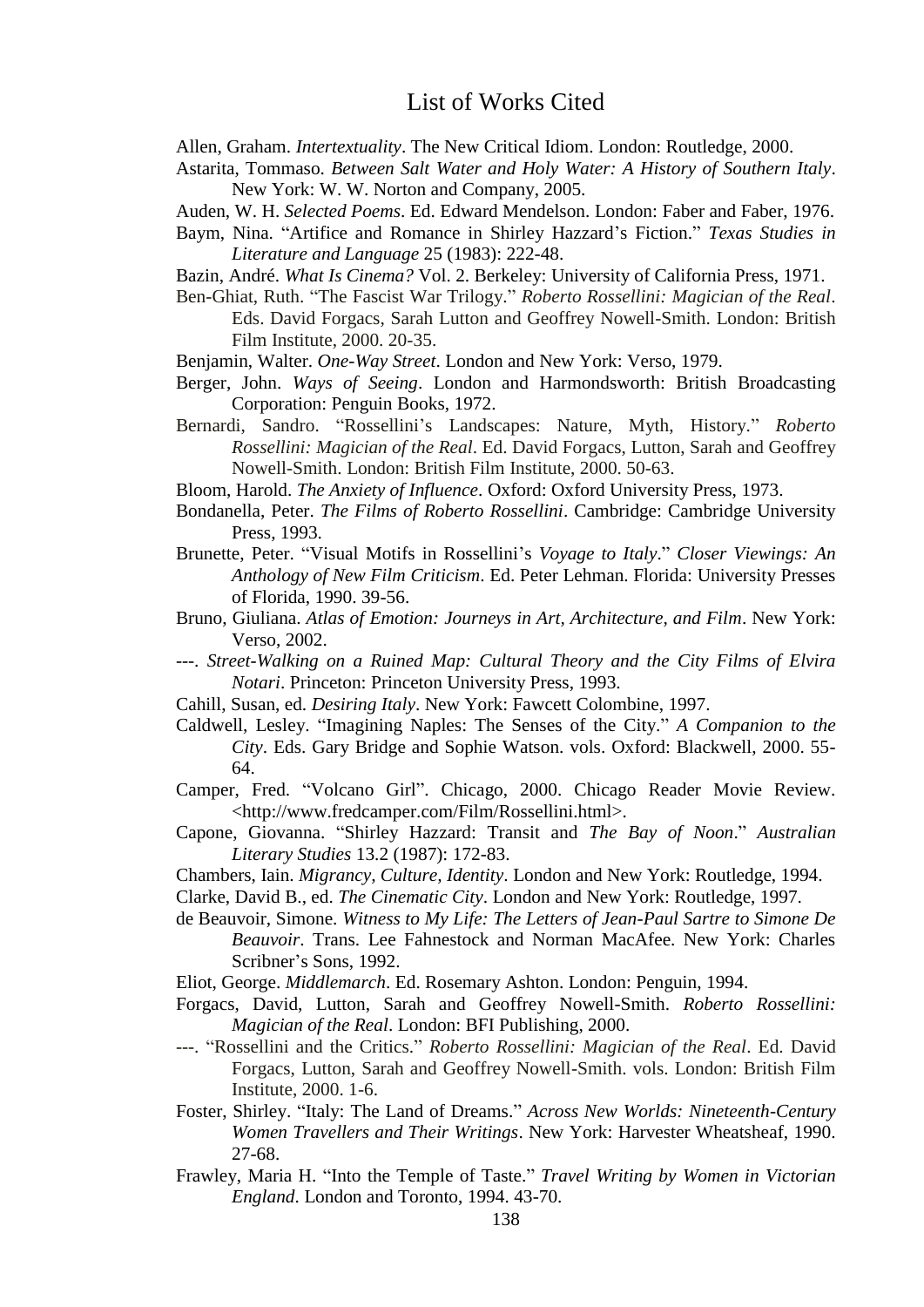- Freud, Sigmund. "Delusions and Dreams in Jensen"s *Gradiva*." *Writing on Art and Literature*. Ed. James Strachey. Stanford: Stanford University Press, 1997. 3-77.
- Gelley, Ora. "Ingrid Bergman"s Star Persona and the Alien Space of *Stromboli*." *Cinema Journal* 47.2 (2008): 26-51.
- Gilloch, Graeme. *Myth and Metropolis*. Cambridge: Polity Press, 1996.
- Glück, Louise. *Averno*. Manchester: Carcanet, 2006.
- Gracq, Julien. *Reading Writing*. Trans. Jeanine Herman. New York: Turtle Point Press, 1980.
- Gundle, Stephen. "Saint Ingrid at the Stake: Stardom and Scandal in the Bergman-Rossellini Collaboration." *Roberto Rossellini: Magician of the Real*. Ed. David Forgacs, Lutton, Sarah and Geoffrey Nowell-Smith. London: British Film Institute, 2000. 64-79.
- Haralovich, Mary Beth. "*All That Heaven Allows*: Colour, Narrative Space, and Melodrama." *Close Viewings: An Anthology of New Film Criticism*. Ed. Peter Lehman. Tallahassee: The Florida State University Press, 1990. 57-72.
- Harrison, Charles, Paul Wood, and Jason Gaiger, eds. *Art in Theory, 1815-1900*. Oxford: Blackwell, 1998.
- Hauser, Kitty. *Shadow Sites: Photography, Archaeology, and the British Landscape, 1927-1955*. Oxford: Oxford University Press, 2007.
- Hazzard, Shirley. *The Bay of Noon*. Harmondsworth: Penguin, 1973.
- ---, and Francis Steegmuller. *The Ancient Shore: Dispatches from Naples*. Chicago: The University of Chicago Press, 2008.
- Hersey, George L. *Architecture, Poetry, and Number in the Royal Palace at Caserta*. Cambridge, Mass.: MIT Press, 1983.
- Jameson, Anna. *The Diary of an Ennuyée*. Boston: Tickner & Fields, 1886.
- Kavanagh, Paul. "Shirley Hazzard, Astronomer of Souls." *Southerly* 45.2 (1985): 209- 19.
- Kline, T. Jefferson. *Screening the Text: Intertextuality in the New Wave French Cinema*. Baltimore: Johns Hopkins University Press, 1992.
- Lancaster, Jordan. *In the Shadow of Vesuvius: A Cultural History of Naples*. London and New York: I. B. Tauris, 2005.
- Lessing, Gotthold Ephraim. *Laocoön: An Essay on the Limits of Painting and Poetry*. Trans. E. C. Beasley. London: Longmans, Brown, Green & Longmans, 1853.
- Malouf, David. "The South." *Heat*. 1 (2001): 119-26.
- Marcus, Millicent. *Italian Film in the Light of Neorealism*. Princeton: Princeton University Press, 1986.
- Marotti, Maria Ornella, ed. *Italian Women Writers from the Renaissance to the Present*. University Park: Pennsylvania State University Press, 1996.
- Martone, Mario, dir. *L"amore molesto.* 1995. New York: Arrow Films, 2007. DVD.
- Marx, Karl, and Friedrich Engels. *The Marx-Engels Reader*. Ed. Robert C. Tucker. New York: Norton, 1978.
- Moe, Nelson. *The View from Vesuvius: Italian Culture and the Southern Question*. Berkeley: University of California Press, 2002.
- Mulvey, Laura. "Vesuvian Topographies: The Eruption of the Past in *Journey to Italy*." *Roberto Rossellini: Magician of the Real*. Ed. David; Lutton Forgacs, Sarah; Nowell-Smith, Geoffrey. London: British Film Institute, 2000. 95-111.
- Neri, Algerina. "Ripening in the Sun: Shirley Hazzard"s Heroines in Italy." *Westerly* 28.4 (1983): 37-42.
- Nowell-Smith, Geoffrey. "North and South, East and West: Rossellini"s Politics." *Roberto Rossellini: Magician of the Real*. Ed. David Forgacs, Lutton, Sarah and Geoffrey Nowell-Smith. London: BFI Publishing, 2000. 7-19.